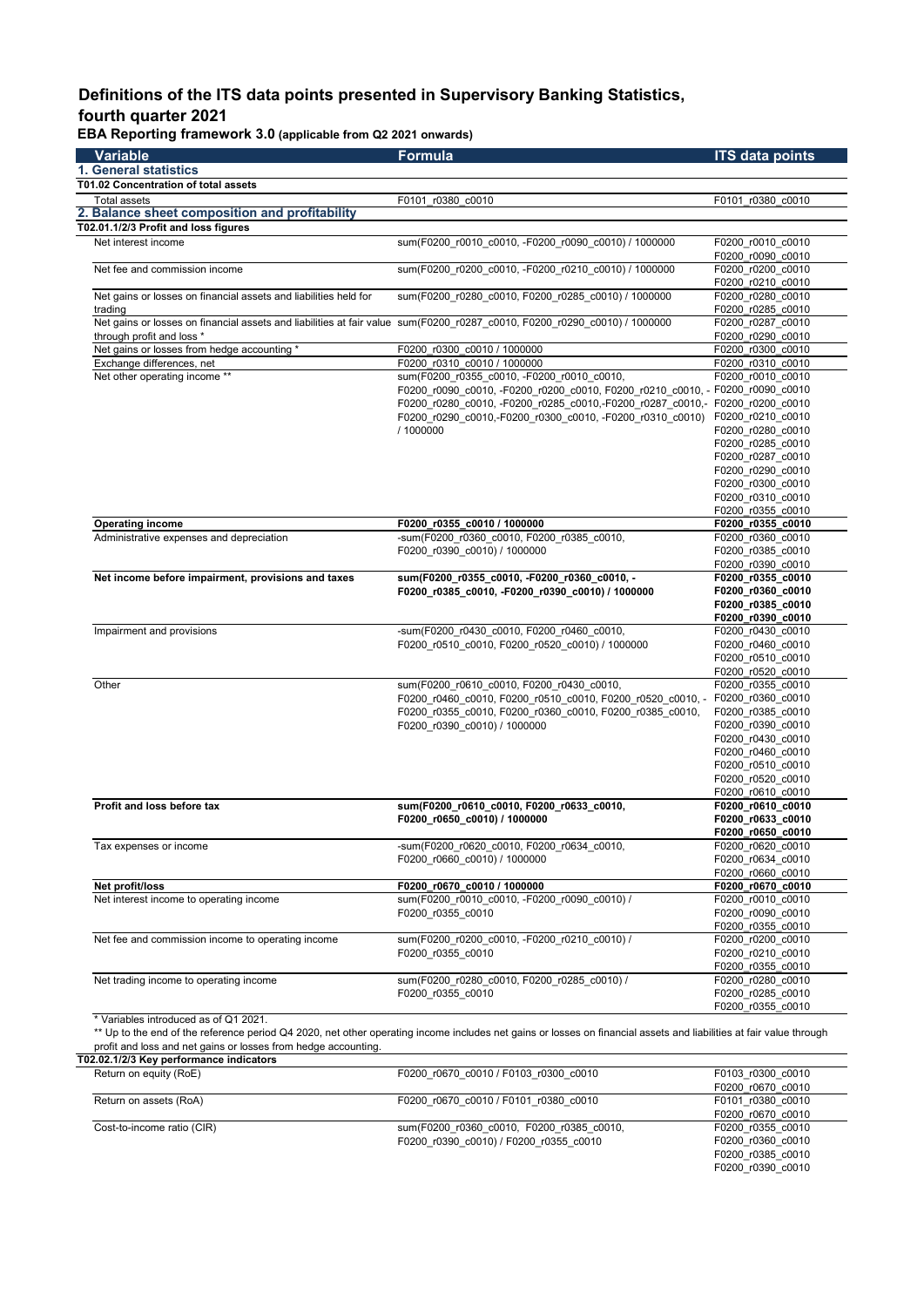| Variable                                           | Formula                                                                                                  | <b>ITS data points</b>                   |
|----------------------------------------------------|----------------------------------------------------------------------------------------------------------|------------------------------------------|
| Cost of risk (CoR)                                 | -sum(F1201a r0080 c0020, F1201a r0080 c0040,                                                             | F04031_r0110_c0015                       |
|                                                    | F1201a r0080 c0050, F1201a r0080 c0070,                                                                  | F04031 r0110 c0030                       |
|                                                    | F1201a_r0080_c0090, F1201a_r0080_c0110,                                                                  | F04031 r0110 c0040                       |
|                                                    | F1201a r0080 c0120, F1201a r0080 c0125,                                                                  | F04031 r0110 c0041                       |
|                                                    | F1201a_r0250_c0020, F1201a_r0250_c0040,                                                                  | F04041 r0070 c0015                       |
|                                                    | F1201a_r0250_c0050, F1201a_r0250_c0070,                                                                  | F04041_r0070_c0030                       |
|                                                    | F1201a_r0250_c0090, F1201a_r0250_c0110,                                                                  | F04041 r0070 c0040                       |
|                                                    | F1201a r0250 c0120, F1201a r0250 c0125,                                                                  | F04041 r0070 c0041                       |
|                                                    | F1201a_r0430_c0020, F1201a_r0430_c0040,                                                                  | F0408 r0120 c0040                        |
|                                                    | F1201a_r0430_c0050, F1201a_r0430_c0070,                                                                  | F0408 r0120 c0050                        |
|                                                    | F1201a_r0430_c0090, F1201a_r0430_c0110,                                                                  | F0409_r0070_c0010                        |
|                                                    | F1201a r0430 c0120, F1201a r0430 c0125,                                                                  | F0409_r0070_c0020                        |
|                                                    | F1201a r0670 c0040, F1201a r0670 c0050,                                                                  | F0410_r0120_c0015<br>F0410_r0120_c0020   |
|                                                    | F1201a_r0670_c0070, F1201a_r0670_c0090,                                                                  | F1200 r0400 c0020                        |
|                                                    | F1201a r0670 c0110, F1201a r0670 c0120,                                                                  | F1200 r0400 c0030                        |
|                                                    | F1201a r0670 c0125, F1200 r0400 c0020, F1200 r0400 c0030,                                                | F1200_r0400_c0060                        |
|                                                    | F1200 r0400 c0060, F1200 r0400 c0080, F1200 r0400 c0090,                                                 | F1200_r0400_c0080                        |
|                                                    | F1200_r0400_c0100, F1200_r0490_c0020, F1200_r0490_c0030,                                                 | F1200_r0400_c0090                        |
|                                                    | F1200_r0490_c0060, F1200_r0520_c0020, F1200_r0520_c0030,<br>F1200_r0520_c0060) / sum(F04031_r0110_c0015, | F1200_r0400_c0100                        |
|                                                    | F04031 r0110 c0030, F04031 r0110 c0040,                                                                  | F1200_r0490_c0020                        |
|                                                    | F04031 r0110 c0041, F04041 r0070 c0015,                                                                  | F1200_r0490_c0030                        |
|                                                    | F04041 r0070 c0030, F04041 r0070 c0040,                                                                  | F1200_r0490_c0060                        |
|                                                    | F04041 r0070 c0041, F0408 r0120 c0040, F0408 r0120 c0050,                                                | F1200_r0520_c0020                        |
|                                                    | F0409 r0070 c0010, F0409 r0070 c0020, F0410 r0120 c0015,                                                 | F1200_r0520_c0030                        |
|                                                    | F0410 r0120 c0020)                                                                                       | F1200_r0520_c0060                        |
|                                                    |                                                                                                          | F1201a r0080 c0020                       |
|                                                    |                                                                                                          | F1201a_r0080_c0040                       |
|                                                    |                                                                                                          | F1201a_r0080_c0050                       |
|                                                    |                                                                                                          | F1201a_r0080_c0070                       |
|                                                    |                                                                                                          | F1201a_r0080_c0090                       |
|                                                    |                                                                                                          | F1201a r0080 c0110                       |
|                                                    |                                                                                                          | F1201a r0080 c0120<br>F1201a_r0080_c0125 |
|                                                    |                                                                                                          | F1201a r0250 c0020                       |
|                                                    |                                                                                                          | F1201a r0250 c0040                       |
|                                                    |                                                                                                          | F1201a r0250 c0050                       |
|                                                    |                                                                                                          | F1201a r0250 c0070                       |
|                                                    |                                                                                                          | F1201a r0250 c0090                       |
|                                                    |                                                                                                          | F1201a_r0250_c0110                       |
|                                                    |                                                                                                          | F1201a_r0250_c0120                       |
|                                                    |                                                                                                          | F1201a_r0250_c0125                       |
|                                                    |                                                                                                          | F1201a_r0430_c0020                       |
|                                                    |                                                                                                          | F1201a r0430 c0040                       |
|                                                    |                                                                                                          | F1201a_r0430_c0050                       |
|                                                    |                                                                                                          | F1201a_r0430_c0070                       |
|                                                    |                                                                                                          | F1201a r0430 c0090                       |
|                                                    |                                                                                                          | F1201a r0430 c0110                       |
|                                                    |                                                                                                          | F1201a r0430 c0120                       |
|                                                    |                                                                                                          | F1201a_r0430_c0125                       |
|                                                    |                                                                                                          | F1201a_r0670_c0040<br>F1201a_r0670_c0050 |
|                                                    |                                                                                                          | F1201a_r0670_c0070                       |
|                                                    |                                                                                                          | F1201a_r0670_c0090                       |
|                                                    |                                                                                                          | F1201a_r0670_c0110                       |
|                                                    |                                                                                                          | F1201a_r0670_c0120                       |
|                                                    |                                                                                                          | F1201a_r0670_c0125                       |
| T02.03.1/2/3 Composition of assets                 |                                                                                                          |                                          |
| Cash, cash halances at central hanks, other demand | E0101 r0010 c0010 / 1000000000                                                                           | E0101 r0010 c0010                        |

| Cash, cash balances at central banks, other demand<br>deposits | F0101 r0010 c0010 / 1000000000                            | F0101_r0010_c0010  |
|----------------------------------------------------------------|-----------------------------------------------------------|--------------------|
| <b>Loans and advances</b>                                      | sum(F0101_r0090_c0010, F0101_r0095_c0010,                 | F0101_r0090_c0010  |
|                                                                | F0101_r0099_c0010, F0101_r0130_c0010, F0101_r0144_c0010,  | F0101 r0095 c0010  |
|                                                                | F0101_r0174_c0010, F0101_r0178_c0010, F0101_r0183_c0010,  | F0101 r0099 c0010  |
|                                                                | F0101 r0233 c0010, F0101 r0237 c0010) / 1000000000        | F0101_r0130_c0010  |
|                                                                |                                                           | F0101_r0144_c0010  |
|                                                                |                                                           | F0101_r0174_c0010  |
|                                                                |                                                           | F0101_r0178_c0010  |
|                                                                |                                                           | F0101_r0183_c0010  |
|                                                                |                                                           | F0101_r0233_c0010  |
|                                                                |                                                           | F0101 r0237 c0010  |
| Central banks                                                  | sum(F0401 r0130 c0010, F04021 r0120 c0010,                | F0401 r0130 c0010  |
|                                                                | F04022 r0130 c0010, F04031 r0120 c0010,                   | F04021 r0120 c0010 |
|                                                                | F04041 r0080 c0010, F0406 r0130 c0010, F0407 r0130 c0010, | F04022 r0130 c0010 |
|                                                                | F0408 r0130 c0010, F0408 r0130 c0035, F0409 r0080 c0050,  | F04031 r0120 c0010 |
|                                                                | F0410 r0130 c0010) / 1000000000                           | F04041 r0080 c0010 |
|                                                                |                                                           | F0406 r0130 c0010  |
|                                                                |                                                           | F0407 r0130 c0010  |
|                                                                |                                                           | F0408 r0130 c0010  |
|                                                                |                                                           | F0408 r0130 c0035  |
|                                                                |                                                           | F0409 r0080 c0050  |
|                                                                |                                                           | F0410 r0130 c0010  |
|                                                                |                                                           |                    |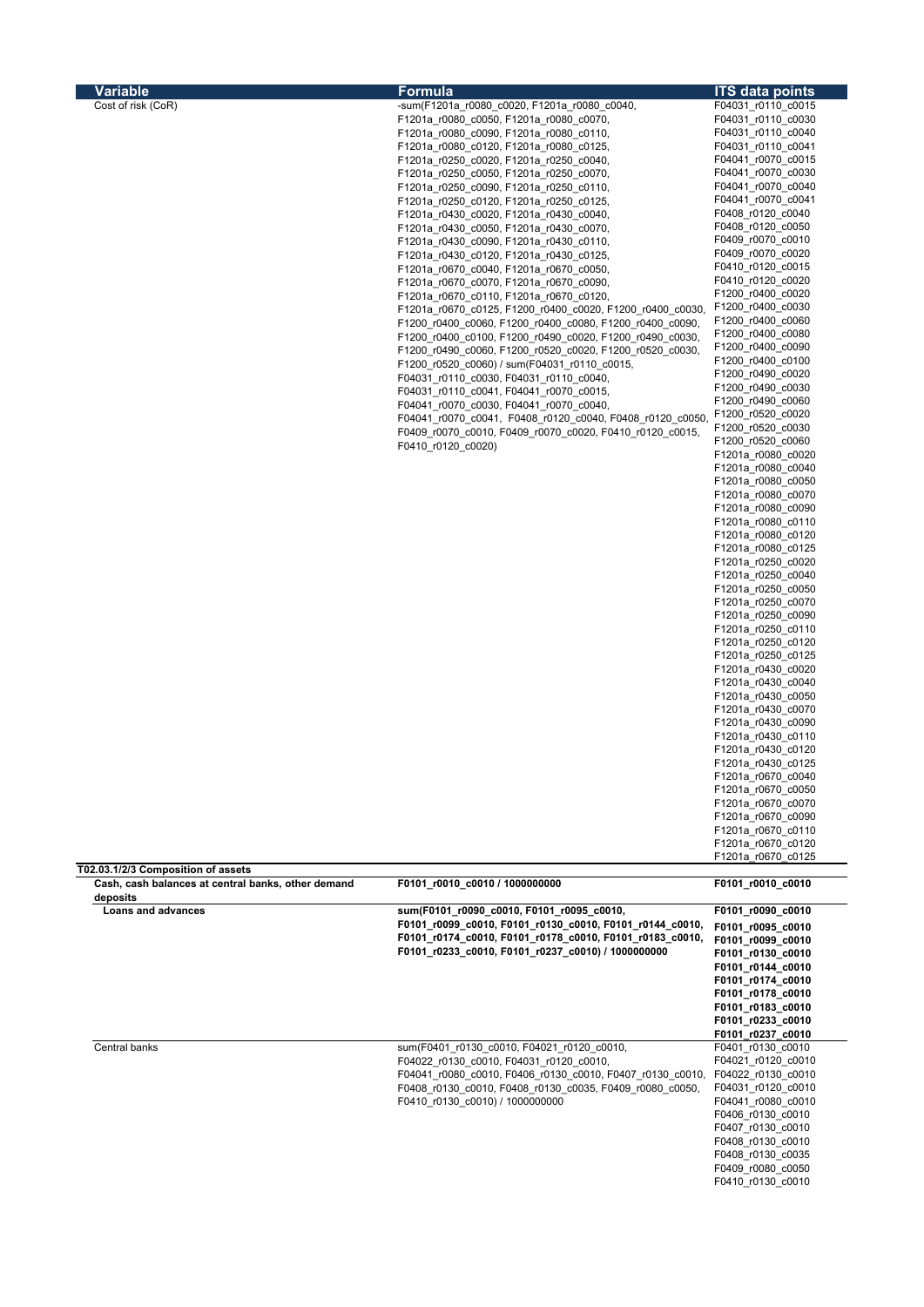| <b>Variable</b>                                            | <b>Formula</b>                                                                                       | <b>ITS data points</b>                   |
|------------------------------------------------------------|------------------------------------------------------------------------------------------------------|------------------------------------------|
| General governments                                        | sum(F0401_r0140_c0010, F04021_r0130_c0010,                                                           | F0401_r0140_c0010                        |
|                                                            | F04022_r0140_c0010, F04031_r0130_c0010,                                                              | F04021 r0130 c0010                       |
|                                                            | F04041_r0090_c0010, F0406_r0140_c0010, F0407_r0140_c0010,                                            | F04022 r0140 c0010                       |
|                                                            | F0408 r0140 c0010, F0408 r0140 c0035, F0409 r0090 c0050,                                             | F04031 r0130 c0010                       |
|                                                            | F0410 r0140 c0010) / 1000000000                                                                      | F04041_r0090_c0010<br>F0406_r0140_c0010  |
|                                                            |                                                                                                      | F0407_r0140_c0010                        |
|                                                            |                                                                                                      | F0408_r0140_c0010                        |
|                                                            |                                                                                                      | F0408_r0140_c0035                        |
|                                                            |                                                                                                      | F0409_r0090_c0050                        |
| <b>Credit institutions</b>                                 |                                                                                                      | F0410_r0140_c0010                        |
|                                                            | sum(F0401 r0150 c0010, F04021 r0140 c0010,<br>F04022 r0150 c0010, F04031 r0140 c0010,                | F0401 r0150 c0010<br>F04021_r0140_c0010  |
|                                                            | F04041 r0100 c0010, F0406 r0150 c0010, F0407 r0150 c0010,                                            | F04022_r0150_c0010                       |
|                                                            | F0408_r0150_c0010, F0408_r0150_c0035, F0409_r0100_c0050,                                             | F04031 r0140 c0010                       |
|                                                            | F0410 r0150 c0010) / 1000000000                                                                      | F04041 r0100 c0010                       |
|                                                            |                                                                                                      | F0406_r0150_c0010                        |
|                                                            |                                                                                                      | F0407_r0150_c0010                        |
|                                                            |                                                                                                      | F0408_r0150_c0010                        |
|                                                            |                                                                                                      | F0408_r0150_c0035<br>F0409_r0100_c0050   |
|                                                            |                                                                                                      | F0410 r0150 c0010                        |
| Other financial corporations                               | sum(F0401_r0160_c0010, F04021_r0150_c0010,                                                           | F0401 r0160 c0010                        |
|                                                            | F04022 r0160 c0010, F04031 r0150 c0010,                                                              | F04021 r0150 c0010                       |
|                                                            | F04041_r0110_c0010, F0406_r0160_c0010, F0407_r0160_c0010,                                            | F04022 r0160 c0010                       |
|                                                            | F0408 r0160 c0010, F0408 r0160 c0035, F0409 r0110 c0050,                                             | F04031_r0150_c0010                       |
|                                                            | F0410_r0160_c0010) / 1000000000                                                                      | F04041_r0110_c0010                       |
|                                                            |                                                                                                      | F0406_r0160_c0010<br>F0407 r0160 c0010   |
|                                                            |                                                                                                      | F0408_r0160_c0010                        |
|                                                            |                                                                                                      | F0408_r0160_c0035                        |
|                                                            |                                                                                                      | F0409_r0110_c0050                        |
|                                                            |                                                                                                      | F0410_r0160_c0010                        |
| Non-financial corporations                                 | sum(F0401 r0170 c0010, F04021 r0160 c0010,                                                           | F0401 r0170 c0010                        |
|                                                            | F04022_r0170_c0010, F04031_r0160_c0010,                                                              | F04021_r0160_c0010                       |
|                                                            | F04041 r0120 c0010, F0406 r0170 c0010, F0407 r0170 c0010,                                            | F04022_r0170_c0010                       |
|                                                            | F0408_r0170_c0010, F0408_r0170_c0035, F0409_r0120_c0050,                                             | F04031 r0160 c0010                       |
|                                                            | F0410_r0170_c0010) / 1000000000                                                                      | F04041_r0120_c0010<br>F0406_r0170_c0010  |
|                                                            |                                                                                                      | F0407_r0170_c0010                        |
|                                                            |                                                                                                      | F0408_r0170_c0010                        |
|                                                            |                                                                                                      | F0408_r0170_c0035                        |
|                                                            |                                                                                                      | F0409_r0120_c0050                        |
|                                                            |                                                                                                      | F0410 r0170 c0010                        |
| Households                                                 | sum(F0401 r0180 c0010, F04021 r0170 c0010,                                                           | F0401 r0180 c0010                        |
|                                                            | F04022 r0180 c0010, F04031 r0170 c0010,<br>F04041_r0130_c0010, F0406_r0180_c0010, F0407_r0180_c0010, | F04021 r0170 c0010<br>F04022 r0180 c0010 |
|                                                            | F0408 r0180 c0010, F0408 r0180 c0035, F0409 r0130 c0050,                                             | F04031_r0170_c0010                       |
|                                                            | F0410_r0180_c0010) / 1000000000                                                                      | F04041_r0130_c0010                       |
|                                                            |                                                                                                      | F0406 r0180 c0010                        |
|                                                            |                                                                                                      | F0407_r0180_c0010                        |
|                                                            |                                                                                                      | F0408_r0180_c0010                        |
|                                                            |                                                                                                      | F0408_r0180_c0035                        |
|                                                            |                                                                                                      | F0409 r0130 c0050                        |
| <b>Debt securities</b>                                     | sum(F0101_r0080_c0010, F0101_r0094_c0010,                                                            | F0410 r0180 c0010<br>F0101_r0080_c0010   |
|                                                            | F0101_r0098_c0010, F0101_r0120_c0010, F0101_r0143_c0010,                                             | F0101_r0094_c0010                        |
|                                                            | F0101_r0173_c0010, F0101_r0177_c0010, F0101_r0182_c0010,                                             | F0101 r0098 c0010                        |
|                                                            | F0101 r0232 c0010, F0101 r0236 c0010) / 1000000000                                                   | F0101_r0120_c0010                        |
|                                                            |                                                                                                      | F0101_r0143_c0010                        |
|                                                            |                                                                                                      | F0101_r0173_c0010                        |
|                                                            |                                                                                                      | F0101_r0177_c0010                        |
|                                                            |                                                                                                      | F0101_r0182_c0010                        |
|                                                            |                                                                                                      | F0101_r0232_c0010                        |
| <b>Equity instruments</b>                                  | sum(F0101_r0070_c0010, F0101_r0093_c0010,                                                            | F0101 r0236 c0010<br>F0101_r0070_c0010   |
|                                                            | F0101_r0097_c0010, F0101_r0110_c0010, F0101_r0142_c0010,                                             | F0101_r0093_c0010                        |
|                                                            | F0101_r0172_c0010, F0101_r0176_c0010, F0101_r0235_c0010,                                             | F0101_r0097_c0010                        |
|                                                            | F0101_r0390_c0010) / 1000000000                                                                      | F0101_r0110_c0010                        |
|                                                            |                                                                                                      | F0101_r0142_c0010                        |
|                                                            |                                                                                                      | F0101_r0172_c0010                        |
|                                                            |                                                                                                      | F0101_r0176_c0010                        |
|                                                            |                                                                                                      | F0101_r0235_c0010                        |
| <b>Derivatives</b>                                         | sum(F0101_r0060_c0010, F0101_r0092_c0010,                                                            | F0101_r0390_c0010                        |
|                                                            | F0101_r0240_c0010) / 1000000000                                                                      | F0101_r0060_c0010<br>F0101_r0092_c0010   |
|                                                            |                                                                                                      | F0101_r0240_c0010                        |
| Trading                                                    | sum(F0101 r0060 c0010, F0101 r0092 c0010) / 1000000000                                               | F0101_r0060_c0010                        |
|                                                            |                                                                                                      | F0101 r0092 c0010                        |
| Derivatives - hedge accounting                             | F0101_r0240_c0010 / 1000000000                                                                       | F0101 r0240 c0010                        |
| Investments in subsidiaries, joint-ventures and associates | F0101_r0260_c0010 / 1000000000                                                                       | F0101_r0260_c0010                        |
| Intangible assets and goodwill                             | F0101_r0300_c0010 / 1000000000                                                                       | F0101_r0300_c0010                        |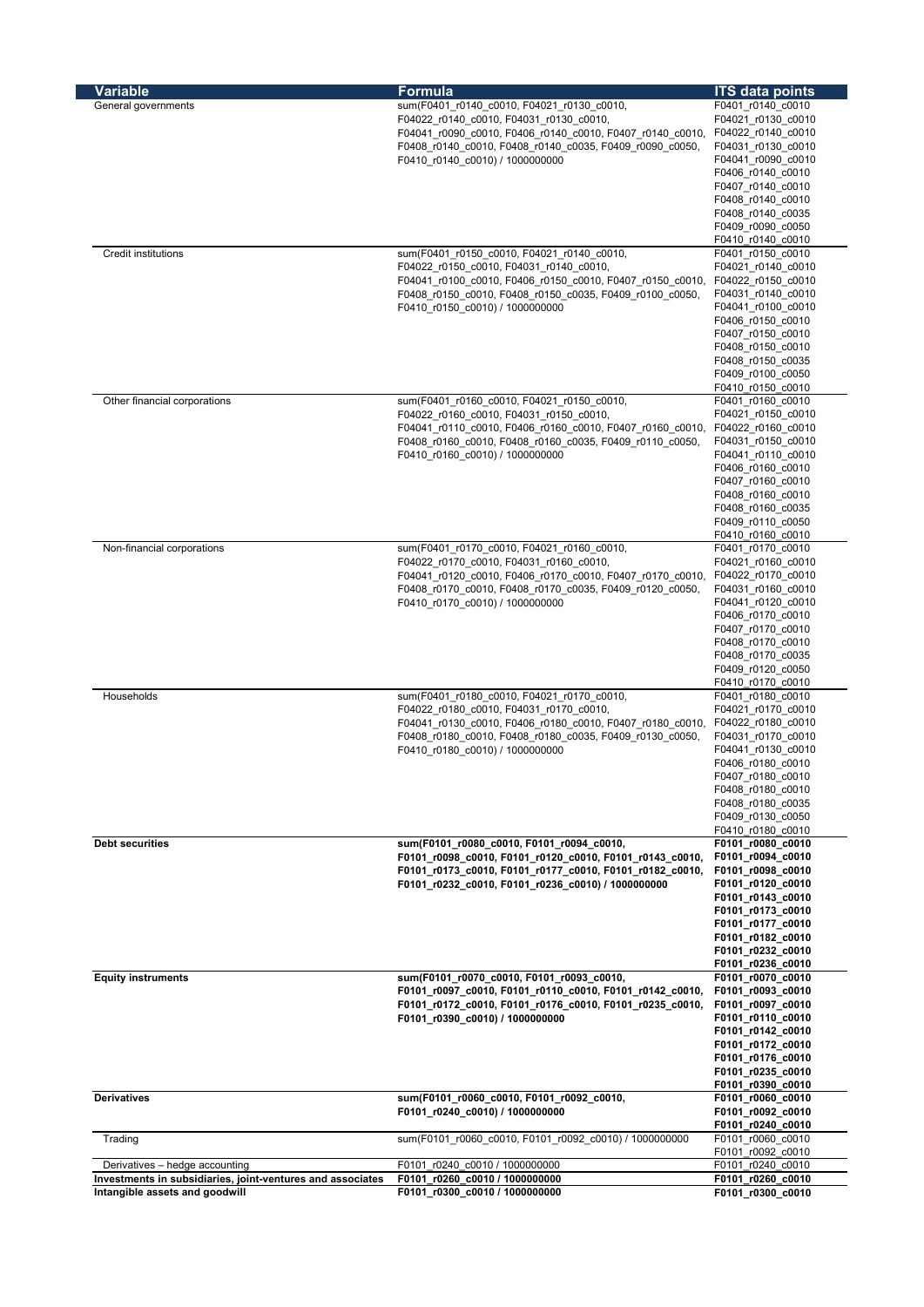| <b>Variable</b>                                    | Formula                                                                                | <b>ITS data points</b>                   |
|----------------------------------------------------|----------------------------------------------------------------------------------------|------------------------------------------|
| Other assets                                       | sum(F0101_r0380_c0010, -F0101_r0010_c0010, -                                           | F0101_r0010_c0010                        |
|                                                    | F0101_r0090_c0010, -F0101_r0095_c0010, -                                               | F0101 r0060 c0010                        |
|                                                    | F0101_r0099_c0010, -F0101_r0130_c0010, -                                               | F0101_r0070_c0010                        |
|                                                    | F0101_r0144_c0010, -F0101_r0174_c0010, -                                               | F0101_r0080_c0010                        |
|                                                    | F0101_r0178_c0010, -F0101_r0183_c0010, -                                               | F0101_r0090_c0010                        |
|                                                    | F0101_r0233_c0010, -F0101_r0237_c0010, -                                               | F0101_r0092_c0010<br>F0101_r0093_c0010   |
|                                                    | F0101_r0080_c0010, -F0101_r0094_c0010, -<br>F0101_r0098_c0010, -F0101_r0120_c0010, -   | F0101_r0094_c0010                        |
|                                                    | F0101_r0143_c0010, -F0101_r0173_c0010, -                                               | F0101_r0095_c0010                        |
|                                                    | F0101_r0177_c0010, -F0101_r0182_c0010, -                                               | F0101_r0097_c0010                        |
|                                                    | F0101_r0232_c0010, -F0101_r0236_c0010, -                                               | F0101_r0098_c0010                        |
|                                                    | F0101_r0070_c0010, -F0101_r0093_c0010, -                                               | F0101_r0099_c0010                        |
|                                                    | F0101_r0097_c0010, -F0101_r0110_c0010, -                                               | F0101_r0110_c0010<br>F0101_r0120_c0010   |
|                                                    | F0101_r0142_c0010, -F0101_r0172_c0010, -                                               | F0101_r0130_c0010                        |
|                                                    | F0101_r0176_c0010, -F0101_r0235_c0010, -<br>F0101_r0390_c0010, -F0101_r0060_c0010, -   | F0101_r0142_c0010                        |
|                                                    | F0101_r0092_c0010, -F0101_r0240_c0010, -                                               | F0101_r0143_c0010                        |
|                                                    | F0101_r0260_c0010, -F0101_r0300_c0010) / 1000000000                                    | F0101_r0144_c0010                        |
|                                                    |                                                                                        | F0101_r0172_c0010                        |
|                                                    |                                                                                        | F0101_r0173_c0010                        |
|                                                    |                                                                                        | F0101_r0174_c0010                        |
|                                                    |                                                                                        | F0101_r0176_c0010<br>F0101_r0177_c0010   |
|                                                    |                                                                                        | F0101_r0178_c0010                        |
|                                                    |                                                                                        | F0101_r0182_c0010                        |
|                                                    |                                                                                        | F0101_r0183_c0010                        |
|                                                    |                                                                                        | F0101_r0232_c0010                        |
|                                                    |                                                                                        | F0101_r0233_c0010                        |
|                                                    |                                                                                        | F0101_r0235_c0010                        |
|                                                    |                                                                                        | F0101_r0236_c0010                        |
|                                                    |                                                                                        | F0101_r0237_c0010                        |
|                                                    |                                                                                        | F0101_r0240_c0010                        |
|                                                    |                                                                                        | F0101_r0260_c0010<br>F0101_r0300_c0010   |
|                                                    |                                                                                        | F0101_r0380_c0010                        |
|                                                    |                                                                                        | F0101_r0390_c0010                        |
| <b>Total assets</b>                                | F0101_r0380_c0010 / 1000000000                                                         | F0101_r0380_c0010                        |
| Share of unencumbered assets                       | F3201_r010_c060 / sum(F3201_r010_c010, F3201_r010_c060)                                | F3201_r010_c010                          |
| Share of encumbered assets                         | F3201 r010 c010 / sum(F3201 r010 c010, F3201 r010 c060)                                | F3201 r010 c060<br>F3201 r010 c010       |
|                                                    |                                                                                        | F3201_r010_c060                          |
| T02.04.1/2/3 Composition of liabilities and equity |                                                                                        |                                          |
| <b>Deposits</b>                                    | sum(F0801a_r0050_c0010, F0801a_r0050_c0020,                                            | F0801a_r0050_c0010                       |
|                                                    |                                                                                        |                                          |
|                                                    | F0801a_r0050_c0030, F0801a_r0050_c0034,                                                | F0801a_r0050_c0020                       |
|                                                    | F0801a_r0050_c0035) / 1000000000                                                       | F0801a_r0050_c0030                       |
|                                                    |                                                                                        | F0801a_r0050_c0034                       |
|                                                    |                                                                                        | F0801a_r0050_c0035                       |
| Central banks                                      | sum(F0801a r0060 c0010, F0801a r0060 c0020,                                            | F0801a r0060 c0010                       |
|                                                    | F0801a_r0060_c0030, F0801a_r0060_c0034,                                                | F0801a r0060 c0020                       |
|                                                    | F0801a_r0060_c0035) / 1000000000                                                       | F0801a_r0060_c0030<br>F0801a r0060 c0034 |
|                                                    |                                                                                        | F0801a r0060 c0035                       |
| General governments                                | sum(F0801a r0110 c0010, F0801a r0110 c0020,                                            | F0801a r0110 c0010                       |
|                                                    | F0801a r0110 c0030, F0801a r0110 c0034,                                                | F0801a r0110 c0020                       |
|                                                    | F0801a r0110 c0035) / 1000000000                                                       | F0801a r0110 c0030                       |
|                                                    |                                                                                        | F0801a r0110 c0034                       |
| Credit institutions                                |                                                                                        | F0801a r0110 c0035                       |
|                                                    | sum(F0801a r0160 c0010, F0801a r0160 c0020,<br>F0801a r0160 c0030, F0801a r0160 c0034, | F0801a r0160 c0010<br>F0801a r0160 c0020 |
|                                                    | F0801a r0160 c0035) / 1000000000                                                       | F0801a r0160 c0030                       |
|                                                    |                                                                                        | F0801a r0160 c0034                       |
|                                                    |                                                                                        | F0801a_r0160_c0035                       |
| Other financial corporations                       | sum(F0801a r0210 c0010, F0801a r0210 c0020,                                            | F0801a_r0210_c0010                       |
|                                                    | F0801a r0210 c0030, F0801a r0210 c0034,                                                | F0801a r0210 c0020                       |
|                                                    | F0801a r0210 c0035) / 1000000000                                                       | F0801a r0210 c0030                       |
|                                                    |                                                                                        | F0801a r0210 c0034                       |
|                                                    |                                                                                        | F0801a r0210 c0035                       |
| Non-financial corporations                         | sum(F0801a r0260 c0010, F0801a r0260 c0020,<br>F0801a r0260 c0030, F0801a r0260 c0034, | F0801a r0260 c0010<br>F0801a r0260 c0020 |
|                                                    | F0801a r0260 c0035) / 1000000000                                                       | F0801a r0260 c0030                       |
|                                                    |                                                                                        | F0801a r0260 c0034                       |
|                                                    |                                                                                        | F0801a r0260 c0035                       |
| Households                                         | sum(F0801a r0310 c0010, F0801a r0310 c0020,                                            | F0801a r0310 c0010                       |
|                                                    | F0801a r0310 c0030, F0801a r0310 c0034,                                                | F0801a r0310 c0020                       |
|                                                    | F0801a r0310 c0035) / 1000000000                                                       | F0801a_r0310_c0030                       |
|                                                    |                                                                                        | F0801a r0310 c0034                       |
| Debt securities issued                             | sum(F0801a_r0360_c0010, F0801a_r0360_c0020,                                            | F0801a r0310 c0035<br>F0801a_r0360_c0010 |
|                                                    | F0801a_r0360_c0030, F0801a_r0360_c0034,                                                | F0801a_r0360_c0020                       |
|                                                    | F0801a_r0360_c0035) / 1000000000                                                       | F0801a_r0360_c0030                       |
|                                                    |                                                                                        | F0801a_r0360_c0034<br>F0801a_r0360_c0035 |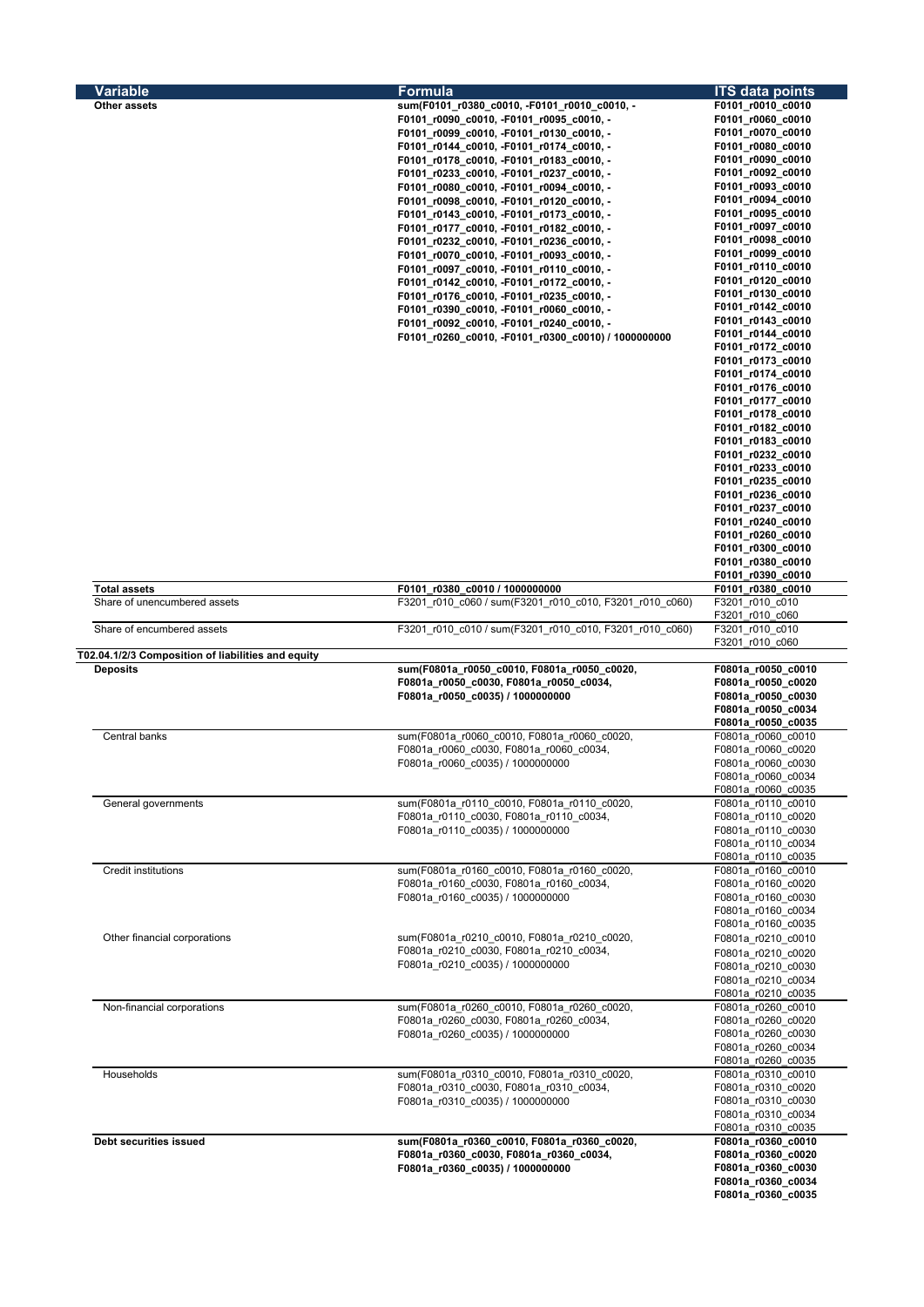| <b>Variable</b>                                                                   | Formula                                                                       | <b>ITS data points</b>                   |
|-----------------------------------------------------------------------------------|-------------------------------------------------------------------------------|------------------------------------------|
| of which: subordinated                                                            | sum(F0802 r0020 c0010, F0802 r0020 c0020,                                     | F0802 r0020 c0010                        |
|                                                                                   | F0802 r0020 c0030) / 1000000000                                               | F0802 r0020 c0020                        |
|                                                                                   |                                                                               | F0802 r0020 c0030                        |
| <b>Derivatives</b>                                                                | sum(F0102_r0020_c0010, F0102_r0062_c0010,                                     | F0102_r0020_c0010                        |
|                                                                                   | F0102_r0150_c0010) / 1000000000                                               | F0102_r0062_c0010                        |
|                                                                                   |                                                                               | F0102_r0150_c0010                        |
| of which: trading                                                                 | sum(F0102_r0020_c0010, F0102_r0062_c0010) / 1000000000                        | F0102_r0020_c0010                        |
|                                                                                   |                                                                               | F0102_r0062_c0010                        |
| <b>Provisions</b>                                                                 | F0102_r0170_c0010 / 1000000000                                                | F0102_r0170_c0010                        |
| <b>Other liabilities</b>                                                          | sum(F0102_r0300_c0010, -F0801a_r0050_c0010, -                                 | F0102_r0020_c0010                        |
|                                                                                   | F0801a_r0050_c0020, -F0801a_r0050_c0030, -                                    | F0102_r0062_c0010                        |
|                                                                                   | F0801a_r0050_c0034, -F0801a_r0050_c0035, -                                    | F0102_r0150_c0010                        |
|                                                                                   | F0801a r0360 c0010, -F0801a r0360 c0020, -                                    | F0102_r0170_c0010                        |
|                                                                                   | F0801a_r0360_c0030, -F0801a_r0360_c0034, -                                    | F0102_r0300_c0010                        |
|                                                                                   | F0801a_r0360_c0035, -F0102_r0020_c0010, -                                     | F0801a_r0050_c0010                       |
|                                                                                   | F0102_r0062_c0010, -F0102_r0150_c0010, -                                      | F0801a_r0050_c0020<br>F0801a_r0050_c0030 |
|                                                                                   | F0102_r0170_c0010) / 1000000000                                               | F0801a_r0050_c0034                       |
|                                                                                   |                                                                               | F0801a_r0050_c0035                       |
|                                                                                   |                                                                               | F0801a_r0360_c0010                       |
|                                                                                   |                                                                               | F0801a_r0360_c0020                       |
|                                                                                   |                                                                               | F0801a_r0360_c0030                       |
|                                                                                   |                                                                               | F0801a_r0360_c0034                       |
|                                                                                   |                                                                               | F0801a_r0360_c0035                       |
| Equity                                                                            | F0103_r0300_c0010 / 1000000000                                                | F0103 r0300 c0010                        |
| Paid-up capital                                                                   | sum(F0103_r0020_c0010, F0103_r0040_c0010) / 1000000000                        | F0103_r0020_c0010                        |
|                                                                                   |                                                                               | F0103 r0040 c0010                        |
| <b>Reserves</b>                                                                   | sum(F0103 r0190 c0010, F0103 r0200 c0010,                                     | F0103 r0190 c0010                        |
|                                                                                   | F0103_r0205_c0010, F0103_r0210_c0010) / 1000000000                            | F0103 r0200 c0010                        |
|                                                                                   |                                                                               | F0103_r0205_c0010                        |
|                                                                                   |                                                                               | F0103 r0210 c0010                        |
| Minority interests                                                                | F0103 r0270 c0010 / 1000000000                                                | F0103 r0270 c0010                        |
| Other comprehensive income                                                        | F0103 r0090 c0010 / 1000000000                                                | F0103 r0090 c0010                        |
| Other                                                                             | sum(F0103 r0300 c0010, -F0103 r0020 c0010, -                                  | F0103 r0020 c0010                        |
|                                                                                   | F0103 r0040 c0010, -F0103 r0190 c0010, -F0103 r0200 c0010, -F0103 r0040 c0010 |                                          |
|                                                                                   | F0103 r0205 c0010, -F0103 r0210 c0010, -F0103 r0270 c0010, -F0103_r0090_c0010 |                                          |
|                                                                                   | F0103 r0090 c0010) / 1000000000                                               | F0103 r0190 c0010                        |
|                                                                                   |                                                                               | F0103 r0200 c0010                        |
|                                                                                   |                                                                               | F0103_r0205_c0010                        |
|                                                                                   |                                                                               | F0103_r0210_c0010<br>F0103_r0270_c0010   |
|                                                                                   |                                                                               | F0103_r0300_c0010                        |
| Total liabilities and equity                                                      | F0103_r0310_c0010 / 1000000000                                                | F0103_r0310_c0010                        |
| T02.05.1/2/3 Total exposure to general governments by country of the counterparty |                                                                               |                                          |
| Total exposure to General governments by country of the                           | sum(C3300a r0010 c0290 XX) / 1000000                                          | C3300a r0010 c0290 XX                    |
| counterparty                                                                      |                                                                               |                                          |
| 3. Capital adequacy and leverage                                                  |                                                                               |                                          |
| T03.01.1/2/3 Total capital ratio and its components                               |                                                                               |                                          |
| Total risk exposure amount                                                        | C0200 r0010 c0010 / 1000000000                                                | C0200 r0010 c0010                        |
| Total capital - Amount                                                            | C0100 r0010 c0010 / 1000000000                                                | C0100 r0010 c0010                        |
| Total capital - Ratio                                                             | C0100_r0010_c0010 / C0200_r0010_c0010                                         | C0100_r0010_c0010                        |
|                                                                                   |                                                                               | C0200 r0010 c0010                        |
| Tier 1 - Amount                                                                   | C0100 r0015 c0010 / 1000000000                                                | C0100 r0015 c0010                        |
| Tier 1 - Ratio                                                                    | C0100 r0015 c0010 / C0200 r0010 c0010                                         | C0100 r0015 c0010                        |
|                                                                                   |                                                                               | C0200 r0010 c0010                        |
| CET1 - Amount                                                                     | C0100 r0020 c0010 / 1000000000                                                | C0100 r0020 c0010                        |
| CET1 - Ratio                                                                      | C0100 r0020 c0010 / C0200 r0010 c0010                                         | C0100 r0020 c0010                        |
|                                                                                   |                                                                               | C0200 r0010 c0010                        |
| T03.02.1/2/3 CET1 ratio band                                                      |                                                                               |                                          |
| CET1 - Ratio                                                                      | C0100_r0020_c0010 / C0200_r0010_c0010                                         | C0100 r0020 c0010                        |
|                                                                                   |                                                                               | C0200 r0010 c0010                        |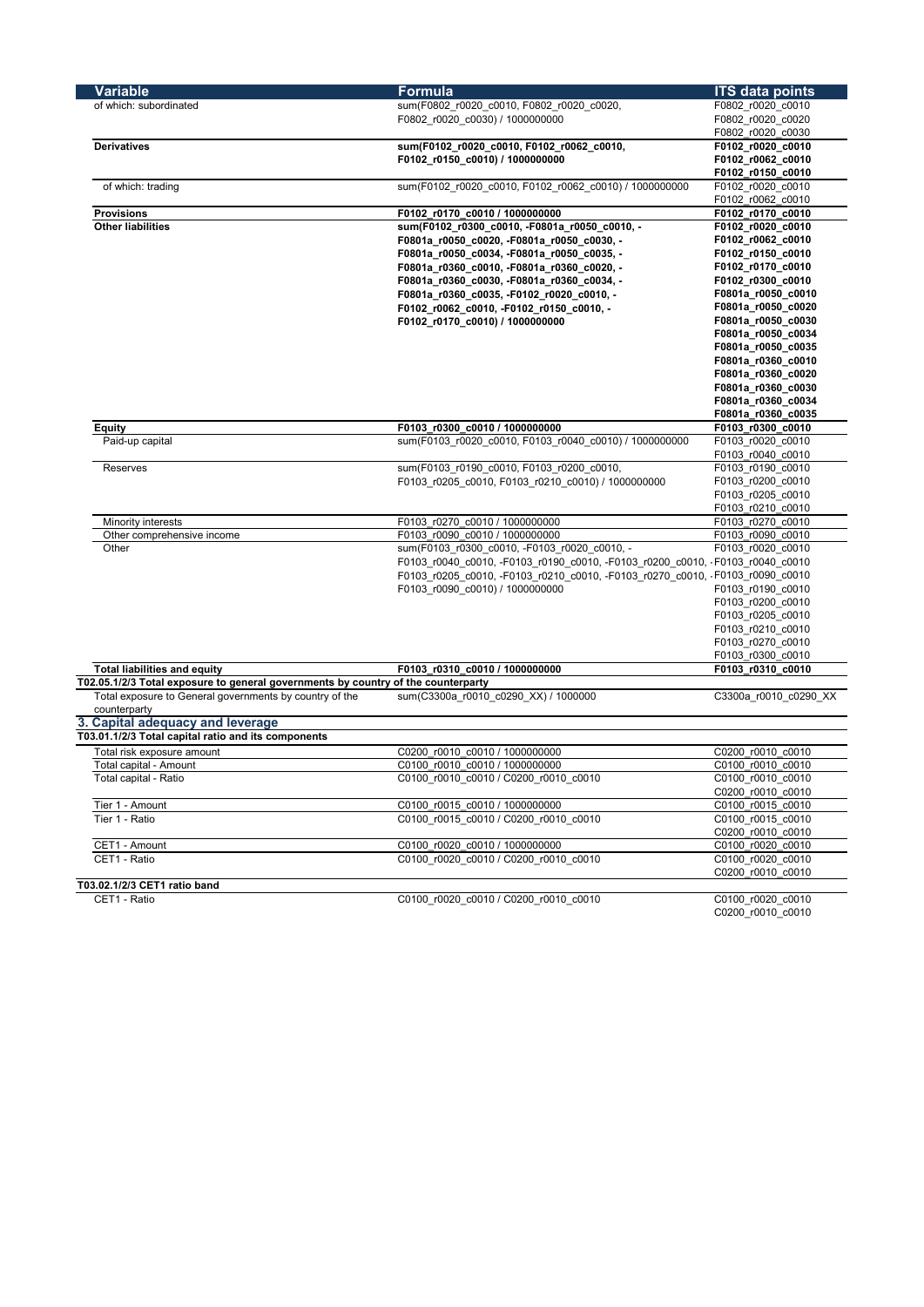| <b>Variable</b>              | <b>Formula</b>                                                               | <b>ITS data points</b>                 |
|------------------------------|------------------------------------------------------------------------------|----------------------------------------|
| T03.03.1/2/3 Leverage ratio  |                                                                              |                                        |
| <b>Exposure values</b>       | sum(C4700_r0010_c0010, C4700_r0020_c0010,                                    | C4700_r0010_c0010                      |
|                              |                                                                              | C4700_r0020_c0010<br>C4700_r0030_c0010 |
|                              |                                                                              | C4700_r0040_c0010                      |
|                              |                                                                              | C4700_r0050_c0010                      |
|                              |                                                                              | C4700_r0061_c0010                      |
|                              |                                                                              | C4700_r0065_c0010                      |
|                              |                                                                              | C4700_r0071_c0010                      |
|                              |                                                                              | C4700_r0081_c0010                      |
|                              |                                                                              | C4700_r0091_c0010                      |
|                              |                                                                              | C4700_r0092_c0010<br>C4700_r0093_c0010 |
|                              |                                                                              | C4700_r0101_c0010                      |
|                              |                                                                              | C4700_r0102_c0010                      |
|                              |                                                                              | C4700_r0103_c0010                      |
|                              |                                                                              | C4700_r0104_c0010                      |
|                              |                                                                              | C4700_r0110_c0010                      |
|                              |                                                                              | C4700_r0120_c0010                      |
|                              |                                                                              | C4700_r0130_c0010<br>C4700_r0140_c0010 |
|                              |                                                                              | C4700_r0150_c0010                      |
|                              |                                                                              | C4700_r0160_c0010                      |
|                              |                                                                              | C4700_r0170_c0010                      |
|                              |                                                                              | C4700_r0180_c0010                      |
|                              |                                                                              | C4700_r0181_c0010                      |
|                              |                                                                              | C4700_r0185_c0010                      |
|                              |                                                                              | C4700_r0186_c0010<br>C4700_r0187_c0010 |
|                              |                                                                              | C4700_r0188_c0010                      |
|                              |                                                                              | C4700_r0189_c0010                      |
|                              |                                                                              | C4700_r0190_c0010                      |
|                              |                                                                              | C4700_r0191_c0010                      |
|                              |                                                                              | C4700_r0193_c0010                      |
|                              |                                                                              | C4700_r0194_c0010                      |
|                              |                                                                              | C4700_r0195_c0010<br>C4700_r0196_c0010 |
|                              |                                                                              | C4700_r0197_c0010                      |
|                              |                                                                              | C4700_r0198_c0010                      |
|                              |                                                                              | C4700_r0200_c0010                      |
|                              |                                                                              | C4700_r0210_c0010                      |
|                              |                                                                              | C4700_r0220_c0010                      |
|                              |                                                                              | C4700_r0230_c0010                      |
|                              |                                                                              | C4700_r0235_c0010<br>C4700_r0240_c0010 |
|                              |                                                                              | C4700_r0250_c0010                      |
|                              |                                                                              | C4700_r0251_c0010                      |
|                              |                                                                              | C4700_r0252_c0010                      |
|                              |                                                                              | C4700_r0253_c0010                      |
|                              |                                                                              | C4700_r0254_c0010                      |
|                              |                                                                              | C4700_r0255_c0010                      |
|                              |                                                                              | C4700_r0256_c0010<br>C4700_r0257_c0010 |
|                              |                                                                              | C4700_r0260_c0010                      |
|                              |                                                                              | C4700_r0261_c0010                      |
|                              |                                                                              | C4700_r0262_c0010                      |
|                              |                                                                              | C4700_r0263_c0010                      |
|                              |                                                                              | C4700_r0264_c0010                      |
|                              |                                                                              | C4700_r0265_c0010<br>C4700_r0266_c0010 |
|                              |                                                                              | C4700_r0267_c0010                      |
| Other on-balance sheet items | sum(C4700 r0190 c0010, C4700 r0191 c0010,                                    | C4700_r0190_c0010                      |
|                              | C4700 r0235 c0010, C4700 r0240 c0010, C4700 r0250 c0010,                     | C4700_r0191_c0010                      |
|                              | C4700_r0251_c0010, C4700_r0252_c0010, C4700_r0253_c0010,                     | C4700_r0235_c0010                      |
|                              | C4700_r0254_c0010, C4700_r0256_c0010, C4700_r0257_c0010) / C4700_r0240_c0010 |                                        |
|                              | 1000000000                                                                   | C4700_r0250_c0010<br>C4700_r0251_c0010 |
|                              |                                                                              | C4700_r0252_c0010                      |
|                              |                                                                              | C4700_r0253_c0010                      |
|                              |                                                                              | C4700_r0254_c0010                      |
|                              |                                                                              | C4700_r0256_c0010                      |
|                              |                                                                              | C4700_r0257_c0010                      |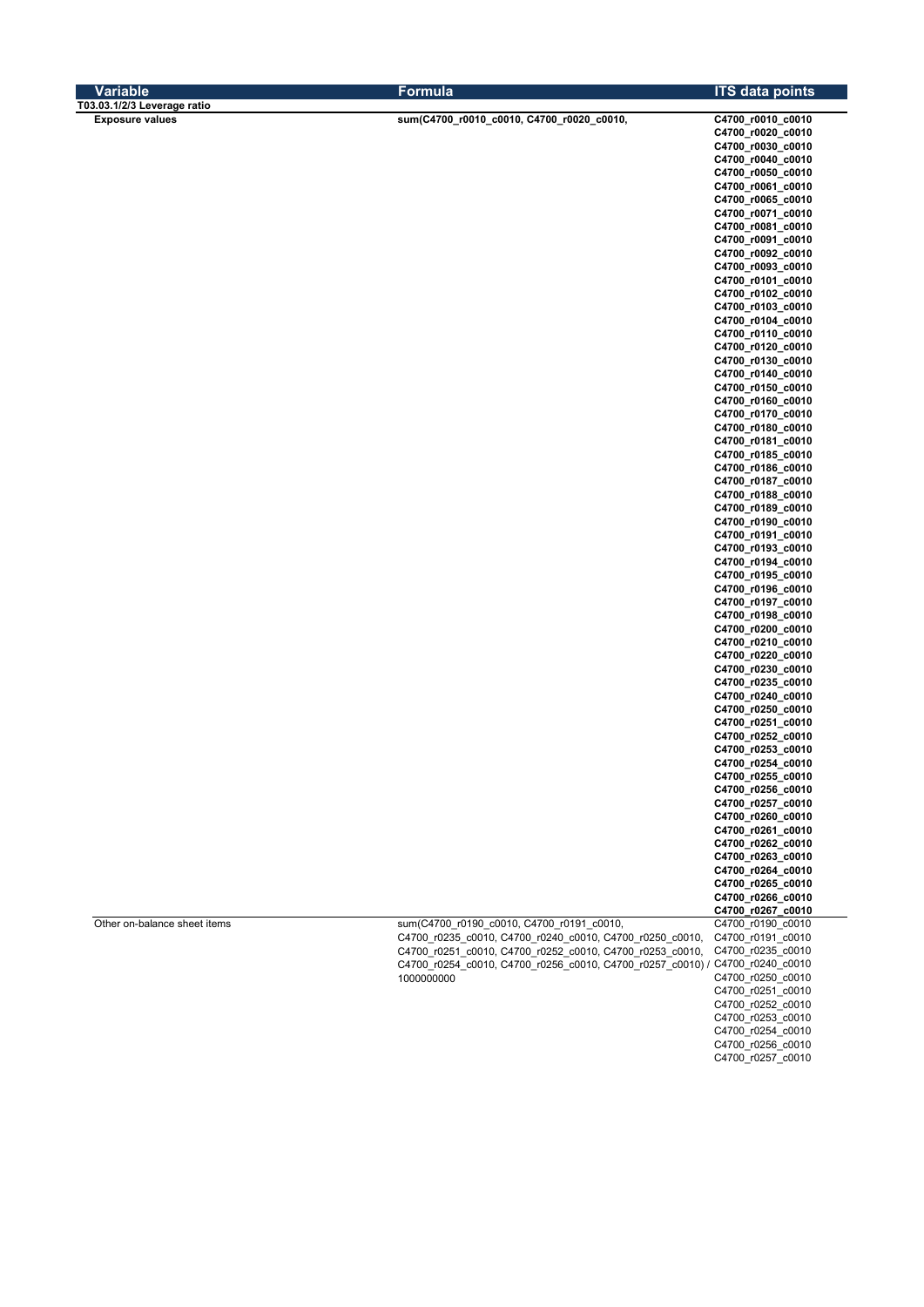| <b>Variable</b>                                            | <b>Formula</b>                                                               | <b>ITS data points</b> |
|------------------------------------------------------------|------------------------------------------------------------------------------|------------------------|
| Derivatives                                                | sum(C4700 r0061 c0010, C4700 r0065 c0010,                                    | C4700 r0061 c0010      |
|                                                            | C4700 r0071 c0010, C4700 r0081 c0010, C4700 r0091 c0010,                     | C4700 r0065 c0010      |
|                                                            | C4700 r0092 c0010, C4700 r0093 c0010, C4700 r0101 c0010,                     | C4700 r0071 c0010      |
|                                                            | C4700 r0102 c0010, C4700 r0103 c0010, C4700 r0104 c0010,                     | C4700 r0081 c0010      |
|                                                            | C4700_r0110_c0010, C4700_r0120_c0010, C4700_r0130_c0010,                     | C4700 r0091 c0010      |
|                                                            | C4700_r0140_c0010, C4700_r0200_c0010, C4700_r0210_c0010,                     | C4700_r0092_c0010      |
|                                                            | C4700_r0220_c0010) / 1000000000                                              | C4700_r0093_c0010      |
|                                                            |                                                                              | C4700_r0101_c0010      |
|                                                            |                                                                              | C4700_r0102_c0010      |
|                                                            |                                                                              | C4700_r0103_c0010      |
|                                                            |                                                                              | C4700 r0104 c0010      |
|                                                            |                                                                              | C4700 r0110 c0010      |
|                                                            |                                                                              | C4700 r0120 c0010      |
|                                                            |                                                                              | C4700_r0130_c0010      |
|                                                            |                                                                              | C4700 r0140 c0010      |
|                                                            |                                                                              | C4700 r0200 c0010      |
|                                                            |                                                                              | C4700_r0210_c0010      |
|                                                            |                                                                              | C4700_r0220_c0010      |
| Securities financing transactions                          | sum(C4700 r0010 c0010, C4700 r0020 c0010,                                    | C4700_r0010_c0010      |
|                                                            | C4700 r0030 c0010, C4700 r0040 c0010, C4700 r0050 c0010,                     | C4700 r0020 c0010      |
|                                                            | C4700 r0230 c0010) / 1000000000                                              | C4700 r0030 c0010      |
|                                                            |                                                                              | C4700 r0040 c0010      |
|                                                            |                                                                              | C4700_r0050_c0010      |
|                                                            |                                                                              | C4700 r0230 c0010      |
| Regular-way purchases and sales awaiting settlement        | sum(C4700 r0185 c0010, C4700 r0186 c0010,                                    | C4700 r0185 c0010      |
|                                                            | C4700 r0187 c0010, C4700 r0188 c0010, C4700 r0189 c0010) / C4700 r0186 c0010 |                        |
|                                                            | 1000000000                                                                   | C4700 r0187 c0010      |
|                                                            |                                                                              | C4700 r0188 c0010      |
|                                                            |                                                                              | C4700 r0189 c0010      |
| Cash pooling arrangements                                  | sum(C4700 r0193 c0010, C4700 r0194 c0010,                                    | C4700 r0193 c0010      |
|                                                            | C4700_r0195_c0010, C4700_r0196_c0010, C4700_r0197_c0010,                     | C4700_r0194_c0010      |
|                                                            | C4700 r0198 c0010) / 1000000000                                              | C4700 r0195 c0010      |
|                                                            |                                                                              | C4700 r0196 c0010      |
|                                                            |                                                                              | C4700_r0197_c0010      |
|                                                            |                                                                              | C4700_r0198_c0010      |
| Off-balance sheet items                                    | sum(C4700 r0150 c0010, C4700 r0160 c0010,                                    | C4700 r0150 c0010      |
|                                                            | C4700 r0170 c0010, C4700 r0180 c0010, C4700 r0181 c0010) / C4700_r0160_c0010 |                        |
|                                                            | 1000000000                                                                   | C4700 r0170 c0010      |
|                                                            |                                                                              | C4700 r0180 c0010      |
|                                                            |                                                                              | C4700_r0181_c0010      |
| Deductions of exposures promoting public policy objectives | sum(C4700 r0255 c0010, C4700 r0260 c0010,                                    | C4700 r0255 c0010      |
|                                                            | C4700 r0261 c0010, C4700 r0262 c0010, C4700 r0263 c0010,                     | C4700_r0260_c0010      |
|                                                            | C4700 r0264 c0010, C4700 r0265 c0010, C4700 r0266 c0010,                     | C4700_r0261_c0010      |
|                                                            | C4700 r0267 c0010) / 1000000000                                              | C4700 r0262 c0010      |
|                                                            |                                                                              | C4700 r0263 c0010      |
|                                                            |                                                                              | C4700_r0264_c0010      |
|                                                            |                                                                              | C4700_r0265_c0010      |
|                                                            |                                                                              | C4700 r0266 c0010      |
|                                                            |                                                                              | C4700_r0267_c0010      |
| Tier 1 capital - Fully phased-in definition                | C4700_r0310_c0010 / 1000000000                                               |                        |
|                                                            |                                                                              | C4700 r0310 c0010      |
| Total exposure - Fully phased-in definition                | C4700_r0290_c0010 / 1000000000                                               | C4700 r0290 c0010      |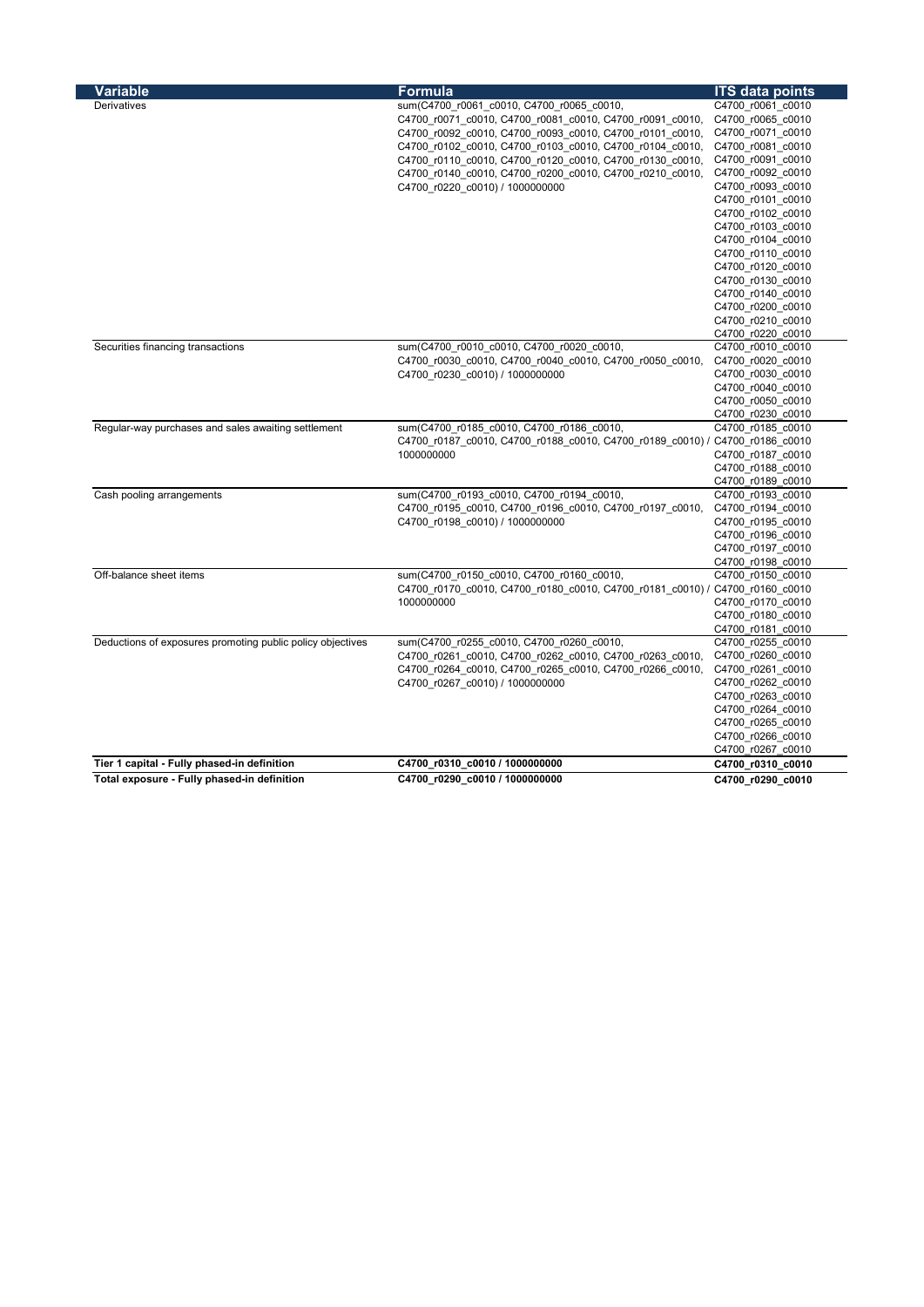| <b>Variable</b>                                             | Formula                                                  | <b>ITS data points</b> |
|-------------------------------------------------------------|----------------------------------------------------------|------------------------|
| Exposure values                                             | sum(C4700_r0010_c0010, C4700_r0020_c0010,                | C4700_r0010_c0010      |
|                                                             |                                                          |                        |
|                                                             | C4700_r0030_c0010, C4700_r0040_c0010, C4700_r0050_c0010, | C4700_r0020_c0010      |
|                                                             | C4700_r0061_c0010, C4700_r0065_c0010, C4700_r0071_c0010, | C4700 r0030 c0010      |
|                                                             | C4700 r0081 c0010, C4700 r0091 c0010, C4700 r0092 c0010, | C4700_r0040_c0010      |
|                                                             | C4700_r0093_c0010, C4700_r0101_c0010, C4700_r0102_c0010, | C4700_r0050_c0010      |
|                                                             | C4700_r0103_c0010, C4700_r0104_c0010, C4700_r0110_c0010, | C4700_r0061_c0010      |
|                                                             | C4700 r0120 c0010, C4700 r0130 c0010, C4700 r0140 c0010, | C4700_r0065_c0010      |
|                                                             | C4700_r0150_c0010, C4700_r0160_c0010, C4700_r0170_c0010, | C4700_r0071_c0010      |
|                                                             | C4700_r0180_c0010, C4700_r0181_c0010, C4700_r0185_c0010, | C4700_r0081_c0010      |
|                                                             | C4700 r0186 c0010, C4700 r0187 c0010, C4700 r0188 c0010, | C4700_r0091_c0010      |
|                                                             | C4700 r0189 c0010, C4700 r0190 c0010, C4700 r0191 c0010, | C4700_r0092_c0010      |
|                                                             |                                                          | C4700_r0093_c0010      |
|                                                             | C4700_r0193_c0010, C4700_r0194_c0010, C4700_r0195_c0010, | C4700_r0101_c0010      |
|                                                             | C4700 r0196 c0010, C4700 r0197 c0010, C4700 r0198 c0010, |                        |
|                                                             | C4700_r0200_c0010, C4700_r0210_c0010, C4700_r0220_c0010, | C4700_r0102_c0010      |
|                                                             | C4700_r0230_c0010, C4700_r0235_c0010, C4700_r0240_c0010, | C4700_r0103_c0010      |
|                                                             | C4700 r0250 c0010, C4700 r0251 c0010, C4700 r0252 c0010, | C4700_r0104_c0010      |
|                                                             | C4700_r0253_c0010, C4700_r0254_c0010, C4700_r0255_c0010, | C4700_r0110_c0010      |
|                                                             | C4700 r0256 c0010, C4700 r0257 c0010, C4700 r0260 c0010, | C4700_r0120_c0010      |
|                                                             | C4700_r0261_c0010, C4700_r0262_c0010, C4700_r0263_c0010, | C4700_r0130_c0010      |
|                                                             | C4700_r0264_c0010, C4700_r0265_c0010, C4700_r0266_c0010, | C4700_r0140_c0010      |
|                                                             | C4700_r0267_c0010) / 1000000000                          | C4700_r0150_c0010      |
|                                                             |                                                          | C4700 r0160 c0010      |
|                                                             |                                                          | C4700 r0170 c0010      |
|                                                             |                                                          | C4700_r0180_c0010      |
|                                                             |                                                          |                        |
|                                                             |                                                          | C4700_r0181_c0010      |
|                                                             |                                                          | C4700 r0185 c0010      |
|                                                             |                                                          | C4700_r0186_c0010      |
|                                                             |                                                          | C4700_r0187_c0010      |
|                                                             |                                                          | C4700 r0188 c0010      |
|                                                             |                                                          | C4700_r0189_c0010      |
|                                                             |                                                          | C4700 r0190 c0010      |
|                                                             |                                                          | C4700_r0191_c0010      |
|                                                             |                                                          | C4700_r0193_c0010      |
|                                                             |                                                          | C4700_r0194_c0010      |
|                                                             |                                                          | C4700_r0195_c0010      |
|                                                             |                                                          | C4700_r0196_c0010      |
|                                                             |                                                          |                        |
|                                                             |                                                          | C4700_r0197_c0010      |
|                                                             |                                                          | C4700_r0198_c0010      |
|                                                             |                                                          | C4700_r0200_c0010      |
|                                                             |                                                          | C4700_r0210_c0010      |
|                                                             |                                                          | C4700_r0220_c0010      |
|                                                             |                                                          | C4700_r0230_c0010      |
|                                                             |                                                          | C4700_r0235_c0010      |
|                                                             |                                                          | C4700_r0240_c0010      |
|                                                             |                                                          | C4700 r0250 c0010      |
|                                                             |                                                          | C4700_r0251_c0010      |
|                                                             |                                                          | C4700_r0252_c0010      |
|                                                             |                                                          |                        |
|                                                             |                                                          | C4700_r0253_c0010      |
|                                                             |                                                          | C4700 r0254 c0010      |
|                                                             |                                                          |                        |
|                                                             |                                                          | C4700_r0255_c0010      |
|                                                             |                                                          | C4700_r0256_c0010      |
|                                                             |                                                          | C4700_r0257_c0010      |
|                                                             |                                                          | C4700 r0260 c0010      |
|                                                             |                                                          | C4700_r0261_c0010      |
|                                                             |                                                          | C4700_r0262_c0010      |
|                                                             |                                                          |                        |
|                                                             |                                                          | C4700_r0263_c0010      |
|                                                             |                                                          | C4700 r0264 c0010      |
|                                                             |                                                          | C4700_r0265_c0010      |
|                                                             |                                                          | C4700_r0266_c0010      |
|                                                             |                                                          | C4700 r0267 c0010      |
| Asset amount deducted from Tier 1 capital - Fully phased-in | C4700 r0270 c0010 / 1000000000                           | C4700 r0270 c0010      |
| Leverage ratio - Fully phased-in definition                 | C4700_r0310_c0010 / C4700_r0290_c0010                    | C4700_r0290_c0010      |
|                                                             |                                                          | C4700_r0310_c0010      |
| Tier 1 capital - Transitional definition                    | C4700_r0320_c0010 / 1000000000                           | C4700_r0320_c0010      |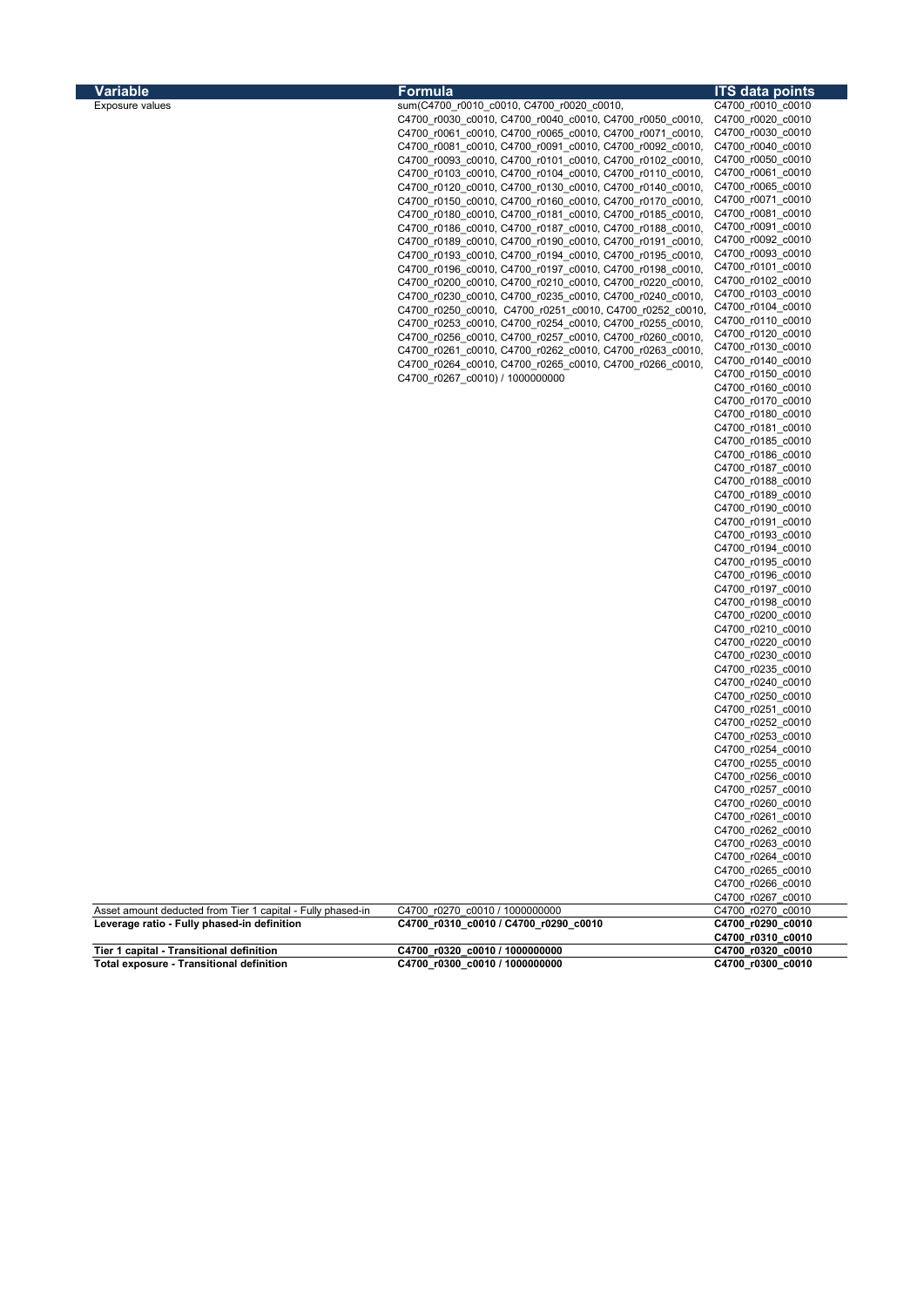| Variable                                                                 | Formula                                                                                                              | <b>ITS data points</b>                 |
|--------------------------------------------------------------------------|----------------------------------------------------------------------------------------------------------------------|----------------------------------------|
| <b>Exposure values</b>                                                   | sum(C4700 r0010 c0010, C4700 r0020 c0010,                                                                            | C4700 r0010 c0010                      |
|                                                                          | C4700_r0030_c0010, C4700_r0040_c0010, C4700_r0050_c0010,                                                             | C4700_r0020_c0010                      |
|                                                                          | C4700_r0061_c0010, C4700_r0065_c0010, C4700_r0071_c0010,                                                             | C4700_r0030_c0010                      |
|                                                                          | C4700 r0081 c0010, C4700 r0091 c0010, C4700 r0092 c0010,                                                             | C4700 r0040 c0010                      |
|                                                                          | C4700 r0093 c0010, C4700 r0101 c0010, C4700 r0102 c0010,                                                             | C4700_r0050_c0010                      |
|                                                                          | C4700 r0103 c0010, C4700 r0104 c0010, C4700 r0110 c0010,<br>C4700 r0120 c0010, C4700 r0130 c0010, C4700 r0140 c0010, | C4700_r0061_c0010<br>C4700_r0065_c0010 |
|                                                                          | C4700_r0150_c0010, C4700_r0160_c0010, C4700_r0170_c0010,                                                             | C4700 r0071 c0010                      |
|                                                                          | C4700_r0180_c0010, C4700_r0181_c0010, C4700_r0185_c0010,                                                             | C4700_r0081_c0010                      |
|                                                                          | C4700 r0186 c0010, C4700 r0187 c0010, C4700 r0188 c0010,                                                             | C4700_r0091_c0010                      |
|                                                                          | C4700_r0189_c0010, C4700_r0190_c0010, C4700_r0191_c0010,                                                             | C4700_r0092_c0010                      |
|                                                                          | C4700 r0193 c0010, C4700 r0194 c0010, C4700 r0195 c0010,                                                             | C4700 r0093 c0010                      |
|                                                                          | C4700_r0196_c0010, C4700_r0197_c0010, C4700_r0198_c0010,                                                             | C4700_r0101_c0010                      |
|                                                                          | C4700 r0200 c0010, C4700 r0210 c0010, C4700 r0220 c0010,                                                             | C4700 r0102 c0010                      |
|                                                                          | C4700 r0230 c0010, C4700 r0235 c0010, C4700 r0240 c0010,                                                             | C4700_r0103_c0010                      |
|                                                                          | C4700_r0250_c0010, C4700_r0251_c0010, C4700_r0252_c0010,                                                             | C4700_r0104_c0010                      |
|                                                                          | C4700 r0253 c0010, C4700 r0254 c0010, C4700 r0255 c0010,                                                             | C4700_r0110_c0010                      |
|                                                                          | C4700 r0256 c0010, C4700 r0257 c0010, C4700 r0260 c0010,                                                             | C4700_r0120_c0010<br>C4700_r0130_c0010 |
|                                                                          | C4700_r0261_c0010, C4700_r0262_c0010, C4700_r0263_c0010,                                                             | C4700_r0140_c0010                      |
|                                                                          | C4700_r0264_c0010, C4700_r0265_c0010, C4700_r0266_c0010,<br>C4700 r0267 c0010) / 1000000000                          | C4700_r0150_c0010                      |
|                                                                          |                                                                                                                      | C4700 r0160 c0010                      |
|                                                                          |                                                                                                                      | C4700 r0170 c0010                      |
|                                                                          |                                                                                                                      | C4700_r0180_c0010                      |
|                                                                          |                                                                                                                      | C4700_r0181_c0010                      |
|                                                                          |                                                                                                                      | C4700_r0185_c0010                      |
|                                                                          |                                                                                                                      | C4700_r0186_c0010                      |
|                                                                          |                                                                                                                      | C4700_r0187_c0010                      |
|                                                                          |                                                                                                                      | C4700_r0188_c0010<br>C4700 r0189 c0010 |
|                                                                          |                                                                                                                      | C4700 r0190 c0010                      |
|                                                                          |                                                                                                                      | C4700_r0191_c0010                      |
|                                                                          |                                                                                                                      | C4700_r0193_c0010                      |
|                                                                          |                                                                                                                      | C4700_r0194_c0010                      |
|                                                                          |                                                                                                                      | C4700_r0195_c0010                      |
|                                                                          |                                                                                                                      | C4700_r0196_c0010                      |
|                                                                          |                                                                                                                      | C4700_r0197_c0010                      |
|                                                                          |                                                                                                                      | C4700_r0198_c0010                      |
|                                                                          |                                                                                                                      | C4700_r0200_c0010                      |
|                                                                          |                                                                                                                      | C4700_r0210_c0010                      |
|                                                                          |                                                                                                                      | C4700_r0220_c0010<br>C4700_r0230_c0010 |
|                                                                          |                                                                                                                      | C4700 r0235 c0010                      |
|                                                                          |                                                                                                                      | C4700_r0240_c0010                      |
|                                                                          |                                                                                                                      | C4700 r0250 c0010                      |
|                                                                          |                                                                                                                      | C4700_r0251_c0010                      |
|                                                                          |                                                                                                                      | C4700 r0252 c0010                      |
|                                                                          |                                                                                                                      | C4700 r0253 c0010                      |
|                                                                          |                                                                                                                      | C4700_r0254_c0010                      |
|                                                                          |                                                                                                                      | C4700 r0255 c0010                      |
|                                                                          |                                                                                                                      | C4700 r0256 c0010                      |
|                                                                          |                                                                                                                      | C4700_r0257_c0010                      |
|                                                                          |                                                                                                                      | C4700_r0260_c0010<br>C4700_r0261_c0010 |
|                                                                          |                                                                                                                      | C4700 r0262 c0010                      |
|                                                                          |                                                                                                                      | C4700_r0263_c0010                      |
|                                                                          |                                                                                                                      | C4700_r0264_c0010                      |
|                                                                          |                                                                                                                      | C4700_r0265_c0010                      |
|                                                                          |                                                                                                                      | C4700_r0266_c0010                      |
|                                                                          |                                                                                                                      | C4700 r0267 c0010                      |
| Asset amount deducted or added from Tier 1 capital                       | C4700 r0280 c0010 / 1000000000                                                                                       | C4700_r0280_c0010                      |
| Leverage ratio - Transitional definition                                 | C4700_r0320_c0010 / C4700_r0300_c0010                                                                                | C4700_r0300_c0010                      |
| T03.04.1/2/3 Leverage ratio band                                         |                                                                                                                      | C4700_r0320_c0010                      |
| Leverage ratio                                                           | C4700_r0310_c0010 / C4700_r0290_c0010                                                                                | C4700 r0290 c0010                      |
|                                                                          |                                                                                                                      | C4700 r0310 c0010                      |
| T03.05.1/2/3 Risk exposures composition                                  |                                                                                                                      |                                        |
| Credit risk weighted exposure amounts                                    | C0200_r0040_c0010 / 1000000000                                                                                       | C0200_r0040_c0010                      |
| Standardised Approach (SA)                                               | C0200 r0050 c0010 / 1000000000                                                                                       | C0200 r0050 c0010                      |
| of which: exposures to institutions<br>of which: exposures to corporates | C0200 r0120 c0010 / 1000000000<br>C0200 r0130 c0010 / 1000000000                                                     | C0200 r0120 c0010<br>C0200 r0130 c0010 |
|                                                                          |                                                                                                                      |                                        |

| Internal rating based Approach (IRB) | C0200 r0240 c0010 / 1000000000                                              | C0200 r0240 c0010 |
|--------------------------------------|-----------------------------------------------------------------------------|-------------------|
| of which: exposures to institutions  | sum(C0200 r0270 c0010, C0200 r0330 c0010) / 1000000000    C0200 r0270 c0010 |                   |

of which: exposures secured by mortgages on immovable C0200\_r0150\_c0010 / 1000000000 C0200\_r0150\_c0010

0f 20200\_r0140\_c0010 / 1000000000 C0200\_r0140\_c0010 C0200\_r0140\_c0010 C0200\_r0150\_c0010 <br>C0200\_r0150\_c0010 / 1000000000 C0200\_r0150\_c0010

C0200\_r0270\_c0010 C0200\_r0330\_c0010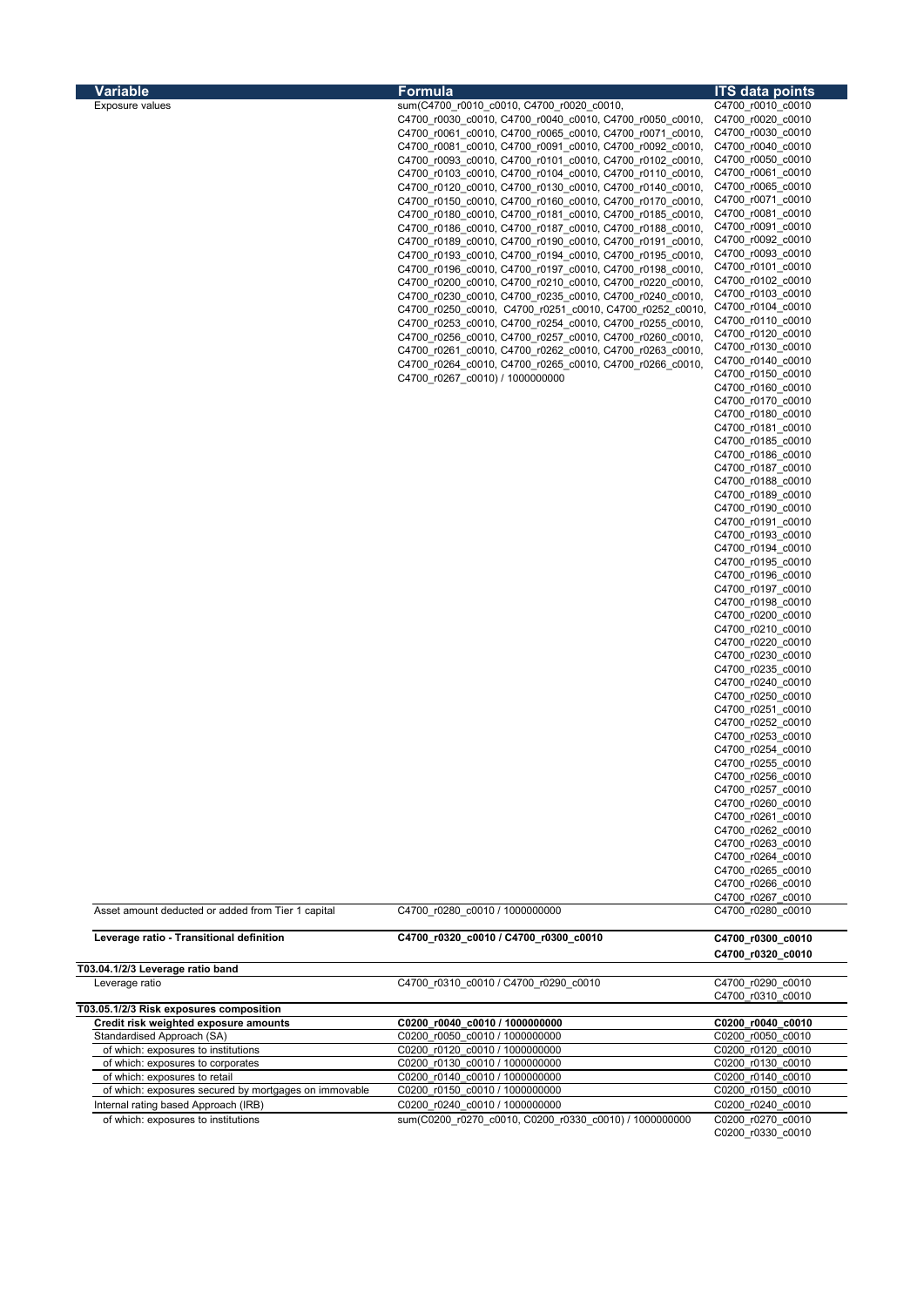| <b>Variable</b>                                                                | <b>Formula</b>                                                                                | <b>ITS data points</b> |
|--------------------------------------------------------------------------------|-----------------------------------------------------------------------------------------------|------------------------|
|                                                                                |                                                                                               |                        |
| of which: exposures to corporates                                              | sum(C0200 r0280 c0010, C0200 r0290 c0010,                                                     | C0200 r0280 c0010      |
|                                                                                | C0200 r0300 c0010, C0200 r0340 c0010, C0200 r0350 c0010,                                      | C0200 r0290 c0010      |
|                                                                                | C0200 r0360 c0010) / 1000000000                                                               | C0200 r0300 c0010      |
|                                                                                |                                                                                               | C0200_r0340_c0010      |
|                                                                                |                                                                                               | C0200_r0350_c0010      |
|                                                                                |                                                                                               | C0200 r0360 c0010      |
| of which: exposures to retail                                                  | sum(C0200 r0390 c0010, C0200 r0400 c0010,                                                     | C0200 r0390 c0010      |
|                                                                                | C0200 r0410 c0010) / 1000000000                                                               | C0200_r0400_c0010      |
|                                                                                |                                                                                               | C0200_r0410_c0010      |
| of which: exposures secured by real estate                                     | sum(C0200 r0370 c0010, C0200 r0380 c0010) / 1000000000                                        | C0200 r0370 c0010      |
|                                                                                |                                                                                               | C0200 r0380 c0010      |
| Risk exposure for contributions to the default fund of a CCP                   | C0200 r0460 c0010 / 1000000000                                                                | C0200 r0460 c0010      |
| Securitisation positions                                                       | C0200 r0470 c0010 / 1000000000                                                                | C0200 r0470 c0010      |
| Settlement/delivery risk exposure amount                                       | C0200_r0490_c0010 / 1000000000                                                                | C0200_r0490_c0010      |
| Market risk exposure amount                                                    | C0200_r0520_c0010 / 1000000000                                                                | C0200_r0520_c0010      |
| Market risk exposure under SA                                                  | C0200 r0530 c0010 / 1000000000                                                                | C0200 r0530 c0010      |
| Market risk exposure under IM approach                                         | C0200 r0580 c0010 / 1000000000                                                                | C0200 r0580 c0010      |
| Operational risk exposure amount                                               | C0200_r0590_c0010 / 1000000000                                                                | C0200_r0590_c0010      |
| Operational risk exposure under BIA                                            | C0200 r0600 c0010 / 1000000000                                                                | C0200 r0600 c0010      |
| Operational risk exposure under TSA/ASA                                        | C0200 r0610 c0010 / 1000000000                                                                | C0200 r0610 c0010      |
| Operational risk exposure under AMA                                            | C0200 r0620 c0010 / 1000000000                                                                | C0200 r0620 c0010      |
| Risk exposure for credit valuation adjustment                                  | C0200 r0640 c0010 / 1000000000                                                                | C0200 r0640 c0010      |
| Other                                                                          | sum(C0200_r0630_c0010, C0200_r0680_c0010,                                                     | C0200_r0630_c0010      |
|                                                                                | C0200_r0690_c0010) / 1000000000                                                               | C0200_r0680_c0010      |
|                                                                                |                                                                                               |                        |
|                                                                                |                                                                                               | C0200_r0690_c0010      |
| Total risk exposure amount                                                     | C0200_r0010_c0010 / 1000000000                                                                | C0200_r0010_c0010      |
| Risk weights of exposures to institutions - Standardised                       | C0200 r0120 c0010 / C0700a r0010 c0200 007                                                    | C0200 r0120 c0010      |
| approach (StA)                                                                 |                                                                                               | C0700a_r0010_c0200_007 |
| Risk weights of exposures to corporates - Standardised                         | C0200 r0130 c0010 / C0700a r0010 c0200 008                                                    | C0200 r0130 c0010      |
| approach (StA)                                                                 |                                                                                               | C0700a_r0010_c0200_008 |
| Risk weights of exposures to retail - Standardised approach                    | C0200 r0140 c0010 / C0700a r0010 c0200 009                                                    | C0200 r0140 c0010      |
| (StA)                                                                          |                                                                                               | C0700a r0010 c0200 009 |
| Risk weights of exposures secured by mortgages on                              | C0200 r0150 c0010 / C0700a r0010 c0200 010                                                    | C0200 r0150 c0010      |
| immovable property - Standardised approach (StA)                               |                                                                                               | C0700a_r0010_c0200_010 |
| Risk weights of exposures to institutions - Internal ratings                   | sum(C0200 r0270 c0010, C0200 r0330 c0010) /                                                   | C0200 r0270 c0010      |
| based approach (IRB)                                                           | sum(C0801a_r0010_c0110_005, C0801a_r0010_c0110_006)                                           | C0200 r0330 c0010      |
|                                                                                |                                                                                               | C0801a_r0010_c0110_005 |
|                                                                                |                                                                                               | C0801a_r0010_c0110_006 |
| Risk weights of exposures to corporates - Internal ratings                     | sum(C0200 r0280 c0010, C0200 r0290 c0010,                                                     | C0200 r0280 c0010      |
| based approach (IRB)                                                           | C0200 r0300 c0010, C0200 r0340 c0010, C0200 r0350 c0010,                                      | C0200 r0290 c0010      |
|                                                                                | C0200 r0360 c0010) / sum(C0801a r0010 c0110 007,                                              | C0200 r0300 c0010      |
|                                                                                | C0801a_r0010_c0110_008, C0801a_r0010_c0110_009,                                               | C0200_r0340_c0010      |
|                                                                                | C0801a_r0010_c0110_010, C0801a_r0010_c0110_011,                                               | C0200_r0350_c0010      |
|                                                                                | C0801a_r0010_c0110_012)                                                                       | C0200 r0360 c0010      |
|                                                                                |                                                                                               | C0801a r0010 c0110 007 |
|                                                                                |                                                                                               | C0801a_r0010_c0110_008 |
|                                                                                |                                                                                               | C0801a_r0010_c0110_009 |
|                                                                                |                                                                                               | C0801a_r0010_c0110_010 |
|                                                                                |                                                                                               | C0801a_r0010_c0110_011 |
|                                                                                |                                                                                               | C0801a_r0010_c0110_012 |
|                                                                                |                                                                                               | C0200 r0390 c0010      |
| Risk weights of exposures to retail - Internal ratings based<br>approach (IRB) | sum(C0200_r0390_c0010, C0200_r0400_c0010,<br>C0200 r0410 c0010) / sum(C0801a r0010 c0110 015, | C0200 r0400 c0010      |
|                                                                                | C0801a r0010 c0110 016, C0801a r0010 c0110 017)                                               | C0200 r0410 c0010      |
|                                                                                |                                                                                               | C0801a_r0010_c0110_015 |
|                                                                                |                                                                                               |                        |
|                                                                                |                                                                                               | C0801a r0010 c0110 016 |
|                                                                                | sum(C0200 r0370 c0010, C0200 r0380 c0010) /                                                   | C0801a_r0010_c0110_017 |
| Risk weights of exposures to retail secured by real estate -                   |                                                                                               | C0200_r0370_c0010      |
| Internal ratings based approach (IRB)                                          | sum(C0801a r0010 c0110 013, C0801a r0010 c0110 014)                                           | C0200 r0380 c0010      |
|                                                                                |                                                                                               | C0801a r0010 c0110 013 |
|                                                                                |                                                                                               | C0801a_r0010_c0110_014 |
| T03.06 IRB credit risk parameters by residence of the obligor                  |                                                                                               |                        |
| PD assigned to the obligor grade or pool - Institutions                        | sum(C0902 r0020 c0010 XX * C0902 r0020 c0080 XX, -                                            | C0902 r0020 c0010 XX   |
|                                                                                | C0902 r0020 c0030 XX) / sum(sum(C0902 r0020 c0010 XX, -                                       | C0902_r0020_c0030_XX   |
|                                                                                | C0902 r0020 c0030 XX))                                                                        | C0902_r0020_c0080_XX   |
| PD assigned to the obligor grade or pool - Corporates                          | sum(C0902 r0030 c0010 XX * C0902 r0030 c0080 XX, -                                            | C0902 r0030 c0010 XX   |
|                                                                                | C0902_r0030_c0030_XX) / sum(sum(C0902_r0030_c0010_XX, -                                       |                        |
|                                                                                | C0902 r0030 c0030 XX))                                                                        | C0902_r0030_c0030_XX   |
|                                                                                |                                                                                               | C0902 r0030 c0080 XX   |
| of which: SME                                                                  | sum(C0902 r0050 c0010 XX * C0902 r0050 c0080 XX, -                                            | C0902 r0050 c0010 XX   |
|                                                                                | C0902 r0050 c0030 XX) / sum(sum(C0902 r0050 c0010 XX, -                                       | C0902 r0050 c0030 XX   |
|                                                                                | C0902 r0050 c0030 XX))                                                                        | C0902 r0050 c0080 XX   |
| PD assigned to the obligor grade or pool - Retail                              | sum(C0902 r0060 c0010 XX * C0902 r0060 c0080 XX, -                                            | C0902 r0060 c0010 XX   |
|                                                                                | C0902_r0060_c0030_XX) / sum(sum(C0902_r0060_c0010_XX, -                                       | C0902_r0060_c0030_XX   |
|                                                                                | C0902 r0060 c0030 XX))                                                                        | C0902 r0060 c0080 XX   |
| PD assigned to the obligor grade or pool - Retail - Secured by                 | sum(C0902 r0090 c0010 XX * C0902 r0090 c0080 XX, -                                            | C0902 r0090 c0010 XX   |
| immovable property - Non-SME                                                   | C0902_r0090_c0030_XX) / sum(sum(C0902_r0090_c0010_XX, -                                       | C0902 r0090 c0030 XX   |
|                                                                                | C0902 r0090 c0030 XX))                                                                        | C0902 r0090 c0080 XX   |
| PD assigned to the obligor grade or pool - Qualifying Revolving                | sum(C0902 r0100 c0010 XX * C0902 r0100 c0080 XX, -                                            | C0902 r0100 c0010 XX   |
|                                                                                | C0902_r0100_c0030_XX) / sum(sum(C0902_r0100_c0010_XX, -                                       | C0902 r0100 c0030 XX   |
|                                                                                | C0902 r0100 c0030 XX))                                                                        | C0902_r0100_c0080_XX   |
| PD assigned to the obligor grade or pool - Other Retail                        | sum(C0902 r0110 c0010 XX * C0902 r0110 c0080 XX, -                                            | C0902 r0110 c0010 XX   |
|                                                                                | C0902_r0110_c0030_XX) / sum(sum(C0902_r0110_c0010_XX, -                                       | C0902_r0110_c0030_XX   |
|                                                                                | C0902_r0110_c0030_XX))                                                                        | C0902_r0110_c0080_XX   |
|                                                                                |                                                                                               |                        |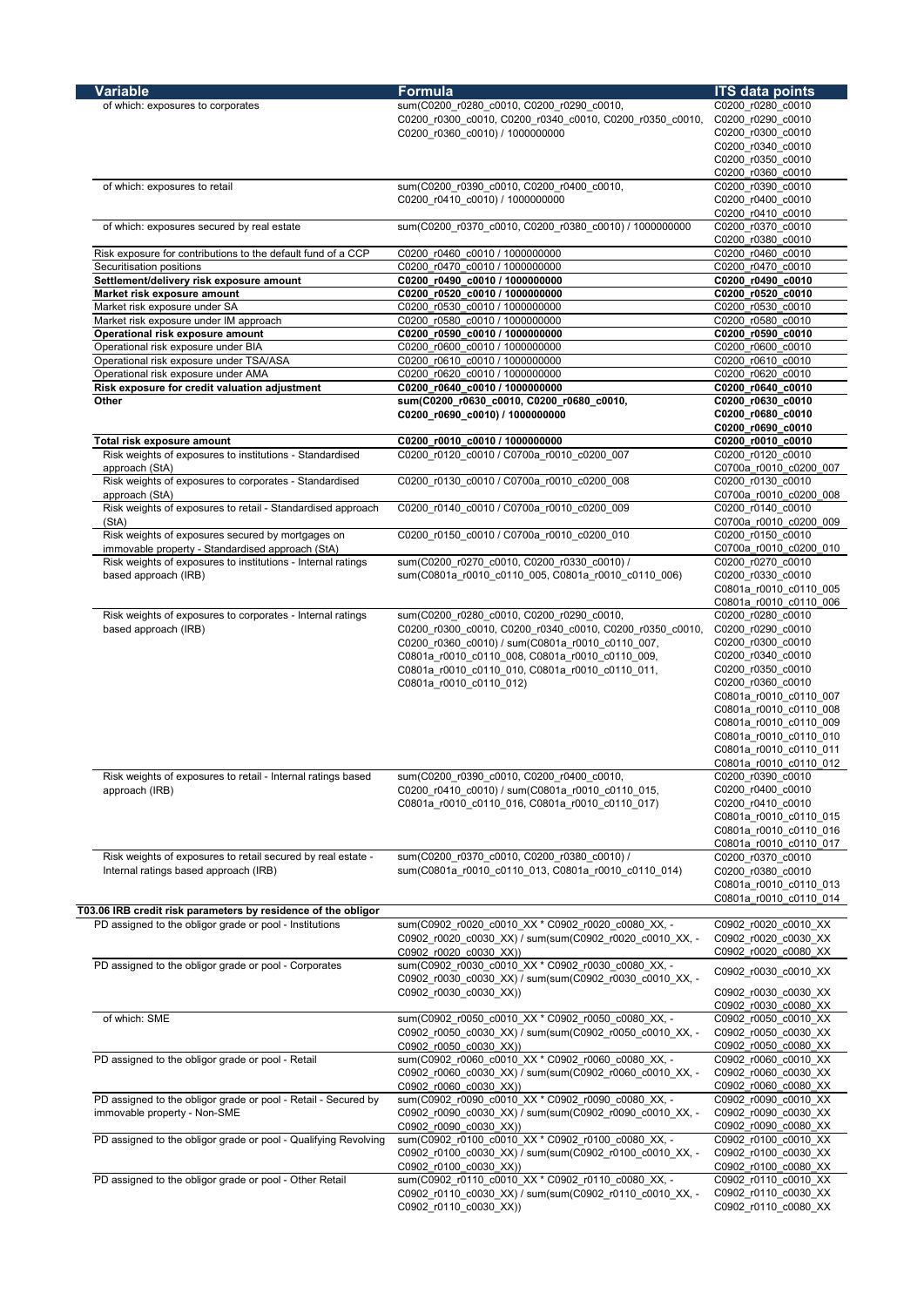| <b>Variable</b>                                                                                                                                                                                                                                                                                                                                                                                                                                                                                                                                                                                                                                                                                                                                               | <b>Formula</b>                                          | <b>ITS data points</b>                                                                                                                                                                                                                         |
|---------------------------------------------------------------------------------------------------------------------------------------------------------------------------------------------------------------------------------------------------------------------------------------------------------------------------------------------------------------------------------------------------------------------------------------------------------------------------------------------------------------------------------------------------------------------------------------------------------------------------------------------------------------------------------------------------------------------------------------------------------------|---------------------------------------------------------|------------------------------------------------------------------------------------------------------------------------------------------------------------------------------------------------------------------------------------------------|
| Exposure weighted average LGD - Institutions                                                                                                                                                                                                                                                                                                                                                                                                                                                                                                                                                                                                                                                                                                                  | C0902_r0020_c0090_XX * sum(C0902_r0020_c0010_XX, -      | C0902_r0020_c0010_XX                                                                                                                                                                                                                           |
|                                                                                                                                                                                                                                                                                                                                                                                                                                                                                                                                                                                                                                                                                                                                                               | C0902_r0020_c0030_XX) / sum(sum(C0902_r0020_c0010_XX, - | C0902 r0020 c0030 XX                                                                                                                                                                                                                           |
|                                                                                                                                                                                                                                                                                                                                                                                                                                                                                                                                                                                                                                                                                                                                                               | C0902 r0020 c0030 XX))                                  | C0902 r0020 c0090 XX                                                                                                                                                                                                                           |
| Exposure weighted average LGD - Corporates                                                                                                                                                                                                                                                                                                                                                                                                                                                                                                                                                                                                                                                                                                                    | C0902_r0030_c0090_XX * sum(C0902_r0030_c0010_XX, -      | C0902 r0030 c0010 XX                                                                                                                                                                                                                           |
|                                                                                                                                                                                                                                                                                                                                                                                                                                                                                                                                                                                                                                                                                                                                                               |                                                         |                                                                                                                                                                                                                                                |
|                                                                                                                                                                                                                                                                                                                                                                                                                                                                                                                                                                                                                                                                                                                                                               | C0902_r0030_c0030_XX) / sum(sum(C0902_r0030_c0010_XX, - | C0902 r0030 c0030 XX                                                                                                                                                                                                                           |
|                                                                                                                                                                                                                                                                                                                                                                                                                                                                                                                                                                                                                                                                                                                                                               | C0902 r0030 c0030 XX))                                  | C0902_r0030_c0090_XX                                                                                                                                                                                                                           |
| of which: SME                                                                                                                                                                                                                                                                                                                                                                                                                                                                                                                                                                                                                                                                                                                                                 | C0902_r0050_c0090_XX * sum(C0902_r0050_c0010_XX, -      | C0902 r0050 c0010 XX                                                                                                                                                                                                                           |
|                                                                                                                                                                                                                                                                                                                                                                                                                                                                                                                                                                                                                                                                                                                                                               | C0902_r0050_c0030_XX) / sum(sum(C0902_r0050_c0010_XX, - | C0902_r0050_c0030_XX                                                                                                                                                                                                                           |
|                                                                                                                                                                                                                                                                                                                                                                                                                                                                                                                                                                                                                                                                                                                                                               | C0902 r0050 c0030 XX))                                  | C0902 r0050 c0090 XX                                                                                                                                                                                                                           |
| Exposure weighted average LGD - Retail                                                                                                                                                                                                                                                                                                                                                                                                                                                                                                                                                                                                                                                                                                                        | C0902_r0060_c0090_XX * sum(C0902_r0060_c0010_XX, -      | C0902 r0060 c0010 XX                                                                                                                                                                                                                           |
|                                                                                                                                                                                                                                                                                                                                                                                                                                                                                                                                                                                                                                                                                                                                                               | C0902_r0060_c0030_XX) / sum(sum(C0902_r0060_c0010_XX, - | C0902 r0060 c0030 XX                                                                                                                                                                                                                           |
|                                                                                                                                                                                                                                                                                                                                                                                                                                                                                                                                                                                                                                                                                                                                                               | C0902 r0060 c0030 XX))                                  | C0902_r0060_c0090_XX                                                                                                                                                                                                                           |
| Exposure weighted average LGD - Retail - Secured by                                                                                                                                                                                                                                                                                                                                                                                                                                                                                                                                                                                                                                                                                                           | C0902_r0090_c0090_XX * sum(C0902_r0090_c0010_XX, -      | C0902 r0090 c0010 XX                                                                                                                                                                                                                           |
| immovable property - Non-SME                                                                                                                                                                                                                                                                                                                                                                                                                                                                                                                                                                                                                                                                                                                                  | C0902_r0090_c0030_XX) / sum(sum(C0902_r0090_c0010_XX, - | C0902 r0090 c0030 XX                                                                                                                                                                                                                           |
|                                                                                                                                                                                                                                                                                                                                                                                                                                                                                                                                                                                                                                                                                                                                                               | C0902 r0090 c0030 XX))                                  | C0902 r0090 c0090 XX                                                                                                                                                                                                                           |
| Exposure weighted average LGD - Qualifying Revolving                                                                                                                                                                                                                                                                                                                                                                                                                                                                                                                                                                                                                                                                                                          | C0902_r0100_c0090_XX * sum(C0902_r0100_c0010_XX, -      | C0902_r0100_c0010_XX                                                                                                                                                                                                                           |
|                                                                                                                                                                                                                                                                                                                                                                                                                                                                                                                                                                                                                                                                                                                                                               |                                                         |                                                                                                                                                                                                                                                |
|                                                                                                                                                                                                                                                                                                                                                                                                                                                                                                                                                                                                                                                                                                                                                               | C0902_r0100_c0030_XX) / sum(sum(C0902_r0100_c0010_XX, - | C0902_r0100_c0030_XX                                                                                                                                                                                                                           |
|                                                                                                                                                                                                                                                                                                                                                                                                                                                                                                                                                                                                                                                                                                                                                               | C0902 r0100 c0030 XX))                                  | C0902_r0100_c0090_XX                                                                                                                                                                                                                           |
| Exposure weighted average LGD - Other Retail                                                                                                                                                                                                                                                                                                                                                                                                                                                                                                                                                                                                                                                                                                                  | C0902_r0110_c0090_XX * sum(C0902_r0110_c0010_XX, -      | C0902_r0110_c0010_XX                                                                                                                                                                                                                           |
|                                                                                                                                                                                                                                                                                                                                                                                                                                                                                                                                                                                                                                                                                                                                                               | C0902_r0110_c0030_XX) / sum(sum(C0902_r0110_c0010_XX, - | C0902_r0110_c0030_XX                                                                                                                                                                                                                           |
|                                                                                                                                                                                                                                                                                                                                                                                                                                                                                                                                                                                                                                                                                                                                                               | C0902_r0110_c0030_XX))                                  | C0902_r0110_c0090_XX                                                                                                                                                                                                                           |
| Exposure value - Institutions                                                                                                                                                                                                                                                                                                                                                                                                                                                                                                                                                                                                                                                                                                                                 | C0902 r0020 c0105 XX / 1000000000                       | C0902 r0020 c0105 XX                                                                                                                                                                                                                           |
| Exposure value - Corporates                                                                                                                                                                                                                                                                                                                                                                                                                                                                                                                                                                                                                                                                                                                                   | C0902 r0030 c0105 XX / 1000000000                       | C0902 r0030 c0105 XX                                                                                                                                                                                                                           |
| of which: SME                                                                                                                                                                                                                                                                                                                                                                                                                                                                                                                                                                                                                                                                                                                                                 | C0902_r0050_c0105_XX / 1000000000                       | C0902 r0050 c0105 XX                                                                                                                                                                                                                           |
|                                                                                                                                                                                                                                                                                                                                                                                                                                                                                                                                                                                                                                                                                                                                                               |                                                         |                                                                                                                                                                                                                                                |
| Exposure value - Retail                                                                                                                                                                                                                                                                                                                                                                                                                                                                                                                                                                                                                                                                                                                                       | C0902 r0060 c0105 XX / 1000000000                       | C0902 r0060 c0105 XX                                                                                                                                                                                                                           |
| Exposure value - Retail - Secured by immovable property - Non- C0902_r0090_c0105_XX / 1000000000                                                                                                                                                                                                                                                                                                                                                                                                                                                                                                                                                                                                                                                              |                                                         | C0902 r0090 c0105 XX                                                                                                                                                                                                                           |
| <b>SME</b>                                                                                                                                                                                                                                                                                                                                                                                                                                                                                                                                                                                                                                                                                                                                                    |                                                         |                                                                                                                                                                                                                                                |
| Exposure value - Qualifying Revolving                                                                                                                                                                                                                                                                                                                                                                                                                                                                                                                                                                                                                                                                                                                         | C0902_r0100_c0105_XX / 1000000000                       | C0902_r0100_c0105_XX                                                                                                                                                                                                                           |
| Exposure value - Other Retail                                                                                                                                                                                                                                                                                                                                                                                                                                                                                                                                                                                                                                                                                                                                 | C0902 r0110 c0105 XX / 1000000000                       | C0902 r0110 c0105 XX                                                                                                                                                                                                                           |
| Risk weight - Institutions                                                                                                                                                                                                                                                                                                                                                                                                                                                                                                                                                                                                                                                                                                                                    | C0902_r0020_c0125_XX / C0902_r0020_c0105_XX             | C0902 r0020 c0105 XX                                                                                                                                                                                                                           |
|                                                                                                                                                                                                                                                                                                                                                                                                                                                                                                                                                                                                                                                                                                                                                               |                                                         | C0902 r0020 c0125 XX                                                                                                                                                                                                                           |
|                                                                                                                                                                                                                                                                                                                                                                                                                                                                                                                                                                                                                                                                                                                                                               |                                                         |                                                                                                                                                                                                                                                |
| Risk weight - Corporates                                                                                                                                                                                                                                                                                                                                                                                                                                                                                                                                                                                                                                                                                                                                      | C0902_r0030_c0125_XX / C0902_r0030_c0105_XX             | C0902 r0030 c0105 XX                                                                                                                                                                                                                           |
|                                                                                                                                                                                                                                                                                                                                                                                                                                                                                                                                                                                                                                                                                                                                                               |                                                         | C0902_r0030_c0125_XX                                                                                                                                                                                                                           |
| of which: SME                                                                                                                                                                                                                                                                                                                                                                                                                                                                                                                                                                                                                                                                                                                                                 | C0902_r0050_c0125_XX / C0902_r0050_c0105_XX             | C0902 r0050 c0105 XX                                                                                                                                                                                                                           |
|                                                                                                                                                                                                                                                                                                                                                                                                                                                                                                                                                                                                                                                                                                                                                               |                                                         | C0902_r0050_c0125_XX                                                                                                                                                                                                                           |
| Risk weight - Retail                                                                                                                                                                                                                                                                                                                                                                                                                                                                                                                                                                                                                                                                                                                                          | C0902_r0060_c0125_XX / C0902_r0060_c0105_XX             | C0902_r0060_c0105_XX                                                                                                                                                                                                                           |
|                                                                                                                                                                                                                                                                                                                                                                                                                                                                                                                                                                                                                                                                                                                                                               |                                                         | C0902_r0060_c0125_XX                                                                                                                                                                                                                           |
| Risk weight - Retail - Secured by immovable property - Non-                                                                                                                                                                                                                                                                                                                                                                                                                                                                                                                                                                                                                                                                                                   | C0902_r0090_c0125_XX / C0902_r0090_c0105_XX             | C0902 r0090 c0105 XX                                                                                                                                                                                                                           |
| SME                                                                                                                                                                                                                                                                                                                                                                                                                                                                                                                                                                                                                                                                                                                                                           |                                                         |                                                                                                                                                                                                                                                |
|                                                                                                                                                                                                                                                                                                                                                                                                                                                                                                                                                                                                                                                                                                                                                               |                                                         | C0902_r0090_c0125_XX                                                                                                                                                                                                                           |
| Risk weight - Qualifying Revolving                                                                                                                                                                                                                                                                                                                                                                                                                                                                                                                                                                                                                                                                                                                            | C0902_r0100_c0125_XX / C0902_r0100_c0105_XX             | C0902 r0100 c0105 XX                                                                                                                                                                                                                           |
|                                                                                                                                                                                                                                                                                                                                                                                                                                                                                                                                                                                                                                                                                                                                                               |                                                         | C0902_r0100_c0125_XX                                                                                                                                                                                                                           |
| Risk weight - Other Retail                                                                                                                                                                                                                                                                                                                                                                                                                                                                                                                                                                                                                                                                                                                                    | C0902_r0110_c0125_XX / C0902_r0110_c0105_XX             | C0902_r0110_c0105_XX                                                                                                                                                                                                                           |
|                                                                                                                                                                                                                                                                                                                                                                                                                                                                                                                                                                                                                                                                                                                                                               |                                                         | C0902 r0110 c0125 XX                                                                                                                                                                                                                           |
| 4. Asset quality                                                                                                                                                                                                                                                                                                                                                                                                                                                                                                                                                                                                                                                                                                                                              |                                                         |                                                                                                                                                                                                                                                |
| T04.01 Performing and non-performing exposures by instrument and counterparty                                                                                                                                                                                                                                                                                                                                                                                                                                                                                                                                                                                                                                                                                 |                                                         |                                                                                                                                                                                                                                                |
|                                                                                                                                                                                                                                                                                                                                                                                                                                                                                                                                                                                                                                                                                                                                                               |                                                         |                                                                                                                                                                                                                                                |
|                                                                                                                                                                                                                                                                                                                                                                                                                                                                                                                                                                                                                                                                                                                                                               |                                                         | F1800a_r0005_c0020                                                                                                                                                                                                                             |
|                                                                                                                                                                                                                                                                                                                                                                                                                                                                                                                                                                                                                                                                                                                                                               |                                                         |                                                                                                                                                                                                                                                |
|                                                                                                                                                                                                                                                                                                                                                                                                                                                                                                                                                                                                                                                                                                                                                               |                                                         |                                                                                                                                                                                                                                                |
|                                                                                                                                                                                                                                                                                                                                                                                                                                                                                                                                                                                                                                                                                                                                                               |                                                         |                                                                                                                                                                                                                                                |
|                                                                                                                                                                                                                                                                                                                                                                                                                                                                                                                                                                                                                                                                                                                                                               | sum(F1800a_r0070_c0020, F1800a_r0191_c0020,             |                                                                                                                                                                                                                                                |
|                                                                                                                                                                                                                                                                                                                                                                                                                                                                                                                                                                                                                                                                                                                                                               | F1800a_r0221_c0020) / 1000000000                        |                                                                                                                                                                                                                                                |
|                                                                                                                                                                                                                                                                                                                                                                                                                                                                                                                                                                                                                                                                                                                                                               |                                                         |                                                                                                                                                                                                                                                |
|                                                                                                                                                                                                                                                                                                                                                                                                                                                                                                                                                                                                                                                                                                                                                               | -sum(F1800b r0070 c0140, F1800b r0191 c0140) /          |                                                                                                                                                                                                                                                |
|                                                                                                                                                                                                                                                                                                                                                                                                                                                                                                                                                                                                                                                                                                                                                               |                                                         |                                                                                                                                                                                                                                                |
|                                                                                                                                                                                                                                                                                                                                                                                                                                                                                                                                                                                                                                                                                                                                                               | sum(F1800a_r0070_c0020, F1800a_r0191_c0020,             |                                                                                                                                                                                                                                                |
|                                                                                                                                                                                                                                                                                                                                                                                                                                                                                                                                                                                                                                                                                                                                                               | F1800a_r0221_c0020)                                     |                                                                                                                                                                                                                                                |
|                                                                                                                                                                                                                                                                                                                                                                                                                                                                                                                                                                                                                                                                                                                                                               |                                                         |                                                                                                                                                                                                                                                |
|                                                                                                                                                                                                                                                                                                                                                                                                                                                                                                                                                                                                                                                                                                                                                               |                                                         |                                                                                                                                                                                                                                                |
|                                                                                                                                                                                                                                                                                                                                                                                                                                                                                                                                                                                                                                                                                                                                                               | sum(F1800a r0080 c0020, F1800a r0192 c0020,             |                                                                                                                                                                                                                                                |
|                                                                                                                                                                                                                                                                                                                                                                                                                                                                                                                                                                                                                                                                                                                                                               | F1800a r0222 c0020) / 1000000000                        |                                                                                                                                                                                                                                                |
|                                                                                                                                                                                                                                                                                                                                                                                                                                                                                                                                                                                                                                                                                                                                                               |                                                         | F1800a r0222 c0020                                                                                                                                                                                                                             |
|                                                                                                                                                                                                                                                                                                                                                                                                                                                                                                                                                                                                                                                                                                                                                               | -sum(F1800b r0080 c0140, F1800b r0192 c0140) /          |                                                                                                                                                                                                                                                |
|                                                                                                                                                                                                                                                                                                                                                                                                                                                                                                                                                                                                                                                                                                                                                               |                                                         |                                                                                                                                                                                                                                                |
|                                                                                                                                                                                                                                                                                                                                                                                                                                                                                                                                                                                                                                                                                                                                                               | sum(F1800a r0080 c0020, F1800a r0192 c0020,             | F1800a_r0192_c0020                                                                                                                                                                                                                             |
|                                                                                                                                                                                                                                                                                                                                                                                                                                                                                                                                                                                                                                                                                                                                                               | F1800a_r0222_c0020)                                     |                                                                                                                                                                                                                                                |
|                                                                                                                                                                                                                                                                                                                                                                                                                                                                                                                                                                                                                                                                                                                                                               |                                                         | F1800b_r0080_c0140                                                                                                                                                                                                                             |
|                                                                                                                                                                                                                                                                                                                                                                                                                                                                                                                                                                                                                                                                                                                                                               |                                                         |                                                                                                                                                                                                                                                |
|                                                                                                                                                                                                                                                                                                                                                                                                                                                                                                                                                                                                                                                                                                                                                               | sum(F1800a r0090 c0020, F1800a r0193 c0020,             | F1800a r0090 c0020                                                                                                                                                                                                                             |
|                                                                                                                                                                                                                                                                                                                                                                                                                                                                                                                                                                                                                                                                                                                                                               | F1800a r0223 c0020) / 1000000000                        |                                                                                                                                                                                                                                                |
|                                                                                                                                                                                                                                                                                                                                                                                                                                                                                                                                                                                                                                                                                                                                                               |                                                         |                                                                                                                                                                                                                                                |
|                                                                                                                                                                                                                                                                                                                                                                                                                                                                                                                                                                                                                                                                                                                                                               |                                                         |                                                                                                                                                                                                                                                |
|                                                                                                                                                                                                                                                                                                                                                                                                                                                                                                                                                                                                                                                                                                                                                               | -sum(F1800b r0090 c0140, F1800b r0193 c0140) /          | F1800a r0090 c0020                                                                                                                                                                                                                             |
|                                                                                                                                                                                                                                                                                                                                                                                                                                                                                                                                                                                                                                                                                                                                                               | sum(F1800a_r0090_c0020, F1800a_r0193_c0020,             |                                                                                                                                                                                                                                                |
|                                                                                                                                                                                                                                                                                                                                                                                                                                                                                                                                                                                                                                                                                                                                                               | F1800a_r0223_c0020)                                     |                                                                                                                                                                                                                                                |
|                                                                                                                                                                                                                                                                                                                                                                                                                                                                                                                                                                                                                                                                                                                                                               |                                                         |                                                                                                                                                                                                                                                |
|                                                                                                                                                                                                                                                                                                                                                                                                                                                                                                                                                                                                                                                                                                                                                               |                                                         | F1800b r0193 c0140                                                                                                                                                                                                                             |
|                                                                                                                                                                                                                                                                                                                                                                                                                                                                                                                                                                                                                                                                                                                                                               | sum(F1800a r0100 c0020, F1800a r0194 c0020,             | F1800a r0080 c0020<br>F1800a_r0192_c0020<br>F1800a r0080 c0020<br>F1800a_r0222_c0020<br>F1800b_r0192_c0140<br>F1800a_r0193_c0020<br>F1800a r0223 c0020<br>F1800a_r0193_c0020<br>F1800a_r0223_c0020<br>F1800b_r0090_c0140<br>F1800a r0100 c0020 |
|                                                                                                                                                                                                                                                                                                                                                                                                                                                                                                                                                                                                                                                                                                                                                               | F1800a r0224 c0020) / 1000000000                        | F1800a_r0194_c0020                                                                                                                                                                                                                             |
|                                                                                                                                                                                                                                                                                                                                                                                                                                                                                                                                                                                                                                                                                                                                                               |                                                         |                                                                                                                                                                                                                                                |
|                                                                                                                                                                                                                                                                                                                                                                                                                                                                                                                                                                                                                                                                                                                                                               |                                                         | F1800a_r0070_c0020<br>F1800a_r0191_c0020<br>F1800a_r0221_c0020<br>F1800a_r0070_c0020<br>F1800a_r0191_c0020<br>F1800a_r0221_c0020<br>F1800a r0224 c0020                                                                                         |
|                                                                                                                                                                                                                                                                                                                                                                                                                                                                                                                                                                                                                                                                                                                                                               | -sum(F1800b r0100 c0140, F1800b r0194 c0140) /          | F1800a r0100 c0020                                                                                                                                                                                                                             |
|                                                                                                                                                                                                                                                                                                                                                                                                                                                                                                                                                                                                                                                                                                                                                               | sum(F1800a_r0100_c0020, F1800a_r0194_c0020,             | F1800a_r0194_c0020                                                                                                                                                                                                                             |
|                                                                                                                                                                                                                                                                                                                                                                                                                                                                                                                                                                                                                                                                                                                                                               | F1800a_r0224_c0020)                                     | F1800a_r0005_c0020<br>F1800b_r0070_c0140<br>F1800b_r0191_c0140<br>F1800a_r0224_c0020                                                                                                                                                           |
| Performing exposures: Cash balances at central banks and sum(F1800a r0005 c0020) / 1000000000<br>other demand deposits - Amount<br>Performing exposures: Cash balances at central banks and -sum(F1800b_r0005_c0140) / sum(F1800a_r0005_c0020)<br>other demand deposits - Coverage ratio<br>Performing exposures: Loans and advances - Amount<br>Performing exposures: Loans and advances - Coverage<br>ratio<br>Performing exposures: Central banks - Amount<br>Performing exposures: Central banks - Coverage ratio<br>Performing exposures: General governments - Amount<br>Performing exposures: General governments - Coverage ratio<br>Performing exposures: Credit institutions - Amount<br>Performing exposures: Credit institutions - Coverage ratio |                                                         | F1800b_r0005_c0140<br>F1800b r0100 c0140<br>F1800b_r0194_c0140                                                                                                                                                                                 |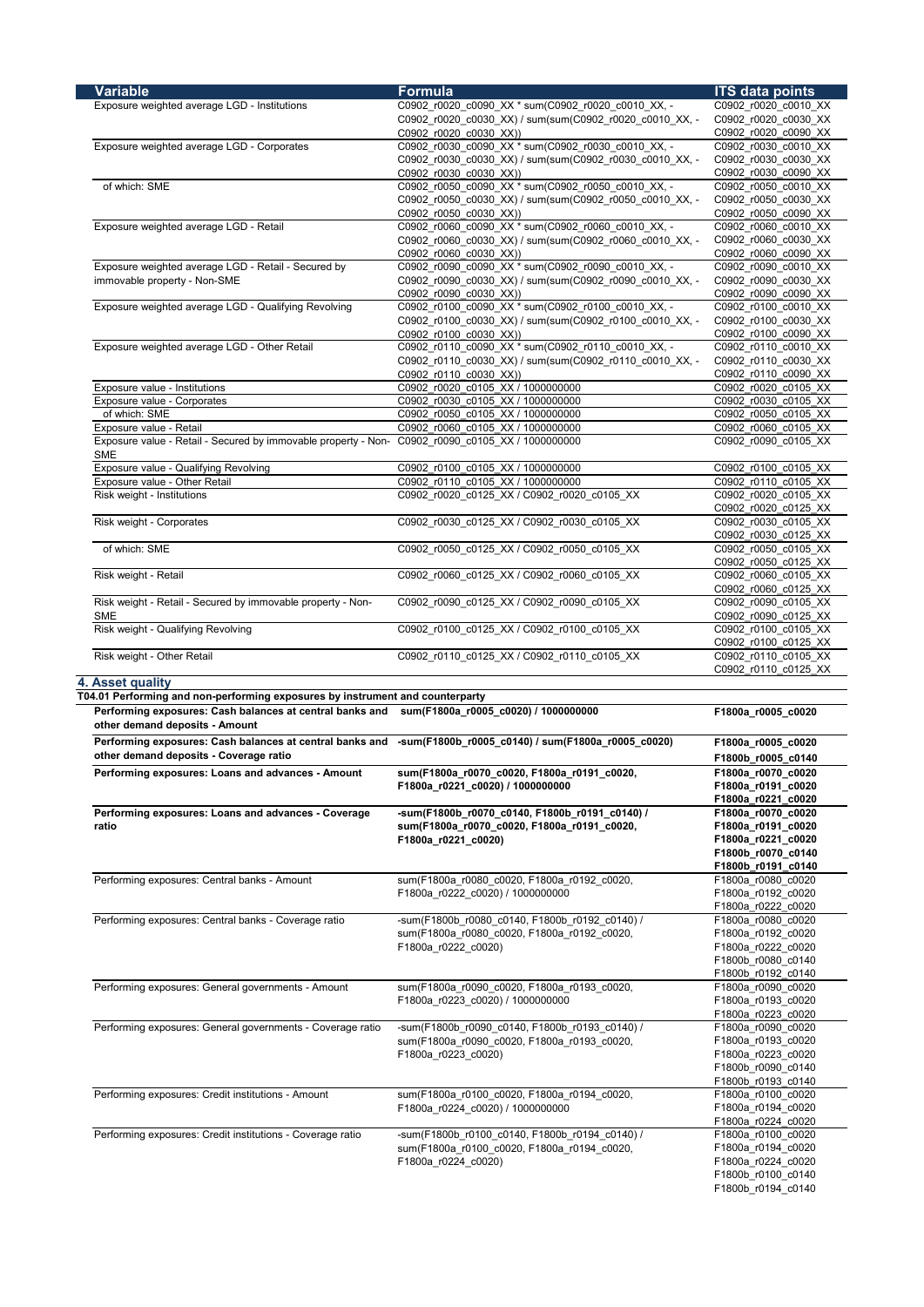| <b>Variable</b>                                                                                                                                                                                                                                                                                                                                                                                                                                                                                                                                                                                              | <b>Formula</b>                                     |                                              |
|--------------------------------------------------------------------------------------------------------------------------------------------------------------------------------------------------------------------------------------------------------------------------------------------------------------------------------------------------------------------------------------------------------------------------------------------------------------------------------------------------------------------------------------------------------------------------------------------------------------|----------------------------------------------------|----------------------------------------------|
| Performing exposures: Other financial corporations - Amount                                                                                                                                                                                                                                                                                                                                                                                                                                                                                                                                                  | sum(F1800a_r0110_c0020, F1800a_r0195_c0020,        | <b>ITS data points</b><br>F1800a_r0110_c0020 |
|                                                                                                                                                                                                                                                                                                                                                                                                                                                                                                                                                                                                              |                                                    |                                              |
|                                                                                                                                                                                                                                                                                                                                                                                                                                                                                                                                                                                                              | F1800a r0225 c0020) / 1000000000                   | F1800a r0195 c0020                           |
|                                                                                                                                                                                                                                                                                                                                                                                                                                                                                                                                                                                                              |                                                    | F1800a r0225 c0020                           |
| Performing exposures: Other financial corporations - Coverage                                                                                                                                                                                                                                                                                                                                                                                                                                                                                                                                                | -sum(F1800b_r0110_c0140, F1800b_r0195_c0140) /     | F1800a r0110 c0020                           |
| ratio                                                                                                                                                                                                                                                                                                                                                                                                                                                                                                                                                                                                        | sum(F1800a_r0110_c0020, F1800a_r0195_c0020,        | F1800a_r0195_c0020                           |
|                                                                                                                                                                                                                                                                                                                                                                                                                                                                                                                                                                                                              | F1800a_r0225_c0020)                                | F1800a r0225 c0020                           |
|                                                                                                                                                                                                                                                                                                                                                                                                                                                                                                                                                                                                              |                                                    | F1800b r0110 c0140                           |
|                                                                                                                                                                                                                                                                                                                                                                                                                                                                                                                                                                                                              |                                                    | F1800b_r0195_c0140                           |
| Performing exposures: Non-financial corporations - Amount                                                                                                                                                                                                                                                                                                                                                                                                                                                                                                                                                    | sum(F1800a r0120 c0020, F1800a r0196 c0020,        | F1800a r0120 c0020                           |
|                                                                                                                                                                                                                                                                                                                                                                                                                                                                                                                                                                                                              | F1800a r0226 c0020) / 1000000000                   | F1800a_r0196_c0020                           |
|                                                                                                                                                                                                                                                                                                                                                                                                                                                                                                                                                                                                              |                                                    | F1800a r0226 c0020                           |
| Performing exposures: Non-financial corporations - Coverage                                                                                                                                                                                                                                                                                                                                                                                                                                                                                                                                                  | -sum(F1800b r0120 c0140, F1800b r0196 c0140) /     | F1800a r0120 c0020                           |
| ratio                                                                                                                                                                                                                                                                                                                                                                                                                                                                                                                                                                                                        | sum(F1800a_r0120_c0020, F1800a_r0196_c0020,        | F1800a_r0196_c0020                           |
|                                                                                                                                                                                                                                                                                                                                                                                                                                                                                                                                                                                                              | F1800a r0226 c0020)                                | F1800a r0226 c0020                           |
|                                                                                                                                                                                                                                                                                                                                                                                                                                                                                                                                                                                                              |                                                    | F1800b r0120 c0140                           |
|                                                                                                                                                                                                                                                                                                                                                                                                                                                                                                                                                                                                              |                                                    | F1800b r0196 c0140                           |
| Performing exposures: Households - Amount                                                                                                                                                                                                                                                                                                                                                                                                                                                                                                                                                                    | sum(F1800a_r0150_c0020, F1800a_r0197_c0020,        | F1800a_r0150_c0020                           |
|                                                                                                                                                                                                                                                                                                                                                                                                                                                                                                                                                                                                              |                                                    |                                              |
|                                                                                                                                                                                                                                                                                                                                                                                                                                                                                                                                                                                                              | F1800a_r0227_c0020) / 1000000000                   | F1800a_r0197_c0020                           |
|                                                                                                                                                                                                                                                                                                                                                                                                                                                                                                                                                                                                              |                                                    | F1800a r0227 c0020                           |
| Performing exposures: Households - Coverage ratio                                                                                                                                                                                                                                                                                                                                                                                                                                                                                                                                                            | -sum(F1800b r0150 c0140, F1800b r0197 c0140) /     | F1800a r0150 c0020                           |
|                                                                                                                                                                                                                                                                                                                                                                                                                                                                                                                                                                                                              | sum(F1800a_r0150_c0020, F1800a_r0197_c0020,        | F1800a_r0197_c0020                           |
|                                                                                                                                                                                                                                                                                                                                                                                                                                                                                                                                                                                                              | F1800a_r0227_c0020)                                | F1800a r0227 c0020                           |
|                                                                                                                                                                                                                                                                                                                                                                                                                                                                                                                                                                                                              |                                                    | F1800b r0150 c0140                           |
|                                                                                                                                                                                                                                                                                                                                                                                                                                                                                                                                                                                                              |                                                    | F1800b r0197 c0140                           |
| Performing exposures: Debt securities - Amount                                                                                                                                                                                                                                                                                                                                                                                                                                                                                                                                                               | sum(F1800a r0010 c0020, F1800a r0181 c0020,        | F1800a r0010 c0020                           |
|                                                                                                                                                                                                                                                                                                                                                                                                                                                                                                                                                                                                              | F1800a_r0211_c0020) / 1000000000                   | F1800a_r0181_c0020                           |
|                                                                                                                                                                                                                                                                                                                                                                                                                                                                                                                                                                                                              |                                                    | F1800a_r0211_c0020                           |
| Performing exposures: Debt securities - Coverage ratio                                                                                                                                                                                                                                                                                                                                                                                                                                                                                                                                                       | -sum(F1800b_r0010_c0140, F1800b_r0181_c0140) /     | F1800a_r0010_c0020                           |
|                                                                                                                                                                                                                                                                                                                                                                                                                                                                                                                                                                                                              | sum(F1800a_r0010_c0020, F1800a_r0181_c0020,        | F1800a_r0181_c0020                           |
|                                                                                                                                                                                                                                                                                                                                                                                                                                                                                                                                                                                                              |                                                    |                                              |
|                                                                                                                                                                                                                                                                                                                                                                                                                                                                                                                                                                                                              | F1800a r0211 c0020)                                | F1800a_r0211_c0020                           |
|                                                                                                                                                                                                                                                                                                                                                                                                                                                                                                                                                                                                              |                                                    | F1800b_r0010_c0140                           |
|                                                                                                                                                                                                                                                                                                                                                                                                                                                                                                                                                                                                              |                                                    | F1800b_r0181_c0140                           |
| Performing exposures: Other - Amount                                                                                                                                                                                                                                                                                                                                                                                                                                                                                                                                                                         | F1800a_r0335_c0020 / 1000000000                    | F1800a_r0335_c0020                           |
| Performing exposures: Other - Coverage ratio                                                                                                                                                                                                                                                                                                                                                                                                                                                                                                                                                                 | -F1800b_r0335_c0140 / F1800a_r0335_c0020           | F1800a_r0335_c0020                           |
|                                                                                                                                                                                                                                                                                                                                                                                                                                                                                                                                                                                                              |                                                    | F1800b_r0335_c0140                           |
| Performing exposures: Off-balance sheet exposures -                                                                                                                                                                                                                                                                                                                                                                                                                                                                                                                                                          | F1800e_r0550_c0020 / 1000000000                    | F1800e_r0550_c0020                           |
| Amount                                                                                                                                                                                                                                                                                                                                                                                                                                                                                                                                                                                                       |                                                    |                                              |
| Performing exposures: Off-balance sheet exposures -                                                                                                                                                                                                                                                                                                                                                                                                                                                                                                                                                          | F1800b_r0550_c0140 / F1800e_r0550_c0020            | F1800b_r0550_c0140                           |
| Coverage ratio                                                                                                                                                                                                                                                                                                                                                                                                                                                                                                                                                                                               |                                                    |                                              |
|                                                                                                                                                                                                                                                                                                                                                                                                                                                                                                                                                                                                              |                                                    | F1800e_r0550_c0020                           |
| Performing exposures: Total - Amount                                                                                                                                                                                                                                                                                                                                                                                                                                                                                                                                                                         | sum(F1800a_r0180_c0020, F1800a_r0201_c0020,        | F1800a_r0180_c0020                           |
|                                                                                                                                                                                                                                                                                                                                                                                                                                                                                                                                                                                                              |                                                    |                                              |
|                                                                                                                                                                                                                                                                                                                                                                                                                                                                                                                                                                                                              | F1800a_r0231_c0020, F1800a_r0335_c0020,            | F1800a_r0201_c0020                           |
|                                                                                                                                                                                                                                                                                                                                                                                                                                                                                                                                                                                                              | F1800e_r0550_c0020) / 1000000000                   | F1800a_r0231_c0020                           |
|                                                                                                                                                                                                                                                                                                                                                                                                                                                                                                                                                                                                              |                                                    | F1800a_r0335_c0020                           |
|                                                                                                                                                                                                                                                                                                                                                                                                                                                                                                                                                                                                              |                                                    | F1800e_r0550_c0020                           |
|                                                                                                                                                                                                                                                                                                                                                                                                                                                                                                                                                                                                              | -sum(F1800b_r0180_c0140, F1800b_r0201_c0140,       | F1800a_r0180_c0020                           |
|                                                                                                                                                                                                                                                                                                                                                                                                                                                                                                                                                                                                              | F1800b r0335 c0140, -F1800b r0550 c0140) /         | F1800a r0201 c0020                           |
|                                                                                                                                                                                                                                                                                                                                                                                                                                                                                                                                                                                                              |                                                    |                                              |
|                                                                                                                                                                                                                                                                                                                                                                                                                                                                                                                                                                                                              | sum(F1800a_r0180_c0020, F1800a_r0201_c0020,        | F1800a_r0231_c0020                           |
|                                                                                                                                                                                                                                                                                                                                                                                                                                                                                                                                                                                                              | F1800a_r0231_c0020, F1800a_r0335_c0020,            | F1800a_r0335_c0020                           |
|                                                                                                                                                                                                                                                                                                                                                                                                                                                                                                                                                                                                              | F1800e_r0550_c0020)                                | F1800b_r0180_c0140                           |
|                                                                                                                                                                                                                                                                                                                                                                                                                                                                                                                                                                                                              |                                                    | F1800b_r0201_c0140                           |
|                                                                                                                                                                                                                                                                                                                                                                                                                                                                                                                                                                                                              |                                                    | F1800b_r0335_c0140                           |
|                                                                                                                                                                                                                                                                                                                                                                                                                                                                                                                                                                                                              |                                                    | F1800b r0550 c0140                           |
|                                                                                                                                                                                                                                                                                                                                                                                                                                                                                                                                                                                                              |                                                    | F1800e_r0550_c0020                           |
|                                                                                                                                                                                                                                                                                                                                                                                                                                                                                                                                                                                                              | sum(F1800a_r0005_c0060) / 1000000000               | F1800a_r0005_c0060                           |
|                                                                                                                                                                                                                                                                                                                                                                                                                                                                                                                                                                                                              |                                                    |                                              |
|                                                                                                                                                                                                                                                                                                                                                                                                                                                                                                                                                                                                              | -sum(F1800b_r0005_c0150) / sum(F1800a_r0005_c0060) | F1800a_r0005_c0060                           |
|                                                                                                                                                                                                                                                                                                                                                                                                                                                                                                                                                                                                              |                                                    | F1800b r0005 c0150                           |
|                                                                                                                                                                                                                                                                                                                                                                                                                                                                                                                                                                                                              | sum(F1800a_r0070_c0060, F1800a_r0191_c0060,        | F1800a_r0070_c0060                           |
|                                                                                                                                                                                                                                                                                                                                                                                                                                                                                                                                                                                                              |                                                    |                                              |
|                                                                                                                                                                                                                                                                                                                                                                                                                                                                                                                                                                                                              | F1800a_r0221_c0060) / 1000000000                   | F1800a_r0191_c0060                           |
|                                                                                                                                                                                                                                                                                                                                                                                                                                                                                                                                                                                                              |                                                    | F1800a r0221 c0060                           |
|                                                                                                                                                                                                                                                                                                                                                                                                                                                                                                                                                                                                              |                                                    | F1800a_r0070_c0060                           |
|                                                                                                                                                                                                                                                                                                                                                                                                                                                                                                                                                                                                              | F1800b_r0221_c0150) / sum(F1800a_r0070_c0060,      | F1800a_r0191_c0060                           |
|                                                                                                                                                                                                                                                                                                                                                                                                                                                                                                                                                                                                              | F1800a_r0191_c0060, F1800a_r0221_c0060)            | F1800a_r0221_c0060                           |
|                                                                                                                                                                                                                                                                                                                                                                                                                                                                                                                                                                                                              |                                                    | F1800b r0070 c0150                           |
|                                                                                                                                                                                                                                                                                                                                                                                                                                                                                                                                                                                                              |                                                    | F1800b_r0191_c0150                           |
|                                                                                                                                                                                                                                                                                                                                                                                                                                                                                                                                                                                                              |                                                    | F1800b_r0221_c0150                           |
|                                                                                                                                                                                                                                                                                                                                                                                                                                                                                                                                                                                                              | sum(F1800a r0080 c0060, F1800a r0192 c0060,        | F1800a r0080 c0060                           |
|                                                                                                                                                                                                                                                                                                                                                                                                                                                                                                                                                                                                              | F1800a r0222 c0060) / 1000000000                   | F1800a r0192 c0060                           |
|                                                                                                                                                                                                                                                                                                                                                                                                                                                                                                                                                                                                              |                                                    |                                              |
|                                                                                                                                                                                                                                                                                                                                                                                                                                                                                                                                                                                                              |                                                    | F1800a r0222 c0060                           |
|                                                                                                                                                                                                                                                                                                                                                                                                                                                                                                                                                                                                              | -sum(F1800b r0080 c0150, F1800b r0192 c0150,       | F1800a r0080 c0060                           |
|                                                                                                                                                                                                                                                                                                                                                                                                                                                                                                                                                                                                              | F1800b r0222 c0150) / sum(F1800a r0080 c0060,      | F1800a r0192 c0060                           |
|                                                                                                                                                                                                                                                                                                                                                                                                                                                                                                                                                                                                              | F1800a r0192 c0060, F1800a r0222 c0060)            | F1800a r0222 c0060                           |
|                                                                                                                                                                                                                                                                                                                                                                                                                                                                                                                                                                                                              |                                                    | F1800b r0080 c0150                           |
|                                                                                                                                                                                                                                                                                                                                                                                                                                                                                                                                                                                                              |                                                    | F1800b_r0192_c0150                           |
|                                                                                                                                                                                                                                                                                                                                                                                                                                                                                                                                                                                                              |                                                    | F1800b r0222 c0150                           |
| Performing exposures: Total - Coverage ratio<br>Non-performing exposures: Cash balances at central banks<br>and other demand deposits - Amount<br>Non-performing exposures: Cash balances at central banks<br>and other demand deposits - Coverage ratio<br>Non-performing exposures: Loans and advances - Amount<br>Non-performing exposures: Loans and advances - Coverage -sum(F1800b_r0070_c0150, F1800b_r0191_c0150,<br>ratio<br>Non-performing exposures: Central banks - Amount<br>Non-performing exposures: Central banks - Coverage ratio<br>Non-performing exposures: General governments - Amount | sum(F1800a r0090 c0060, F1800a r0193 c0060,        | F1800a r0090 c0060                           |
|                                                                                                                                                                                                                                                                                                                                                                                                                                                                                                                                                                                                              |                                                    |                                              |
|                                                                                                                                                                                                                                                                                                                                                                                                                                                                                                                                                                                                              | F1800a r0223 c0060) / 1000000000                   | F1800a_r0193_c0060<br>F1800a r0223 c0060     |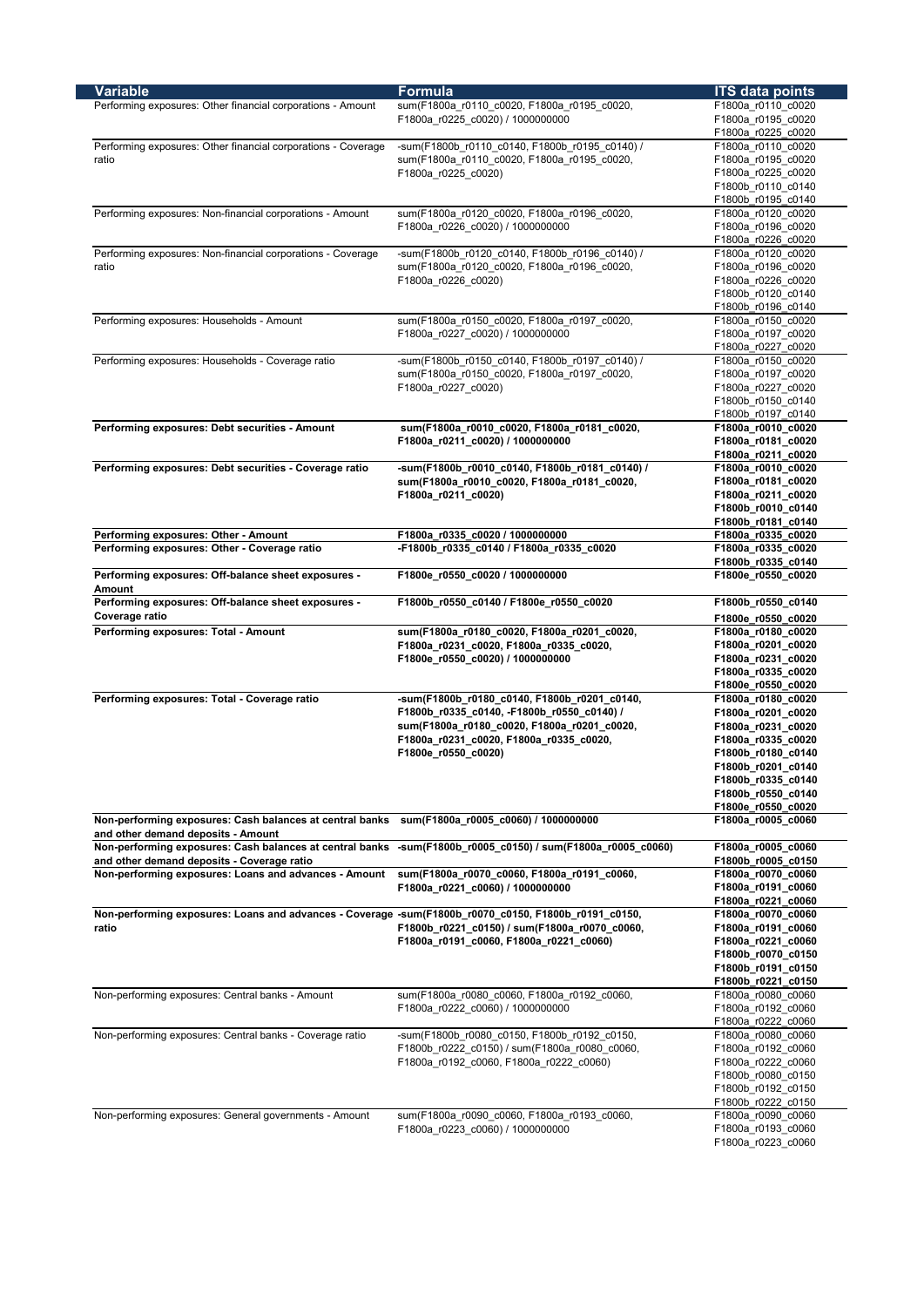| <b>Variable</b>                                                                                           | Formula                                              | <b>ITS data points</b> |
|-----------------------------------------------------------------------------------------------------------|------------------------------------------------------|------------------------|
|                                                                                                           |                                                      |                        |
| Non-performing exposures: General governments - Coverage<br>ratio                                         | -sum(F1800b_r0090_c0150, F1800b_r0193_c0150,         | F1800a_r0090_c0060     |
|                                                                                                           | F1800b_r0223_c0150) / sum(F1800a_r0090_c0060,        | F1800a r0193 c0060     |
|                                                                                                           | F1800a_r0193_c0060, F1800a_r0223_c0060)              | F1800a_r0223_c0060     |
|                                                                                                           |                                                      | F1800b_r0090_c0150     |
|                                                                                                           |                                                      | F1800b r0193 c0150     |
|                                                                                                           |                                                      | F1800b_r0223_c0150     |
| Non-performing exposures: Credit institutions - Amount                                                    | sum(F1800a r0100 c0060, F1800a r0194 c0060,          | F1800a r0100 c0060     |
|                                                                                                           | F1800a_r0224_c0060) / 1000000000                     | F1800a r0194 c0060     |
|                                                                                                           |                                                      | F1800a r0224 c0060     |
| Non-performing exposures: Credit institutions - Coverage ratio                                            | -sum(F1800b r0100 c0150, F1800b r0194 c0150,         | F1800a_r0100_c0060     |
|                                                                                                           | F1800b_r0224_c0150) / sum(F1800a_r0100_c0060,        | F1800a_r0194_c0060     |
|                                                                                                           | F1800a_r0194_c0060, F1800a_r0224_c0060)              | F1800a r0224 c0060     |
|                                                                                                           |                                                      | F1800b_r0100_c0150     |
|                                                                                                           |                                                      | F1800b_r0194_c0150     |
|                                                                                                           |                                                      | F1800b_r0224_c0150     |
| Non-performing exposures: Other financial corporations -                                                  | sum(F1800a r0110 c0060, F1800a r0195 c0060,          | F1800a r0110 c0060     |
|                                                                                                           |                                                      |                        |
| Amount                                                                                                    | F1800a r0225 c0060) / 1000000000                     | F1800a_r0195_c0060     |
|                                                                                                           |                                                      | F1800a r0225 c0060     |
| Non-performing exposures: Other financial corporations -                                                  | -sum(F1800b_r0110_c0150, F1800b_r0195_c0150,         | F1800a_r0110_c0060     |
| Coverage ratio                                                                                            | F1800b r0225 c0150) / sum(F1800a r0110 c0060,        | F1800a_r0195_c0060     |
|                                                                                                           | F1800a_r0195_c0060, F1800a_r0225_c0060)              | F1800a_r0225_c0060     |
|                                                                                                           |                                                      | F1800b r0110 c0150     |
|                                                                                                           |                                                      | F1800b r0195 c0150     |
|                                                                                                           |                                                      | F1800b_r0225_c0150     |
| Non-performing exposures: Non-financial corporations - Amount sum(F1800a_r0120_c0060, F1800a_r0196_c0060, |                                                      | F1800a r0120 c0060     |
|                                                                                                           |                                                      |                        |
|                                                                                                           | F1800a_r0226_c0060) / 1000000000                     | F1800a_r0196_c0060     |
|                                                                                                           |                                                      | F1800a r0226 c0060     |
| Non-performing exposures: Non-financial corporations -                                                    | -sum(F1800b r0120 c0150, F1800b r0196 c0150,         | F1800a_r0120_c0060     |
| Coverage ratio                                                                                            | F1800b r0226 c0150) / sum(F1800a r0120 c0060,        | F1800a r0196 c0060     |
|                                                                                                           | F1800a r0196 c0060, F1800a r0226 c0060)              | F1800a r0226 c0060     |
|                                                                                                           |                                                      | F1800b_r0120_c0150     |
|                                                                                                           |                                                      | F1800b_r0196_c0150     |
|                                                                                                           |                                                      | F1800b_r0226_c0150     |
| Non-performing exposures: Households - Amount                                                             | sum(F1800a r0150 c0060, F1800a r0197 c0060,          | F1800a_r0150_c0060     |
|                                                                                                           | F1800a_r0227_c0060) / 1000000000                     | F1800a_r0197_c0060     |
|                                                                                                           |                                                      |                        |
|                                                                                                           |                                                      | F1800a r0227 c0060     |
| Non-performing exposures: Households - Coverage ratio                                                     | -sum(F1800b_r0150_c0150, F1800b_r0197_c0150,         | F1800a r0150 c0060     |
|                                                                                                           | F1800b r0227 c0150) / sum(F1800a r0150 c0060,        | F1800a_r0197_c0060     |
|                                                                                                           | F1800a_r0197_c0060, F1800a_r0227_c0060)              | F1800a_r0227_c0060     |
|                                                                                                           |                                                      | F1800b r0150 c0150     |
|                                                                                                           |                                                      | F1800b_r0197_c0150     |
|                                                                                                           |                                                      | F1800b_r0227_c0150     |
| Non-performing exposures: Debt securities - Amount                                                        | sum(F1800a_r0010_c0060, F1800a_r0181_c0060,          | F1800a_r0010_c0060     |
|                                                                                                           | F1800a_r0211_c0060) / 1000000000                     | F1800a_r0181_c0060     |
|                                                                                                           |                                                      | F1800a_r0211_c0060     |
| Non-performing exposures: Debt securities - Coverage ratio -sum(F1800b_r0010_c0150, F1800b_r0181_c0150,   |                                                      | F1800a_r0010_c0060     |
|                                                                                                           |                                                      |                        |
|                                                                                                           | F1800b_r0211_c0150) / sum(F1800a_r0010_c0060,        | F1800a_r0181_c0060     |
|                                                                                                           | F1800a_r0181_c0060, F1800a_r0211_c0060)              | F1800a_r0211_c0060     |
|                                                                                                           |                                                      | F1800b_r0010_c0150     |
|                                                                                                           |                                                      | F1800b_r0181_c0150     |
|                                                                                                           |                                                      | F1800b_r0211_c0150     |
| Non-Performing exposures: Other - Amount                                                                  | F1800a_r0335_c0060 / 1000000000                      | F1800a r0335 c0060     |
| Non-Performing exposures: Other - Coverage ratio                                                          | -F1800b_r0335_c0150 / F1800a_r0335_c0060             | F1800a_r0335_c0060     |
|                                                                                                           |                                                      | F1800b_r0335_c0150     |
| Non-performing exposures: Off-balance sheet exposures -                                                   | F1800e_r0550_c0060 / 1000000000                      | F1800e_r0550_c0060     |
| Amount                                                                                                    |                                                      |                        |
|                                                                                                           | F1800b r0550 c0150 / F1800e r0550 c0060              |                        |
| Non-performing exposures: Off-balance sheet exposures -                                                   |                                                      | F1800b_r0550_c0150     |
| Coverage ratio                                                                                            |                                                      | F1800e r0550 c0060     |
| Non-performing exposures: Total - Amount                                                                  | sum(F1800a_r0180_c0060, F1800a_r0201_c0060,          | F1800a_r0180_c0060     |
|                                                                                                           | F1800a_r0231_c0060, F1800a_r0335_c0060,              | F1800a_r0201_c0060     |
|                                                                                                           | F1800e_r0550_c0060) / 1000000000                     | F1800a_r0231_c0060     |
|                                                                                                           |                                                      | F1800a_r0335_c0060     |
|                                                                                                           |                                                      | F1800e r0550 c0060     |
| Non-performing exposures: Total - Coverage ratio                                                          | -sum(F1800b_r0180_c0150, F1800b_r0201_c0150,         | F1800a_r0180_c0060     |
|                                                                                                           | F1800b r0231 c0150, F1800b r0335 c0150, -            |                        |
|                                                                                                           |                                                      | F1800a_r0201_c0060     |
|                                                                                                           |                                                      | F1800a_r0231_c0060     |
|                                                                                                           | F1800b_r0550_c0150) / sum(F1800a_r0180_c0060,        |                        |
|                                                                                                           | F1800a_r0201_c0060, F1800a_r0231_c0060,              | F1800a_r0335_c0060     |
|                                                                                                           | F1800a_r0335_c0060, F1800e_r0550_c0060)              | F1800b_r0180_c0150     |
|                                                                                                           |                                                      | F1800b_r0201_c0150     |
|                                                                                                           |                                                      | F1800b_r0231_c0150     |
|                                                                                                           |                                                      |                        |
|                                                                                                           |                                                      | F1800b_r0335_c0150     |
|                                                                                                           |                                                      | F1800b_r0550_c0150     |
|                                                                                                           |                                                      | F1800e_r0550_c0060     |
|                                                                                                           |                                                      |                        |
| Loans and advances                                                                                        | sum(F1800a r0005 c0010, F1800a r0070 c0010,          | F1800a_r0005_c0010     |
|                                                                                                           | F1800a_r0191_c0010, F1800a_r0221_c0010) / 1000000000 | F1800a r0070 c0010     |
|                                                                                                           |                                                      | F1800a_r0191_c0010     |
|                                                                                                           |                                                      | F1800a_r0221_c0010     |
| T04.02.1/2/3 Non-performing loans and advances<br>Non-performing loans and advances                       | sum(F1800a r0005 c0060, F1800a r0070 c0060,          | F1800a_r0005_c0060     |
|                                                                                                           | F1800a_r0191_c0060, F1800a_r0221_c0060) / 1000000000 | F1800a_r0070_c0060     |
|                                                                                                           |                                                      | F1800a_r0191_c0060     |
|                                                                                                           |                                                      | F1800a_r0221_c0060     |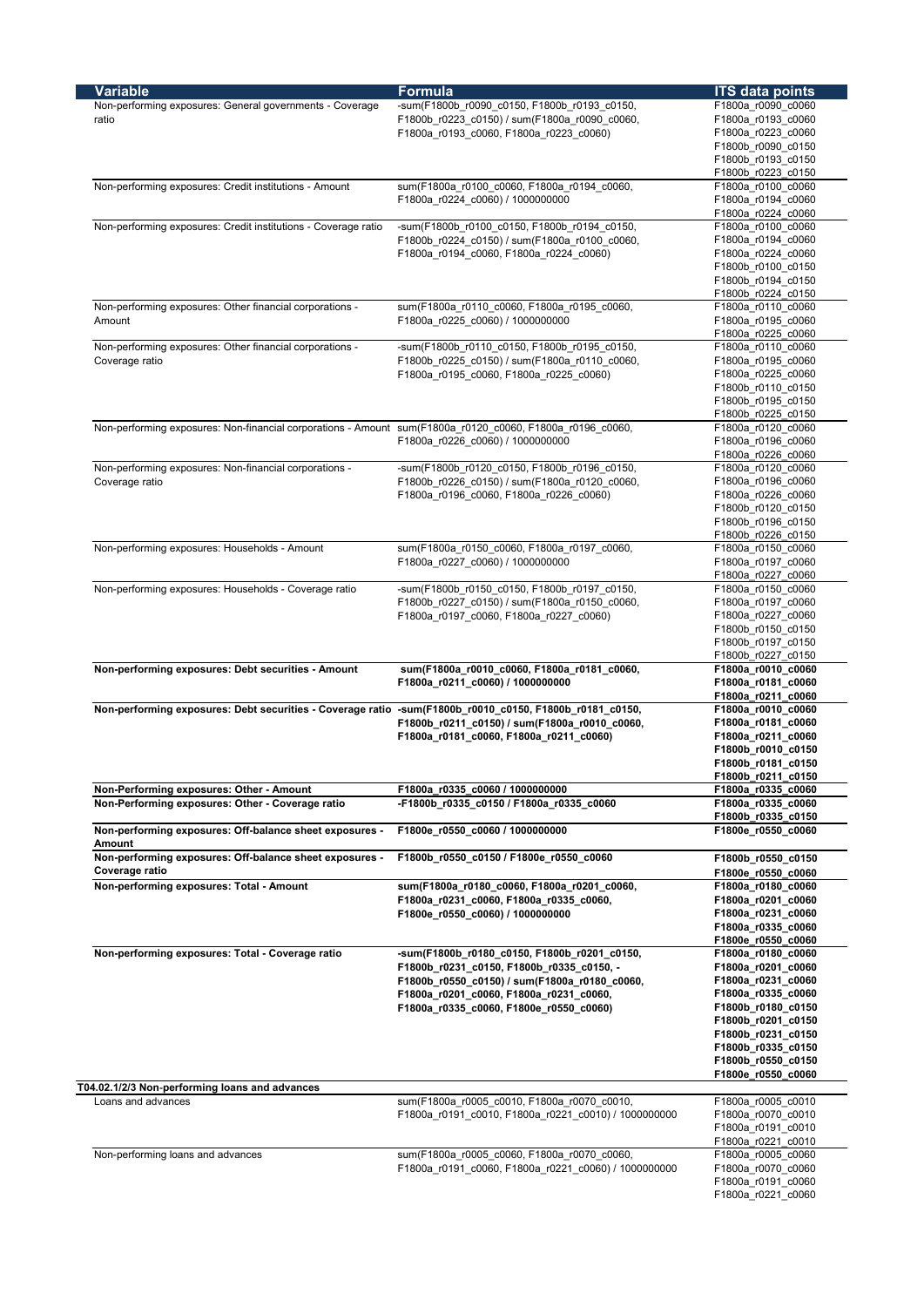| Variable                                                                                                    | <b>Formula</b>                                                                                | <b>ITS data points</b>                   |
|-------------------------------------------------------------------------------------------------------------|-----------------------------------------------------------------------------------------------|------------------------------------------|
| Non-performing loans ratio                                                                                  | sum(F1800a_r0005_c0060, F1800a_r0070_c0060,                                                   | F1800a_r0005_c0010                       |
|                                                                                                             | F1800a_r0191_c0060, F1800a_r0221_c0060) /                                                     | F1800a_r0005_c0060                       |
|                                                                                                             | sum(F1800a_r0005_c0010, F1800a_r0070_c0010,                                                   | F1800a_r0070_c0010                       |
|                                                                                                             | F1800a_r0191_c0010, F1800a_r0221_c0010)                                                       | F1800a_r0070_c0060                       |
|                                                                                                             |                                                                                               | F1800a_r0191_c0010                       |
|                                                                                                             |                                                                                               | F1800a_r0191_c0060<br>F1800a_r0221_c0010 |
|                                                                                                             |                                                                                               | F1800a_r0221_c0060                       |
| T04.03.1 Forbearance by instrument and counterparty                                                         |                                                                                               |                                          |
| Performing forborne exposures: Cash balances at central<br>banks and other demand deposits - Amount         | sum(F1900a_r0005_c0020) / 1000000000                                                          | F1900a_r0005_c0020                       |
| Performing forborne exposures: Cash balances at central<br>banks and other demand deposits - Coverage ratio | -sum(F1900b_r0005_c0130) / sum(F1900a_r0005_c0020)                                            | F1900a r0005 c0020<br>F1900b_r0005_c0130 |
| Performing forborne exposures: Loans and advances -                                                         | sum(F1900a_r0070_c0020, F1900a_r0191_c0020,                                                   | F1900a_r0070_c0020                       |
| Amount                                                                                                      | F1900a_r0221_c0020) / 1000000000                                                              | F1900a_r0191_c0020<br>F1900a_r0221_c0020 |
| Performing forborne exposures: Loans and advances -                                                         | -sum(F1900b_r0070_c0130, F1900b_r0191_c0130) /                                                | F1900a_r0070_c0020                       |
| Coverage ratio                                                                                              | SUM(F1900a_r0070_c0020, F1900a_r0191_c0020,                                                   | F1900a_r0191_c0020                       |
|                                                                                                             | F1900a_r0221_c0020)                                                                           | F1900a_r0221_c0020                       |
|                                                                                                             |                                                                                               | F1900b_r0070_c0130                       |
| Performing forborne exposures: Central banks - Amount                                                       | sum(F1900a_r0080_c0020, F1900a_r0192_c0020,                                                   | F1900b_r0191_c0130<br>F1900a r0080 c0020 |
|                                                                                                             | F1900a r0222 c0020) / 1000000000                                                              | F1900a r0192 c0020                       |
|                                                                                                             |                                                                                               | F1900a r0222 c0020                       |
| Performing forborne exposures: Central banks - Coverage ratio                                               | -sum(F1900b_r0080_c0130, F1900b_r0192_c0130) /                                                | F1900a_r0080_c0020                       |
|                                                                                                             | sum(F1900a_r0080_c0020, F1900a_r0192_c0020,                                                   | F1900a_r0192_c0020                       |
|                                                                                                             | F1900a_r0222_c0020)                                                                           | F1900a_r0222_c0020                       |
|                                                                                                             |                                                                                               | F1900b r0080 c0130                       |
|                                                                                                             |                                                                                               | F1900b_r0192_c0130                       |
| Performing forborne exposures: General governments - Amount sum(F1900a_r0090_c0020, F1900a_r0193_c0020,     |                                                                                               | F1900a r0090 c0020                       |
|                                                                                                             | F1900a r0223 c0020) / 1000000000                                                              | F1900a_r0193_c0020                       |
| Performing forborne exposures: General governments -                                                        | -sum(F1900b_r0090_c0130, F1900b_r0193_c0130) /                                                | F1900a_r0223_c0020<br>F1900a_r0090_c0020 |
| Coverage ratio                                                                                              | sum(F1900a_r0090_c0020, F1900a_r0193_c0020,                                                   | F1900a_r0193_c0020                       |
|                                                                                                             |                                                                                               | F1900a_r0223_c0020                       |
|                                                                                                             |                                                                                               | F1900b_r0090_c0130                       |
|                                                                                                             |                                                                                               | F1900b_r0193_c0130                       |
| Performing forborne exposures: Credit institutions - Amount                                                 | sum(F1900a_r0100_c0020, F1900a_r0194_c0020,                                                   | F1900a_r0100_c0020                       |
|                                                                                                             | F1900a_r0224_c0020) / 1000000000                                                              | F1900a_r0194_c0020                       |
|                                                                                                             |                                                                                               | F1900a_r0224_c0020                       |
| Performing forborne exposures: Credit institutions - Coverage                                               | -sum(F1900b_r0100_c0130, F1900b_r0194_c0130) /                                                | F1900a_r0100_c0020                       |
| ratio                                                                                                       | sum(F1900a r0100 c0020, F1900a r0194 c0020,                                                   | F1900a_r0194_c0020                       |
|                                                                                                             | F1900a_r0224_c0020)                                                                           | F1900a_r0224_c0020<br>F1900b_r0100_c0130 |
|                                                                                                             |                                                                                               | F1900b_r0194_c0130                       |
| Performing forborne exposures: Other financial corporations -                                               | sum(F1900a_r0110_c0020, F1900a_r0195_c0020,                                                   | F1900a r0110 c0020                       |
| Amount                                                                                                      | F1900a_r0225_c0020) / 1000000000                                                              | F1900a_r0195_c0020                       |
|                                                                                                             |                                                                                               | F1900a_r0225_c0020                       |
| Performing forborne exposures: Other financial corporations -                                               | -sum(F1900b r0110 c0130, F1900b r0195 c0130) /                                                | F1900a_r0110_c0020                       |
| Coverage ratio                                                                                              | sum(F1900a_r0110_c0020, F1900a_r0195_c0020,                                                   | F1900a_r0195_c0020                       |
|                                                                                                             | F1900a_r0225_c0020)                                                                           | F1900a_r0225_c0020                       |
|                                                                                                             |                                                                                               | F1900b r0110 c0130                       |
|                                                                                                             |                                                                                               | F1900b_r0195_c0130                       |
| Performing forborne exposures: Non-financial corporations -<br>Amount                                       | sum(F1900a r0120 c0020, F1900a r0196 c0020,<br>F1900a r0226 c0020) / 1000000000               | F1900a r0120 c0020                       |
|                                                                                                             |                                                                                               | F1900a_r0196_c0020<br>F1900a r0226 c0020 |
| Performing forborne exposures: Non-financial corporations -                                                 | -sum(F1900b r0120 c0130, F1900b r0196 c0130) /                                                | F1900a_r0120_c0020                       |
| Coverage ratio                                                                                              | sum(F1900a r0120 c0020, F1900a r0196 c0020,<br>F1900a_r0226_c0020)                            | F1900a_r0196_c0020                       |
|                                                                                                             |                                                                                               | F1900a_r0226_c0020                       |
|                                                                                                             |                                                                                               | F1900b r0120 c0130                       |
|                                                                                                             |                                                                                               | F1900b_r0196_c0130                       |
| Performing forborne exposures: Households - Amount                                                          | sum(F1900a_r0150_c0020, F1900a_r0197_c0020,                                                   | F1900a_r0150_c0020                       |
|                                                                                                             | F1900a r0227 c0020) / 1000000000                                                              | F1900a_r0197_c0020                       |
|                                                                                                             |                                                                                               | F1900a r0227 c0020                       |
| Performing forborne exposures: Households - Coverage ratio                                                  | -sum(F1900b r0150 c0130, F1900b r0197 c0130) /<br>sum(F1900a r0150 c0020, F1900a r0197 c0020, | F1900a_r0150_c0020<br>F1900a r0197 c0020 |
|                                                                                                             | F1900a_r0227_c0020)                                                                           | F1900a r0227 c0020                       |
|                                                                                                             |                                                                                               | F1900b_r0150_c0130                       |
|                                                                                                             |                                                                                               | F1900b_r0197_c0130                       |
| Performing forborne exposures: Debt securities - Amount                                                     | sum(F1900a_r0010_c0020, F1900a_r0181_c0020,                                                   | F1900a_r0010_c0020                       |
|                                                                                                             | F1900a_r0211_c0020) / 1000000000                                                              | F1900a_r0181_c0020                       |
|                                                                                                             |                                                                                               | F1900a_r0211_c0020                       |
| Performing forborne exposures: Debt securities - Coverage                                                   | -sum(F1900b_r0010_c0130, F1900b_r0181_c0130) /                                                | F1900a_r0010_c0020                       |
| Ratio                                                                                                       | sum(F1900a_r0010_c0020, F1900a_r0181_c0020,                                                   | F1900a_r0181_c0020                       |
|                                                                                                             | F1900a_r0211_c0020)                                                                           | F1900a_r0211_c0020                       |
|                                                                                                             |                                                                                               | F1900b_r0010_c0130<br>F1900b_r0181_c0130 |
|                                                                                                             |                                                                                               |                                          |
|                                                                                                             |                                                                                               |                                          |
| Performing forborne exposures: Other - Amount<br>Performing forborne exposures: Other - Coverage Ratio      | F1900a_r0335_c0020 / 1000000000<br>-F1900b_r0335_c0130 / F1900a_r0335_c0020                   | F1900a_r0335_c0020<br>F1900a_r0335_c0020 |
|                                                                                                             |                                                                                               | F1900b_r0335_c0130                       |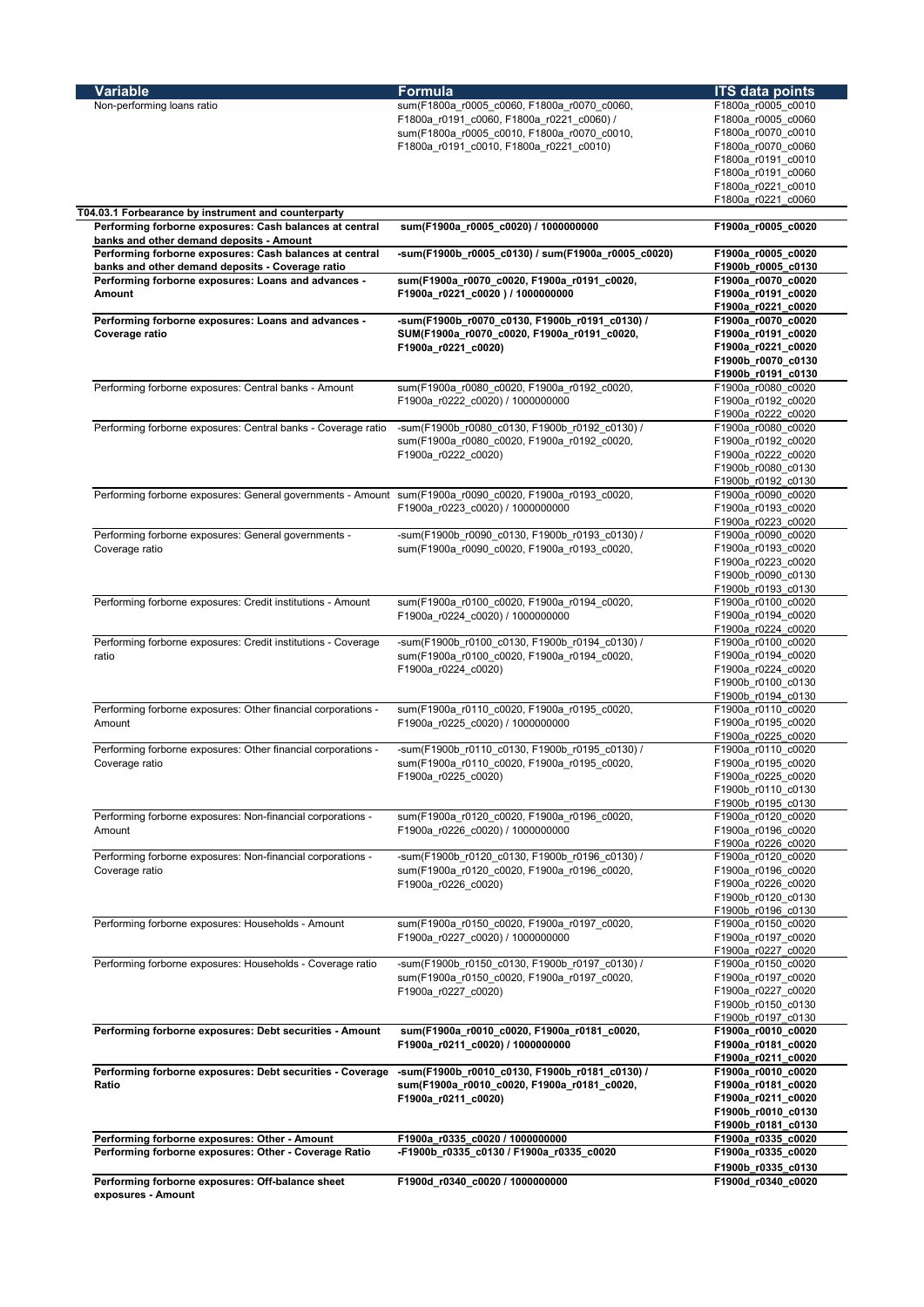| <b>Variable</b>                                                                                              | <b>Formula</b>                                                                            | <b>ITS data points</b>                   |
|--------------------------------------------------------------------------------------------------------------|-------------------------------------------------------------------------------------------|------------------------------------------|
| Performing forborne exposures: Off-balance sheet                                                             | F1900b_r0340_c0130 / F1900d_r0340_c0020                                                   | F1900b_r0340_c0130                       |
|                                                                                                              |                                                                                           | F1900d_r0340_c0020                       |
| Performing forborne exposures: Total - Amount                                                                | sum(F1900a_r0180_c0020, F1900a_r0201_c0020,                                               | F1900a_r0180_c0020                       |
|                                                                                                              | F1900a_r0231_c0020, F1900a_r0335_c0020,                                                   | F1900a_r0201_c0020                       |
|                                                                                                              | F1900d_r0340_c0020) / 1000000000                                                          | F1900a_r0231_c0020                       |
|                                                                                                              |                                                                                           | F1900a_r0335_c0020                       |
|                                                                                                              |                                                                                           | F1900d_r0340_c0020                       |
| Performing forborne exposures: Total - Coverage ratio                                                        | -sum(F1900b_r0180_c0130, F1900b_r0201_c0130,                                              | F1900a_r0180_c0020                       |
|                                                                                                              | F1900b_r0335_c0130, -F1900b_r0340_c0130) /<br>sum(F1900a_r0180_c0020, F1900a_r0201_c0020, | F1900a_r0201_c0020<br>F1900a_r0231_c0020 |
|                                                                                                              | F1900a_r0231_c0020, F1900a_r0335_c0020,                                                   | F1900a_r0335_c0020                       |
|                                                                                                              | F1900d_r0340_c0020)                                                                       | F1900b_r0180_c0130                       |
|                                                                                                              |                                                                                           | F1900b_r0201_c0130                       |
|                                                                                                              |                                                                                           | F1900b_r0335_c0130                       |
|                                                                                                              |                                                                                           | F1900b_r0340_c0130                       |
|                                                                                                              |                                                                                           | F1900d_r0340_c0020                       |
| Non-performing forborne exposures: Cash balances at<br>central banks and other demand deposits - Amount      | sum(F1900a_r0005_c0060) / 1000000000                                                      | F1900a_r0005_c0060                       |
| Non-performing forborne exposures: Cash balances at                                                          | -sum(F1900b_r0005_c0140) / sum(F1900a_r0005_c0060)                                        | F1900a_r0005_c0060                       |
| central banks and other demand deposits - Coverage ratio                                                     |                                                                                           | F1900b_r0005_c0140                       |
| Non-performing forborne exposures: Loans and advances -                                                      | sum(F1900a_r0070_c0060, F1900a_r0191_c0060,                                               | F1900a_r0070_c0060                       |
| Amount                                                                                                       | F1900a_r0221_c0060) / 1000000000                                                          | F1900a_r0191_c0060<br>F1900a_r0221_c0060 |
| Non-performing forborne exposures: Loans and advances -                                                      | -sum(F1900b r0070 c0140, F1900b r0191 c0140,                                              | F1900a_r0070_c0060                       |
| Coverage ratio                                                                                               | F1900b_r0221_c0140) / sum(F1900a_r0070_c0060,                                             | F1900a_r0191_c0060                       |
|                                                                                                              | F1900a_r0191_c0060, F1900a_r0221_c0060)                                                   | F1900a_r0221_c0060                       |
|                                                                                                              |                                                                                           | F1900b_r0070_c0140                       |
|                                                                                                              |                                                                                           | F1900b_r0191_c0140                       |
|                                                                                                              |                                                                                           | F1900b_r0221_c0140                       |
| Non-performing forborne exposures: Central banks - Amount                                                    | sum(F1900a r0080 c0060, F1900a r0192 c0060,                                               | F1900a_r0080_c0060                       |
|                                                                                                              | F1900a r0222 c0060 ) / 1000000000                                                         | F1900a_r0192_c0060                       |
|                                                                                                              |                                                                                           | F1900a r0222 c0060                       |
| Non-performing forborne exposures: Central banks - Coverage                                                  | -sum(F1900b r0080 c0140, F1900b r0192 c0140,                                              | F1900a r0080 c0060                       |
| ratio                                                                                                        | F1900b r0222 c0140) / sum(F1900a r0080 c0060,                                             | F1900a r0192 c0060                       |
|                                                                                                              | F1900a_r0192_c0060, F1900a_r0222_c0060)                                                   | F1900a r0222 c0060<br>F1900b_r0080_c0140 |
|                                                                                                              |                                                                                           | F1900b_r0192_c0140                       |
|                                                                                                              |                                                                                           | F1900b r0222 c0140                       |
| Non-performing forborne exposures: General governments -                                                     | sum(F1900a r0090 c0060, F1900a r0193 c0060,                                               | F1900a_r0090_c0060                       |
| Amount                                                                                                       | F1900a_r0223_c0060) / 1000000000                                                          | F1900a_r0193_c0060                       |
|                                                                                                              |                                                                                           | F1900a r0223 c0060                       |
| Non-performing forborne exposures: General governments -                                                     | -sum(F1900b r0090 c0140, F1900b r0193 c0140,                                              | F1900a r0090 c0060                       |
| Coverage ratio                                                                                               | F1900b_r0223_c0140) / sum(F1900a_r0090_c0060,                                             | F1900a_r0193_c0060                       |
|                                                                                                              | F1900a r0193 c0060, F1900a r0223 c0060)                                                   | F1900a r0223 c0060                       |
|                                                                                                              |                                                                                           | F1900b_r0090_c0140                       |
|                                                                                                              |                                                                                           | F1900b_r0193_c0140<br>F1900b r0223 c0140 |
| Non-performing forborne exposures: Credit institutions - Amount sum(F1900a_r0100_c0060, F1900a_r0194_c0060,  |                                                                                           | F1900a r0100 c0060                       |
|                                                                                                              | F1900a_r0224_c0060) / 1000000000                                                          | F1900a_r0194_c0060                       |
|                                                                                                              |                                                                                           | F1900a r0224 c0060                       |
| Non-performing forborne exposures: Credit institutions -                                                     | -sum(F1900b_r0100_c0140, F1900b_r0194_c0140,                                              | F1900a_r0100_c0060                       |
| Coverage ratio                                                                                               | F1900b r0224 c0140) / sum(F1900a r0100 c0060,                                             | F1900a_r0194_c0060                       |
|                                                                                                              | F1900a_r0194_c0060, F1900a_r0224_c0060)                                                   | F1900a_r0224_c0060                       |
|                                                                                                              |                                                                                           | F1900b_r0100_c0140                       |
|                                                                                                              |                                                                                           | F1900b r0194 c0140                       |
|                                                                                                              |                                                                                           | F1900b_r0224_c0140                       |
| Non-performing forborne exposures: Other financial corporations sum(F1900a r0110 c0060, F1900a r0195 c0060,  |                                                                                           | F1900a r0110 c0060                       |
| - Amount                                                                                                     | F1900a r0225 c0060) / 1000000000                                                          | F1900a r0195 c0060                       |
|                                                                                                              |                                                                                           | F1900a r0225 c0060                       |
| Non-performing forborne exposures: Other financial corporations -sum(F1900b_r0110_c0140, F1900b_r0195_c0140, |                                                                                           | F1900a_r0110_c0060                       |
| - Coverage ratio                                                                                             | F1900b_r0225_c0140) / sum(F1900a_r0110_c0060,                                             | F1900a r0195 c0060                       |
|                                                                                                              | F1900a_r0195_c0060, F1900a_r0225_c0060)                                                   | F1900a r0225 c0060<br>F1900b r0110 c0140 |
|                                                                                                              |                                                                                           | F1900b_r0195_c0140                       |
|                                                                                                              |                                                                                           | F1900b r0225 c0140                       |
| Non-performing forborne exposures: Non-financial corporations - sum(F1900a r0120 c0060, F1900a r0196 c0060,  |                                                                                           | F1900a_r0120_c0060                       |
| Amount                                                                                                       | F1900a r0226 c0060) / 1000000000                                                          | F1900a r0196 c0060                       |
|                                                                                                              |                                                                                           | F1900a r0226 c0060                       |
| Non-performing forborne exposures: Non-financial corporations - -sum(F1900b r0120 c0140, F1900b r0196 c0140, |                                                                                           | F1900a_r0120_c0060                       |
| Coverage ratio                                                                                               | F1900b_r0226_c0140) / sum(F1900a_r0120_c0060,                                             | F1900a r0196 c0060                       |
|                                                                                                              | F1900a r0196_c0060, F1900a_r0226_c0060)                                                   | F1900a_r0226_c0060                       |
|                                                                                                              |                                                                                           | F1900b_r0120_c0140                       |
|                                                                                                              |                                                                                           | F1900b_r0196_c0140                       |
|                                                                                                              |                                                                                           | F1900b_r0226_c0140                       |
| Non-performing forborne exposures: Households - Amount                                                       | sum(F1900a r0150 c0060, F1900a r0197 c0060,                                               | F1900a r0150 c0060<br>F1900a_r0197_c0060 |
|                                                                                                              | F1900a_r0227_c0060) / 1000000000                                                          | F1900a_r0227_c0060                       |
| Non-performing forborne exposures: Households - Coverage                                                     | -sum(F1900b_r0150_c0140, F1900b_r0197_c0140,                                              | F1900a_r0150_c0060                       |
| ratio                                                                                                        | F1900b r0227 c0140) / sum(F1900a r0150 c0060,                                             | F1900a_r0197_c0060                       |
|                                                                                                              | F1900a_r0197_c0060, F1900a_r0227_c0060)                                                   | F1900a_r0227_c0060                       |
|                                                                                                              |                                                                                           | F1900b_r0150_c0140                       |
|                                                                                                              |                                                                                           | F1900b_r0197_c0140                       |
|                                                                                                              |                                                                                           | F1900b_r0227_c0140                       |
|                                                                                                              |                                                                                           |                                          |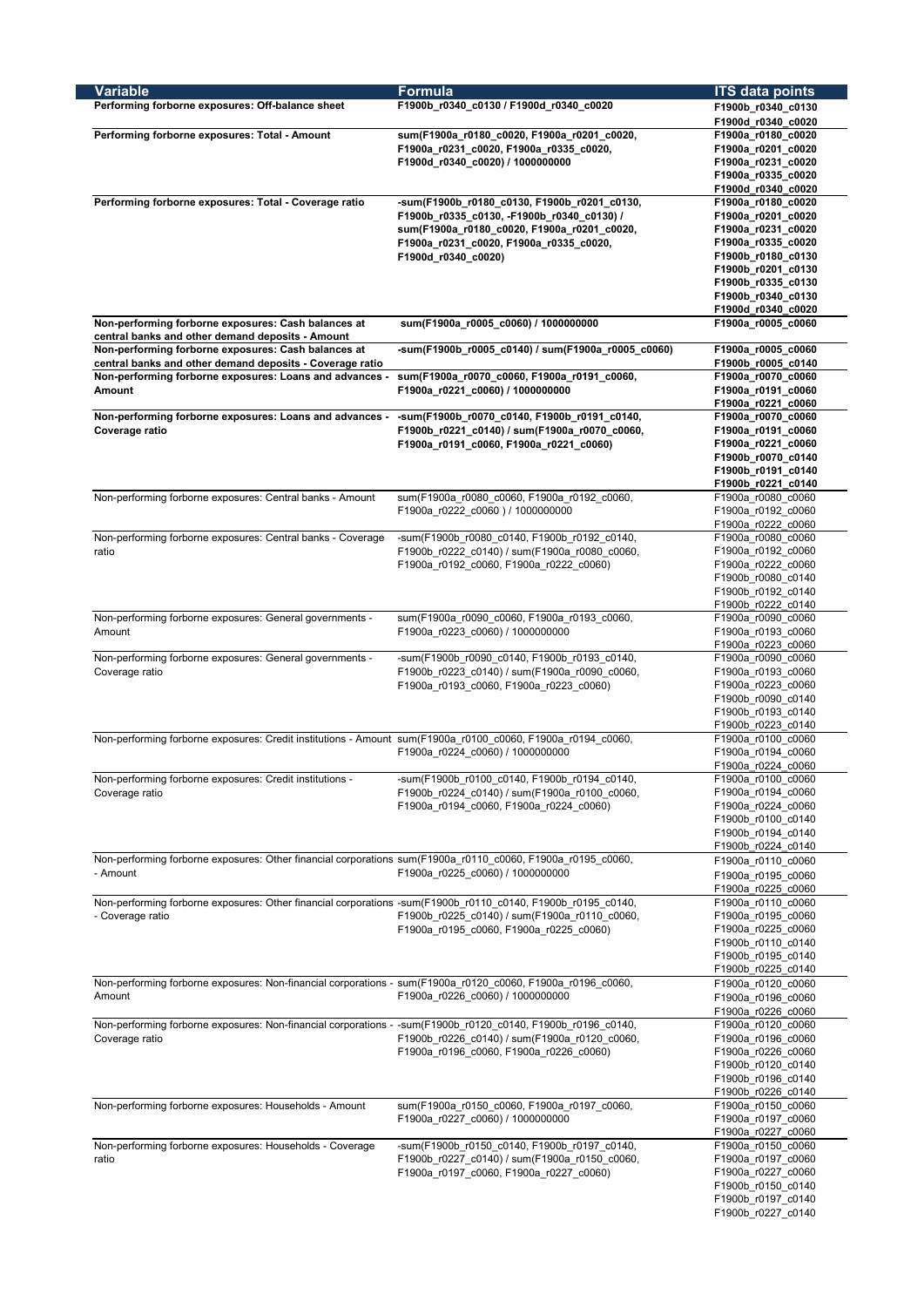| <b>Variable</b>                                                                                    | Formula                                                                            | <b>ITS data points</b> |
|----------------------------------------------------------------------------------------------------|------------------------------------------------------------------------------------|------------------------|
| Non-Performing forborne exposures: Debt securities -                                               | sum(F1900a r0010 c0060, F1900a r0181 c0060,                                        | F1900a_r0010_c0060     |
|                                                                                                    |                                                                                    |                        |
| Amount                                                                                             | F1900a_r0211_c0060) / 1000000000                                                   | F1900a_r0181_c0060     |
|                                                                                                    |                                                                                    | F1900a_r0211_c0060     |
| Non-Performing forborne exposures: Debt securities -                                               | -sum(F1900b_r0010_c0140, F1900b_r0181_c0140,                                       | F1900b_r0010_c0140     |
|                                                                                                    |                                                                                    |                        |
| <b>Coverage Ratio</b>                                                                              | F1900b_r0211_c0140) / sum(F1900a_r0010_c0060,                                      | F1900b_r0181_c0140     |
|                                                                                                    | F1900a_r0181_c0060, F1900a_r0211_c0060)                                            | F1900b_r0211_c0140     |
|                                                                                                    |                                                                                    |                        |
|                                                                                                    |                                                                                    | F1900a_r0010_c0060     |
|                                                                                                    |                                                                                    | F1900a_r0181_c0060     |
|                                                                                                    |                                                                                    | F1900a_r0211_c0060     |
|                                                                                                    |                                                                                    |                        |
| Non-performing forborne exposures: Other - Amount                                                  | F1900a_r0335_c0060 / 1000000000                                                    | F1900a_r0335_c0060     |
| Non-performing forborne exposures: Other - Coverage Ratio -F1900b_r0335_c0140 / F1900a_r0335_c0060 |                                                                                    | F1900a_r0335_c0060     |
| Non-performing forborne exposures: Off-balance sheet                                               | F1900d r0340 c0060 / 1000000000                                                    | F1900d_r0340_c0060     |
|                                                                                                    |                                                                                    |                        |
| exposures - Amount                                                                                 |                                                                                    |                        |
| Non-performing forborne exposures: Off-balance sheet                                               | F1900b r0340 c0140 / F1900d r0340 c0060                                            | F1900b_r0340_c0140     |
| exposures - Coverage ratio                                                                         |                                                                                    |                        |
|                                                                                                    |                                                                                    | F1900d r0340 c0060     |
| Non-performing forborne exposures: Total - Amount                                                  | sum(F1900a_r0180_c0060, F1900a_r0201_c0060,                                        | F1900a_r0180_c0060     |
|                                                                                                    | F1900a_r0231_c0060, F1900a_r0335_c0060,                                            | F1900a_r0201_c0060     |
|                                                                                                    |                                                                                    |                        |
|                                                                                                    | F1900d_r0340_c0060) / 1000000000                                                   | F1900a_r0231_c0060     |
|                                                                                                    |                                                                                    | F1900a_r0335_c0060     |
|                                                                                                    |                                                                                    |                        |
|                                                                                                    |                                                                                    | F1900d_r0340_c0060     |
| Non-performing forborne exposures: Total - Coverage ratio                                          | -sum(F1900b_r0180_c0140, F1900b_r0201_c0140,                                       | F1900a_r0180_c0060     |
|                                                                                                    |                                                                                    | F1900a_r0201_c0060     |
|                                                                                                    | F1900b_r0231_c0140, F1900b_r0335_c0140, -                                          |                        |
|                                                                                                    | F1900b_r0340_c0140) / sum(F1900a_r0180_c0060,                                      | F1900a_r0231_c0060     |
|                                                                                                    | F1900a_r0201_c0060, F1900a_r0231_c0060,                                            | F1900a_r0335_c0060     |
|                                                                                                    |                                                                                    |                        |
|                                                                                                    | F1900a_r0335_c0060, F1900d_r0340_c0060)                                            | F1900b_r0180_c0140     |
|                                                                                                    |                                                                                    | F1900b_r0201_c0140     |
|                                                                                                    |                                                                                    |                        |
|                                                                                                    |                                                                                    | F1900b_r0231_c0140     |
|                                                                                                    |                                                                                    | F1900b_r0335_c0140     |
|                                                                                                    |                                                                                    | F1900b_r0340_c0140     |
|                                                                                                    |                                                                                    |                        |
|                                                                                                    |                                                                                    | F1900d_r0340_c0060     |
| T04.03.2/3 Non-performing exposures and forbearance                                                |                                                                                    |                        |
| Total exposures: Performing - Amount                                                               | sum(F1800a_r0180_c0020, F1800a_r0201_c0020,                                        | F1800a r0180 c0020     |
|                                                                                                    |                                                                                    |                        |
|                                                                                                    | F1800a_r0231_c0020, F1800a_r0335_c0020,                                            | F1800a r0201 c0020     |
|                                                                                                    | F1800e r0550 c0020) / 1000000000                                                   | F1800a r0231 c0020     |
|                                                                                                    |                                                                                    |                        |
|                                                                                                    |                                                                                    | F1800a_r0335_c0020     |
|                                                                                                    |                                                                                    | F1800e r0550 c0020     |
| Total exposures: Performing - Coverage ratio                                                       | -sum(F1800b_r0180_c0140, F1800b_r0201_c0140,                                       | F1800a_r0180_c0020     |
|                                                                                                    |                                                                                    |                        |
|                                                                                                    | F1800b_r0335_c0140, -F1800b_r0550_c0140) /                                         | F1800a_r0201_c0020     |
|                                                                                                    | sum(F1800a r0180 c0020, F1800a r0201 c0020,                                        | F1800a r0231 c0020     |
|                                                                                                    |                                                                                    | F1800a_r0335_c0020     |
|                                                                                                    | F1800a_r0231_c0020, F1800a_r0335_c0020,                                            |                        |
|                                                                                                    | F1800e_r0550_c0020)                                                                | F1800b_r0180_c0140     |
|                                                                                                    |                                                                                    | F1800b_r0201_c0140     |
|                                                                                                    |                                                                                    |                        |
|                                                                                                    |                                                                                    | F1800b r0335 c0140     |
|                                                                                                    |                                                                                    | F1800b_r0550_c0140     |
|                                                                                                    |                                                                                    | F1800e_r0550_c0020     |
|                                                                                                    |                                                                                    |                        |
| Total exposures: Non-performing - Amount                                                           | sum(F1800a r0180 c0060, F1800a r0201 c0060,                                        | F1800a_r0180_c0060     |
|                                                                                                    | F1800a r0231 c0060, F1800a r0335 c0060,                                            | F1800a r0201 c0060     |
|                                                                                                    |                                                                                    |                        |
|                                                                                                    | F1800e_r0550_c0060) / 1000000000                                                   | F1800a r0231 c0060     |
|                                                                                                    |                                                                                    | F1800a_r0335_c0060     |
|                                                                                                    |                                                                                    |                        |
|                                                                                                    |                                                                                    | F1800e_r0550_c0060     |
| Total exposures: Non-performing - Coverage ratio                                                   | -sum(F1800b r0180 c0150, F1800b r0201 c0150,                                       | F1800a_r0180_c0060     |
|                                                                                                    | F1800b r0231 c0150, F1800b r0335 c0150, -                                          | F1800a r0201 c0060     |
|                                                                                                    |                                                                                    |                        |
|                                                                                                    | F1800b_r0550_c0150) / sum(F1800a_r0180_c0060,                                      | F1800a r0231 c0060     |
|                                                                                                    | F1800a r0201 c0060, F1800a r0231 c0060,<br>F1800a_r0335_c0060, F1800e_r0550_c0060) | F1800a r0335 c0060     |
|                                                                                                    |                                                                                    |                        |
|                                                                                                    |                                                                                    | F1800b r0180 c0150     |
|                                                                                                    |                                                                                    | F1800b r0201 c0150     |
|                                                                                                    |                                                                                    | F1800b_r0231_c0150     |
|                                                                                                    |                                                                                    |                        |
|                                                                                                    |                                                                                    | F1800b_r0335_c0150     |
|                                                                                                    |                                                                                    | F1800b_r0550_c0150     |
|                                                                                                    |                                                                                    | F1800e_r0550_c0060     |
|                                                                                                    |                                                                                    |                        |
| Forborne exposures: Performing - Amount                                                            | sum(F1900a r0180 c0020, F1900a r0201 c0020,                                        | F1900a r0180 c0020     |
|                                                                                                    | F1900a r0231 c0020, F1900a r0335 c0020,                                            | F1900a r0201 c0020     |
|                                                                                                    |                                                                                    |                        |
|                                                                                                    | F1900d r0340 c0020) / 1000000000                                                   | F1900a r0231 c0020     |
|                                                                                                    |                                                                                    | F1900a r0335 c0020     |
|                                                                                                    |                                                                                    | F1900d r0340 c0020     |
|                                                                                                    |                                                                                    |                        |
| Forborne exposures: Performing - Coverage ratio                                                    | -sum(F1900b r0180 c0130, F1900b r0201 c0130,                                       | F1900a_r0180_c0020     |
|                                                                                                    | F1900b_r0335_c0130, -F1900b_r0340_c0130) /                                         | F1900a_r0201_c0020     |
|                                                                                                    |                                                                                    |                        |
|                                                                                                    | sum(F1900a r0180 c0020, F1900a r0201 c0020,                                        | F1900a r0231 c0020     |
|                                                                                                    | F1900a r0231 c0020, F1900a r0335 c0020,                                            | F1900a_r0335_c0020     |
|                                                                                                    |                                                                                    |                        |
|                                                                                                    | F1900d r0340 c0020)                                                                | F1900b_r0180_c0130     |
|                                                                                                    |                                                                                    | F1900b_r0201_c0130     |
|                                                                                                    |                                                                                    | F1900b r0335 c0130     |
|                                                                                                    |                                                                                    |                        |
|                                                                                                    |                                                                                    | F1900b r0340 c0130     |
|                                                                                                    |                                                                                    | F1900d r0340 c0020     |
|                                                                                                    |                                                                                    |                        |
| Forborne exposures: Non-performing - Amount                                                        | sum(F1900a r0180 c0060, F1900a r0201 c0060,                                        | F1900a_r0180_c0060     |
|                                                                                                    | F1900a r0231 c0060, F1900a r0335 c0060,                                            | F1900a r0201 c0060     |
|                                                                                                    | F1900d r0340 c0060) / 1000000000                                                   | F1900a_r0231_c0060     |
|                                                                                                    |                                                                                    |                        |
|                                                                                                    |                                                                                    | F1900a_r0335_c0060     |
|                                                                                                    |                                                                                    | F1900d_r0340_c0060     |
|                                                                                                    |                                                                                    |                        |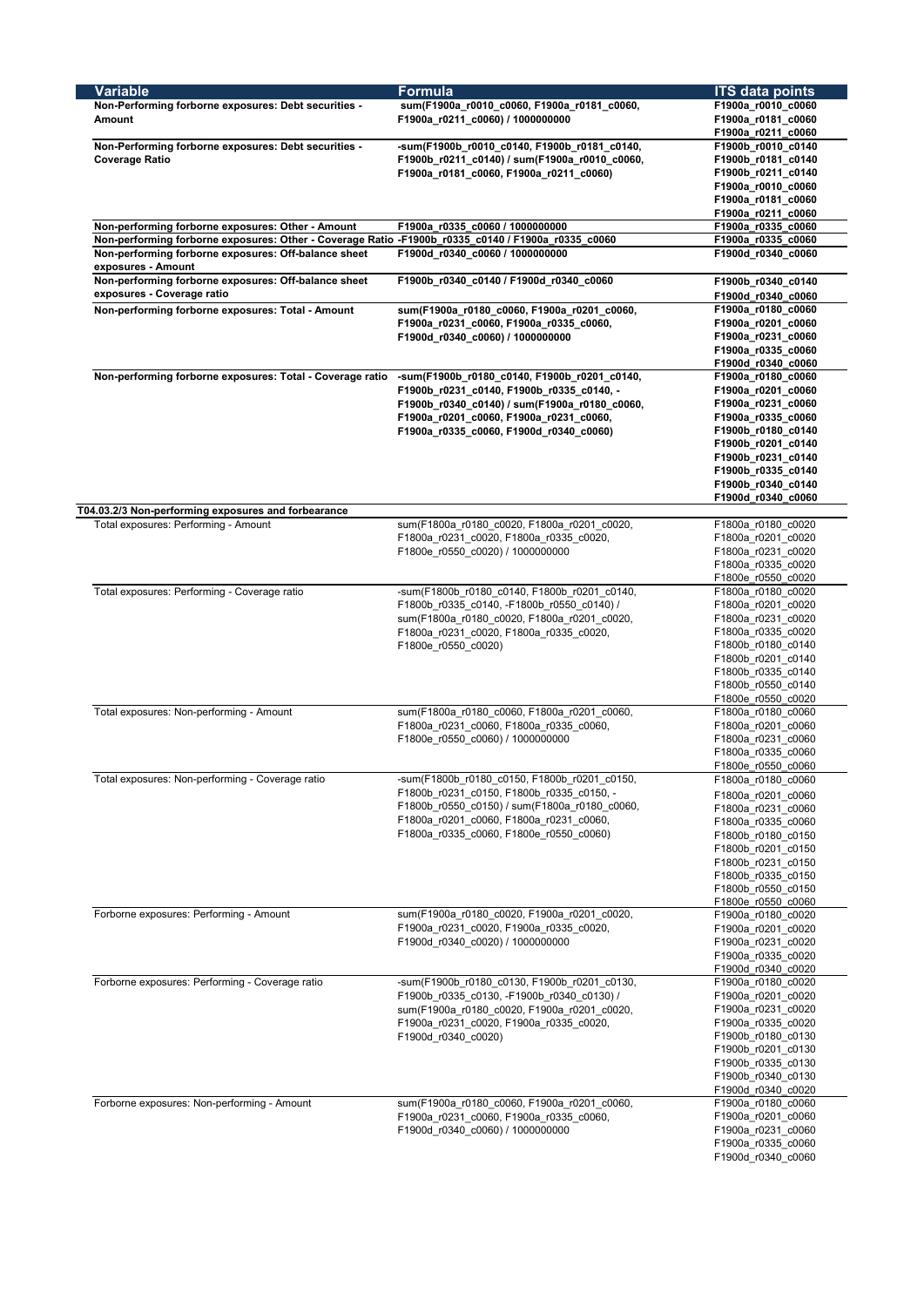| <b>Variable</b>                                     | <b>Formula</b>                                                                                                 | <b>ITS data points</b>                 |
|-----------------------------------------------------|----------------------------------------------------------------------------------------------------------------|----------------------------------------|
| Forborne exposures: Non-performing - Coverage ratio | -sum(F1900b r0180 c0140, F1900b r0201 c0140,                                                                   | F1900a_r0180_c0060                     |
|                                                     | F1900b_r0231_c0140, F1900b_r0335_c0140, -                                                                      | F1900a_r0201_c0060                     |
|                                                     | F1900b_r0340_c0140) / sum(F1900a_r0180_c0060,                                                                  | F1900a_r0231_c0060                     |
|                                                     | F1900a r0201 c0060, F1900a r0231 c0060,                                                                        | F1900a r0335 c0060                     |
|                                                     | F1900a_r0335_c0060, F1900d_r0340_c0060)                                                                        | F1900b r0180 c0140                     |
|                                                     |                                                                                                                | F1900b_r0201_c0140                     |
|                                                     |                                                                                                                | F1900b_r0231_c0140                     |
|                                                     |                                                                                                                | F1900b r0335 c0140                     |
|                                                     |                                                                                                                | F1900b_r0340_c0140                     |
| T04.04.1 Fair value hierarchy                       |                                                                                                                | F1900d r0340 c0060                     |
| Level 1- Derivatives                                | sum(F1400 r0020 c0010, F1400 r0052 c0010,                                                                      | F1400 r0020 c0010                      |
|                                                     | F1400_r0140_c0010) / 1000000000                                                                                | F1400_r0052_c0010                      |
|                                                     |                                                                                                                | F1400 r0140 c0010                      |
| Level 2 - Derivatives                               | sum(F1400_r0020_c0020, F1400_r0052_c0020,                                                                      | F1400 r0020 c0020                      |
|                                                     | F1400 r0140 c0020) / 1000000000                                                                                | F1400_r0052_c0020                      |
|                                                     |                                                                                                                | F1400 r0140 c0020                      |
| Level 3 - Derivatives                               | sum(F1400 r0020 c0030, F1400 r0052 c0030,                                                                      | F1400 r0020 c0030                      |
|                                                     | F1400 r0140 c0030) / 1000000000                                                                                | F1400 r0052 c0030                      |
| Level 1 - Equity instruments                        | sum(F1400 r0030 c0010, F1400 r0053 c0010,                                                                      | F1400 r0140 c0030<br>F1400_r0030_c0010 |
|                                                     | F1400 r0057 c0010, F1400 r0070 c0010, F1400 r0102 c0010,                                                       | F1400 r0053 c0010                      |
|                                                     | F1400_r0122_c0010, F1400_r0126_c0010) / 1000000000                                                             | F1400_r0057_c0010                      |
|                                                     |                                                                                                                | F1400_r0070_c0010                      |
|                                                     |                                                                                                                | F1400 r0102 c0010                      |
|                                                     |                                                                                                                | F1400_r0122_c0010                      |
|                                                     |                                                                                                                | F1400_r0126_c0010                      |
| Level 2 - Equity instruments                        | sum(F1400 r0030 c0020, F1400 r0053 c0020,                                                                      | F1400 r0030 c0020                      |
|                                                     | F1400 r0057 c0020, F1400 r0070 c0020, F1400 r0102 c0020,                                                       | F1400 r0053 c0020                      |
|                                                     | F1400 r0122 c0020, F1400 r0126 c0020) / 1000000000                                                             | F1400_r0057_c0020                      |
|                                                     |                                                                                                                | F1400 r0070 c0020                      |
|                                                     |                                                                                                                | F1400_r0102_c0020                      |
|                                                     |                                                                                                                | F1400_r0122_c0020                      |
|                                                     |                                                                                                                | F1400 r0126 c0020                      |
| Level 3 - Equity instruments                        | sum(F1400 r0030 c0030, F1400 r0053 c0030,                                                                      | F1400 r0030 c0030                      |
|                                                     | F1400_r0057_c0030, F1400_r0070_c0030, F1400_r0102_c0030,                                                       | F1400 r0053 c0030                      |
|                                                     | F1400 r0122 c0030, F1400 r0126 c0030) / 1000000000                                                             | F1400 r0057 c0030                      |
|                                                     |                                                                                                                | F1400_r0070_c0030                      |
|                                                     |                                                                                                                | F1400_r0102_c0030                      |
|                                                     |                                                                                                                | F1400_r0122_c0030                      |
|                                                     |                                                                                                                | F1400 r0126 c0030                      |
| Level 1 - Debt securities                           | sum(F1400 r0040 c0010, F1400 r0054 c0010,                                                                      | F1400 r0040 c0010                      |
|                                                     | F1400 r0058 c0010, F1400 r0080 c0010, F1400 r0103 c0010,                                                       | F1400_r0054_c0010                      |
|                                                     | F1400 r0123 c0010, F1400 r0127 c0010) / 1000000000                                                             | F1400 r0058 c0010<br>F1400 r0080 c0010 |
|                                                     |                                                                                                                | F1400 r0103 c0010                      |
|                                                     |                                                                                                                | F1400 r0123 c0010                      |
|                                                     |                                                                                                                | F1400 r0127 c0010                      |
| Level 2 - Debt securities                           | sum(F1400 r0040 c0020, F1400 r0054 c0020,                                                                      | F1400 r0040 c0020                      |
|                                                     | F1400 r0058 c0020, F1400 r0080 c0020, F1400 r0103 c0020,<br>F1400_r0123_c0020, F1400_r0127_c0020) / 1000000000 | F1400 r0054 c0020                      |
|                                                     |                                                                                                                | F1400_r0058_c0020                      |
|                                                     |                                                                                                                | F1400_r0080_c0020                      |
|                                                     |                                                                                                                | F1400_r0103_c0020                      |
|                                                     |                                                                                                                | F1400_r0123_c0020                      |
|                                                     |                                                                                                                | F1400 r0127 c0020                      |
| Level 3 - Debt securities                           | sum(F1400 r0040 c0030, F1400 r0054 c0030,                                                                      | F1400 r0040 c0030                      |
|                                                     | F1400 r0058 c0030, F1400 r0080 c0030, F1400 r0103 c0030,                                                       | F1400 r0054 c0030                      |
|                                                     | F1400 r0123 c0030, F1400 r0127 c0030) / 1000000000                                                             | F1400 r0058 c0030                      |
|                                                     |                                                                                                                | F1400 r0080 c0030                      |
|                                                     |                                                                                                                | F1400 r0103 c0030                      |
|                                                     |                                                                                                                | F1400_r0123_c0030                      |
|                                                     |                                                                                                                | F1400 r0127 c0030                      |
| Level 1 - Loans and advances                        | sum(F1400 r0050 c0010, F1400 r0055 c0010,                                                                      | F1400 r0050 c0010                      |
|                                                     | F1400 r0059 c0010, F1400 r0090 c0010, F1400 r0104 c0010,                                                       | F1400_r0055_c0010                      |
|                                                     | F1400 r0124 c0010, F1400 r0128 c0010) / 1000000000                                                             | F1400 r0059 c0010                      |
|                                                     |                                                                                                                | F1400 r0090 c0010                      |
|                                                     |                                                                                                                | F1400 r0104 c0010                      |
|                                                     |                                                                                                                | F1400_r0124_c0010                      |
| Level 2 - Loans and advances                        | sum(F1400 r0050 c0020, F1400 r0055 c0020,                                                                      | F1400 r0128 c0010<br>F1400 r0050 c0020 |
|                                                     | F1400 r0059 c0020, F1400 r0090 c0020, F1400 r0104 c0020,                                                       | F1400 r0055 c0020                      |
|                                                     | F1400 r0124 c0020, F1400 r0128 c0020) / 1000000000                                                             | F1400 r0059 c0020                      |
|                                                     |                                                                                                                | F1400 r0090 c0020                      |
|                                                     |                                                                                                                | F1400 r0104 c0020                      |
|                                                     |                                                                                                                | F1400_r0124_c0020                      |
|                                                     |                                                                                                                | F1400 r0128 c0020                      |
| Level 3 - Loans and advances                        | sum(F1400 r0050 c0030, F1400 r0055 c0030,                                                                      | F1400 r0050 c0030                      |
|                                                     | F1400 r0059 c0030, F1400 r0090 c0030, F1400 r0104 c0030,                                                       | F1400 r0055 c0030                      |
|                                                     | F1400 r0124 c0030, F1400 r0128 c0030) / 1000000000                                                             | F1400 r0059 c0030                      |
|                                                     |                                                                                                                | F1400 r0090 c0030                      |
|                                                     |                                                                                                                | F1400 r0104 c0030                      |
|                                                     |                                                                                                                | F1400_r0124_c0030                      |
|                                                     |                                                                                                                | F1400_r0128_c0030                      |
|                                                     |                                                                                                                |                                        |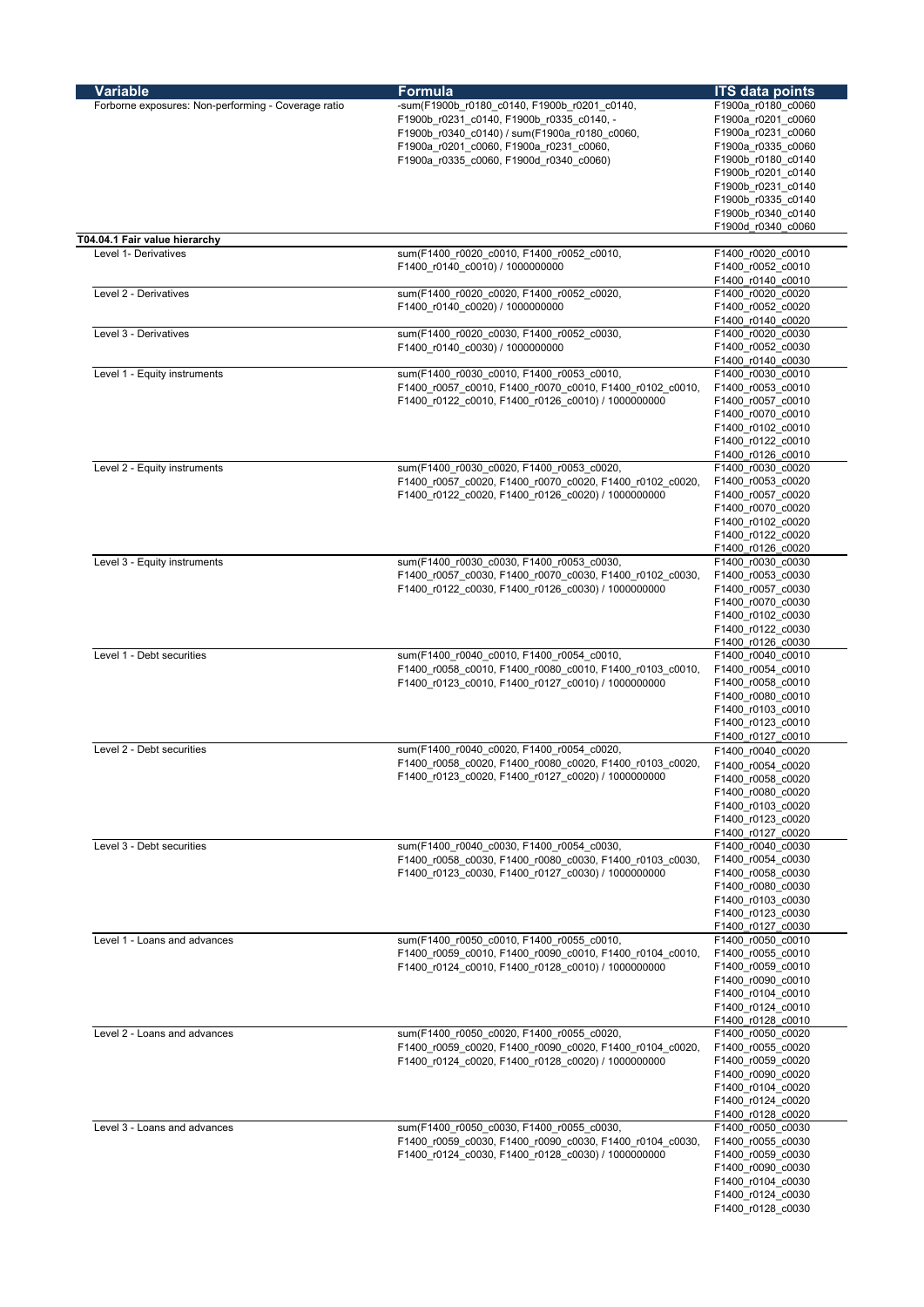| <b>Variable</b> | Formula                                                                                     | <b>ITS data points</b>                 |
|-----------------|---------------------------------------------------------------------------------------------|----------------------------------------|
| Level 1 - Total | sum(F1400_r0020_c0010, F1400_r0030_c0010,                                                   | F1400_r0020_c0010                      |
|                 | F1400_r0040_c0010, F1400_r0050_c0010, F1400_r0052_c0010,                                    | F1400_r0030_c0010                      |
|                 | F1400_r0053_c0010, F1400_r0054_c0010, F1400_r0055_c0010,                                    | F1400_r0040_c0010                      |
|                 | F1400_r0057_c0010, F1400_r0058_c0010, F1400_r0059_c0010,                                    | F1400_r0050_c0010                      |
|                 | F1400_r0070_c0010, F1400_r0080_c0010, F1400_r0090_c0010,                                    | F1400_r0052_c0010                      |
|                 | F1400_r0102_c0010, F1400_r0103_c0010, F1400_r0104_c0010,                                    | F1400_r0053_c0010                      |
|                 | F1400_r0122_c0010, F1400_r0123_c0010, F1400_r0124_c0010,                                    | F1400_r0054_c0010                      |
|                 | F1400_r0126_c0010, F1400_r0127_c0010, F1400_r0128_c0010,                                    | F1400_r0055_c0010                      |
|                 | F1400_r0140_c0010) / 1000000000                                                             | F1400_r0057_c0010                      |
|                 |                                                                                             | F1400_r0058_c0010                      |
|                 |                                                                                             | F1400_r0059_c0010                      |
|                 |                                                                                             | F1400_r0070_c0010                      |
|                 |                                                                                             | F1400_r0080_c0010                      |
|                 |                                                                                             | F1400_r0090_c0010                      |
|                 |                                                                                             | F1400_r0102_c0010                      |
|                 |                                                                                             | F1400_r0103_c0010                      |
|                 |                                                                                             | F1400_r0104_c0010                      |
|                 |                                                                                             | F1400_r0122_c0010                      |
|                 |                                                                                             | F1400_r0123_c0010                      |
|                 |                                                                                             | F1400_r0124_c0010                      |
|                 |                                                                                             | F1400_r0126_c0010                      |
|                 |                                                                                             | F1400_r0127_c0010                      |
|                 |                                                                                             | F1400_r0128_c0010                      |
|                 |                                                                                             | F1400_r0140_c0010                      |
| Level 2 - Total | sum(F1400_r0020_c0020, F1400_r0030_c0020,                                                   | F1400_r0020_c0020                      |
|                 | F1400_r0040_c0020, F1400_r0050_c0020, F1400_r0052_c0020,                                    | F1400_r0030_c0020                      |
|                 | F1400_r0053_c0020, F1400_r0054_c0020, F1400_r0055_c0020,                                    | F1400_r0040_c0020                      |
|                 | F1400_r0057_c0020, F1400_r0058_c0020, F1400_r0059_c0020,                                    | F1400_r0050_c0020<br>F1400_r0052_c0020 |
|                 | F1400_r0070_c0020, F1400_r0080_c0020, F1400_r0090_c0020,                                    | F1400 r0053 c0020                      |
|                 | F1400_r0102_c0020, F1400_r0103_c0020, F1400_r0104_c0020,                                    | F1400_r0054_c0020                      |
|                 | F1400_r0122_c0020, F1400_r0123_c0020, F1400_r0124_c0020,                                    | F1400_r0055_c0020                      |
|                 | F1400_r0126_c0020, F1400_r0127_c0020, F1400_r0128_c0020,<br>F1400_r0140_c0020) / 1000000000 | F1400_r0057_c0020                      |
|                 |                                                                                             | F1400_r0058_c0020                      |
|                 |                                                                                             | F1400_r0059_c0020                      |
|                 |                                                                                             | F1400_r0070_c0020                      |
|                 |                                                                                             | F1400_r0080_c0020                      |
|                 |                                                                                             | F1400_r0090_c0020                      |
|                 |                                                                                             | F1400_r0102_c0020                      |
|                 |                                                                                             | F1400_r0103_c0020                      |
|                 |                                                                                             | F1400_r0104_c0020                      |
|                 |                                                                                             | F1400_r0122_c0020                      |
|                 |                                                                                             | F1400_r0123_c0020                      |
|                 |                                                                                             | F1400_r0124_c0020                      |
|                 |                                                                                             | F1400_r0126_c0020                      |
|                 |                                                                                             | F1400_r0127_c0020                      |
|                 |                                                                                             | F1400_r0128_c0020                      |
|                 |                                                                                             | F1400_r0140_c0020                      |
| Level 3 - Total | sum(F1400_r0020_c0030, F1400_r0030_c0030,                                                   | F1400_r0020_c0030                      |
|                 | F1400_r0040_c0030, F1400_r0050_c0030, F1400_r0052_c0030,                                    | F1400_r0030_c0030                      |
|                 | F1400_r0053_c0030, F1400_r0054_c0030, F1400_r0055_c0030,                                    | F1400_r0040_c0030                      |
|                 | F1400 r0057 c0030, F1400 r0058 c0030, F1400 r0059 c0030,                                    | F1400_r0050_c0030                      |
|                 | F1400_r0070_c0030, F1400_r0080_c0030, F1400_r0090_c0030,                                    | F1400_r0052_c0030                      |
|                 | F1400_r0102_c0030, F1400_r0103_c0030, F1400_r0104_c0030,                                    | F1400_r0053_c0030                      |
|                 | F1400_r0122_c0030, F1400_r0123_c0030, F1400_r0124_c0030,                                    | F1400_r0054_c0030                      |
|                 | F1400_r0126_c0030, F1400_r0127_c0030, F1400_r0128_c0030,                                    | F1400_r0055_c0030                      |
|                 | F1400_r0140_c0030) / 1000000000                                                             | F1400_r0057_c0030                      |
|                 |                                                                                             | F1400_r0058_c0030                      |
|                 |                                                                                             | F1400_r0059_c0030                      |
|                 |                                                                                             | F1400_r0070_c0030                      |
|                 |                                                                                             | F1400_r0080_c0030                      |
|                 |                                                                                             | F1400_r0090_c0030                      |
|                 |                                                                                             | F1400_r0102_c0030                      |
|                 |                                                                                             | F1400_r0103_c0030                      |
|                 |                                                                                             | F1400_r0104_c0030                      |
|                 |                                                                                             | F1400_r0122_c0030                      |
|                 |                                                                                             | F1400_r0123_c0030                      |
|                 |                                                                                             | F1400_r0124_c0030                      |
|                 |                                                                                             | F1400_r0126_c0030                      |
|                 |                                                                                             | F1400_r0127_c0030<br>F1400_r0128_c0030 |
|                 |                                                                                             | F1400_r0140_c0030                      |
|                 |                                                                                             |                                        |
|                 |                                                                                             |                                        |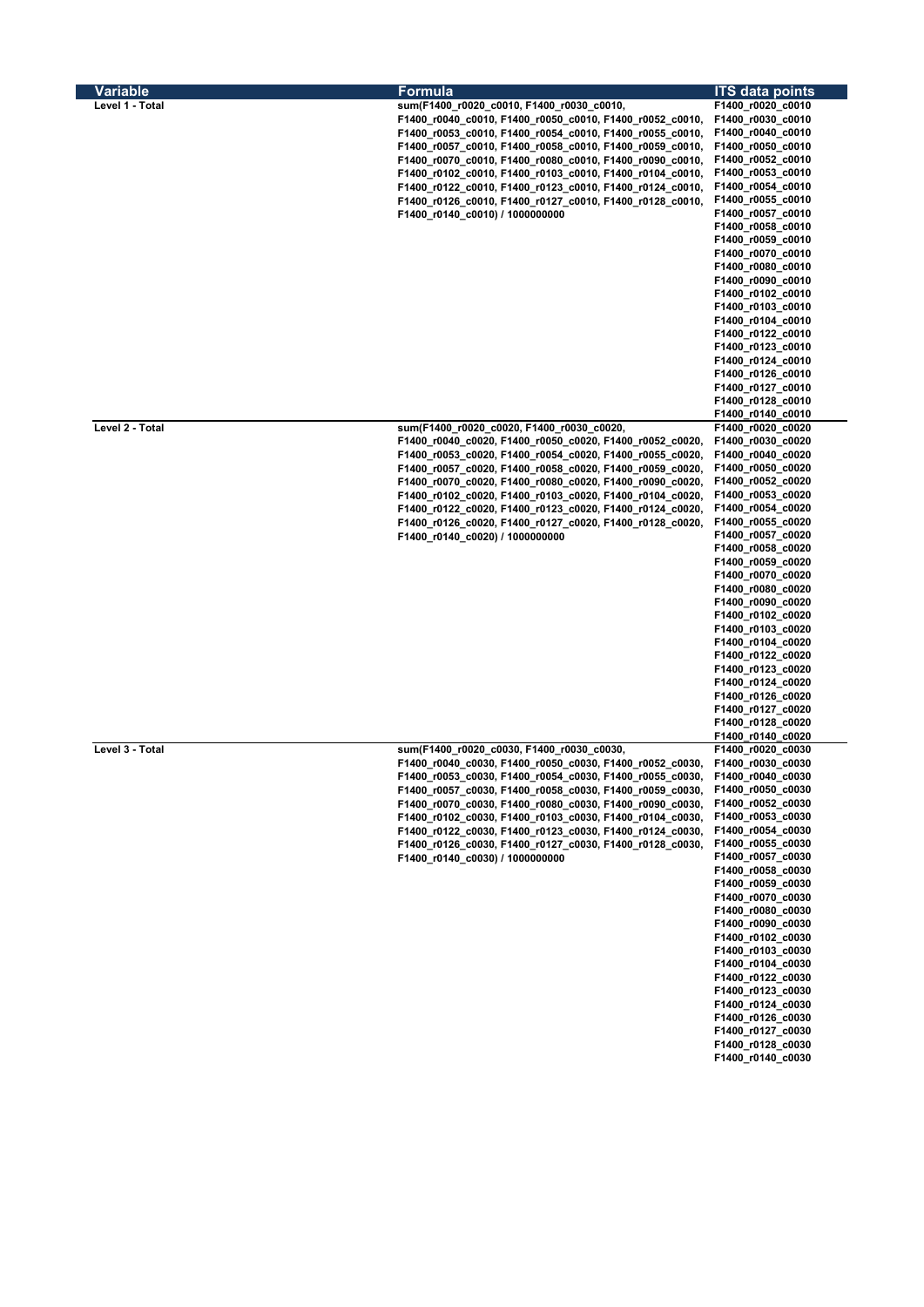| Variable                             | <b>Formula</b>                                           | <b>ITS data points</b> |
|--------------------------------------|----------------------------------------------------------|------------------------|
| Level 1 - as a share of total assets | sum(F1400_r0020_c0010, F1400_r0030_c0010,                | F0101_r0380_c0010      |
|                                      | F1400_r0040_c0010, F1400_r0050_c0010, F1400_r0052_c0010, | F1400_r0020_c0010      |
|                                      | F1400_r0053_c0010, F1400_r0054_c0010, F1400_r0055_c0010, | F1400_r0030_c0010      |
|                                      | F1400_r0057_c0010, F1400_r0058_c0010, F1400_r0059_c0010, | F1400_r0040_c0010      |
|                                      | F1400_r0070_c0010, F1400_r0080_c0010, F1400_r0090_c0010, | F1400_r0050_c0010      |
|                                      | F1400_r0102_c0010, F1400_r0103_c0010, F1400_r0104_c0010, | F1400_r0052_c0010      |
|                                      | F1400_r0122_c0010, F1400_r0123_c0010, F1400_r0124_c0010, | F1400_r0053_c0010      |
|                                      | F1400_r0126_c0010, F1400_r0127_c0010, F1400_r0128_c0010, | F1400_r0054_c0010      |
|                                      | F1400_r0140_c0010) / F0101_r0380_c0010                   | F1400_r0055_c0010      |
|                                      |                                                          | F1400_r0057_c0010      |
|                                      |                                                          | F1400_r0058_c0010      |
|                                      |                                                          | F1400_r0059_c0010      |
|                                      |                                                          | F1400_r0070_c0010      |
|                                      |                                                          | F1400_r0080_c0010      |
|                                      |                                                          | F1400_r0090_c0010      |
|                                      |                                                          | F1400_r0102_c0010      |
|                                      |                                                          | F1400_r0103_c0010      |
|                                      |                                                          | F1400_r0104_c0010      |
|                                      |                                                          | F1400_r0122_c0010      |
|                                      |                                                          | F1400_r0123_c0010      |
|                                      |                                                          | F1400_r0124_c0010      |
|                                      |                                                          | F1400_r0126_c0010      |
|                                      |                                                          | F1400_r0127_c0010      |
|                                      |                                                          | F1400_r0128_c0010      |
|                                      |                                                          | F1400_r0140_c0010      |
| Level 2 - as a share of total assets | sum(F1400_r0020_c0020, F1400_r0030_c0020,                | F0101_r0380_c0010      |
|                                      | F1400_r0040_c0020, F1400_r0050_c0020, F1400_r0052_c0020, | F1400_r0020_c0020      |
|                                      | F1400_r0053_c0020, F1400_r0054_c0020, F1400_r0055_c0020, | F1400_r0030_c0020      |
|                                      | F1400_r0057_c0020, F1400_r0058_c0020, F1400_r0059_c0020, | F1400_r0040_c0020      |
|                                      | F1400_r0070_c0020, F1400_r0080_c0020, F1400_r0090_c0020, | F1400_r0050_c0020      |
|                                      | F1400_r0102_c0020, F1400_r0103_c0020, F1400_r0104_c0020, | F1400_r0052_c0020      |
|                                      | F1400_r0122_c0020, F1400_r0123_c0020, F1400_r0124_c0020, | F1400_r0053_c0020      |
|                                      | F1400_r0126_c0020, F1400_r0127_c0020, F1400_r0128_c0020, | F1400_r0054_c0020      |
|                                      | F1400_r0140_c0020) / F0101_r0380_c0010                   | F1400_r0055_c0020      |
|                                      |                                                          | F1400_r0057_c0020      |
|                                      |                                                          | F1400_r0058_c0020      |
|                                      |                                                          | F1400_r0059_c0020      |
|                                      |                                                          | F1400_r0070_c0020      |
|                                      |                                                          | F1400_r0080_c0020      |
|                                      |                                                          | F1400_r0090_c0020      |
|                                      |                                                          | F1400_r0102_c0020      |
|                                      |                                                          | F1400_r0103_c0020      |
|                                      |                                                          | F1400_r0104_c0020      |
|                                      |                                                          | F1400_r0122_c0020      |
|                                      |                                                          | F1400_r0123_c0020      |
|                                      |                                                          | F1400_r0124_c0020      |
|                                      |                                                          | F1400_r0126_c0020      |
|                                      |                                                          | F1400_r0127_c0020      |
|                                      |                                                          | F1400_r0128_c0020      |
|                                      |                                                          | F1400_r0140_c0020      |
| Level 3 - as a share of total assets | sum(F1400_r0020_c0030, F1400_r0030_c0030,                | F0101_r0380_c0010      |
|                                      | F1400_r0040_c0030, F1400_r0050_c0030, F1400_r0052_c0030, | F1400_r0020_c0030      |
|                                      | F1400_r0053_c0030, F1400_r0054_c0030, F1400_r0055_c0030, | F1400_r0030_c0030      |
|                                      | F1400_r0057_c0030, F1400_r0058_c0030, F1400_r0059_c0030, | F1400_r0040_c0030      |
|                                      | F1400_r0070_c0030, F1400_r0080_c0030, F1400_r0090_c0030, | F1400_r0050_c0030      |
|                                      | F1400_r0102_c0030, F1400_r0103_c0030, F1400_r0104_c0030, | F1400_r0052_c0030      |
|                                      | F1400_r0122_c0030, F1400_r0123_c0030, F1400_r0124_c0030, | F1400_r0053_c0030      |
|                                      | F1400_r0126_c0030, F1400_r0127_c0030, F1400_r0128_c0030, | F1400_r0054_c0030      |
|                                      | F1400_r0140_c0030) / F0101_r0380_c0010                   | F1400_r0055_c0030      |
|                                      |                                                          | F1400_r0057_c0030      |
|                                      |                                                          | F1400_r0058_c0030      |
|                                      |                                                          | F1400_r0059_c0030      |
|                                      |                                                          | F1400_r0070_c0030      |
|                                      |                                                          | F1400_r0080_c0030      |
|                                      |                                                          | F1400_r0090_c0030      |
|                                      |                                                          | F1400_r0102_c0030      |
|                                      |                                                          | F1400_r0103_c0030      |
|                                      |                                                          | F1400_r0104_c0030      |
|                                      |                                                          | F1400_r0122_c0030      |
|                                      |                                                          | F1400_r0123_c0030      |
|                                      |                                                          |                        |
|                                      |                                                          | F1400_r0124_c0030      |
|                                      |                                                          | F1400_r0126_c0030      |
|                                      |                                                          | F1400_r0127_c0030      |
|                                      |                                                          | F1400_r0128_c0030      |
| T04.04.2/3 Fair value hierarchy      |                                                          | F1400_r0140_c0030      |
|                                      | F0101 r0380 c0010 / 1000000000                           | F0101 r0380 c0010      |
| Total assets                         |                                                          |                        |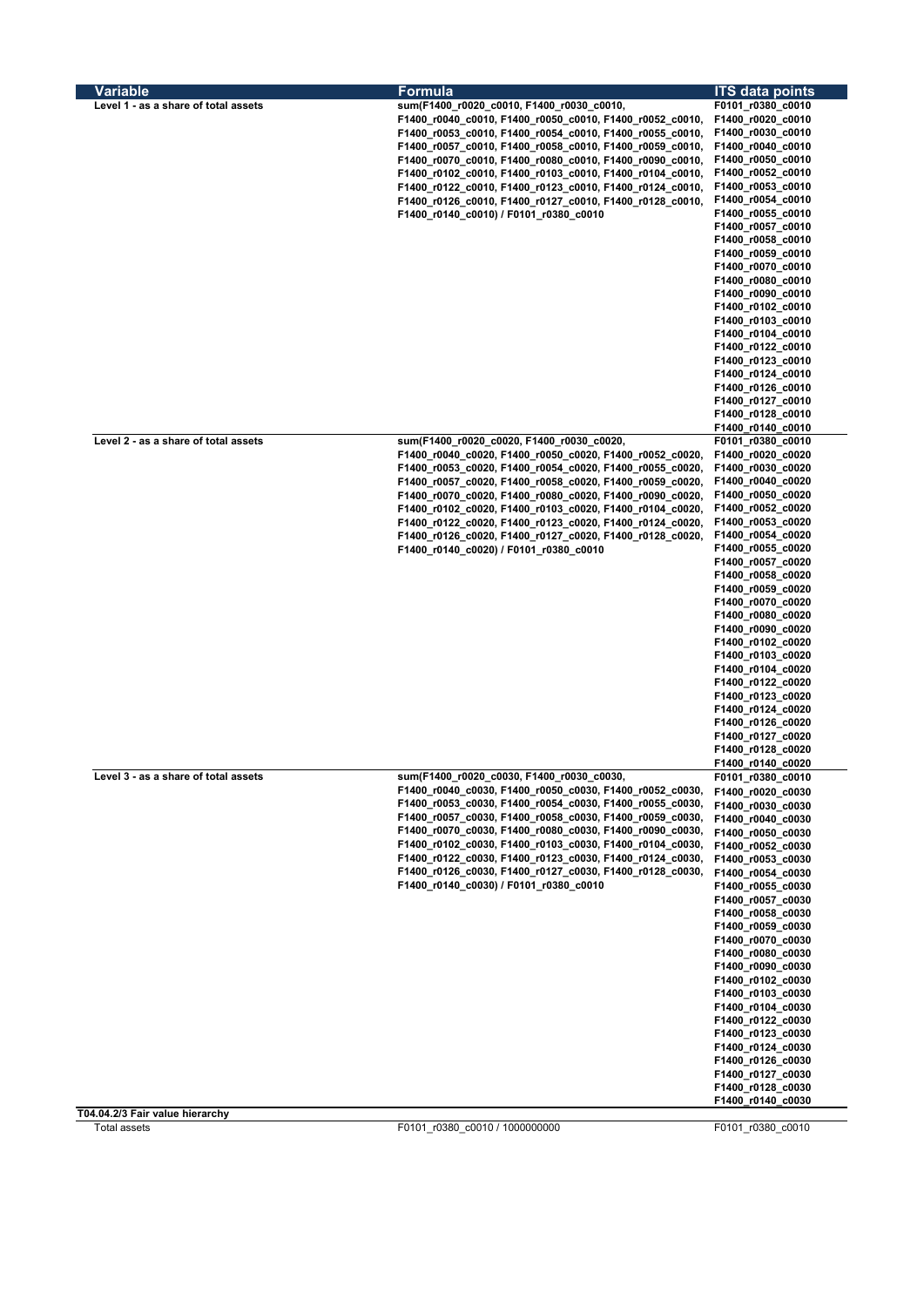| Variable         |                                                          |                        |
|------------------|----------------------------------------------------------|------------------------|
|                  | Formula                                                  | <b>ITS data points</b> |
| Level 1 - Amount | sum(F1400_r0020_c0010, F1400_r0030_c0010,                | F1400_r0020_c0010      |
|                  | F1400_r0040_c0010, F1400_r0050_c0010, F1400_r0052_c0010, | F1400_r0030_c0010      |
|                  | F1400_r0053_c0010, F1400_r0054_c0010, F1400_r0055_c0010, | F1400_r0040_c0010      |
|                  | F1400_r0057_c0010, F1400_r0058_c0010, F1400_r0059_c0010, | F1400_r0050_c0010      |
|                  | F1400 r0070 c0010, F1400 r0080 c0010, F1400 r0090 c0010, | F1400 r0052 c0010      |
|                  |                                                          |                        |
|                  | F1400_r0102_c0010, F1400_r0103_c0010, F1400_r0104_c0010, | F1400_r0053_c0010      |
|                  | F1400_r0122_c0010, F1400_r0123_c0010, F1400_r0124_c0010, | F1400_r0054_c0010      |
|                  | F1400_r0126_c0010, F1400_r0127_c0010, F1400_r0128_c0010, | F1400_r0055_c0010      |
|                  | F1400_r0140_c0010) / 1000000000                          | F1400_r0057_c0010      |
|                  |                                                          | F1400_r0058_c0010      |
|                  |                                                          | F1400_r0059_c0010      |
|                  |                                                          | F1400_r0070_c0010      |
|                  |                                                          | F1400_r0080_c0010      |
|                  |                                                          | F1400_r0090_c0010      |
|                  |                                                          | F1400_r0102_c0010      |
|                  |                                                          |                        |
|                  |                                                          | F1400_r0103_c0010      |
|                  |                                                          | F1400_r0104_c0010      |
|                  |                                                          | F1400_r0122_c0010      |
|                  |                                                          | F1400_r0123_c0010      |
|                  |                                                          | F1400_r0124_c0010      |
|                  |                                                          | F1400_r0126_c0010      |
|                  |                                                          | F1400_r0127_c0010      |
|                  |                                                          | F1400_r0128_c0010      |
|                  |                                                          | F1400 r0140 c0010      |
|                  |                                                          |                        |
| Level 1 - Ratio  | sum(F1400_r0020_c0010, F1400_r0030_c0010,                | F0101_r0380_c0010      |
|                  | F1400_r0040_c0010, F1400_r0050_c0010, F1400_r0052_c0010, | F1400 r0020 c0010      |
|                  | F1400 r0053 c0010, F1400 r0054 c0010, F1400 r0055 c0010, | F1400_r0030_c0010      |
|                  | F1400 r0057 c0010, F1400 r0058 c0010, F1400 r0059 c0010, | F1400 r0040 c0010      |
|                  | F1400 r0070 c0010, F1400 r0080 c0010, F1400 r0090 c0010, | F1400_r0050_c0010      |
|                  | F1400_r0102_c0010, F1400_r0103_c0010, F1400_r0104_c0010, | F1400_r0052_c0010      |
|                  | F1400 r0122 c0010, F1400 r0123 c0010, F1400 r0124 c0010, | F1400_r0053_c0010      |
|                  | F1400 r0126 c0010, F1400 r0127 c0010, F1400 r0128 c0010, | F1400 r0054 c0010      |
|                  |                                                          | F1400_r0055_c0010      |
|                  | F1400_r0140_c0010) / F0101_r0380_c0010                   |                        |
|                  |                                                          | F1400_r0057_c0010      |
|                  |                                                          | F1400_r0058_c0010      |
|                  |                                                          | F1400_r0059_c0010      |
|                  |                                                          | F1400_r0070_c0010      |
|                  |                                                          | F1400_r0080_c0010      |
|                  |                                                          | F1400_r0090_c0010      |
|                  |                                                          | F1400_r0102_c0010      |
|                  |                                                          | F1400_r0103_c0010      |
|                  |                                                          | F1400_r0104_c0010      |
|                  |                                                          |                        |
|                  |                                                          |                        |
|                  |                                                          | F1400_r0122_c0010      |
|                  |                                                          | F1400_r0123_c0010      |
|                  |                                                          | F1400_r0124_c0010      |
|                  |                                                          | F1400_r0126_c0010      |
|                  |                                                          | F1400_r0127_c0010      |
|                  |                                                          |                        |
|                  |                                                          | F1400_r0128_c0010      |
|                  |                                                          | F1400_r0140_c0010      |
|                  | sum(F1400_r0020_c0020, F1400_r0030_c0020,                | F1400 r0020 c0020      |
|                  | F1400_r0040_c0020, F1400_r0050_c0020, F1400_r0052_c0020, | F1400_r0030_c0020      |
|                  | F1400_r0053_c0020, F1400_r0054_c0020, F1400_r0055_c0020, | F1400_r0040_c0020      |
|                  | F1400_r0057_c0020, F1400_r0058_c0020, F1400_r0059_c0020, | F1400_r0050_c0020      |
|                  | F1400_r0070_c0020, F1400_r0080_c0020, F1400_r0090_c0020, | F1400_r0052_c0020      |
|                  | F1400 r0102 c0020, F1400 r0103 c0020, F1400 r0104 c0020, |                        |
|                  | F1400 r0122 c0020, F1400 r0123 c0020, F1400 r0124 c0020, | F1400_r0053_c0020      |
|                  |                                                          | F1400_r0054_c0020      |
|                  | F1400_r0126_c0020, F1400_r0127_c0020, F1400_r0128_c0020, | F1400 r0055 c0020      |
|                  | F1400_r0140_c0020) / 1000000000                          | F1400_r0057_c0020      |
|                  |                                                          | F1400_r0058_c0020      |
|                  |                                                          | F1400_r0059_c0020      |
|                  |                                                          | F1400_r0070_c0020      |
|                  |                                                          | F1400_r0080_c0020      |
|                  |                                                          | F1400_r0090_c0020      |
|                  |                                                          | F1400_r0102_c0020      |
|                  |                                                          |                        |
|                  |                                                          | F1400_r0103_c0020      |
|                  |                                                          | F1400_r0104_c0020      |
| Level 2 - Amount |                                                          | F1400_r0122_c0020      |
|                  |                                                          | F1400_r0123_c0020      |
|                  |                                                          | F1400_r0124_c0020      |
|                  |                                                          | F1400_r0126_c0020      |
|                  |                                                          | F1400_r0127_c0020      |
|                  |                                                          | F1400_r0128_c0020      |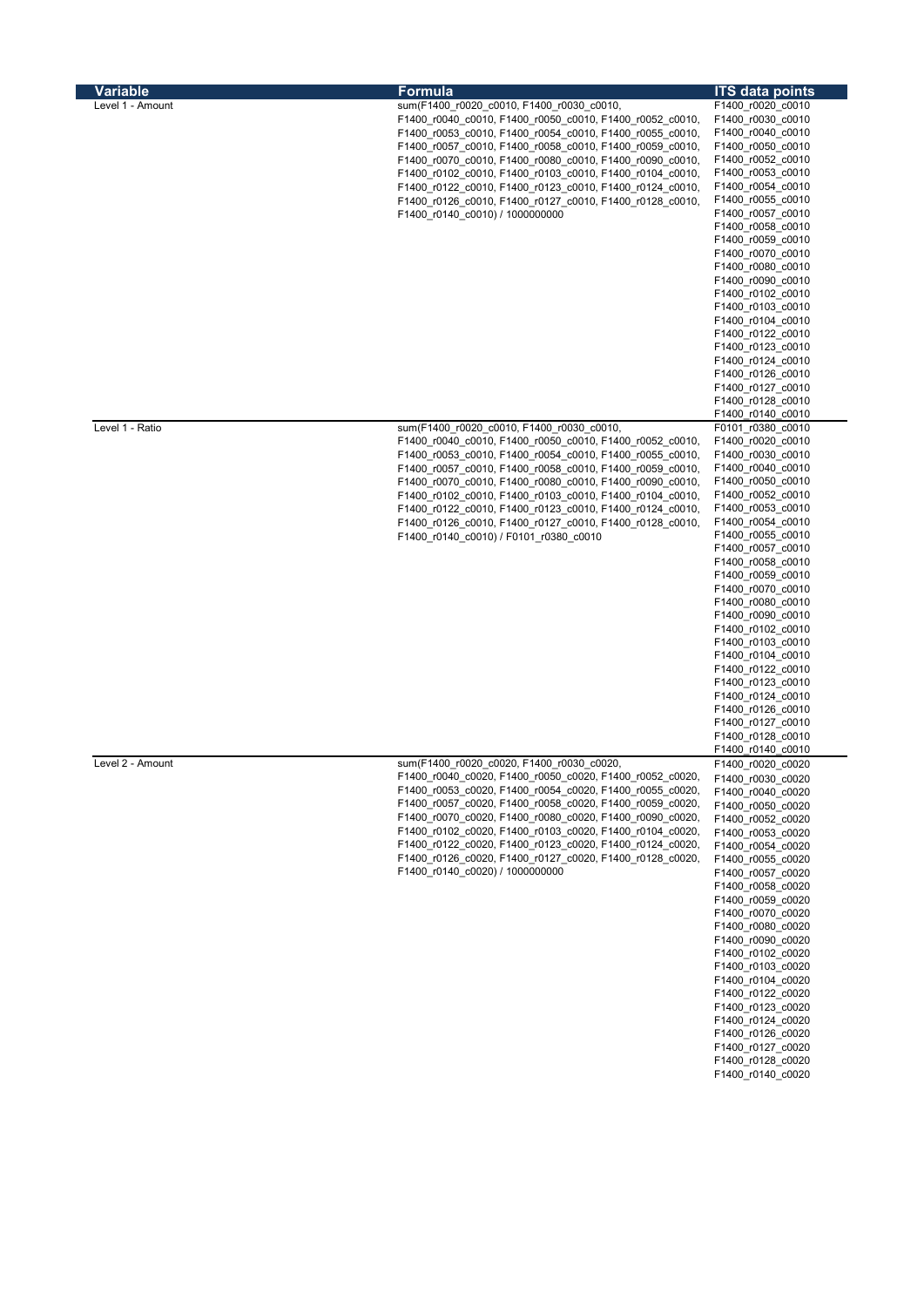| <b>Variable</b>  | <b>Formula</b>                                           | <b>ITS data points</b> |
|------------------|----------------------------------------------------------|------------------------|
| Level 2 - Ratio  | sum(F1400_r0020_c0020, F1400_r0030_c0020,                | F0101 r0380 c0010      |
|                  | F1400_r0040_c0020, F1400_r0050_c0020, F1400_r0052_c0020, | F1400_r0020_c0020      |
|                  | F1400_r0053_c0020, F1400_r0054_c0020, F1400_r0055_c0020, | F1400 r0030 c0020      |
|                  | F1400 r0057 c0020, F1400 r0058 c0020, F1400 r0059 c0020, | F1400 r0040 c0020      |
|                  | F1400 r0070 c0020, F1400 r0080 c0020, F1400 r0090 c0020, | F1400_r0050_c0020      |
|                  | F1400_r0102_c0020, F1400_r0103_c0020, F1400_r0104_c0020, | F1400_r0052_c0020      |
|                  | F1400_r0122_c0020, F1400_r0123_c0020, F1400_r0124_c0020, | F1400_r0053_c0020      |
|                  | F1400_r0126_c0020, F1400_r0127_c0020, F1400_r0128_c0020, | F1400_r0054_c0020      |
|                  | F1400_r0140_c0020) / F0101_r0380_c0010                   | F1400_r0055_c0020      |
|                  |                                                          | F1400_r0057_c0020      |
|                  |                                                          | F1400 r0058 c0020      |
|                  |                                                          | F1400 r0059 c0020      |
|                  |                                                          | F1400_r0070_c0020      |
|                  |                                                          | F1400_r0080_c0020      |
|                  |                                                          |                        |
|                  |                                                          | F1400_r0090_c0020      |
|                  |                                                          | F1400 r0102 c0020      |
|                  |                                                          | F1400_r0103_c0020      |
|                  |                                                          | F1400_r0104_c0020      |
|                  |                                                          | F1400_r0122_c0020      |
|                  |                                                          | F1400_r0123_c0020      |
|                  |                                                          | F1400_r0124_c0020      |
|                  |                                                          | F1400_r0126_c0020      |
|                  |                                                          | F1400_r0127_c0020      |
|                  |                                                          | F1400_r0128_c0020      |
|                  |                                                          | F1400_r0140_c0020      |
| Level 3 - Amount | sum(F1400 r0020 c0030, F1400 r0030 c0030,                | F1400 r0020 c0030      |
|                  | F1400 r0040 c0030, F1400 r0050 c0030, F1400 r0052 c0030, | F1400_r0030_c0030      |
|                  | F1400_r0053_c0030, F1400_r0054_c0030, F1400_r0055_c0030, | F1400 r0040 c0030      |
|                  | F1400 r0057 c0030, F1400 r0058 c0030, F1400 r0059 c0030, | F1400 r0050 c0030      |
|                  |                                                          |                        |
|                  | F1400 r0070 c0030, F1400 r0080 c0030, F1400 r0090 c0030, | F1400_r0052_c0030      |
|                  | F1400 r0102 c0030, F1400 r0103 c0030, F1400 r0104 c0030, | F1400 r0053 c0030      |
|                  | F1400_r0122_c0030, F1400_r0123_c0030, F1400_r0124_c0030, | F1400_r0054_c0030      |
|                  | F1400_r0126_c0030, F1400_r0127_c0030, F1400_r0128_c0030, | F1400_r0055_c0030      |
|                  | F1400_r0140_c0030) / 1000000000                          | F1400 r0057 c0030      |
|                  |                                                          | F1400_r0058_c0030      |
|                  |                                                          | F1400_r0059_c0030      |
|                  |                                                          | F1400_r0070_c0030      |
|                  |                                                          | F1400_r0080_c0030      |
|                  |                                                          | F1400_r0090_c0030      |
|                  |                                                          | F1400_r0102_c0030      |
|                  |                                                          | F1400_r0103_c0030      |
|                  |                                                          | F1400_r0104_c0030      |
|                  |                                                          | F1400_r0122_c0030      |
|                  |                                                          | F1400 r0123 c0030      |
|                  |                                                          | F1400_r0124_c0030      |
|                  |                                                          |                        |
|                  |                                                          | F1400_r0126_c0030      |
|                  |                                                          | F1400 r0127 c0030      |
|                  |                                                          | F1400_r0128_c0030      |
|                  |                                                          | F1400 r0140 c0030      |
| Level 3 - Ratio  | sum(F1400 r0020 c0030, F1400 r0030 c0030,                | F0101_r0380_c0010      |
|                  | F1400 r0040 c0030, F1400 r0050 c0030, F1400 r0052 c0030, | F1400_r0020_c0030      |
|                  | F1400_r0053_c0030, F1400_r0054_c0030, F1400_r0055_c0030, | F1400 r0030 c0030      |
|                  | F1400 r0057 c0030, F1400 r0058 c0030, F1400 r0059 c0030, | F1400_r0040_c0030      |
|                  | F1400 r0070 c0030, F1400 r0080 c0030, F1400 r0090 c0030, | F1400_r0050_c0030      |
|                  | F1400 r0102 c0030, F1400 r0103 c0030, F1400 r0104 c0030, | F1400_r0052_c0030      |
|                  | F1400_r0122_c0030, F1400_r0123_c0030, F1400_r0124_c0030, | F1400_r0053_c0030      |
|                  | F1400 r0126 c0030, F1400 r0127 c0030, F1400 r0128 c0030, |                        |
|                  |                                                          | F1400_r0054_c0030      |
|                  | F1400_r0140_c0030) / F0101_r0380_c0010                   | F1400_r0055_c0030      |
|                  |                                                          | F1400_r0057_c0030      |
|                  |                                                          | F1400_r0058_c0030      |
|                  |                                                          | F1400_r0059_c0030      |
|                  |                                                          | F1400_r0070_c0030      |
|                  |                                                          | F1400_r0080_c0030      |
|                  |                                                          | F1400 r0090 c0030      |
|                  |                                                          | F1400_r0102_c0030      |
|                  |                                                          | F1400_r0103_c0030      |
|                  |                                                          | F1400_r0104_c0030      |
|                  |                                                          | F1400_r0122_c0030      |
|                  |                                                          | F1400_r0123_c0030      |
|                  |                                                          | F1400_r0124_c0030      |
|                  |                                                          |                        |
|                  |                                                          | F1400_r0126_c0030      |
|                  |                                                          | F1400_r0127_c0030      |
|                  |                                                          | F1400_r0128_c0030      |
|                  |                                                          | F1400_r0140_c0030      |
|                  |                                                          |                        |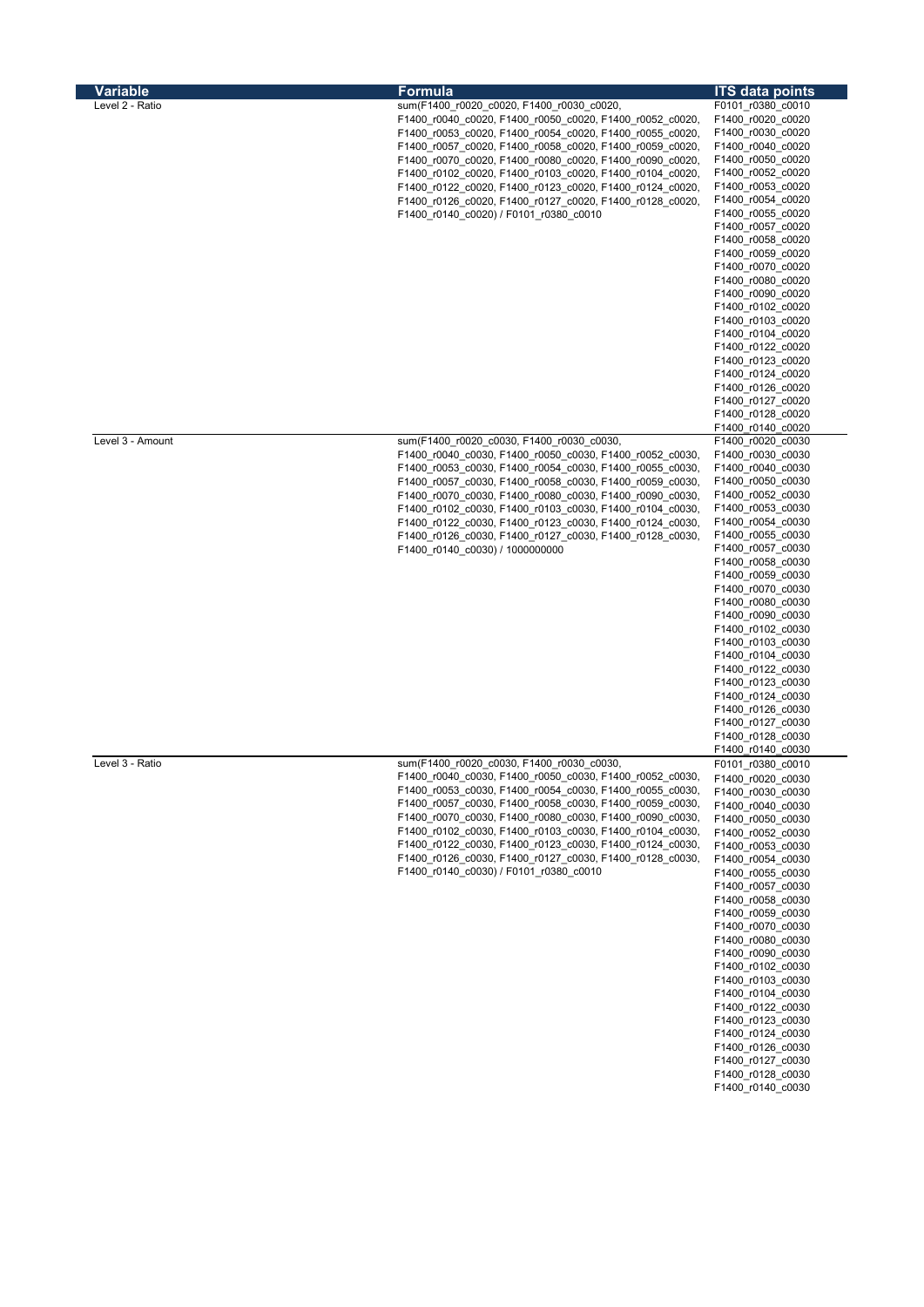| <b>Variable</b>                                              | <b>Formula</b>                                                                                                                                                                       | <b>ITS data points</b>                   |
|--------------------------------------------------------------|--------------------------------------------------------------------------------------------------------------------------------------------------------------------------------------|------------------------------------------|
| T04.05.1/2/3 Loans and advances subject to impairment review |                                                                                                                                                                                      |                                          |
| Loans and advances subject to impairment review              | sum(F1800a_r0070_c0056, F1800a_r0191_c0056,                                                                                                                                          | F1800a_r0070_c0056                       |
|                                                              | F1800a_r0070_c0057, F1800a_r0191_c0057,                                                                                                                                              | F1800a_r0191_c0056                       |
|                                                              | F1800a_r0070_c0058, F1800a_r0191_c0058,                                                                                                                                              | F1800a_r0070_c0057                       |
|                                                              | F1800a_r0070_c0109, F1800a_r0191_c0109,                                                                                                                                              | F1800a_r0191_c0057                       |
|                                                              | F1800a_r0070_c0121, F1800a_r0191_c0121,                                                                                                                                              | F1800a_r0070_c0058<br>F1800a_r0191_c0058 |
|                                                              | F1800a_r0070_c0900, F1800a_r0191_c0900) / 1000000000                                                                                                                                 | F1800a_r0070_c0109                       |
|                                                              |                                                                                                                                                                                      | F1800a_r0191_c0109                       |
|                                                              |                                                                                                                                                                                      | F1800a_r0070_c0121                       |
|                                                              |                                                                                                                                                                                      | F1800a_r0191_c0121                       |
|                                                              |                                                                                                                                                                                      | F1800a_r0070_c0900                       |
|                                                              |                                                                                                                                                                                      | F1800a_r0191_c0900                       |
| Stage 1 loans and advances                                   | sum(F1800a_r0070_c0056, F1800a_r0191_c0056) / 1000000000                                                                                                                             | F1800a_r0070_c0056                       |
|                                                              |                                                                                                                                                                                      | F1800a_r0191_c0056                       |
| Stage 1 as a share of total loans and advances               | sum(F1800a_r0070_c0056, F1800a_r0191_c0056) /<br>sum(F1800a r0070 c0056, F1800a r0191 c0056,                                                                                         | F1800a_r0070_c0056<br>F1800a_r0191_c0056 |
|                                                              | F1800a_r0070_c0057, F1800a_r0191_c0057,                                                                                                                                              | F1800a_r0070_c0057                       |
|                                                              | F1800a_r0070_c0058, F1800a_r0191_c0058,                                                                                                                                              | F1800a r0191 c0057                       |
|                                                              | F1800a r0070 c0109, F1800a r0191 c0109,                                                                                                                                              | F1800a_r0070_c0058                       |
|                                                              | F1800a r0070 c0121, F1800a r0191 c0121,                                                                                                                                              | F1800a_r0191_c0058                       |
|                                                              | F1800a r0070 c0900, F1800a r0191 c0900)                                                                                                                                              | F1800a_r0070_c0109                       |
|                                                              |                                                                                                                                                                                      | F1800a r0191 c0109                       |
|                                                              |                                                                                                                                                                                      | F1800a r0070 c0121                       |
|                                                              |                                                                                                                                                                                      | F1800a r0191 c0121                       |
|                                                              |                                                                                                                                                                                      | F1800a_r0070_c0900                       |
| Stage 1 coverage ratio                                       | -sum(F1800b r0070 c0141, F1800b r0191 c0141) /                                                                                                                                       | F1800a r0191 c0900                       |
|                                                              | sum(F1800a r0070 c0056, F1800a r0191 c0056)                                                                                                                                          | F1800a_r0070_c0056<br>F1800a_r0191_c0056 |
|                                                              |                                                                                                                                                                                      | F1800b_r0070_c0141                       |
|                                                              |                                                                                                                                                                                      | F1800b r0191 c0141                       |
| Stage 2 loans and advances                                   | sum(F1800a_r0070_c0057, F1800a_r0191_c0057,                                                                                                                                          | F1800a r0070 c0057                       |
|                                                              | F1800a_r0070_c0109, F1800a_r0191_c0109) / 1000000000                                                                                                                                 | F1800a_r0191_c0057                       |
|                                                              |                                                                                                                                                                                      | F1800a_r0070_c0109                       |
|                                                              |                                                                                                                                                                                      | F1800a_r0191_c0109                       |
| Stage 2 as a share of total loans and advances               | sum(F1800a r0070 c0057, F1800a r0191 c0057,                                                                                                                                          | F1800a r0070 c0056                       |
|                                                              | F1800a r0070 c0109, F1800a r0191 c0109) /                                                                                                                                            | F1800a_r0191_c0056                       |
|                                                              | sum (F1800a r0070 c0056, F1800a r0191 c0056,                                                                                                                                         | F1800a_r0070_c0057                       |
|                                                              | F1800a_r0070_c0057, F1800a_r0191_c0057,<br>F1800a_r0070_c0058, F1800a_r0191_c0058,                                                                                                   | F1800a_r0191_c0057<br>F1800a_r0070_c0058 |
|                                                              | F1800a_r0070_c0109, F1800a_r0191_c0109,                                                                                                                                              | F1800a_r0191_c0058                       |
|                                                              | F1800a_r0070_c0121, F1800a_r0191_c0121,                                                                                                                                              | F1800a_r0070_c0109                       |
|                                                              | F1800a r0070 c0900, F1800a r0191 c0900)                                                                                                                                              | F1800a_r0191_c0109                       |
|                                                              |                                                                                                                                                                                      | F1800a r0070 c0121                       |
|                                                              |                                                                                                                                                                                      | F1800a r0191 c0121                       |
|                                                              |                                                                                                                                                                                      | F1800a_r0070_c0900                       |
|                                                              |                                                                                                                                                                                      | F1800a_r0191_c0900                       |
| Stage 2 coverage ratio                                       | - sum(F1800b r0070 c0142, F1800b r0191 c0142,<br>F1800b r0070 c0950, F1800b r0191 c0950) /<br>sum(F1800a_r0070_c0057, F1800a_r0191_c0057,<br>F1800a r0070 c0109, F1800a r0191 c0109) | F1800a r0070 c0057                       |
|                                                              |                                                                                                                                                                                      | F1800a r0191 c0057                       |
|                                                              |                                                                                                                                                                                      | F1800a r0070 c0109<br>F1800a r0191 c0109 |
|                                                              |                                                                                                                                                                                      | F1800b_r0070_c0142                       |
|                                                              |                                                                                                                                                                                      | F1800b_r0191_c0142                       |
|                                                              |                                                                                                                                                                                      | F1800b_r0070_c0950                       |
|                                                              |                                                                                                                                                                                      | F1800b_r0191_c0950                       |
| Stage 3 loans and advances                                   | sum(F1800a_r0070_c0121, F1800a_r0191_c0121) / 1000000000                                                                                                                             | F1800a_r0070_c0121                       |
|                                                              |                                                                                                                                                                                      | F1800a_r0191_c0121                       |
| Stage 3 as a share of total loans and advances               | sum(F1800a r0070 c0121, F1800a r0191 c0121) /                                                                                                                                        | F1800a r0070 c0056                       |
|                                                              | sum(F1800a r0070 c0056, F1800a r0191 c0056,                                                                                                                                          | F1800a_r0191_c0056                       |
|                                                              | F1800a_r0070_c0057, F1800a_r0191_c0057,<br>F1800a r0070 c0058, F1800a r0191 c0058,                                                                                                   | F1800a_r0070_c0057<br>F1800a_r0191_c0057 |
|                                                              | F1800a r0070 c0109, F1800a r0191 c0109,                                                                                                                                              | F1800a_r0070_c0058                       |
|                                                              | F1800a_r0070_c0121, F1800a_r0191_c0121,                                                                                                                                              | F1800a_r0191_c0058                       |
|                                                              | F1800a_r0070_c0900, F1800a_r0191_c0900)                                                                                                                                              | F1800a_r0070_c0109                       |
|                                                              |                                                                                                                                                                                      | F1800a_r0191_c0109                       |
|                                                              |                                                                                                                                                                                      | F1800a_r0070_c0121                       |
|                                                              |                                                                                                                                                                                      | F1800a_r0191_c0121                       |
|                                                              |                                                                                                                                                                                      | F1800a_r0070_c0900                       |
|                                                              |                                                                                                                                                                                      | F1800a_r0191_c0900                       |
| Stage 3 coverage ratio                                       | - sum(F1800b r0070 c0951, F1800b r0191 c0951) /                                                                                                                                      | F1800a_r0070_c0121                       |
|                                                              | sum(F1800a_r0070_c0121, F1800a_r0191_c0121)                                                                                                                                          | F1800a_r0191_c0121                       |
|                                                              |                                                                                                                                                                                      | F1800b_r0070_c0951<br>F1800b_r0191_c0951 |
| Purchased or originated credit-impaired loans and            | sum(F1800a_r0070_c0058, F1800a_r0191_c0058,                                                                                                                                          | F1800a_r0070_c0058                       |
| advances                                                     | F1800a_r0070_c0900, F1800a_r0191_c0900)                                                                                                                                              | F1800a_r0191_c0058                       |
|                                                              |                                                                                                                                                                                      | F1800a_r0070_c0900                       |
|                                                              |                                                                                                                                                                                      | F1800a_r0191_c0900                       |
|                                                              |                                                                                                                                                                                      |                                          |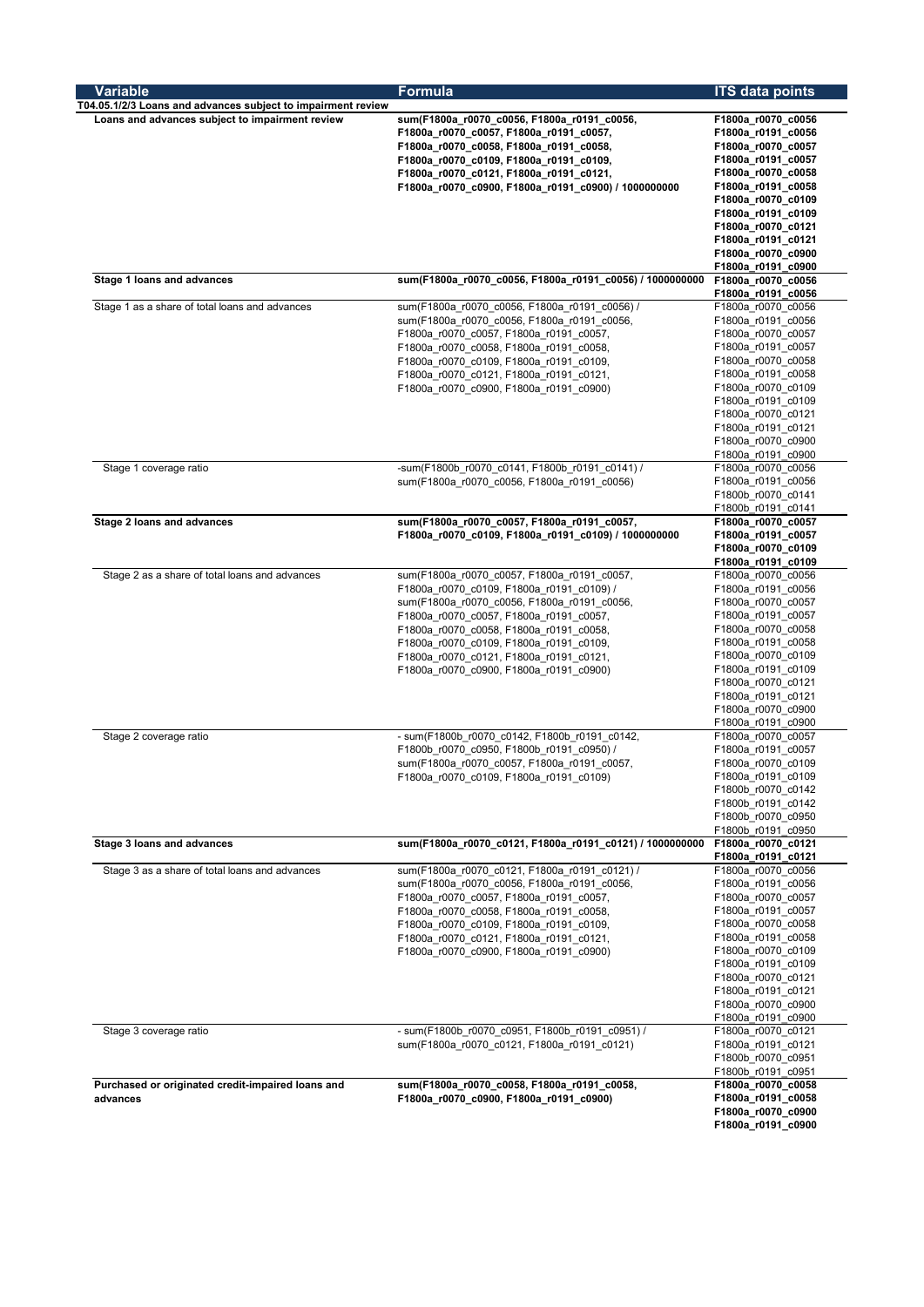| Variable                                                                                                      | Formula                                                   | <b>ITS data points</b> |
|---------------------------------------------------------------------------------------------------------------|-----------------------------------------------------------|------------------------|
| Purchased or originated credit-impaired as a share of total loans sum(F1800a_r0070_c0058, F1800a_r0191_c0058, |                                                           | F1800a_r0070_c0056     |
| and advances                                                                                                  | F1800a r0070 c0900, F1800a r0191 c0900) /                 | F1800a r0191 c0056     |
|                                                                                                               | sum(F1800a r0070 c0056, F1800a r0191 c0056,               | F1800a r0070 c0057     |
|                                                                                                               | F1800a r0070 c0057, F1800a r0191 c0057,                   | F1800a r0191 c0057     |
|                                                                                                               | F1800a r0070 c0058, F1800a r0191 c0058,                   | F1800a r0070 c0058     |
|                                                                                                               | F1800a_r0070_c0109, F1800a_r0191_c0109,                   | F1800a_r0191_c0058     |
|                                                                                                               | F1800a r0070 c0121, F1800a r0191 c0121,                   | F1800a r0070 c0109     |
|                                                                                                               | F1800a r0070 c0900, F1800a r0191 c0900)                   | F1800a r0191 c0109     |
|                                                                                                               |                                                           | F1800a_r0070_c0121     |
|                                                                                                               |                                                           | F1800a r0191 c0121     |
|                                                                                                               |                                                           | F1800a r0070 c0900     |
|                                                                                                               |                                                           | F1800a r0191 c0900     |
| Purchased or originated credit-impaired coverage ratio                                                        | - sum(F1800b r0070 c0143, F1800b r0191 c0143,             | F1800a r0070 c0058     |
|                                                                                                               | F1800b r0070 c0952, F1800b r0191 c0952) /                 | F1800a r0191 c0058     |
|                                                                                                               | sum(F1800a r0070 c0058, F1800a r0191 c0058,               | F1800a r0070 c0900     |
|                                                                                                               | F1800a r0070 c0900, F1800a r0191 c0900)                   | F1800a r0191 c0900     |
|                                                                                                               |                                                           | F1800b r0070 c0143     |
|                                                                                                               |                                                           | F1800b r0191 c0143     |
|                                                                                                               |                                                           | F1800b r0070 c0952     |
|                                                                                                               |                                                           | F1800b r0191 c0952     |
| 5. Funding<br>T05.01.1/2/3 Loan-to-deposit ratio                                                              |                                                           |                        |
| Total loans and advances to non-financial corporations and                                                    | sum(F0401_r0170_c0010, F04021_r0160_c0010,                | F0401 r0170 c0010      |
| households                                                                                                    | F04022 r0170 c0010, F04031 r0160 c0010,                   | F0401 r0180 c0010      |
|                                                                                                               | F04041_r0120_c0010, F0406_r0170_c0010, F0407_r0170_c0010, | F04021 r0160 c0010     |
|                                                                                                               | F0408 r0170 c0010, F0408 r0170 c0035, F0409 r0120 c0050,  | F04021 r0170 c0010     |
|                                                                                                               | F0410 r0170 c0010, F0401 r0180 c0010, F04021 r0170 c0010, | F04022 r0170 c0010     |
|                                                                                                               | F04022_r0180_c0010, F04031_r0170_c0010,                   | F04022 r0180 c0010     |
|                                                                                                               | F04041 r0130 c0010, F0406 r0180 c0010, F0407 r0180 c0010, | F04031 r0160 c0010     |
|                                                                                                               | F0408_r0180_c0010, F0408_r0180_c0035, F0409_r0130_c0050,  | F04031 r0170 c0010     |
|                                                                                                               | F0410 r0180 c0010) / 1000000000                           | F04041_r0120_c0010     |
|                                                                                                               |                                                           | F04041 r0130 c0010     |
|                                                                                                               |                                                           | F0406 r0170 c0010      |
|                                                                                                               |                                                           | F0406_r0180_c0010      |
|                                                                                                               |                                                           | F0407 r0170 c0010      |
|                                                                                                               |                                                           | F0407 r0180 c0010      |
|                                                                                                               |                                                           | F0408 r0170 c0010      |
|                                                                                                               |                                                           | F0408 r0170 c0035      |
|                                                                                                               |                                                           | F0408_r0180_c0010      |
|                                                                                                               |                                                           | F0408_r0180_c0035      |
|                                                                                                               |                                                           | F0409_r0120_c0050      |
|                                                                                                               |                                                           | F0409 r0130 c0050      |
|                                                                                                               |                                                           | F0410_r0170_c0010      |
|                                                                                                               |                                                           | F0410 r0180 c0010      |
| Total deposits from non-financial corporations and households                                                 | sum(F0801a r0260 c0010, F0801a r0260 c0020,               | F0801a_r0260_c0010     |
|                                                                                                               | F0801a r0260 c0030, F0801a r0260 c0034,                   | F0801a r0260 c0020     |
|                                                                                                               | F0801a r0260 c0035, F0801a r0310 c0010,                   | F0801a r0260 c0030     |
|                                                                                                               | F0801a r0310 c0020, F0801a r0310 c0030,                   | F0801a_r0260_c0034     |
|                                                                                                               | F0801a r0310 c0034, F0801a r0310 c0035) / 1000000000      | F0801a r0260 c0035     |
|                                                                                                               |                                                           | F0801a_r0310_c0010     |
|                                                                                                               |                                                           | F0801a_r0310_c0020     |
|                                                                                                               |                                                           | F0801a r0310 c0030     |
|                                                                                                               |                                                           | F0801a_r0310_c0034     |
|                                                                                                               |                                                           | F0801a_r0310_c0035     |
|                                                                                                               |                                                           |                        |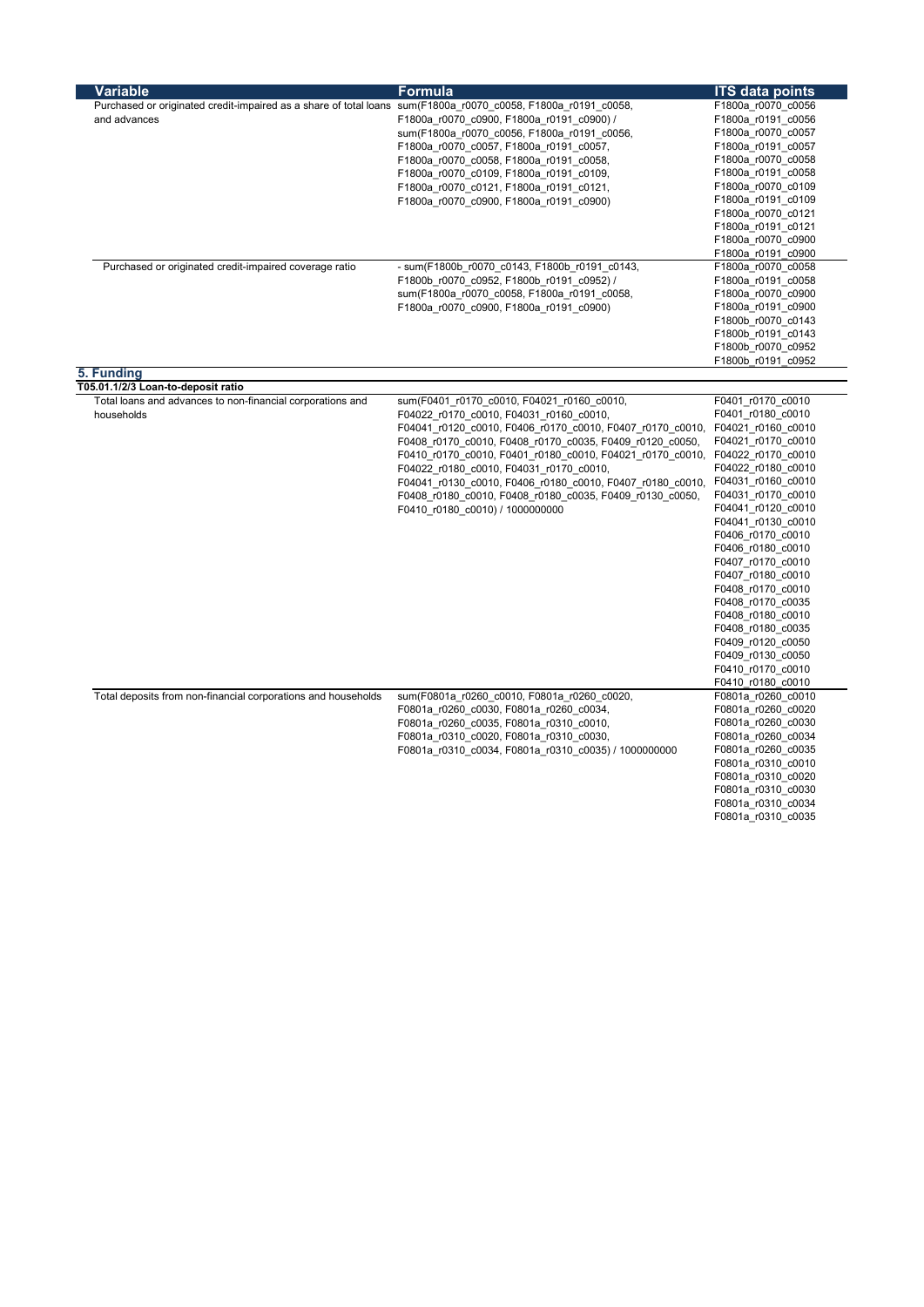|  |  | Variable |  |
|--|--|----------|--|
|  |  |          |  |

| Variable                                                            | Formula                                                                                              | <b>ITS data points</b>                   |
|---------------------------------------------------------------------|------------------------------------------------------------------------------------------------------|------------------------------------------|
| Loan-to-deposit ratio                                               | sum(F0401 r0170 c0010, F04021 r0160 c0010,                                                           | F0401 r0170 c0010                        |
|                                                                     | F04022 r0170 c0010, F04031 r0160 c0010,                                                              | F0401 r0180 c0010                        |
|                                                                     | F04041_r0120_c0010, F0406_r0170_c0010, F0407_r0170_c0010, F04021_r0160_c0010                         |                                          |
|                                                                     | F0408 r0170 c0010, F0408 r0170 c0035, F0409 r0120 c0050,                                             | F04021_r0170_c0010                       |
|                                                                     | F0410 r0170 c0010, F0401 r0180 c0010, F04021 r0170 c0010,                                            | F04022_r0170_c0010                       |
|                                                                     | F04022_r0180_c0010, F04031_r0170_c0010,<br>F04041 r0130 c0010, F0406 r0180 c0010, F0407 r0180 c0010, | F04022 r0180 c0010<br>F04031_r0160_c0010 |
|                                                                     | F0408 r0180 c0010, F0408 r0180 c0035, F0409 r0130 c0050,                                             | F04031_r0170_c0010                       |
|                                                                     | F0410_r0180_c0010) / sum(F0801a_r0260_c0010,                                                         | F04041_r0120_c0010                       |
|                                                                     | F0801a r0260 c0020, F0801a r0260 c0030,                                                              | F04041 r0130 c0010                       |
|                                                                     | F0801a_r0260_c0034, F0801a_r0260_c0035,                                                              | F0406 r0170 c0010                        |
|                                                                     | F0801a_r0310_c0010, F0801a_r0310_c0020,                                                              | F0406_r0180_c0010                        |
|                                                                     | F0801a r0310 c0030, F0801a r0310 c0034,                                                              | F0407_r0170_c0010                        |
|                                                                     | F0801a_r0310_c0035)                                                                                  | F0407_r0180_c0010                        |
|                                                                     |                                                                                                      | F0408_r0170_c0010                        |
|                                                                     |                                                                                                      | F0408_r0170_c0035                        |
|                                                                     |                                                                                                      | F0408_r0180_c0010                        |
|                                                                     |                                                                                                      | F0408_r0180_c0035<br>F0409_r0120_c0050   |
|                                                                     |                                                                                                      | F0409_r0130_c0050                        |
|                                                                     |                                                                                                      | F0410_r0170_c0010                        |
|                                                                     |                                                                                                      | F0410 r0180 c0010                        |
|                                                                     |                                                                                                      | F0801a r0260 c0010                       |
|                                                                     |                                                                                                      | F0801a_r0260_c0020                       |
|                                                                     |                                                                                                      | F0801a_r0260_c0030                       |
|                                                                     |                                                                                                      | F0801a_r0260_c0034                       |
|                                                                     |                                                                                                      | F0801a_r0260_c0035                       |
|                                                                     |                                                                                                      | F0801a_r0310_c0010                       |
|                                                                     |                                                                                                      | F0801a_r0310_c0020<br>F0801a_r0310_c0030 |
|                                                                     |                                                                                                      | F0801a r0310 c0034                       |
|                                                                     |                                                                                                      | F0801a_r0310_c0035                       |
| T05.02.1/2/3 Deposits to total funding ratio                        |                                                                                                      |                                          |
| Deposits from credit institutions & other financial corporations to | sum(F0801a r0160 c0010, F0801a r0160 c0020,                                                          | F0801a_r0050_c0010                       |
| total funding                                                       | F0801a_r0160_c0030, F0801a_r0160_c0034,                                                              | F0801a_r0050_c0020                       |
|                                                                     | F0801a r0160 c0035, F0801a r0210 c0010,                                                              | F0801a_r0050_c0030<br>F0801a_r0050_c0034 |
|                                                                     | F0801a_r0210_c0020, F0801a_r0210_c0030,<br>F0801a r0210 c0034,                                       | F0801a_r0050_c0035                       |
|                                                                     | F0801a_r0210_c0035)/sum(F0801a_r0050_c0010,                                                          | F0801a r0160 c0010                       |
|                                                                     | F0801a_r0050_c0020, F0801a_r0050_c0030,                                                              | F0801a_r0160_c0020                       |
|                                                                     | F0801a r0050 c0034, F0801a r0050 c0035,                                                              | F0801a_r0160_c0030                       |
|                                                                     | F0801a r0360 c0010, F0801a r0360 c0020,                                                              | F0801a_r0160_c0034                       |
|                                                                     | F0801a_r0360_c0030, F0801a_r0360_c0034,                                                              | F0801a_r0160_c0035                       |
|                                                                     | F0801a r0360 c0035, F0801a r0440 c0010,                                                              | F0801a r0210 c0010                       |
|                                                                     | F0801a_r0440_c0020, F0801a_r0440_c0030,                                                              | F0801a_r0210_c0020                       |
|                                                                     | F0801a r0440 c0034, F0801a r0440 c0035)                                                              | F0801a_r0210_c0030<br>F0801a r0210 c0034 |
|                                                                     |                                                                                                      | F0801a r0210 c0035                       |
|                                                                     |                                                                                                      | F0801a_r0360_c0010                       |
|                                                                     |                                                                                                      | F0801a r0360 c0020                       |
|                                                                     |                                                                                                      | F0801a_r0360_c0030                       |
|                                                                     |                                                                                                      | F0801a_r0360_c0034                       |
|                                                                     |                                                                                                      | F0801a r0360 c0035                       |
|                                                                     |                                                                                                      | F0801a_r0440_c0010                       |
|                                                                     |                                                                                                      | F0801a_r0440_c0020                       |
|                                                                     |                                                                                                      | F0801a r0440 c0030                       |
|                                                                     |                                                                                                      | F0801a_r0440_c0034<br>F0801a_r0440_c0035 |
| Deposits from non-financial corporations to total funding           | sum(F0801a_r0260_c0010, F0801a_r0260_c0020,                                                          | F0801a_r0050_c0010                       |
|                                                                     | F0801a r0260 c0030, F0801a r0260 c0034,                                                              | F0801a r0050 c0020                       |
|                                                                     | F0801a r0260 c0035)/sum(F0801a r0050 c0010,                                                          | F0801a_r0050_c0030                       |
|                                                                     | F0801a_r0050_c0020, F0801a_r0050_c0030,                                                              | F0801a r0050 c0034                       |
|                                                                     | F0801a r0050 c0034, F0801a r0050 c0035,                                                              | F0801a_r0050_c0035                       |
|                                                                     | F0801a_r0360_c0010, F0801a_r0360_c0020,                                                              | F0801a_r0260_c0010                       |
|                                                                     | F0801a r0360 c0030, F0801a r0360 c0034,                                                              | F0801a r0260 c0020                       |
|                                                                     | F0801a r0360 c0035, F0801a r0440 c0010,                                                              | F0801a r0260 c0030                       |
|                                                                     | F0801a r0440 c0020, F0801a r0440 c0030,                                                              | F0801a_r0260_c0034<br>F0801a_r0260_c0035 |
|                                                                     | F0801a r0440 c0034, F0801a r0440 c0035)                                                              | F0801a r0360 c0010                       |
|                                                                     |                                                                                                      |                                          |

F0801a\_r0360\_c0020 F0801a\_r0360\_c0030 F0801a\_r0360\_c0034 F0801a\_r0360\_c0035 F0801a\_r0440\_c0010 F0801a\_r0440\_c0020 F0801a\_r0440\_c0030

F0801a\_r0440\_c0034 F0801a\_r0440\_c0035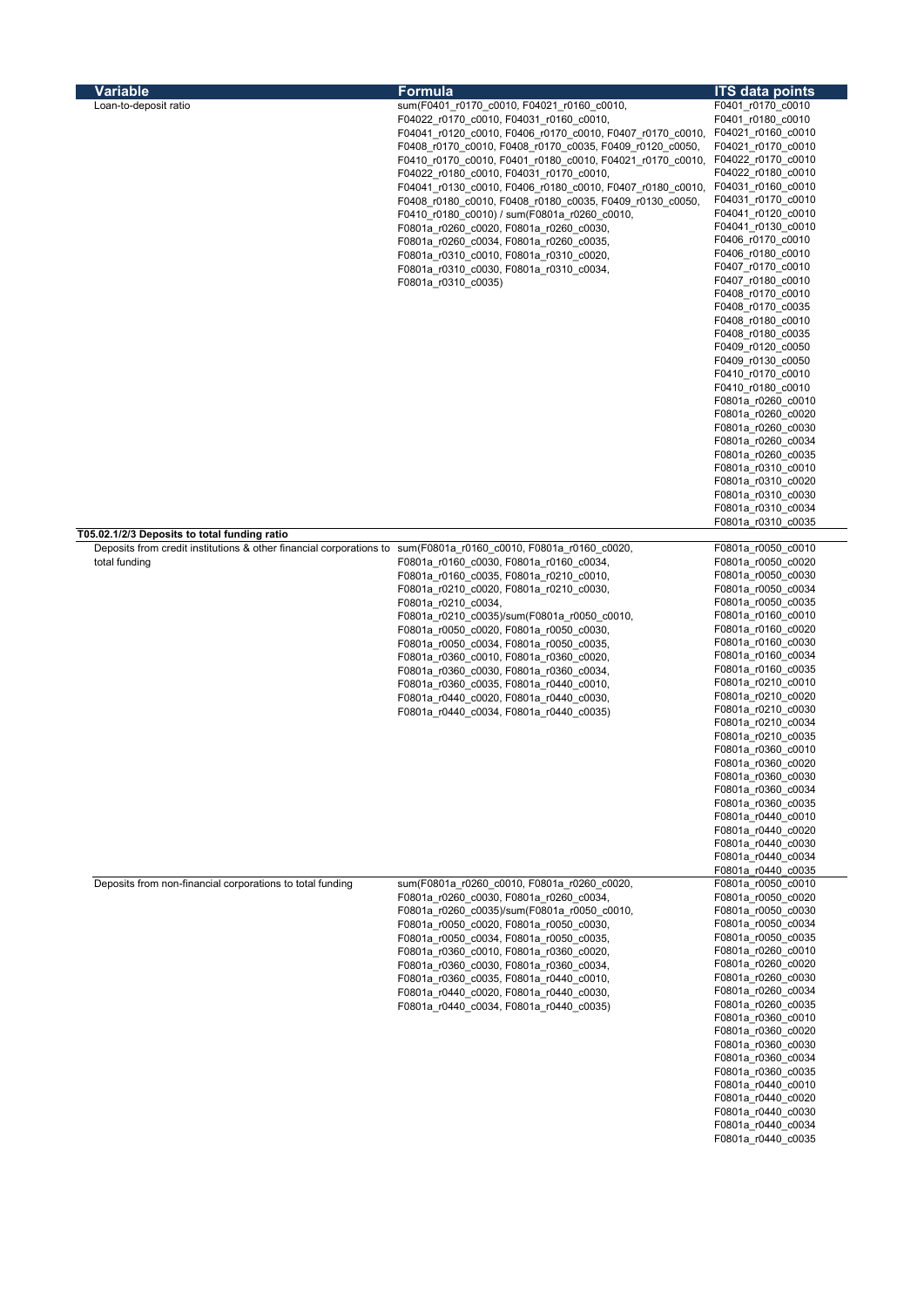| Variable                                                       | <b>Formula</b>                                           | <b>ITS data points</b> |
|----------------------------------------------------------------|----------------------------------------------------------|------------------------|
| Deposits from households to total funding                      | sum(F0801a r0310 c0010, F0801a r0310 c0020,              | F0801a r0050 c0010     |
|                                                                | F0801a r0310 c0030, F0801a r0310 c0034,                  | F0801a r0050 c0020     |
|                                                                | F0801a_r0310_c0035)/sum(F0801a_r0050_c0010,              | F0801a r0050 c0030     |
|                                                                | F0801a r0050 c0020, F0801a r0050 c0030,                  | F0801a r0050 c0034     |
|                                                                | F0801a r0050 c0034, F0801a r0050 c0035,                  | F0801a_r0050_c0035     |
|                                                                | F0801a r0360 c0010, F0801a r0360 c0020,                  | F0801a r0310 c0010     |
|                                                                | F0801a r0360 c0030, F0801a r0360 c0034,                  | F0801a r0310 c0020     |
|                                                                | F0801a r0360 c0035, F0801a r0440 c0010,                  | F0801a r0310 c0030     |
|                                                                | F0801a_r0440_c0020, F0801a_r0440_c0030,                  | F0801a_r0310_c0034     |
|                                                                | F0801a r0440 c0034, F0801a r0440 c0035)                  | F0801a r0310 c0035     |
|                                                                |                                                          | F0801a r0360 c0010     |
|                                                                |                                                          | F0801a_r0360_c0020     |
|                                                                |                                                          | F0801a r0360 c0030     |
|                                                                |                                                          | F0801a r0360 c0034     |
|                                                                |                                                          | F0801a r0360 c0035     |
|                                                                |                                                          | F0801a_r0440_c0010     |
|                                                                |                                                          | F0801a r0440 c0020     |
|                                                                |                                                          | F0801a r0440 c0030     |
|                                                                |                                                          | F0801a_r0440_c0034     |
|                                                                |                                                          | F0801a r0440 c0035     |
| 6. Liquidity                                                   |                                                          |                        |
| T06.01.1/2/3 Liquidity coverage ratio                          |                                                          |                        |
| <b>Numerator: Liquidity Buffer</b>                             | C7600a_r0010_c0010 / 1000000000                          | C7600a_r0010_c0010     |
| Level 1 assets: unadjusted                                     | sum(C7600a r0040 c0010, C7600a r0100 c0010) / 1000000000 | C7600a r0040 c0010     |
|                                                                |                                                          | C7600a r0100 c0010     |
| Level 1 asset collaterals and secured cash adjustments for 30  | -sum(C7600a r0050 c0010, -C7600a r0060 c0010,            | C7600a r0050 c0010     |
| days outflows and inflows                                      | C7600a_r0070_c0010, -C7600a_r0080_c0010,                 | C7600a_r0060_c0010     |
|                                                                | C7600a r0110 c0010, -C7600a r0120 c0010) / 1000000000    | C7600a r0070 c0010     |
|                                                                |                                                          | C7600a r0080 c0010     |
|                                                                |                                                          | C7600a r0110 c0010     |
|                                                                |                                                          | C7600a r0120 c0010     |
| Level 1 assets: adjusted amount                                | sum(C7600a r0091 c0010, C7600a r0131 c0010) / 1000000000 | C7600a r0091 c0010     |
|                                                                |                                                          | C7600a r0131 c0010     |
| <b>Excluding EHQCB</b>                                         | C7600a r0091 c0010 / 1000000000                          | C7600a r0091 c0010     |
| <b>EHQCB</b>                                                   | C7600a r0131 c0010 / 1000000000                          | C7600a r0131 c0010     |
| Level 2 assets: unadjusted                                     | sum(C7600a_r0160_c0010, C7600a_r0220_c0010) / 1000000000 | C7600a_r0160_c0010     |
|                                                                |                                                          | C7600a r0220 c0010     |
| Level 2 asset collaterals adjustments for 30 days outflows and | -sum(C7600a r0170 c0010, -C7600a r0180 c0010,            | C7600a r0170 c0010     |
| inflows                                                        | C7600a_r0230_c0010, -C7600a_r0240_c0010) / 1000000000    | C7600a r0180 c0010     |
|                                                                |                                                          | C7600a r0230 c0010     |
|                                                                |                                                          | C7600a r0240 c0010     |
| Level 2 assets: adjusted amount                                | sum(C7600a r0191 c0010, C7600a r0251 c0010) / 1000000000 | C7600a r0191 c0010     |
|                                                                |                                                          | C7600a r0251 c0010     |
| Level 2A                                                       | C7600a_r0191_c0010 / 1000000000                          | C7600a_r0191_c0010     |
| Level 2B                                                       | C7600a r0251 c0010 / 1000000000                          | C7600a r0251 c0010     |
| Excess liquidity asset amount                                  | C7600a r0280 c0010 / 1000000000                          | C7600a_r0280_c0010     |
| Denominator: Net liquidity outflow                             | C7600a_r0020_c0010 / 1000000000                          | C7600a r0020 c0010     |
| Total outflows                                                 | C7600a r0300 c0010 / 1000000000                          | C7600a r0300 c0010     |
| Reduction for inflows                                          | sum(C7600a r0340 c0010, C7600a r0350 c0010,              | C7600a r0340 c0010     |
|                                                                | C7600a_r0360_c0010) / 1000000000                         | C7600a r0350 c0010     |
|                                                                |                                                          | C7600a r0360 c0010     |
| Liquidity coverage ratio                                       | C7600a r0010 c0010 / C7600a r0020 c0010                  | C7600a r0010 c0010     |
|                                                                |                                                          | C7600a_r0020_c0010     |
| T06.02.1/2/3 Liquidity coverage ratio band                     |                                                          |                        |
| Liquidity coverage ratio                                       | C7600a r0010 c0010 / C7600a r0020 c0010                  | C7600a r0010 c0010     |
|                                                                |                                                          | C7600a r0020 c0010     |

Note: XX refers to the country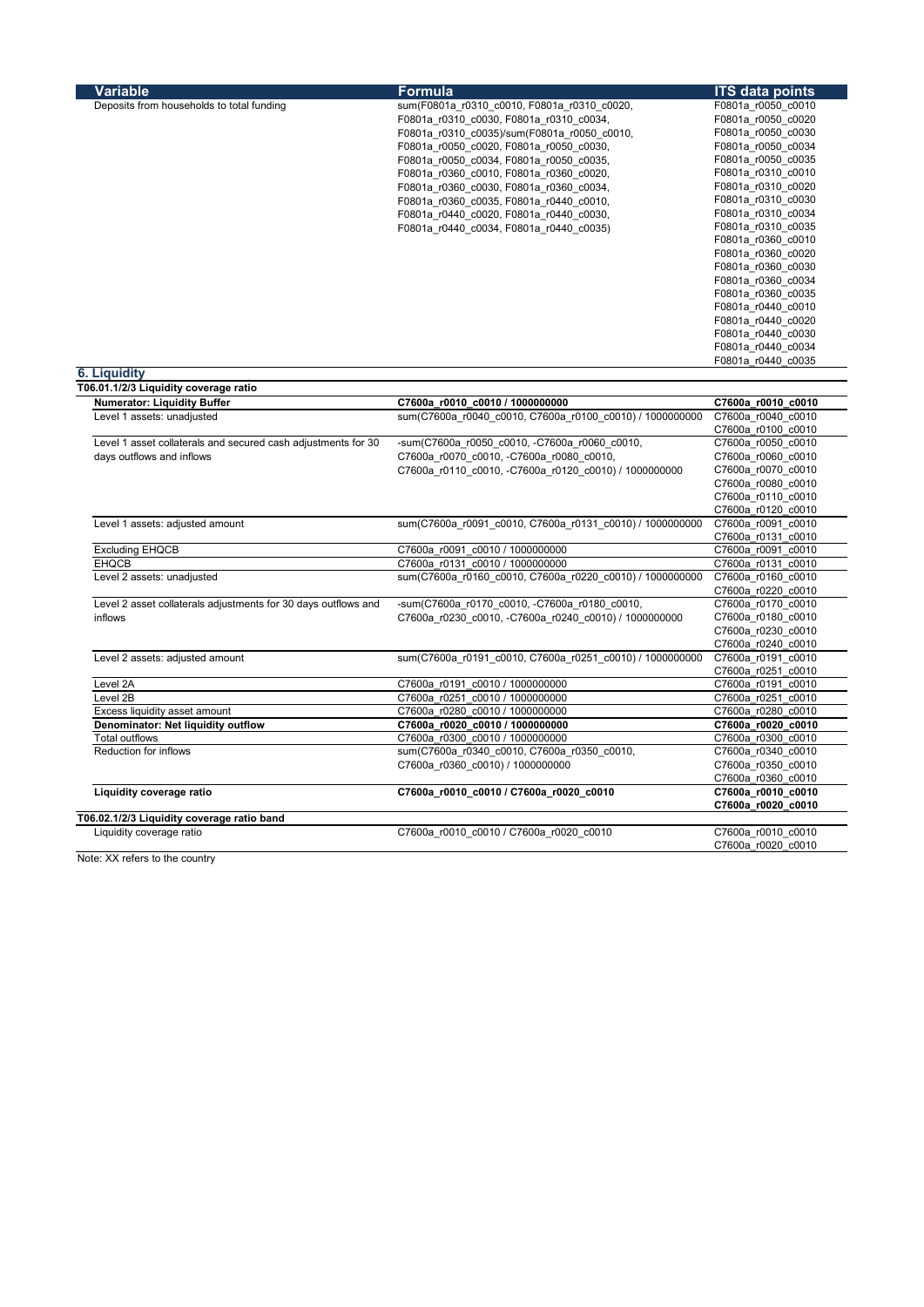## **Definitions of the ITS data points presented in Supervisory Banking Statistics, fourth quarter 2021**

### **EBA Reporting framework 2.9 (applicable from Q1 2020 to Q1 2021 for COREP and from Q2 2020 to Q1 2021 for FINREP)**

| <b>Variable</b><br>1. General statistics                                                                              | <b>Formula</b>                                                                                              | <b>ITS data points</b>             |
|-----------------------------------------------------------------------------------------------------------------------|-------------------------------------------------------------------------------------------------------------|------------------------------------|
| T01.02 Concentration of total assets                                                                                  |                                                                                                             |                                    |
| <b>Total assets</b>                                                                                                   | F0101 r380 c010                                                                                             | F0101 r380 c010                    |
| 2. Balance sheet composition and profitability                                                                        |                                                                                                             |                                    |
| T02.01.1/2/3 Profit and loss figures                                                                                  |                                                                                                             |                                    |
| Net interest income                                                                                                   | sum(F0200 r010 c010, -F0200 r090 c010) / 1000000                                                            | F0200_r010_c010                    |
|                                                                                                                       |                                                                                                             | F0200 r090 c010                    |
| Net fee and commission income                                                                                         | sum(F0200_r200_c010, -F0200_r210_c010) / 1000000                                                            | F0200_r200_c010                    |
|                                                                                                                       |                                                                                                             | F0200_r210_c010                    |
| Net gains or losses on financial assets and liabilities held for                                                      | sum(F0200 r280 c010, F0200 r285 c010) / 1000000                                                             | F0200 r280 c010                    |
| trading                                                                                                               |                                                                                                             | F0200 r285 c010                    |
| Net gains or losses on financial assets and liabilities at fair value sum(F0200 r287 c010, F0200 r290 c010) / 1000000 |                                                                                                             | F0200 r287 c010                    |
| through profit and loss *                                                                                             |                                                                                                             | F0200_r290_c010                    |
| Net gains or losses from hedge accounting *                                                                           | F0200 r300 c010 / 1000000                                                                                   | F0200 r300 c010                    |
| Exchange differences, net                                                                                             | F0200 r310 c010 / 1000000                                                                                   | F0200 r310 c010                    |
| Net other operating income **                                                                                         | sum(F0200_r355_c010, -F0200_r010_c010, F0200_r090_c010, -                                                   | F0200_r010_c010                    |
|                                                                                                                       | F0200 r200 c010, F0200 r210 c010, -F0200 r280 c010, -                                                       | F0200 r090 c010                    |
|                                                                                                                       | F0200 r285 c010,-F0200 r287 c010,-F0200 r290 c010,-                                                         | F0200_r200_c010                    |
|                                                                                                                       | F0200_r300_c010, -F0200_r310_c010) / 1000000                                                                | F0200_r210_c010                    |
|                                                                                                                       |                                                                                                             | F0200_r280_c010                    |
|                                                                                                                       |                                                                                                             | F0200_r285_c010                    |
|                                                                                                                       |                                                                                                             | F0200_r287_c010                    |
|                                                                                                                       |                                                                                                             | F0200_r290_c010                    |
|                                                                                                                       |                                                                                                             | F0200_r300_c010                    |
|                                                                                                                       |                                                                                                             | F0200_r310_c010<br>F0200_r355_c010 |
| <b>Operating income</b>                                                                                               | F0200_r355_c010 / 1000000                                                                                   | F0200_r355_c010                    |
| Administrative expenses and depreciation                                                                              | -sum(F0200_r360_c010, F0200_r385_c010, F0200_r390_c010) /                                                   | F0200_r360_c010                    |
|                                                                                                                       | 1000000                                                                                                     | F0200 r385 c010                    |
|                                                                                                                       |                                                                                                             | F0200 r390 c010                    |
| Net income before impairment, provisions and taxes                                                                    | sum(F0200_r355_c010, -F0200_r360_c010, -F0200_r385_c010, - F0200_r355_c010                                  |                                    |
|                                                                                                                       | F0200_r390_c010) / 1000000                                                                                  | F0200_r360_c010                    |
|                                                                                                                       |                                                                                                             | F0200_r385_c010                    |
|                                                                                                                       |                                                                                                             | F0200_r390_c010                    |
| Impairment and provisions                                                                                             | -sum(F0200 r430 c010, F0200 r460 c010, F0200 r510 c010,<br>F0200 r520 c010) / 1000000                       | F0200 r430 c010                    |
|                                                                                                                       |                                                                                                             | F0200 r460 c010                    |
|                                                                                                                       |                                                                                                             | F0200_r510_c010                    |
|                                                                                                                       |                                                                                                             | F0200_r520_c010                    |
| Other                                                                                                                 | sum(F0200_r610_c010, F0200_r430_c010, F0200_r460_c010,                                                      | F0200_r355_c010                    |
|                                                                                                                       | F0200 r510 c010, F0200 r520 c010, -F0200 r355 c010,<br>F0200_r360_c010, F0200_r385_c010, F0200_r390_c010) / | F0200_r360_c010                    |
|                                                                                                                       |                                                                                                             | F0200_r385_c010                    |
|                                                                                                                       | 1000000                                                                                                     | F0200 r390 c010                    |
|                                                                                                                       |                                                                                                             | F0200_r430_c010                    |
|                                                                                                                       |                                                                                                             | F0200_r460_c010                    |
|                                                                                                                       |                                                                                                             | F0200_r510_c010                    |
|                                                                                                                       |                                                                                                             | F0200 r520 c010                    |
|                                                                                                                       |                                                                                                             | F0200_r610_c010                    |
| Profit and loss before tax                                                                                            | sum(F0200_r610_c010, F0200_r633_c010, F0200_r650_c010) /                                                    | F0200_r610_c010                    |
|                                                                                                                       | 1000000                                                                                                     | F0200_r633_c010                    |
|                                                                                                                       |                                                                                                             | F0200_r650_c010                    |
| Tax expenses or income                                                                                                | -sum(F0200 r620 c010, F0200 r634 c010, F0200 r660 c010) /                                                   | F0200_r620_c010                    |
|                                                                                                                       | 1000000                                                                                                     | F0200_r634_c010                    |
| Net profit/loss                                                                                                       | F0200_r670_c010 / 1000000                                                                                   | F0200_r660_c010<br>F0200_r670_c010 |
| Net interest income to operating income                                                                               | sum(F0200 r010 c010, -F0200 r090 c010) / F0200 r355 c010                                                    | F0200_r010_c010                    |
|                                                                                                                       |                                                                                                             | F0200_r090_c010                    |
|                                                                                                                       |                                                                                                             | F0200_r355_c010                    |
| Net fee and commission income to operating income                                                                     | sum(F0200 r200 c010, -F0200 r210 c010) / F0200 r355 c010                                                    | F0200_r200_c010                    |
|                                                                                                                       |                                                                                                             | F0200_r210_c010                    |
|                                                                                                                       |                                                                                                             | F0200_r355_c010                    |
| Net trading income to operating income                                                                                | sum(F0200_r280_c010, F0200_r285_c010) / F0200_r355_c010                                                     | F0200_r280_c010                    |
|                                                                                                                       |                                                                                                             | F0200_r285_c010                    |
|                                                                                                                       |                                                                                                             |                                    |
|                                                                                                                       |                                                                                                             |                                    |
| * Variables introduced as of Q1 2021.                                                                                 |                                                                                                             | F0200 r355 c010                    |

| Return on equity (RoE)     | F0200 r670 c010 / F0103 r300 c010                        | F0103 r300 c010 |
|----------------------------|----------------------------------------------------------|-----------------|
|                            |                                                          | F0200 r670 c010 |
| Return on assets (RoA)     | F0200 r670 c010 / F0101 r380 c010                        | F0101 r380 c010 |
|                            |                                                          | F0200 r670 c010 |
| Cost-to-income ratio (CIR) | sum(F0200 r360 c010, F0200 r385 c010, F0200 r390 c010) / | F0200 r355 c010 |
|                            | F0200 r355 c010                                          | F0200 r360 c010 |
|                            |                                                          | F0200 r385 c010 |
|                            |                                                          | F0200 r390 c010 |
|                            |                                                          |                 |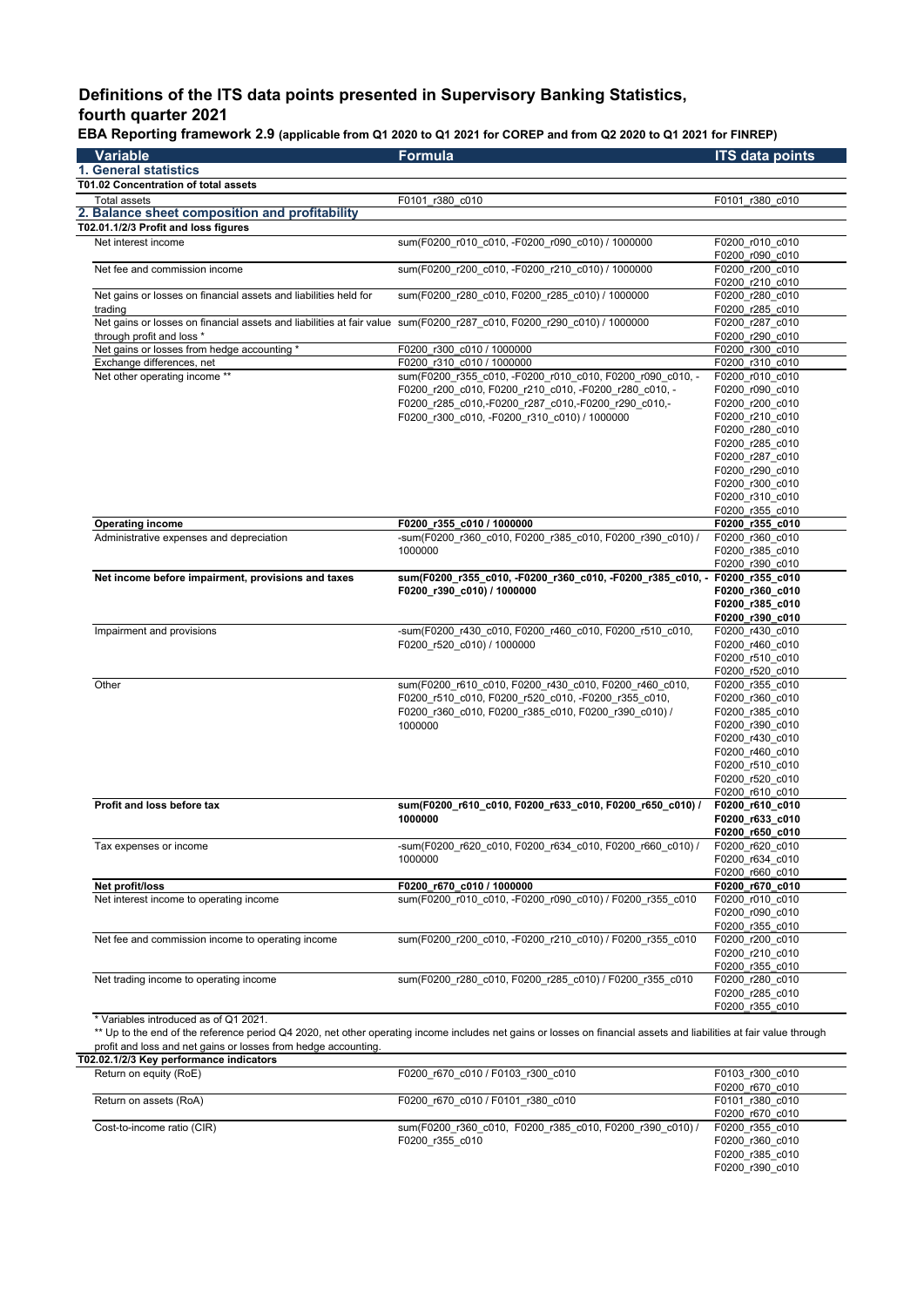| variable           |  |
|--------------------|--|
| Cost of risk (CoR) |  |

**T02.03.1/2/3 Composition of assets**

## **Variable Formula ITS data points**

| Cost of risk (CoR)                                             | -sum(F1201a_r080_c020, F1201a_r080_c040, F1201a_r080_c050, F04031_r110_c015<br>F1201a_r080_c070, F1201a_r080_c090, F1201a_r080_c110,<br>F1201a_r080_c120, F1201a_r080_c125, F1201a_r250_c020, | F04031_r110_c030<br>F04031_r110_c040 |
|----------------------------------------------------------------|-----------------------------------------------------------------------------------------------------------------------------------------------------------------------------------------------|--------------------------------------|
|                                                                | F1201a_r250_c040, F1201a_r250_c050, F1201a_r250_c070,<br>F1201a_r250_c090, F1201a_r250_c110, F1201a_r250_c120,                                                                                | F04041_r070_c015<br>F04041_r070_c030 |
|                                                                | F1201a_r250_c125, F1201a_r430_c020, F1201a_r430_c040,<br>F1201a_r430_c050, F1201a_r430_c070, F1201a_r430_c090,                                                                                | F04041_r070_c040                     |
|                                                                | F1201a_r430_c110, F1201a_r430_c120, F1201a_r430_c125,                                                                                                                                         | F0408_r120_c040                      |
|                                                                | F1200_r400_c020, F1200_r400_c030, F1200_r400_c060,                                                                                                                                            | F0408_r120_c050                      |
|                                                                | F1200_r400_c080, F1200_r400_c090, F1200_r400_c100,                                                                                                                                            | F0409_r070_c010                      |
|                                                                | F1200_r490_c020, F1200_r490_c030, F1200_r490_c060,<br>F1200_r520_c020, F1200_r520_c030, F1200_r520_c060) /                                                                                    | F0409_r070_c020                      |
|                                                                | sum(F04031_r110_c015, F04031_r110_c030, F04031_r110_c040,                                                                                                                                     | F0410_r120_c015                      |
|                                                                | F04041_r070_c015, F04041_r070_c030, F04041_r070_c040,                                                                                                                                         | F0410 r120 c020                      |
|                                                                | F0408_r120_c040, F0408_r120_c050, F0409_r070_c010,                                                                                                                                            | F1200_r400_c020                      |
|                                                                | F0409_r070_c020, F0410_r120_c015, F0410_r120_c020)                                                                                                                                            | F1200_r400_c030                      |
|                                                                |                                                                                                                                                                                               | F1200_r400_c060                      |
|                                                                |                                                                                                                                                                                               | F1200_r400_c080                      |
|                                                                |                                                                                                                                                                                               | F1200_r400_c090                      |
|                                                                |                                                                                                                                                                                               | F1200_r400_c100                      |
|                                                                |                                                                                                                                                                                               | F1200_r490_c020                      |
|                                                                |                                                                                                                                                                                               | F1200_r490_c030                      |
|                                                                |                                                                                                                                                                                               | F1200_r490_c060                      |
|                                                                |                                                                                                                                                                                               | F1200_r520_c020                      |
|                                                                |                                                                                                                                                                                               | F1200_r520_c030                      |
|                                                                |                                                                                                                                                                                               | F1200_r520_c060<br>F1201a_r080_c020  |
|                                                                |                                                                                                                                                                                               | F1201a_r080_c040                     |
|                                                                |                                                                                                                                                                                               | F1201a_r080_c050                     |
|                                                                |                                                                                                                                                                                               | F1201a_r080_c070                     |
|                                                                |                                                                                                                                                                                               | F1201a_r080_c090                     |
|                                                                |                                                                                                                                                                                               | F1201a_r080_c110                     |
|                                                                |                                                                                                                                                                                               | F1201a_r080_c120                     |
|                                                                |                                                                                                                                                                                               | F1201a_r080_c125                     |
|                                                                |                                                                                                                                                                                               | F1201a_r250_c020                     |
|                                                                |                                                                                                                                                                                               | F1201a_r250_c040                     |
|                                                                |                                                                                                                                                                                               | F1201a_r250_c050                     |
|                                                                |                                                                                                                                                                                               | F1201a_r250_c070                     |
|                                                                |                                                                                                                                                                                               | F1201a_r250_c090                     |
|                                                                |                                                                                                                                                                                               | F1201a_r250_c110                     |
|                                                                |                                                                                                                                                                                               | F1201a_r250_c120                     |
|                                                                |                                                                                                                                                                                               | F1201a_r250_c125                     |
|                                                                |                                                                                                                                                                                               | F1201a_r430_c020                     |
|                                                                |                                                                                                                                                                                               | F1201a_r430_c040<br>F1201a_r430_c050 |
|                                                                |                                                                                                                                                                                               | F1201a_r430_c070                     |
|                                                                |                                                                                                                                                                                               | F1201a_r430_c090                     |
|                                                                |                                                                                                                                                                                               | F1201a_r430_c110                     |
|                                                                |                                                                                                                                                                                               | F1201a_r430_c120                     |
|                                                                |                                                                                                                                                                                               | F1201a r430 c125                     |
| 2.03.1/2/3 Composition of assets                               |                                                                                                                                                                                               |                                      |
| Cash, cash balances at central banks, other demand<br>deposits | F0101 r010 c010 / 1000000000                                                                                                                                                                  | F0101_r010_c010                      |
| Loans and advances                                             | sum(F0101_r090_c010, F0101_r095_c010, F0101_r099_c010,                                                                                                                                        | F0101_r090_c010                      |
|                                                                | F0101_r130_c010, F0101_r144_c010, F0101_r174_c010,                                                                                                                                            | F0101_r095_c010                      |
|                                                                | F0101_r178_c010, F0101_r183_c010, F0101_r233_c010,                                                                                                                                            | F0101_r099_c010                      |
|                                                                | F0101_r237_c010) / 1000000000                                                                                                                                                                 | F0101_r130_c010                      |
|                                                                |                                                                                                                                                                                               | F0101_r144_c010<br>F0101_r174_c010   |
|                                                                |                                                                                                                                                                                               | F0101_r178_c010                      |
|                                                                |                                                                                                                                                                                               | F0101_r183_c010                      |
|                                                                |                                                                                                                                                                                               | F0101_r233_c010                      |
| Central banks                                                  | sum(F0401_r130_c010, F04021_r120_c010, F04022_r130_c010,                                                                                                                                      | F0101_r237_c010<br>F0401 r130 c010   |

| deposits           |                                                          |                  |
|--------------------|----------------------------------------------------------|------------------|
| Loans and advances | sum(F0101_r090_c010, F0101_r095_c010, F0101_r099_c010,   | F0101_r090_c010  |
|                    | F0101_r130_c010, F0101_r144_c010, F0101_r174_c010,       | F0101 r095 c010  |
|                    | F0101_r178_c010, F0101_r183_c010, F0101_r233_c010,       | F0101_r099_c010  |
|                    | F0101_r237_c010) / 1000000000                            | F0101_r130_c010  |
|                    |                                                          | F0101_r144_c010  |
|                    |                                                          | F0101_r174_c010  |
|                    |                                                          | F0101_r178_c010  |
|                    |                                                          | F0101_r183_c010  |
|                    |                                                          | F0101_r233_c010  |
|                    |                                                          | F0101 r237 c010  |
| Central banks      | sum(F0401_r130_c010, F04021_r120_c010, F04022_r130_c010, | F0401 r130 c010  |
|                    | F04031 r120 c010, F04041 r080 c010, F0406 r130 c010,     | F04021 r120 c010 |
|                    | F0407 r130 c010, F0408 r130 c010, F0408 r130 c035,       | F04022 r130 c010 |
|                    | F0409 r080 c050, F0410 r130 c010) / 1000000000           | F04031 r120 c010 |
|                    |                                                          | F04041 r080 c010 |
|                    |                                                          | F0406 r130 c010  |
|                    |                                                          | F0407 r130 c010  |
|                    |                                                          | F0408 r130 c010  |
|                    |                                                          | F0408 r130 c035  |
|                    |                                                          | F0409 r080 c050  |
|                    |                                                          | F0410 r130 c010  |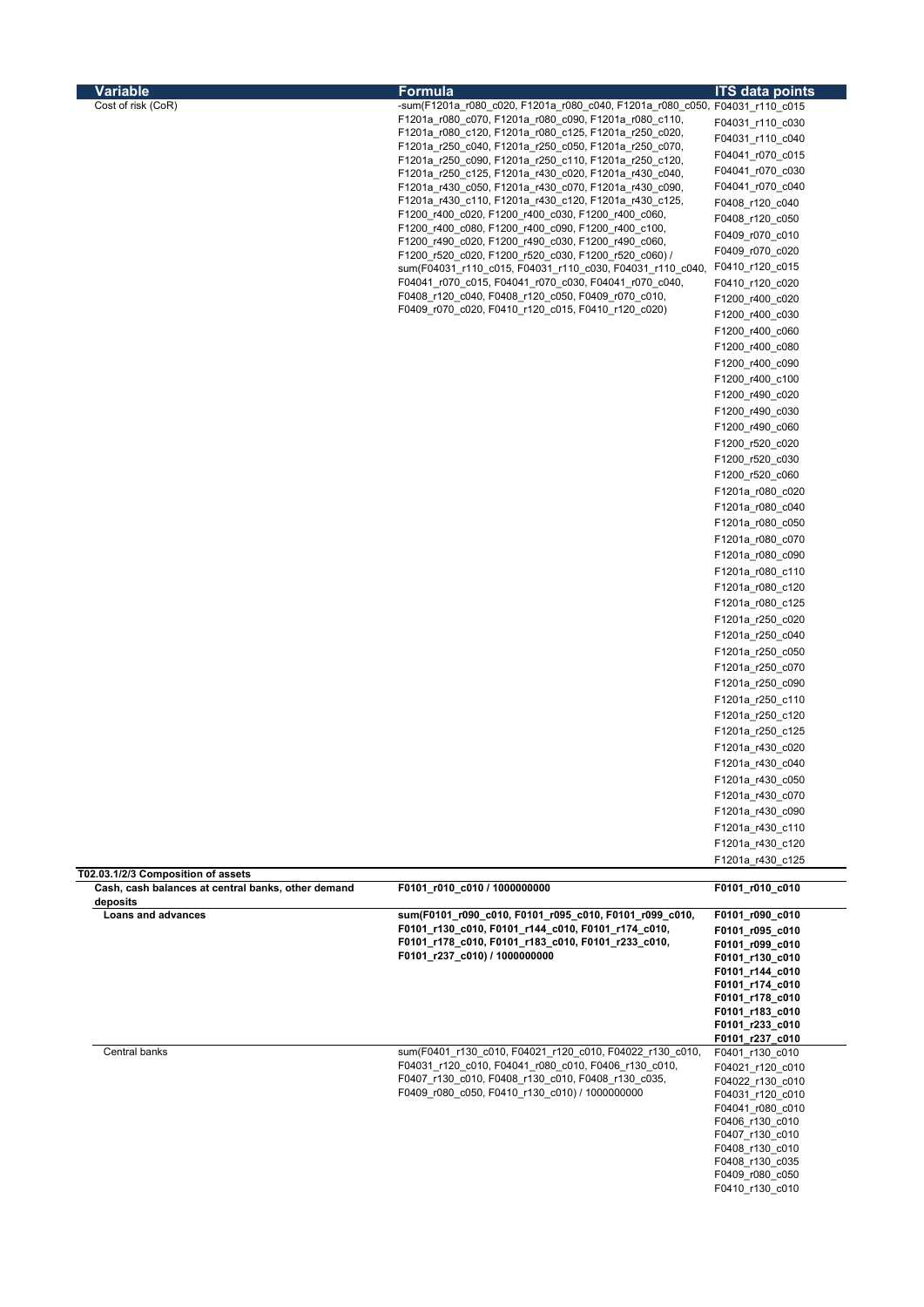| <b>Variable</b>                                            | <b>Formula</b>                                                                                                                                                                                                           | <b>ITS data points</b>                                                                                                                                                                                            |
|------------------------------------------------------------|--------------------------------------------------------------------------------------------------------------------------------------------------------------------------------------------------------------------------|-------------------------------------------------------------------------------------------------------------------------------------------------------------------------------------------------------------------|
| General governments                                        | sum(F0401_r140_c010, F04021_r130_c010, F04022_r140_c010,<br>F04031 r130 c010, F04041 r090 c010, F0406 r140 c010,<br>F0407_r140_c010, F0408_r140_c010, F0408_r140_c035,<br>F0409_r090_c050, F0410_r140_c010) / 1000000000 | F0401 r140 c010<br>F04021 r130 c010<br>F04022 r140 c010<br>F04031_r130_c010<br>F04041 r090 c010<br>F0406_r140_c010<br>F0407 r140 c010<br>F0408_r140_c010<br>F0408_r140_c035<br>F0409 r090 c050<br>F0410 r140 c010 |
| Credit institutions                                        | sum(F0401 r150 c010, F04021 r140 c010, F04022 r150 c010,<br>F04031 r140 c010, F04041 r100 c010, F0406 r150 c010,<br>F0407 r150 c010, F0408 r150 c010, F0408 r150 c035,<br>F0409 r100 c050, F0410 r150 c010) / 1000000000 | F0401_r150_c010<br>F04021_r140_c010<br>F04022 r150 c010<br>F04031_r140_c010<br>F04041_r100_c010<br>F0406_r150_c010<br>F0407 r150 c010<br>F0408_r150_c010<br>F0408_r150_c035<br>F0409_r100_c050<br>F0410_r150_c010 |
| Other financial corporations                               | sum(F0401 r160 c010, F04021 r150 c010, F04022 r160 c010,<br>F04031 r150 c010, F04041 r110 c010, F0406 r160 c010,<br>F0407_r160_c010, F0408_r160_c010, F0408_r160_c035,<br>F0409_r110_c050, F0410_r160_c010) / 1000000000 | F0401 r160 c010<br>F04021 r150 c010<br>F04022_r160_c010<br>F04031_r150_c010<br>F04041 r110 c010<br>F0406_r160_c010<br>F0407 r160 c010<br>F0408_r160_c010<br>F0408_r160_c035<br>F0409_r110_c050<br>F0410_r160_c010 |
| Non-financial corporations                                 | sum(F0401 r170 c010, F04021 r160 c010, F04022 r170 c010,<br>F04031 r160 c010, F04041 r120 c010, F0406 r170 c010,<br>F0407 r170 c010, F0408 r170 c010, F0408 r170 c035,<br>F0409_r120_c050, F0410_r170_c010) / 1000000000 | F0401 r170 c010<br>F04021 r160 c010<br>F04022_r170_c010<br>F04031_r160_c010<br>F04041_r120_c010<br>F0406_r170_c010<br>F0407_r170_c010<br>F0408_r170_c010<br>F0408_r170_c035<br>F0409_r120_c050<br>F0410 r170 c010 |
| Households                                                 | sum(F0401 r180 c010, F04021 r170 c010, F04022 r180 c010,<br>F04031 r170 c010, F04041 r130 c010, F0406 r180 c010,<br>F0407_r180_c010, F0408_r180_c010, F0408_r180_c035,<br>F0409 r130 c050, F0410 r180 c010) / 1000000000 | F0401 r180 c010<br>F04021_r170_c010<br>F04022_r180_c010<br>F04031 r170 c010<br>F04041 r130 c010<br>F0406_r180_c010<br>F0407_r180_c010<br>F0408_r180_c010<br>F0408 r180 c035<br>F0409_r130_c050<br>F0410 r180 c010 |
| <b>Debt securities</b>                                     | sum(F0101_r080_c010, F0101_r094_c010, F0101_r098_c010,<br>F0101_r120_c010, F0101_r143_c010, F0101_r173_c010,<br>F0101_r177_c010, F0101_r182_c010, F0101_r232_c010,<br>F0101_r236_c010) / 1000000000                      | F0101 r080 c010<br>F0101_r094_c010<br>F0101_r098_c010<br>F0101_r120_c010<br>F0101_r143_c010<br>F0101_r173_c010<br>F0101_r177_c010<br>F0101_r182_c010<br>F0101_r232_c010<br>F0101_r236_c010                        |
| <b>Equity instruments</b>                                  | sum(F0101_r070_c010, F0101_r093_c010, F0101_r097_c010,<br>F0101_r110_c010, F0101_r142_c010, F0101_r172_c010,<br>F0101_r176_c010, F0101_r235_c010, F0101_r390_c010) /<br>1000000000                                       | F0101_r070_c010<br>F0101_r093_c010<br>F0101_r097_c010<br>F0101_r110_c010<br>F0101_r142_c010<br>F0101_r172_c010<br>F0101_r176_c010<br>F0101_r235_c010<br>F0101_r390_c010                                           |
| <b>Derivatives</b>                                         | sum(F0101_r060_c010, F0101_r092_c010, F0101_r240_c010) /<br>1000000000                                                                                                                                                   | F0101_r060_c010<br>F0101_r092_c010<br>F0101_r240_c010                                                                                                                                                             |
| Trading<br>Derivatives - hedge accounting                  | sum(F0101 r060 c010, F0101 r092 c010) / 1000000000<br>F0101 r240 c010 / 1000000000                                                                                                                                       | F0101_r060_c010<br>F0101 r092 c010<br>F0101_r240_c010                                                                                                                                                             |
| Investments in subsidiaries, joint-ventures and associates | F0101_r260_c010 / 1000000000                                                                                                                                                                                             | F0101_r260_c010                                                                                                                                                                                                   |
| Intangible assets and goodwill                             | F0101_r300_c010 / 1000000000                                                                                                                                                                                             | F0101_r300_c010                                                                                                                                                                                                   |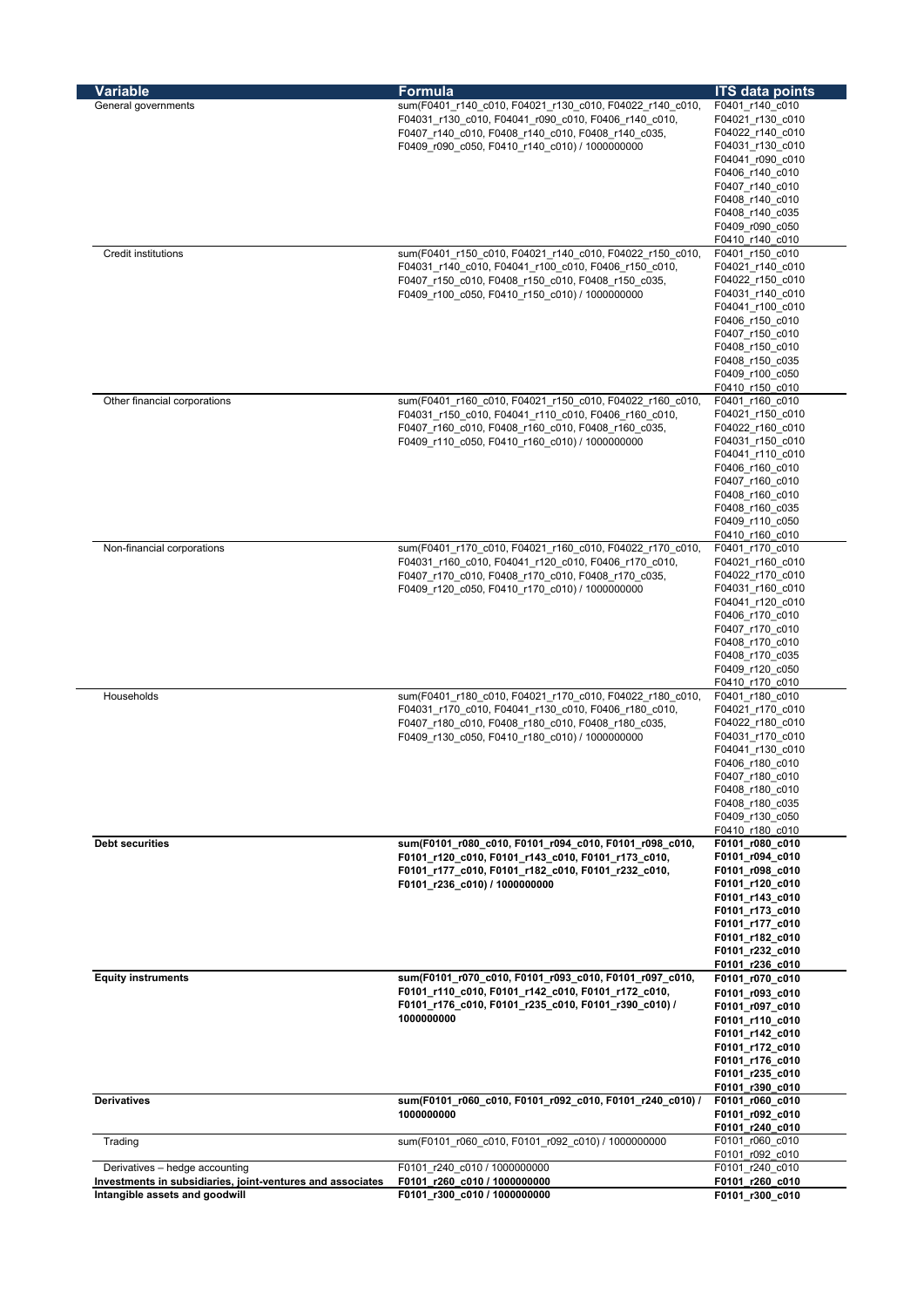| <b>Variable</b>                                    | Formula                                                                                                          | <b>ITS</b> data points               |
|----------------------------------------------------|------------------------------------------------------------------------------------------------------------------|--------------------------------------|
| Other assets                                       | sum(F0101_r380_c010, -F0101_r010_c010, -F0101_r090_c010, -  F0101_r010_c010                                      |                                      |
|                                                    | F0101_r095_c010, -F0101_r099_c010, -F0101_r130_c010, -                                                           | F0101_r060_c010                      |
|                                                    | F0101_r144_c010, -F0101_r174_c010, -F0101_r178_c010, -<br>F0101_r183_c010, -F0101_r233_c010, -F0101_r237_c010, - | F0101_r070_c010<br>F0101_r080_c010   |
|                                                    | F0101_r080_c010, -F0101_r094_c010, -F0101_r098_c010, -                                                           | F0101_r090_c010                      |
|                                                    | F0101 r120 c010, -F0101 r143 c010, -F0101 r173 c010, -                                                           | F0101_r092_c010                      |
|                                                    | F0101_r177_c010, -F0101_r182_c010, -F0101_r232_c010, -                                                           | F0101_r093_c010                      |
|                                                    | F0101_r236_c010, -F0101_r070_c010, -F0101_r093_c010, -                                                           | F0101_r094_c010                      |
|                                                    | F0101_r097_c010, -F0101_r110_c010, -F0101_r142_c010, -                                                           | F0101_r095_c010                      |
|                                                    | F0101_r172_c010, -F0101_r176_c010, -F0101_r235_c010, -<br>F0101_r390_c010, -F0101_r060_c010, -F0101_r092_c010, - | F0101_r097_c010<br>F0101_r098_c010   |
|                                                    | F0101_r240_c010, -F0101_r260_c010, -F0101_r300_c010) /                                                           | F0101_r099_c010                      |
|                                                    | 1000000000                                                                                                       | F0101_r110_c010                      |
|                                                    |                                                                                                                  | F0101_r120_c010                      |
|                                                    |                                                                                                                  | F0101_r130_c010<br>F0101_r142_c010   |
|                                                    |                                                                                                                  | F0101_r143_c010                      |
|                                                    |                                                                                                                  | F0101_r144_c010                      |
|                                                    |                                                                                                                  | F0101_r172_c010                      |
|                                                    |                                                                                                                  | F0101_r173_c010                      |
|                                                    |                                                                                                                  | F0101_r174_c010<br>F0101_r176_c010   |
|                                                    |                                                                                                                  | F0101_r177_c010                      |
|                                                    |                                                                                                                  | F0101_r178_c010                      |
|                                                    |                                                                                                                  | F0101_r182_c010                      |
|                                                    |                                                                                                                  | F0101_r183_c010                      |
|                                                    |                                                                                                                  | F0101_r232_c010                      |
|                                                    |                                                                                                                  | F0101_r233_c010<br>F0101_r235_c010   |
|                                                    |                                                                                                                  | F0101_r236_c010                      |
|                                                    |                                                                                                                  | F0101_r237_c010                      |
|                                                    |                                                                                                                  | F0101_r240_c010                      |
|                                                    |                                                                                                                  | F0101_r260_c010                      |
|                                                    |                                                                                                                  | F0101_r300_c010<br>F0101_r380_c010   |
|                                                    |                                                                                                                  | F0101_r390_c010                      |
| <b>Total assets</b>                                | F0101_r380_c010 / 1000000000                                                                                     | F0101_r380_c010                      |
| Share of unencumbered assets                       | F3201_r010_c060 / sum(F3201_r010_c010, F3201_r010_c060)                                                          | F3201 r010 c010                      |
| Share of encumbered assets                         | F3201_r010_c010 / sum(F3201_r010_c010, F3201_r010_c060)                                                          | F3201 r010 c060                      |
|                                                    |                                                                                                                  | F3201 r010 c010<br>F3201 r010 c060   |
| T02.04.1/2/3 Composition of liabilities and equity |                                                                                                                  |                                      |
| <b>Deposits</b>                                    | sum(F0801a_r050_c010, F0801a_r050_c020,                                                                          | F0801a_r050_c010                     |
|                                                    | F0801a_r050_c030, F0801a_r050_c034, F0801a_r050_c035) /                                                          | F0801a_r050_c020                     |
|                                                    | 1000000000                                                                                                       | F0801a_r050_c030                     |
|                                                    |                                                                                                                  | F0801a_r050_c034<br>F0801a_r050_c035 |
| Central banks                                      | sum(F0801a_r060_c010, F0801a_r060_c020, F0801a_r060_c030,                                                        | F0801a_r060_c010                     |
|                                                    | F0801a r060 c034, F0801a r060 c035) / 1000000000                                                                 | F0801a_r060_c020                     |
|                                                    |                                                                                                                  | F0801a r060 c030                     |
|                                                    |                                                                                                                  | F0801a_r060_c034                     |
| General governments                                | sum(F0801a_r110_c010, F0801a_r110_c020, F0801a_r110_c030, F0801a_r110_c010                                       | F0801a_r060_c035                     |
|                                                    | F0801a r110 c034, F0801a r110 c035) / 1000000000                                                                 | F0801a_r110_c020                     |
|                                                    |                                                                                                                  | F0801a r110 c030                     |
|                                                    |                                                                                                                  | F0801a_r110_c034                     |
| <b>Credit institutions</b>                         | sum(F0801a r160 c010, F0801a r160 c020, F0801a r160 c030,                                                        | F0801a_r110_c035                     |
|                                                    | F0801a_r160_c034, F0801a_r160_c035) / 1000000000                                                                 | F0801a_r160_c010<br>F0801a_r160_c020 |
|                                                    |                                                                                                                  | F0801a r160 c030                     |
|                                                    |                                                                                                                  | F0801a_r160_c034                     |
|                                                    |                                                                                                                  | F0801a r160 c035                     |
| Other financial corporations                       | sum(F0801a r210 c010, F0801a r210 c020, F0801a r210 c030,<br>F0801a_r210_c034, F0801a_r210_c035) / 1000000000    | F0801a r210 c010                     |
|                                                    |                                                                                                                  | F0801a r210 c020                     |
|                                                    |                                                                                                                  | F0801a_r210_c030<br>F0801a_r210_c034 |
|                                                    |                                                                                                                  | F0801a_r210_c035                     |
| Non-financial corporations                         | sum(F0801a r260 c010, F0801a r260 c020, F0801a r260 c030,                                                        | F0801a_r260_c010                     |
|                                                    | F0801a_r260_c034, F0801a_r260_c035) / 1000000000                                                                 | F0801a_r260_c020                     |
|                                                    |                                                                                                                  | F0801a_r260_c030                     |
|                                                    |                                                                                                                  | F0801a_r260_c034<br>F0801a_r260_c035 |
| Households                                         | sum(F0801a_r310_c010, F0801a_r310_c020, F0801a_r310_c030,                                                        | F0801a_r310_c010                     |
|                                                    | F0801a_r310_c034, F0801a_r310_c035) / 1000000000                                                                 | F0801a_r310_c020                     |
|                                                    |                                                                                                                  | F0801a_r310_c030                     |
|                                                    |                                                                                                                  | F0801a_r310_c034                     |
|                                                    |                                                                                                                  | F0801a_r310_c035                     |
| Debt securities issued                             | sum(F0801a_r360_c010, F0801a_r360_c020,                                                                          | F0801a_r360_c010                     |
|                                                    |                                                                                                                  |                                      |
|                                                    | F0801a_r360_c030, F0801a_r360_c034, F0801a_r360_c035) /                                                          | F0801a_r360_c020                     |
|                                                    | 1000000000                                                                                                       | F0801a_r360_c030                     |
|                                                    |                                                                                                                  | F0801a_r360_c034<br>F0801a_r360_c035 |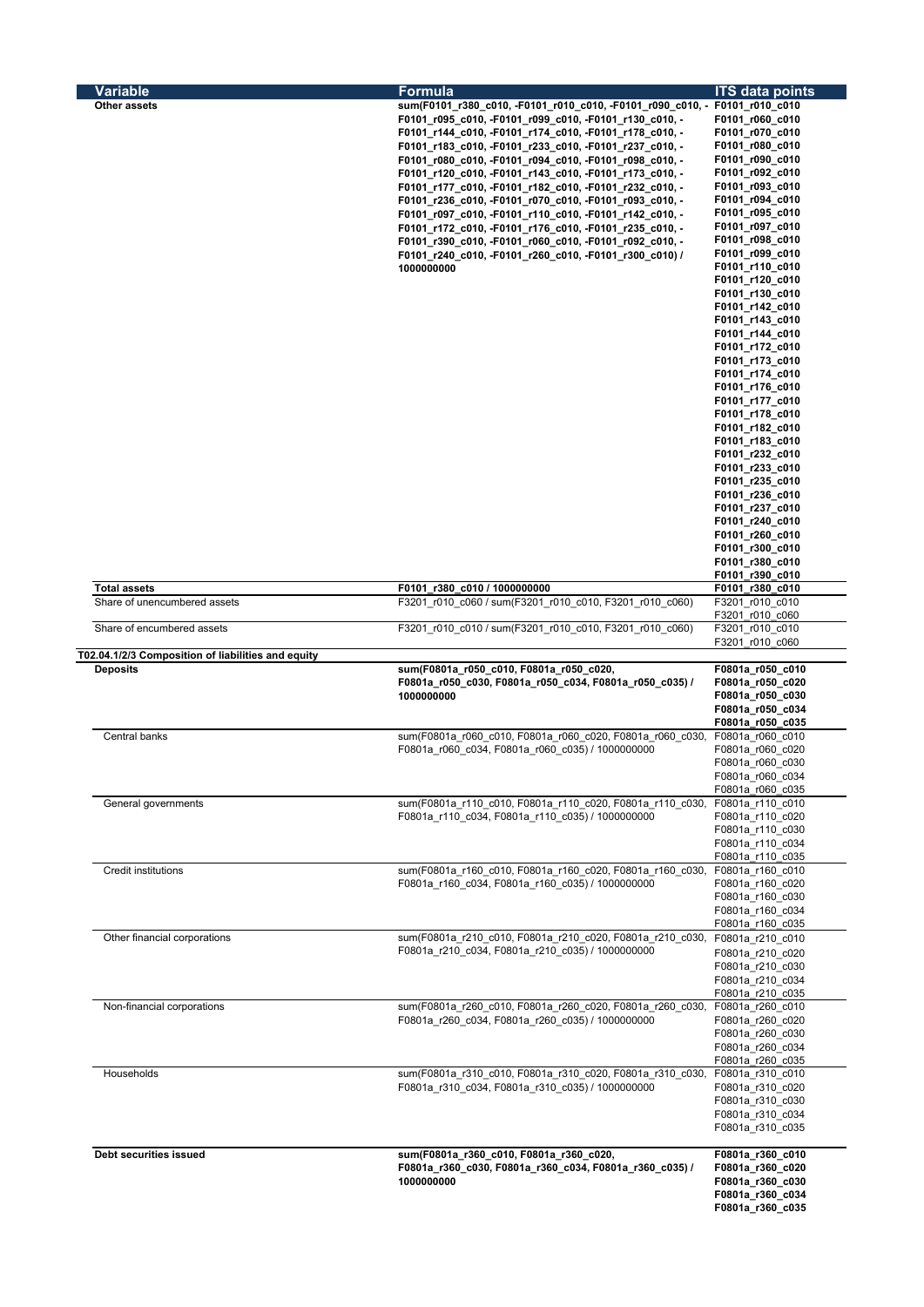| <b>Variable</b>                                                                   | <b>Formula</b>                                                                          | <b>ITS data points</b> |
|-----------------------------------------------------------------------------------|-----------------------------------------------------------------------------------------|------------------------|
| of which: subordinated                                                            | sum(F0802_r020_c010, F0802_r020_c020, F0802_r020_c030) /                                | F0802 r020 c010        |
|                                                                                   | 1000000000                                                                              | F0802 r020 c020        |
|                                                                                   |                                                                                         | F0802 r020 c030        |
| <b>Derivatives</b>                                                                | sum(F0102_r020_c010, F0102_r062_c010, F0102_r150_c010) /                                | F0102_r020_c010        |
|                                                                                   | 1000000000                                                                              | F0102_r062_c010        |
|                                                                                   |                                                                                         | F0102_r150_c010        |
| of which: trading                                                                 | sum(F0102_r020_c010, F0102_r062_c010) / 1000000000                                      | F0102 r020 c010        |
|                                                                                   |                                                                                         | F0102_r062_c010        |
| <b>Provisions</b>                                                                 | F0102_r170_c010 / 1000000000                                                            | F0102 r170 c010        |
| <b>Other liabilities</b>                                                          | sum(F0102_r300_c010, -F0801a_r050_c010, -                                               | F0102_r020_c010        |
|                                                                                   | F0801a_r050_c020, -F0801a_r050_c030, -F0801a_r050_c034, -                               | F0102 r062 c010        |
|                                                                                   | F0801a_r050_c035, -F0801a_r360_c010, -F0801a_r360_c020, -                               | F0102_r150_c010        |
|                                                                                   | F0801a_r360_c030, -F0801a_r360_c034, -F0801a_r360_c035, -                               | F0102_r170_c010        |
|                                                                                   | F0102_r020_c010, -F0102_r062_c010, -F0102_r150_c010, -                                  | F0102 r300 c010        |
|                                                                                   | F0102_r170_c010) / 1000000000                                                           | F0801a_r050_c010       |
|                                                                                   |                                                                                         | F0801a_r050_c020       |
|                                                                                   |                                                                                         | F0801a_r050_c030       |
|                                                                                   |                                                                                         | F0801a_r050_c034       |
|                                                                                   |                                                                                         |                        |
|                                                                                   |                                                                                         | F0801a_r050_c035       |
|                                                                                   |                                                                                         | F0801a_r360_c010       |
|                                                                                   |                                                                                         | F0801a_r360_c020       |
|                                                                                   |                                                                                         | F0801a_r360_c030       |
|                                                                                   |                                                                                         | F0801a_r360_c034       |
|                                                                                   |                                                                                         | F0801a_r360_c035       |
| Equity                                                                            | F0103 r300 c010 / 1000000000                                                            | F0103_r300_c010        |
| Paid-up capital                                                                   | sum(F0103 r020 c010, F0103 r040 c010) / 1000000000                                      | F0103_r020_c010        |
|                                                                                   |                                                                                         | F0103_r040_c010        |
| <b>Reserves</b>                                                                   | sum(F0103_r190_c010, F0103_r200_c010, F0103_r205_c010,<br>F0103 r210 c010) / 1000000000 | F0103 r190 c010        |
|                                                                                   |                                                                                         | F0103_r200_c010        |
|                                                                                   |                                                                                         | F0103_r205_c010        |
|                                                                                   |                                                                                         | F0103 r210 c010        |
| Minority interests                                                                | F0103 r270 c010 / 1000000000                                                            | F0103 r270 c010        |
| Other comprehensive income                                                        | F0103 r090 c010 / 1000000000                                                            | F0103 r090 c010        |
| Other                                                                             | sum(F0103 r300 c010, -F0103 r020 c010, -F0103 r040 c010, -                              | F0103 r020 c010        |
|                                                                                   | F0103 r190 c010, -F0103 r200 c010, -F0103 r205 c010, -                                  | F0103 r040 c010        |
|                                                                                   | F0103 r210 c010, -F0103 r270 c010, -F0103 r090 c010) /<br>1000000000                    | F0103 r090 c010        |
|                                                                                   |                                                                                         | F0103_r190_c010        |
|                                                                                   |                                                                                         | F0103_r200_c010        |
|                                                                                   |                                                                                         | F0103 r205 c010        |
|                                                                                   |                                                                                         | F0103_r210_c010        |
|                                                                                   |                                                                                         | F0103_r270_c010        |
|                                                                                   |                                                                                         | F0103_r300_c010        |
| <b>Total liabilities and equity</b>                                               | F0103 r310 c010 / 1000000000                                                            | F0103_r310_c010        |
| T02.05.1/2/3 Total exposure to general governments by country of the counterparty |                                                                                         |                        |
| Total exposure to General governments by country of the                           | sum(C3300a r010 c290 XX) / 1000000                                                      | C3300a_r010_c290_XX    |
| counterparty                                                                      |                                                                                         |                        |
| 3. Capital adequacy and leverage                                                  |                                                                                         |                        |
| T03.01.1/2/3 Total capital ratio and its components                               |                                                                                         |                        |
| Total risk exposure amount                                                        | C0200 r010 c010 / 1000000000                                                            | C0200 r010 c010        |
| Total capital - Amount                                                            | C0100 r010 c010 / 1000000000                                                            | C0100 r010 c010        |
| Total capital - Ratio                                                             | C0100_r010_c010 / C0200_r010_c010                                                       | C0100_r010_c010        |
|                                                                                   |                                                                                         | C0200 r010 c010        |
| Tier 1 - Amount                                                                   | C0100 r015 c010 / 1000000000                                                            | C0100 r015 c010        |
| Tier 1 - Ratio                                                                    | C0100 r015 c010 / C0200 r010 c010                                                       | C0100 r015 c010        |
|                                                                                   |                                                                                         | C0200 r010 c010        |
| CET1 - Amount                                                                     | C0100 r020 c010 / 1000000000                                                            | C0100 r020 c010        |
| CET1 - Ratio                                                                      | C0100_r020_c010 / C0200_r010_c010                                                       | C0100 r020 c010        |
|                                                                                   |                                                                                         | C0200 r010 c010        |
| T03.02.1/2/3 CET1 ratio band                                                      |                                                                                         |                        |
| CET1 - Ratio                                                                      | C0100 r020 c010 / C0200 r010 c010                                                       | C0100 r020 c010        |
|                                                                                   |                                                                                         | C0200 r010 c010        |
|                                                                                   |                                                                                         |                        |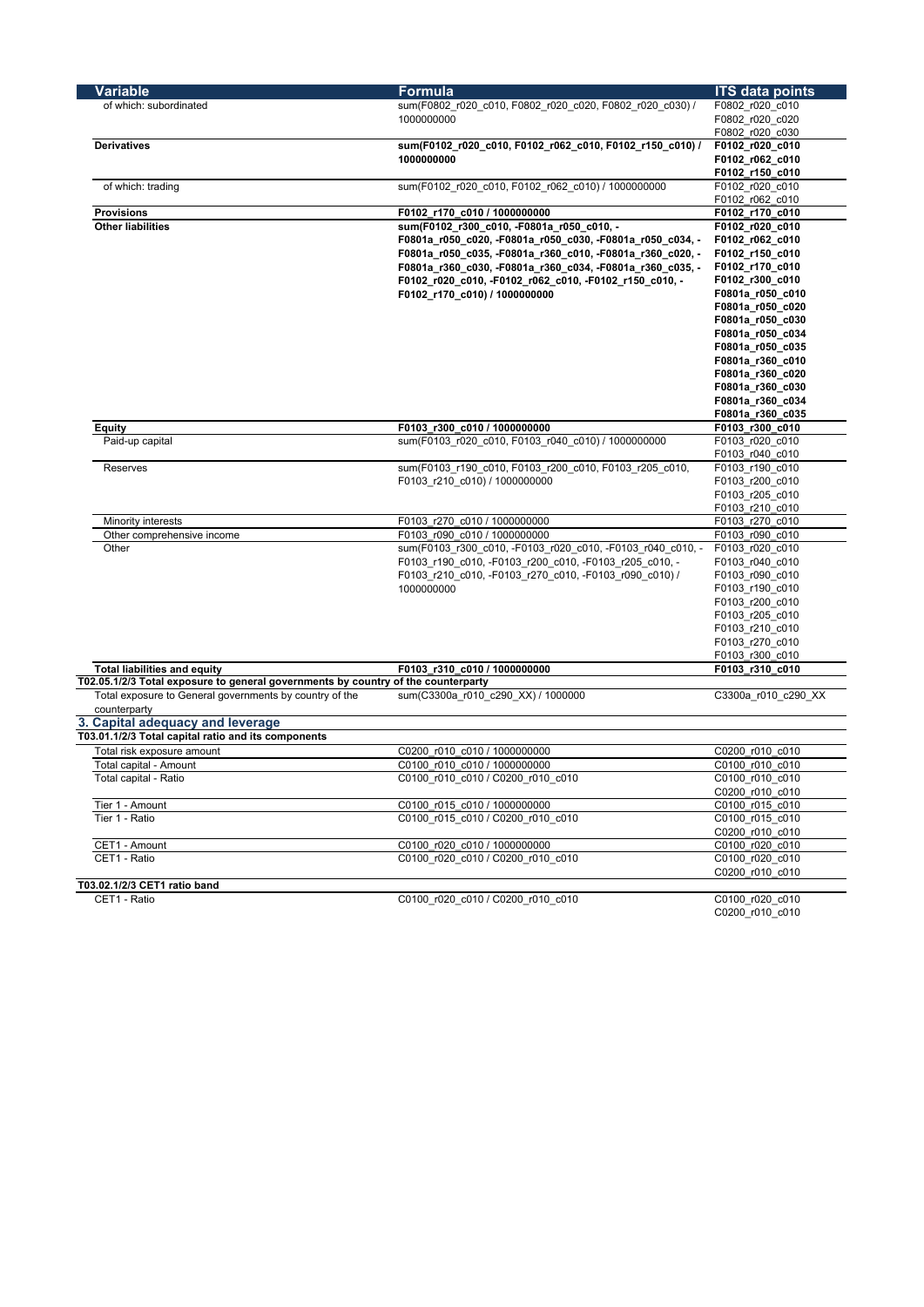| Variable                                                                                       | Formula                                                                                                                                                                        | <b>ITS data points</b> |
|------------------------------------------------------------------------------------------------|--------------------------------------------------------------------------------------------------------------------------------------------------------------------------------|------------------------|
| T03.03.1/2/3 Leverage ratio                                                                    |                                                                                                                                                                                |                        |
| <b>Exposure values</b>                                                                         | sum(C4700_r010_c010, C4700_r020_c010, C4700_r030_c010,                                                                                                                         | C4700_r010_c010        |
|                                                                                                | C4700_r040_c010, C4700_r050_c010, C4700_r060_c010,                                                                                                                             | C4700_r020_c010        |
|                                                                                                | C4700_r070_c010, C4700_r080_c010, C4700_r090_c010,                                                                                                                             | C4700_r030_c010        |
|                                                                                                | C4700_r100_c010, C4700_r110_c010, C4700_r120_c010,                                                                                                                             | C4700_r040_c010        |
|                                                                                                | C4700_r130_c010, C4700_r140_c010, C4700_r150_c010,                                                                                                                             | C4700_r050_c010        |
|                                                                                                | C4700_r160_c010, C4700_r170_c010, C4700_r180_c010,                                                                                                                             | C4700_r060_c010        |
|                                                                                                | C4700_r190_c010, C4700_r200_c010, C4700_r210_c010,                                                                                                                             | C4700_r070_c010        |
|                                                                                                | C4700 r220 c010, C4700 r230 c010, C4700 r240 c010,                                                                                                                             | C4700_r080_c010        |
|                                                                                                | C4700_r250_c010, C4700_r260_c010) / 1000000000                                                                                                                                 | C4700_r090_c010        |
|                                                                                                |                                                                                                                                                                                | C4700_r100_c010        |
|                                                                                                |                                                                                                                                                                                | C4700_r110_c010        |
|                                                                                                |                                                                                                                                                                                | C4700_r120_c010        |
|                                                                                                |                                                                                                                                                                                | C4700_r130_c010        |
|                                                                                                |                                                                                                                                                                                | C4700_r140_c010        |
|                                                                                                |                                                                                                                                                                                | C4700_r150_c010        |
|                                                                                                |                                                                                                                                                                                | C4700_r160_c010        |
|                                                                                                |                                                                                                                                                                                | C4700_r170_c010        |
|                                                                                                |                                                                                                                                                                                |                        |
|                                                                                                |                                                                                                                                                                                | C4700_r180_c010        |
|                                                                                                |                                                                                                                                                                                | C4700_r190_c010        |
|                                                                                                |                                                                                                                                                                                | C4700_r200_c010        |
|                                                                                                |                                                                                                                                                                                | C4700_r210_c010        |
|                                                                                                |                                                                                                                                                                                | C4700_r220_c010        |
|                                                                                                |                                                                                                                                                                                | C4700_r230_c010        |
|                                                                                                |                                                                                                                                                                                | C4700_r240_c010        |
|                                                                                                |                                                                                                                                                                                | C4700_r250_c010        |
|                                                                                                |                                                                                                                                                                                | C4700_r260_c010        |
| Assets other than derivatives and securities financing                                         | sum(C4700 r190 c010, C4700 r240 c010, C4700 r250 c010) /                                                                                                                       | C4700_r190_c010        |
| transactions                                                                                   | 1000000000                                                                                                                                                                     | C4700_r240_c010        |
|                                                                                                |                                                                                                                                                                                | C4700 r250 c010        |
| Derivatives                                                                                    | sum(C4700 r060 c010, C4700 r070 c010, C4700 r080 c010,                                                                                                                         | C4700 r060 c010        |
|                                                                                                | C4700_r090_c010, C4700_r100_c010, C4700_r110_c010,<br>C4700_r120_c010, C4700_r130_c010, C4700_r140_c010,<br>C4700_r200_c010, C4700_r210_c010, C4700_r220_c010) /<br>1000000000 | C4700_r070_c010        |
|                                                                                                |                                                                                                                                                                                | C4700_r080_c010        |
|                                                                                                |                                                                                                                                                                                | C4700_r090_c010        |
|                                                                                                |                                                                                                                                                                                | C4700 r100 c010        |
|                                                                                                |                                                                                                                                                                                | C4700 r110 c010        |
|                                                                                                |                                                                                                                                                                                | C4700 r120 c010        |
|                                                                                                |                                                                                                                                                                                | C4700 r130 c010        |
|                                                                                                |                                                                                                                                                                                | C4700_r140_c010        |
|                                                                                                |                                                                                                                                                                                | C4700_r200_c010        |
|                                                                                                |                                                                                                                                                                                | C4700 r210 c010        |
|                                                                                                |                                                                                                                                                                                | C4700_r220_c010        |
| Securities financing transactions                                                              | sum(C4700 r010 c010, C4700 r020 c010, C4700 r030 c010,<br>C4700 r040 c010, C4700 r050 c010, C4700 r230 c010) /<br>1000000000                                                   | C4700 r010 c010        |
|                                                                                                |                                                                                                                                                                                | C4700 r020 c010        |
|                                                                                                |                                                                                                                                                                                | C4700 r030 c010        |
|                                                                                                |                                                                                                                                                                                | C4700 r040 c010        |
|                                                                                                |                                                                                                                                                                                | C4700_r050_c010        |
|                                                                                                |                                                                                                                                                                                | C4700 r230 c010        |
| Off-balance sheet items                                                                        | sum(C4700_r150_c010, C4700_r160_c010, C4700_r170_c010,                                                                                                                         | C4700 r150 c010        |
|                                                                                                | C4700 r180 c010) / 1000000000                                                                                                                                                  | C4700 r160 c010        |
|                                                                                                |                                                                                                                                                                                | C4700_r170_c010        |
|                                                                                                |                                                                                                                                                                                | C4700_r180_c010        |
| Deductions of exposures to public sector entities funding general C4700 r260 c010 / 1000000000 |                                                                                                                                                                                | C4700 r260 c010        |
| interest investments                                                                           |                                                                                                                                                                                |                        |
| Tier 1 capital - Fully phased-in definition                                                    | C4700_r310_c010 / 1000000000                                                                                                                                                   | C4700_r310_c010        |
| Total exposure - Fully phased-in definition                                                    | C4700_r290_c010 / 1000000000                                                                                                                                                   | C4700_r290_c010        |
|                                                                                                |                                                                                                                                                                                |                        |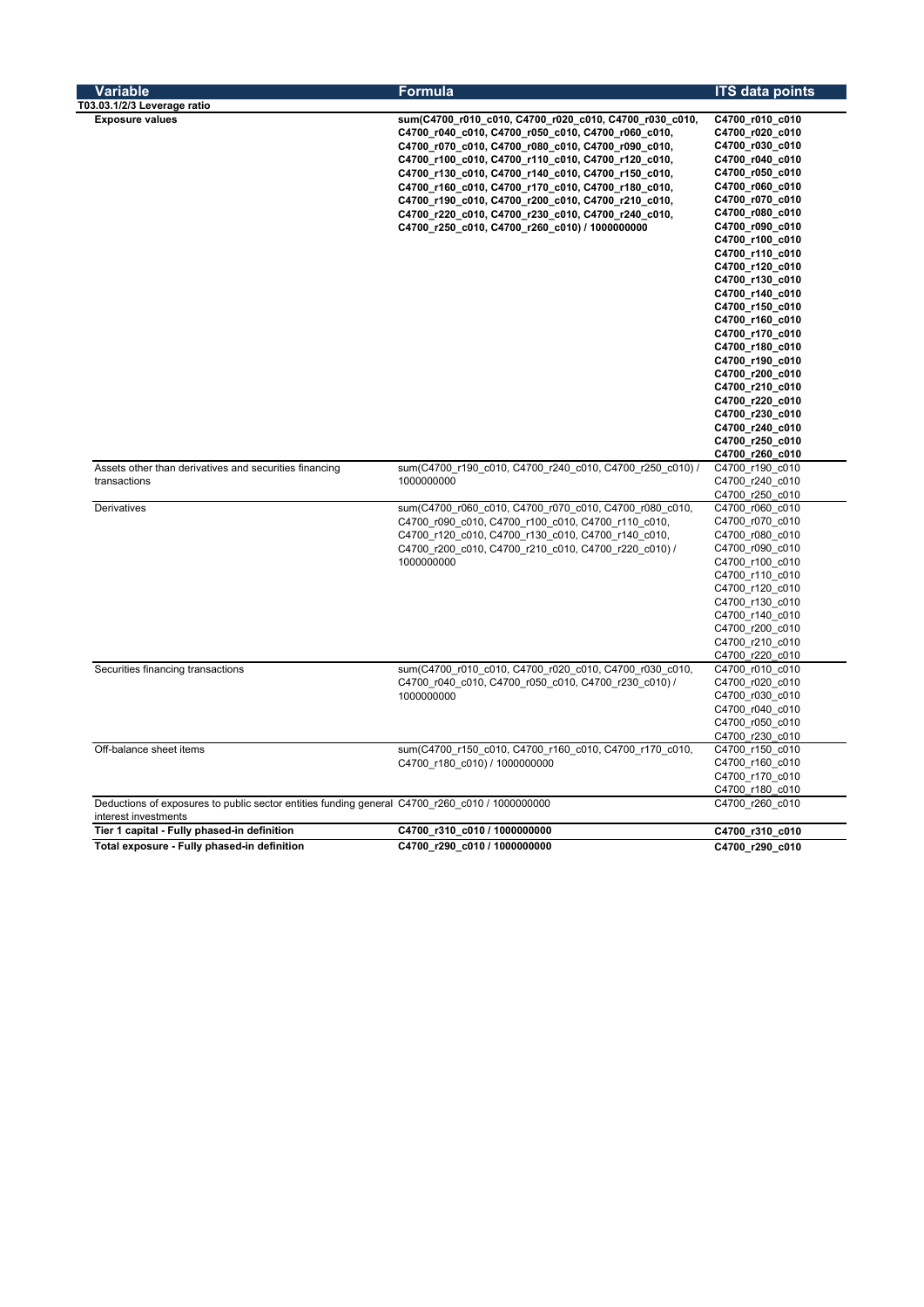| Variable                                                    | Formula                                                  | <b>ITS data points</b> |
|-------------------------------------------------------------|----------------------------------------------------------|------------------------|
| Exposure values                                             | sum(C4700_r010_c010, C4700_r020_c010, C4700_r030_c010,   | C4700_r010_c010        |
|                                                             |                                                          |                        |
|                                                             | C4700 r040 c010, C4700 r050 c010, C4700 r060 c010,       | C4700_r020_c010        |
|                                                             | C4700_r070_c010, C4700_r080_c010, C4700_r090_c010,       | C4700_r030_c010        |
|                                                             | C4700_r100_c010, C4700_r110_c010, C4700_r120_c010,       | C4700_r040_c010        |
|                                                             | C4700 r130 c010, C4700 r140 c010, C4700 r150 c010,       | C4700_r050_c010        |
|                                                             |                                                          | C4700_r060_c010        |
|                                                             | C4700 r160 c010, C4700 r170 c010, C4700 r180 c010,       |                        |
|                                                             | C4700_r190_c010, C4700_r200_c010, C4700_r210_c010,       | C4700_r070_c010        |
|                                                             | C4700 r220 c010, C4700 r230 c010, C4700 r240 c010,       | C4700_r080_c010        |
|                                                             | C4700_r250_c010, C4700_r260_c010) / 1000000000           | C4700_r090_c010        |
|                                                             |                                                          | C4700_r100_c010        |
|                                                             |                                                          |                        |
|                                                             |                                                          | C4700_r110_c010        |
|                                                             |                                                          | C4700_r120_c010        |
|                                                             |                                                          | C4700_r130_c010        |
|                                                             |                                                          | C4700_r140_c010        |
|                                                             |                                                          | C4700_r150_c010        |
|                                                             |                                                          |                        |
|                                                             |                                                          | C4700_r160_c010        |
|                                                             |                                                          | C4700_r170_c010        |
|                                                             |                                                          | C4700_r180_c010        |
|                                                             |                                                          | C4700_r190_c010        |
|                                                             |                                                          | C4700_r200_c010        |
|                                                             |                                                          |                        |
|                                                             |                                                          | C4700_r210_c010        |
|                                                             |                                                          | C4700 r220 c010        |
|                                                             |                                                          | C4700_r230_c010        |
|                                                             |                                                          | C4700_r240_c010        |
|                                                             |                                                          | C4700_r250_c010        |
|                                                             |                                                          |                        |
|                                                             |                                                          | C4700_r260_c010        |
| Asset amount deducted from Tier 1 capital - Fully phased-in | C4700 r270 c010 / 1000000000                             | C4700 r270 c010        |
| Leverage ratio - Fully phased-in definition                 | C4700_r310_c010 / C4700_r290_c010                        | C4700_r290_c010        |
|                                                             |                                                          | C4700_r310_c010        |
| Tier 1 capital - Transitional definition                    | C4700_r320_c010 / 1000000000                             | C4700_r320_c010        |
| Total exposure - Transitional definition                    | C4700_r300_c010 / 1000000000                             | C4700_r300_c010        |
|                                                             |                                                          |                        |
| Exposure values                                             | sum(C4700_r010_c010, C4700_r020_c010, C4700_r030_c010,   | C4700_r010_c010        |
|                                                             | C4700_r040_c010, C4700_r050_c010, C4700_r060_c010,       | C4700_r020_c010        |
|                                                             | C4700_r070_c010, C4700_r080_c010, C4700_r090_c010,       | C4700_r030_c010        |
|                                                             | C4700 r100 c010, C4700 r110 c010, C4700 r120 c010,       | C4700_r040_c010        |
|                                                             |                                                          |                        |
|                                                             | C4700_r130_c010, C4700_r140_c010, C4700_r150_c010,       | C4700_r050_c010        |
|                                                             | C4700 r160 c010, C4700 r170 c010, C4700 r180 c010,       | C4700_r060_c010        |
|                                                             | C4700_r190_c010, C4700_r200_c010, C4700_r210_c010,       | C4700_r070_c010        |
|                                                             | C4700_r220_c010, C4700_r230_c010, C4700_r240_c010,       | C4700_r080_c010        |
|                                                             |                                                          | C4700_r090_c010        |
|                                                             | C4700_r250_c010, C4700_r260_c010) / 1000000000           |                        |
|                                                             |                                                          | C4700_r100_c010        |
|                                                             |                                                          | C4700_r110_c010        |
|                                                             |                                                          | C4700_r120_c010        |
|                                                             |                                                          | C4700_r130_c010        |
|                                                             |                                                          |                        |
|                                                             |                                                          | C4700 r140 c010        |
|                                                             |                                                          | C4700_r150_c010        |
|                                                             |                                                          | C4700_r160_c010        |
|                                                             |                                                          | C4700_r170_c010        |
|                                                             |                                                          | C4700_r180_c010        |
|                                                             |                                                          |                        |
|                                                             |                                                          | C4700_r190_c010        |
|                                                             |                                                          | C4700 r200 c010        |
|                                                             |                                                          | C4700 r210 c010        |
|                                                             |                                                          | C4700 r220 c010        |
|                                                             |                                                          | C4700 r230 c010        |
|                                                             |                                                          |                        |
|                                                             |                                                          | C4700 r240 c010        |
|                                                             |                                                          | C4700_r250_c010        |
|                                                             |                                                          | C4700 r260 c010        |
| Asset amount deducted from Tier 1 capital - Transitional    | C4700 r280 c010 / 1000000000                             | C4700 r280 c010        |
| Leverage ratio - Transitional definition                    | C4700_r320_c010 / C4700_r300_c010                        | C4700_r300_c010        |
|                                                             |                                                          |                        |
|                                                             |                                                          | C4700_r320_c010        |
| T03.04.1/2/3 Leverage ratio band                            |                                                          |                        |
| Leverage ratio                                              | C4700 r310 c010 / C4700 r290 c010                        | C4700_r290_c010        |
|                                                             |                                                          | C4700 r310 c010        |
| T03.05.1/2/3 Risk exposures composition                     |                                                          |                        |
| Credit risk weighted exposure amounts                       |                                                          |                        |
|                                                             | C0200_r040_c010 / 1000000000                             | C0200_r040_c010        |
| Standardised Approach (SA)                                  | C0200 r050 c010 / 1000000000                             | C0200 r050 c010        |
| of which: exposures to institutions                         | C0200 r120 c010 / 1000000000                             | C0200 r120 c010        |
| of which: exposures to corporates                           | C0200 r130 c010 / 1000000000                             | C0200 r130 c010        |
| of which: exposures to retail                               | C0200 r140 c010 / 1000000000                             | C0200 r140 c010        |
| of which: exposures secured by mortgages on immovable       | C0200_r150_c010 / 1000000000                             | C0200_r150_c010        |
|                                                             |                                                          |                        |
| Internal rating based Approach (IRB)                        | C0200 r240 c010 / 1000000000                             | C0200 r240 c010        |
| of which: exposures to institutions                         | sum(C0200_r270_c010, C0200_r330_c010) / 1000000000       | C0200 r270 c010        |
|                                                             |                                                          | C0200 r330 c010        |
|                                                             |                                                          |                        |
| of which: exposures to corporates                           | sum(C0200 r280 c010, C0200 r290 c010, C0200 r300 c010,   | C0200 r280 c010        |
|                                                             | C0200 r340 c010, C0200 r350 c010, C0200 r360 c010) /     | C0200 r290 c010        |
|                                                             | 1000000000                                               | C0200_r300_c010        |
|                                                             |                                                          | C0200_r340_c010        |
|                                                             |                                                          | C0200 r350 c010        |
|                                                             |                                                          |                        |
|                                                             |                                                          | C0200 r360 c010        |
| of which: exposures to retail                               | sum(C0200 r390 c010, C0200 r400 c010, C0200 r410 c010) / | C0200 r390 c010        |
|                                                             | 1000000000                                               | C0200 r400 c010        |
|                                                             |                                                          | C0200 r410 c010        |
|                                                             |                                                          |                        |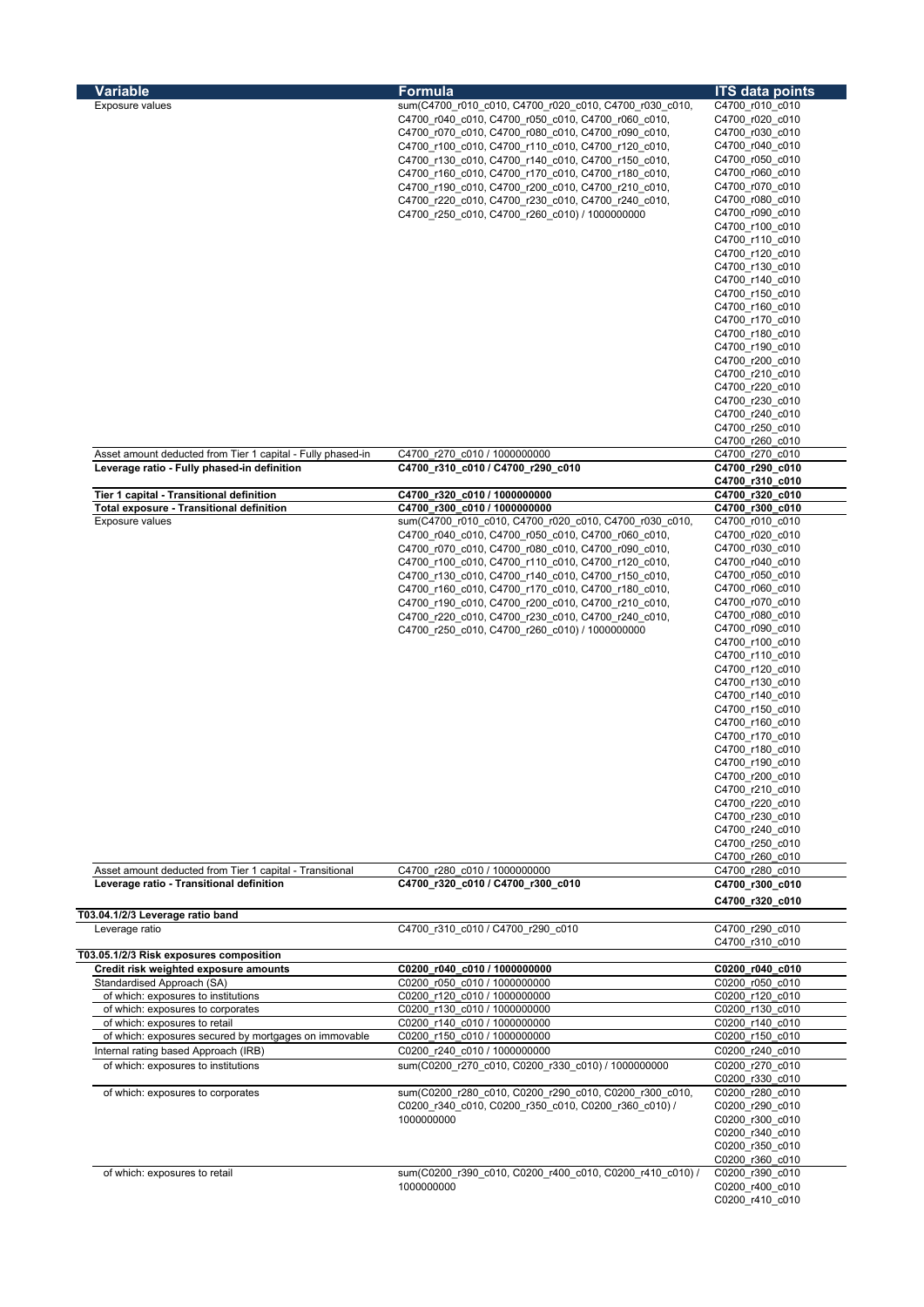| <b>Variable</b>                                                 | <b>Formula</b>                                           | <b>ITS data points</b> |
|-----------------------------------------------------------------|----------------------------------------------------------|------------------------|
| of which: exposures secured by real estate                      | sum(C0200_r370_c010, C0200_r380_c010) / 1000000000       | C0200_r370_c010        |
|                                                                 |                                                          | C0200 r380 c010        |
| Risk exposure for contributions to the default fund of a CCP    | C0200 r460 c010 / 1000000000                             | C0200 r460 c010        |
| Securitisation positions                                        | C0200 r470 c010 / 1000000000                             | C0200 r470 c010        |
|                                                                 | C0200_r490_c010 / 1000000000                             | C0200_r490_c010        |
| Settlement/delivery risk exposure amount                        | C0200 r520 c010 / 1000000000                             | C0200 r520 c010        |
| Market risk exposure amount                                     |                                                          |                        |
| Market risk exposure under SA                                   | C0200 r530 c010 / 1000000000                             | C0200 r530 c010        |
| Market risk exposure under IM approach                          | C0200 r580 c010 / 1000000000                             | C0200 r580 c010        |
| Operational risk exposure amount                                | C0200_r590_c010 / 1000000000                             | C0200_r590_c010        |
| Operational risk exposure under BIA                             | C0200 r600 c010 / 1000000000                             | C0200 r600 c010        |
| Operational risk exposure under TSA/ASA                         | C0200 r610 c010 / 1000000000                             | C0200 r610 c010        |
| Operational risk exposure under AMA                             | C0200 r620 c010 / 1000000000                             | C0200 r620 c010        |
| Risk exposure for credit valuation adjustment                   | C0200_r640_c010 / 1000000000                             | C0200 r640 c010        |
| Other                                                           | sum(C0200_r630_c010, C0200_r680_c010, C0200_r690_c010) / | C0200_r630_c010        |
|                                                                 | 1000000000                                               | C0200_r680_c010        |
|                                                                 |                                                          | C0200_r690_c010        |
| Total risk exposure amount                                      | C0200_r010_c010 / 1000000000                             | C0200_r010_c010        |
|                                                                 | C0200_r120_c010 / C0700a_r010_c200_007                   |                        |
| Risk weights of exposures to institutions - Standardised        |                                                          | C0200 r120 c010        |
| approach (StA)                                                  |                                                          | C0700a_r010_c200_007   |
| Risk weights of exposures to corporates - Standardised          | C0200 r130 c010 / C0700a r010 c200 008                   | C0200 r130 c010        |
| approach (StA)                                                  |                                                          | C0700a r010 c200 008   |
| Risk weights of exposures to retail - Standardised approach     | C0200 r140 c010 / C0700a r010 c200 009                   | C0200 r140 c010        |
| (StA)                                                           |                                                          | C0700a r010 c200 009   |
| Risk weights of exposures secured by mortgages on               | C0200 r150 c010 / C0700a r010 c200 010                   | C0200 r150 c010        |
| immovable property - Standardised approach (StA)                |                                                          | C0700a r010 c200 010   |
| Risk weights of exposures to institutions - Internal ratings    | sum(C0200 r270 c010, C0200 r330 c010) /                  | C0200 r270 c010        |
| based approach (IRB)                                            | sum(C0801a r010 c110 005, C0801a r010 c110 006)          | C0200 r330 c010        |
|                                                                 |                                                          | C0801a_r010_c110_005   |
|                                                                 |                                                          |                        |
|                                                                 |                                                          | C0801a r010 c110 006   |
| Risk weights of exposures to corporates - Internal ratings      | sum(C0200 r280 c010, C0200 r290 c010, C0200 r300 c010,   | C0200 r280 c010        |
| based approach (IRB)                                            | C0200_r340_c010, C0200_r350_c010, C0200_r360_c010) /     | C0200_r290_c010        |
|                                                                 | sum(C0801a_r010_c110_007, C0801a_r010_c110_008,          | C0200_r300_c010        |
|                                                                 | C0801a r010 c110 009, C0801a r010 c110 010,              | C0200_r340_c010        |
|                                                                 | C0801a_r010_c110_011, C0801a_r010_c110_012)              | C0200 r350 c010        |
|                                                                 |                                                          | C0200_r360_c010        |
|                                                                 |                                                          | C0801a_r010_c110_007   |
|                                                                 |                                                          |                        |
|                                                                 |                                                          | C0801a_r010_c110_008   |
|                                                                 |                                                          | C0801a r010 c110 009   |
|                                                                 |                                                          | C0801a_r010_c110_010   |
|                                                                 |                                                          | C0801a_r010_c110_011   |
|                                                                 |                                                          | C0801a_r010_c110_012   |
| Risk weights of exposures to retail - Internal ratings based    | sum(C0200 r390 c010, C0200 r400 c010, C0200 r410 c010) / | C0200 r390 c010        |
| approach (IRB)                                                  | sum(C0801a r010 c110 015, C0801a r010 c110 016,          | C0200 r400 c010        |
|                                                                 | C0801a_r010_c110_017)                                    | C0200_r410_c010        |
|                                                                 |                                                          |                        |
|                                                                 |                                                          | C0801a_r010_c110_015   |
|                                                                 |                                                          | C0801a r010 c110 016   |
|                                                                 |                                                          | C0801a_r010_c110_017   |
| Risk weights of exposures to retail secured by real estate -    | sum(C0200 r370 c010, C0200 r380 c010) /                  | C0200 r370 c010        |
| Internal ratings based approach (IRB)                           | sum(C0801a_r010_c110_013, C0801a_r010_c110_014)          | C0200 r380 c010        |
|                                                                 |                                                          | C0801a r010 c110 013   |
|                                                                 |                                                          | C0801a_r010_c110_014   |
| T03.06 IRB credit risk parameters by residence of the obligor   |                                                          |                        |
| PD assigned to the obligor grade or pool - Institutions         | sum(C0902 r020 c010 XX * C0902 r020 c080 XX, -           | C0902_r020_c010_XX     |
|                                                                 | C0902 r020 c030 XX) / sum(sum(C0902 r020 c010 XX, -      | C0902_r020_c030_XX     |
|                                                                 |                                                          |                        |
|                                                                 | C0902 r020 c030 XX))                                     | C0902_r020_c080_XX     |
| PD assigned to the obligor grade or pool - Corporates           | sum(C0902 r030 c010 XX * C0902 r030 c080 XX, -           | C0902 r030 c010 XX     |
|                                                                 | C0902_r030_c030_XX) / sum(sum(C0902_r030_c010_XX, -      | C0902_r030_c030_XX     |
|                                                                 | C0902 r030 c030 XX))                                     | C0902_r030_c080_XX     |
| of which: SME                                                   | sum(C0902_r050_c010_XX * C0902_r050_c080_XX, -           | C0902 r050 c010 XX     |
|                                                                 | C0902_r050_c030_XX) / sum(sum(C0902_r050_c010_XX, -      | C0902_r050_c030_XX     |
|                                                                 | C0902 r050 c030 XX))                                     | C0902 r050 c080 XX     |
| PD assigned to the obligor grade or pool - Retail               | sum(C0902 r060 c010 XX * C0902 r060 c080 XX, -           | C0902 r060 c010 XX     |
|                                                                 | C0902_r060_c030_XX) / sum(sum(C0902_r060_c010_XX, -      | C0902_r060_c030_XX     |
|                                                                 | C0902_r060_c030_XX))                                     | C0902_r060_c080_XX     |
| PD assigned to the obligor grade or pool - Retail - Secured by  | sum(C0902 r090 c010 XX * C0902 r090 c080 XX, -           | C0902 r090 c010 XX     |
| immovable property - Non-SME                                    | C0902 r090 c030 XX) / sum(sum(C0902 r090 c010 XX, -      | C0902_r090_c030_XX     |
|                                                                 |                                                          |                        |
|                                                                 | C0902 r090 c030 XX))                                     | C0902 r090 c080 XX     |
| PD assigned to the obligor grade or pool - Qualifying Revolving | sum(C0902_r100_c010_XX * C0902_r100_c080_XX, -           | C0902_r100_c010_XX     |
|                                                                 | C0902_r100_c030_XX) / sum(sum(C0902_r100_c010_XX, -      | C0902_r100_c030_XX     |
|                                                                 | C0902 r100 c030 XX))                                     | C0902 r100 c080 XX     |
| PD assigned to the obligor grade or pool - Other Retail         | sum(C0902 r110 c010 XX * C0902 r110 c080 XX, -           | C0902_r110_c010_XX     |
|                                                                 | C0902_r110_c030_XX) / sum(sum(C0902_r110_c010_XX, -      | C0902_r110_c030_XX     |
|                                                                 | C0902 r110 c030 XX))                                     | C0902 r110 c080 XX     |
| Exposure weighted average LGD - Institutions                    | C0902_r020_c090_XX * sum(C0902_r020_c010_XX, -           | C0902 r020 c010 XX     |
|                                                                 | C0902_r020_c030_XX) / sum(sum(C0902_r020_c010_XX, -      | C0902_r020_c030_XX     |
|                                                                 |                                                          |                        |
|                                                                 | C0902_r020_c030_XX))                                     | C0902_r020_c090_XX     |
|                                                                 |                                                          |                        |
| Exposure weighted average LGD - Corporates                      | C0902 r030 c090 XX * sum(C0902 r030 c010 XX, -           | C0902 r030 c010 XX     |
|                                                                 |                                                          | C0902_r030_c030_XX     |
|                                                                 |                                                          |                        |
|                                                                 |                                                          | C0902 r030 c090 XX     |
|                                                                 |                                                          |                        |
| of which: SME                                                   | C0902 r050 c090 XX * sum(C0902 r050 c010 XX, -           | C0902 r050 c010 XX     |
|                                                                 | C0902 r050 c030 XX) / sum(sum(C0902 r050 c010 XX, -      | C0902 r050 c030 XX     |
|                                                                 | C0902_r050_c030_XX))                                     | C0902_r050_c090_XX     |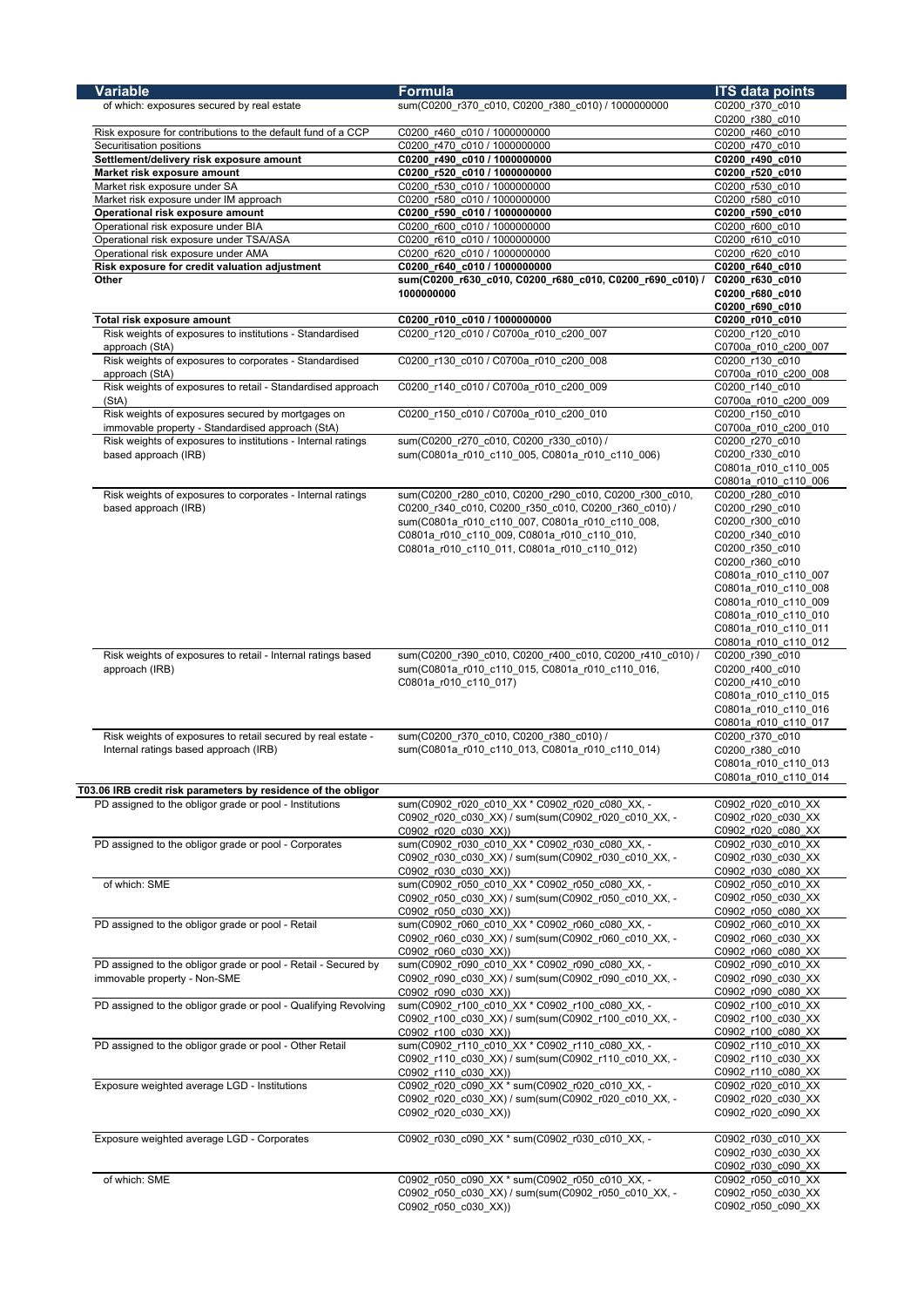| <b>Variable</b>                                                                                         |                                                                            |                                      |
|---------------------------------------------------------------------------------------------------------|----------------------------------------------------------------------------|--------------------------------------|
|                                                                                                         | <b>Formula</b>                                                             | <b>ITS data points</b>               |
| Exposure weighted average LGD - Retail                                                                  | C0902_r060_c090_XX * sum(C0902_r060_c010_XX, -                             | C0902 r060 c010 XX                   |
|                                                                                                         | C0902 r060 c030 XX) / sum(sum(C0902 r060 c010 XX, -                        | C0902 r060 c030 XX                   |
|                                                                                                         | C0902 r060 c030 XX))                                                       | C0902 r060 c090 XX                   |
| Exposure weighted average LGD - Retail - Secured by                                                     | C0902 r090 c090 XX * sum(C0902 r090 c010 XX, -                             | C0902 r090 c010 XX                   |
| immovable property - Non-SME                                                                            | C0902 r090 c030 XX) / sum(sum(C0902 r090 c010 XX, -                        | C0902_r090_c030_XX                   |
|                                                                                                         | C0902 r090 c030 XX))                                                       | C0902_r090_c090_XX                   |
| Exposure weighted average LGD - Qualifying Revolving                                                    | C0902_r100_c090_XX * sum(C0902_r100_c010_XX, -                             | C0902_r100_c010_XX                   |
|                                                                                                         | C0902_r100_c030_XX) / sum(sum(C0902_r100_c010_XX, -                        | C0902_r100_c030_XX                   |
|                                                                                                         | C0902 r100 c030 XX))                                                       | C0902 r100 c090 XX                   |
|                                                                                                         | C0902 r110 c090 XX * sum(C0902 r110 c010 XX, -                             |                                      |
| Exposure weighted average LGD - Other Retail                                                            |                                                                            | C0902 r110 c010 XX                   |
|                                                                                                         | C0902_r110_c030_XX) / sum(sum(C0902_r110_c010_XX, -                        | C0902_r110_c030_XX                   |
|                                                                                                         | C0902_r110_c030_XX))                                                       | C0902_r110_c090_XX                   |
| Exposure value - Institutions                                                                           | C0902_r020_c105_XX / 1000000000                                            | C0902 r020 c105 XX                   |
| Exposure value - Corporates                                                                             | C0902 r030 c105 XX / 1000000000                                            | C0902 r030 c105 XX                   |
| of which: SME                                                                                           | C0902_r050_c105_XX / 1000000000                                            | C0902 r050 c105 XX                   |
| Exposure value - Retail                                                                                 | C0902_r060_c105_XX / 1000000000                                            | C0902 r060 c105 XX                   |
| Exposure value - Retail - Secured by immovable property - Non- C0902 r090 c105 XX / 1000000000          |                                                                            | C0902 r090 c105 XX                   |
| <b>SME</b>                                                                                              |                                                                            |                                      |
| Exposure value - Qualifying Revolving                                                                   | C0902_r100_c105_XX / 1000000000                                            | C0902_r100_c105_XX                   |
| Exposure value - Other Retail                                                                           | C0902 r110 c105 XX / 1000000000                                            | C0902 r110 c105 XX                   |
| Risk weight - Institutions                                                                              | C0902_r020_c125_XX / C0902_r020_c105_XX                                    | C0902_r020_c105_XX                   |
|                                                                                                         |                                                                            |                                      |
|                                                                                                         |                                                                            | C0902 r020 c125 XX                   |
| Risk weight - Corporates                                                                                | C0902_r030_c125_XX / C0902_r030_c105_XX                                    | C0902 r030 c105 XX                   |
|                                                                                                         |                                                                            | C0902 r030 c125 XX                   |
| of which: SME                                                                                           | C0902_r050_c125_XX / C0902_r050_c105_XX                                    | C0902_r050_c105_XX                   |
|                                                                                                         |                                                                            | C0902_r050_c125_XX                   |
| Risk weight - Retail                                                                                    | C0902 r060 c125 XX / C0902 r060 c105 XX                                    | C0902 r060 c105 XX                   |
|                                                                                                         |                                                                            | C0902_r060_c125_XX                   |
| Risk weight - Retail - Secured by immovable property - Non-                                             | C0902_r090_c125_XX / C0902_r090_c105_XX                                    | C0902 r090 c105 XX                   |
| SME                                                                                                     |                                                                            | C0902_r090_c125_XX                   |
| Risk weight - Qualifying Revolving                                                                      | C0902 r100 c125 XX / C0902 r100 c105 XX                                    | C0902 r100 c105 XX                   |
|                                                                                                         |                                                                            | C0902_r100_c125_XX                   |
| Risk weight - Other Retail                                                                              | C0902_r110_c125_XX / C0902_r110_c105_XX                                    | C0902 r110 c105 XX                   |
|                                                                                                         |                                                                            |                                      |
|                                                                                                         |                                                                            | C0902 r110 c125 XX                   |
| 4. Asset quality                                                                                        |                                                                            |                                      |
| T04.01 Performing and non-performing exposures by instrument and counterparty                           |                                                                            |                                      |
| Performing exposures: Cash balances at central banks and sum(F1800a_r005_c020) / 1000000000             |                                                                            | F1800a_r005_c020                     |
| other demand deposits - Amount                                                                          |                                                                            |                                      |
| Performing exposures: Cash balances at central banks and -sum(F1800b_r005_c140) / sum(F1800a_r005_c020) |                                                                            | F1800a_r005_c020                     |
|                                                                                                         |                                                                            |                                      |
|                                                                                                         |                                                                            |                                      |
| other demand deposits - Coverage ratio                                                                  |                                                                            | F1800b_r005_c140                     |
| Performing exposures: Loans and advances - Amount                                                       | sum(F1800a_r070_c020, F1800a_r191_c020,                                    | F1800a_r070_c020                     |
|                                                                                                         | F1800a_r221_c020) / 1000000000                                             | F1800a_r191_c020                     |
|                                                                                                         |                                                                            | F1800a_r221_c020                     |
| Performing exposures: Loans and advances - Coverage                                                     | -sum(F1800b_r070_c140, F1800b_r191_c140) /                                 | F1800a_r070_c020                     |
| ratio                                                                                                   | sum(F1800a_r070_c020, F1800a_r191_c020,                                    | F1800a_r191_c020                     |
|                                                                                                         |                                                                            | F1800a_r221_c020                     |
|                                                                                                         | F1800a_r221_c020)                                                          |                                      |
|                                                                                                         |                                                                            | F1800b_r070_c140                     |
|                                                                                                         |                                                                            | F1800b_r191_c140                     |
| Performing exposures: Central banks - Amount                                                            | sum(F1800a_r080_c020, F1800a_r192_c020, F1800a_r222_c020) F1800a_r080_c020 |                                      |
|                                                                                                         | / 1000000000                                                               | F1800a_r192_c020                     |
|                                                                                                         |                                                                            | F1800a_r222_c020                     |
| Performing exposures: Central banks - Coverage ratio                                                    | -sum(F1800b r080 c140, F1800b r192 c140) /                                 | F1800a r080 c020                     |
|                                                                                                         | sum(F1800a_r080_c020, F1800a_r192_c020, F1800a_r222_c020) F1800a_r192_c020 |                                      |
|                                                                                                         |                                                                            | F1800a_r222_c020                     |
|                                                                                                         |                                                                            | F1800b_r080_c140                     |
|                                                                                                         |                                                                            | F1800b_r192_c140                     |
| Performing exposures: General governments - Amount                                                      | sum(F1800a_r090_c020, F1800a_r193_c020, F1800a_r223_c020) F1800a_r090_c020 |                                      |
|                                                                                                         | / 1000000000                                                               | F1800a_r193_c020                     |
|                                                                                                         |                                                                            |                                      |
|                                                                                                         |                                                                            | F1800a r223 c020                     |
| Performing exposures: General governments - Coverage ratio                                              | -sum(F1800b r090 c140, F1800b r193 c140) /                                 | F1800a r090 c020                     |
|                                                                                                         | sum(F1800a_r090_c020, F1800a_r193_c020, F1800a_r223_c020) F1800a_r193_c020 |                                      |
|                                                                                                         |                                                                            | F1800a r223 c020                     |
|                                                                                                         |                                                                            | F1800b_r090_c140                     |
|                                                                                                         |                                                                            | F1800b_r193_c140                     |
| Performing exposures: Credit institutions - Amount                                                      | sum(F1800a_r100_c020, F1800a_r194_c020, F1800a_r224_c020) F1800a_r100_c020 |                                      |
|                                                                                                         | / 1000000000                                                               | F1800a_r194_c020                     |
|                                                                                                         |                                                                            | F1800a_r224_c020                     |
|                                                                                                         |                                                                            |                                      |
| Performing exposures: Credit institutions - Coverage ratio                                              | -sum(F1800b_r100_c140, F1800b_r194_c140) /                                 | F1800a_r100_c020                     |
|                                                                                                         | sum(F1800a_r100_c020, F1800a_r194_c020, F1800a_r224_c020) F1800a_r194_c020 |                                      |
|                                                                                                         |                                                                            | F1800a_r224_c020                     |
|                                                                                                         |                                                                            | F1800b_r100_c140                     |
|                                                                                                         |                                                                            | F1800b_r194_c140                     |
|                                                                                                         |                                                                            |                                      |
| Performing exposures: Other financial corporations - Amount                                             | sum(F1800a_r110_c020, F1800a_r195_c020, F1800a_r225_c020) F1800a_r110_c020 |                                      |
|                                                                                                         |                                                                            | F1800a_r195_c020                     |
|                                                                                                         |                                                                            | F1800a_r225_c020                     |
| Performing exposures: Other financial corporations - Coverage                                           | -sum(F1800b r110 c140, F1800b r195 c140) /                                 | F1800a r110 c020                     |
| ratio                                                                                                   | sum(F1800a_r110_c020, F1800a_r195_c020, F1800a_r225_c020) F1800a_r195_c020 |                                      |
|                                                                                                         |                                                                            | F1800a_r225_c020                     |
|                                                                                                         |                                                                            |                                      |
|                                                                                                         |                                                                            | F1800b_r110_c140<br>F1800b_r195_c140 |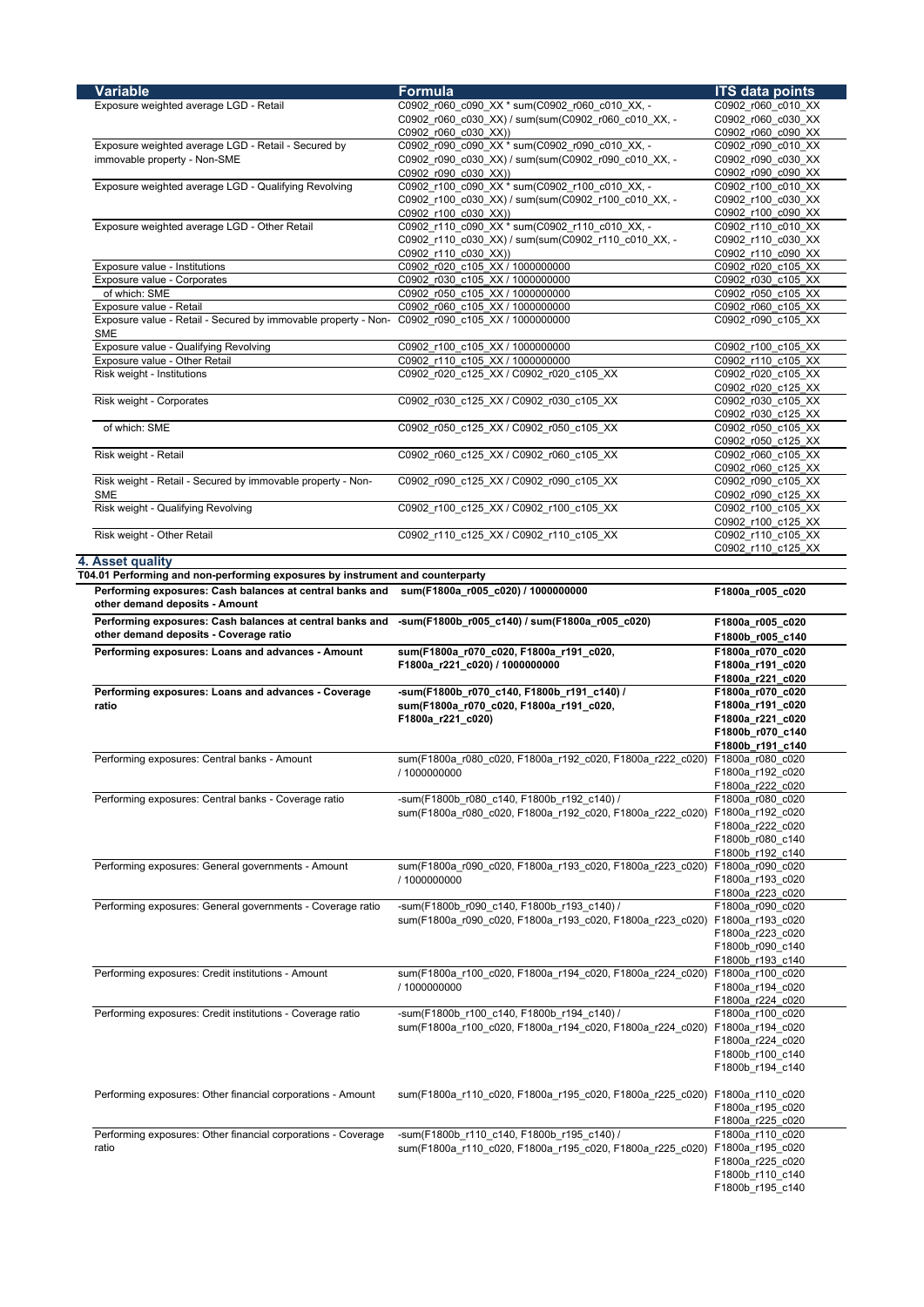| <b>Variable</b>                                                                                                                                                                                                                                        | Formula                                                                                                                                                                                | <b>ITS data points</b>                                                                                                                                                           |
|--------------------------------------------------------------------------------------------------------------------------------------------------------------------------------------------------------------------------------------------------------|----------------------------------------------------------------------------------------------------------------------------------------------------------------------------------------|----------------------------------------------------------------------------------------------------------------------------------------------------------------------------------|
| Performing exposures: Non-financial corporations - Amount                                                                                                                                                                                              | sum(F1800a_r120_c020, F1800a_r196_c020, F1800a_r226_c020) F1800a_r120_c020<br>/1000000000                                                                                              | F1800a r196 c020<br>F1800a r226 c020                                                                                                                                             |
| Performing exposures: Non-financial corporations - Coverage<br>ratio                                                                                                                                                                                   | -sum(F1800b r120 c140, F1800b r196 c140) /<br>sum(F1800a_r120_c020, F1800a_r196_c020, F1800a_r226_c020)                                                                                | F1800a r120 c020<br>F1800a_r196_c020<br>F1800a_r226_c020<br>F1800b_r120_c140<br>F1800b r196 c140                                                                                 |
| Performing exposures: Households - Amount                                                                                                                                                                                                              | sum(F1800a_r150_c020, F1800a_r197_c020, F1800a_r227_c020) F1800a_r150_c020<br>/ 1000000000                                                                                             | F1800a_r197_c020<br>F1800a r227 c020                                                                                                                                             |
| Performing exposures: Households - Coverage ratio                                                                                                                                                                                                      | -sum(F1800b r150 c140, F1800b r197 c140) /<br>sum(F1800a_r150_c020, F1800a_r197_c020, F1800a_r227_c020) F1800a_r197_c020                                                               | F1800a r150 c020<br>F1800a r227 c020<br>F1800b_r150_c140<br>F1800b r197 c140                                                                                                     |
| Performing exposures: Debt securities - Amount                                                                                                                                                                                                         | sum(F1800a_r010_c020, F1800a_r181_c020,<br>F1800a_r211_c020) / 1000000000                                                                                                              | F1800a_r010_c020<br>F1800a_r181_c020<br>F1800a_r211_c020                                                                                                                         |
| Performing exposures: Debt securities - Coverage ratio                                                                                                                                                                                                 | -sum(F1800b_r010_c140, F1800b_r181_c140) /<br>sum(F1800a_r010_c020, F1800a_r181_c020,<br>F1800a_r211_c020)                                                                             | F1800a_r010_c020<br>F1800a_r181_c020<br>F1800a_r211_c020<br>F1800b_r010_c140<br>F1800b_r181_c140                                                                                 |
| Performing exposures: Other - Amount                                                                                                                                                                                                                   | F1800a_r335_c020 / 1000000000                                                                                                                                                          | F1800a r335 c020                                                                                                                                                                 |
| Performing exposures: Other - Coverage ratio                                                                                                                                                                                                           | -F1800b_r335_c140 / F1800a_r335_c020                                                                                                                                                   | F1800a_r335_c020                                                                                                                                                                 |
| Performing exposures: Off-balance sheet exposures -                                                                                                                                                                                                    | F1800e r550 c020 / 1000000000                                                                                                                                                          | F1800b r335 c140<br>F1800e_r550_c020                                                                                                                                             |
| Amount<br>Performing exposures: Off-balance sheet exposures -<br>Coverage ratio                                                                                                                                                                        | F1800b_r550_c140 / F1800e_r550_c020                                                                                                                                                    | F1800b_r550_c140<br>F1800e_r550_c020                                                                                                                                             |
| Performing exposures: Total - Amount                                                                                                                                                                                                                   | sum(F1800a_r180_c020, F1800a_r201_c020,<br>F1800a_r231_c020, F1800a_r335_c020, F1800e_r550_c020) /<br>1000000000                                                                       | F1800a_r180_c020<br>F1800a_r201_c020<br>F1800a_r231_c020<br>F1800a_r335_c020<br>F1800e_r550_c020                                                                                 |
| Performing exposures: Total - Coverage ratio                                                                                                                                                                                                           | -sum(F1800b_r180_c140, F1800b_r201_c140,<br>F1800b_r335_c140, -F1800b_r550_c140) /<br>sum(F1800a_r180_c020, F1800a_r201_c020,<br>F1800a_r231_c020, F1800a_r335_c020, F1800e_r550_c020) | F1800a_r180_c020<br>F1800a_r201_c020<br>F1800a_r231_c020<br>F1800a_r335_c020<br>F1800b_r180_c140<br>F1800b_r201_c140<br>F1800b_r335_c140<br>F1800b_r550_c140<br>F1800e_r550_c020 |
| Non-performing exposures: Cash balances at central banks sum(F1800a r005 c060) / 1000000000<br>and other demand deposits - Amount                                                                                                                      |                                                                                                                                                                                        | F1800a_r005_c060                                                                                                                                                                 |
| Non-performing exposures: Cash balances at central banks -sum(F1800b_r005_c150) / sum(F1800a_r005_c060)<br>and other demand deposits - Coverage ratio<br>Non-performing exposures: Loans and advances - Amount sum(F1800a_r070_c060, F1800a_r191_c060, |                                                                                                                                                                                        | F1800a_r005_c060<br>F1800b_r005_c150<br>F1800a_r070_c060                                                                                                                         |
|                                                                                                                                                                                                                                                        | F1800a_r221_c060) / 1000000000                                                                                                                                                         | F1800a_r191_c060<br>F1800a_r221_c060                                                                                                                                             |
| Non-performing exposures: Loans and advances - Coverage -sum(F1800b_r070_c150, F1800b_r191_c150,<br>ratio                                                                                                                                              | F1800b_r221_c150) / sum(F1800a_r070_c060,<br>F1800a_r191_c060, F1800a_r221_c060)                                                                                                       | F1800a_r070_c060<br>F1800a_r191_c060<br>F1800a_r221_c060<br>F1800b_r070_c150<br>F1800b_r191_c150<br>F1800b_r221_c150                                                             |
| Non-performing exposures: Central banks - Amount                                                                                                                                                                                                       | sum(F1800a_r080_c060, F1800a_r192_c060, F1800a_r222_c060)<br>/ 1000000000                                                                                                              | F1800a_r080_c060<br>F1800a_r192_c060<br>F1800a r222 c060                                                                                                                         |
| Non-performing exposures: Central banks - Coverage ratio                                                                                                                                                                                               | -sum(F1800b r080 c150, F1800b_r192_c150, F1800b_r222_c150) F1800a_r080_c060<br>/ sum(F1800a r080 c060, F1800a r192 c060,<br>F1800a_r222_c060)                                          | F1800a_r192_c060<br>F1800a_r222_c060<br>F1800b r080 c150<br>F1800b_r192_c150<br>F1800b_r222_c150                                                                                 |
| Non-performing exposures: General governments - Amount                                                                                                                                                                                                 | sum(F1800a r090 c060, F1800a r193 c060, F1800a r223 c060)<br>/ 1000000000                                                                                                              | F1800a r090 c060<br>F1800a_r193_c060<br>F1800a r223 c060                                                                                                                         |
| Non-performing exposures: General governments - Coverage<br>ratio                                                                                                                                                                                      | -sum(F1800b_r090_c150, F1800b_r193_c150, F1800b_r223_c150) F1800a_r090_c060<br>/ sum(F1800a_r090_c060, F1800a_r193_c060,<br>F1800a_r223_c060)                                          | F1800a_r193_c060<br>F1800a r223 c060<br>F1800b_r090_c150<br>F1800b_r193_c150<br>F1800b_r223_c150                                                                                 |
| Non-performing exposures: Credit institutions - Amount                                                                                                                                                                                                 | sum(F1800a_r100_c060, F1800a_r194_c060, F1800a_r224_c060)<br>/ 1000000000                                                                                                              | F1800a r100 c060<br>F1800a_r194_c060<br>F1800a_r224_c060                                                                                                                         |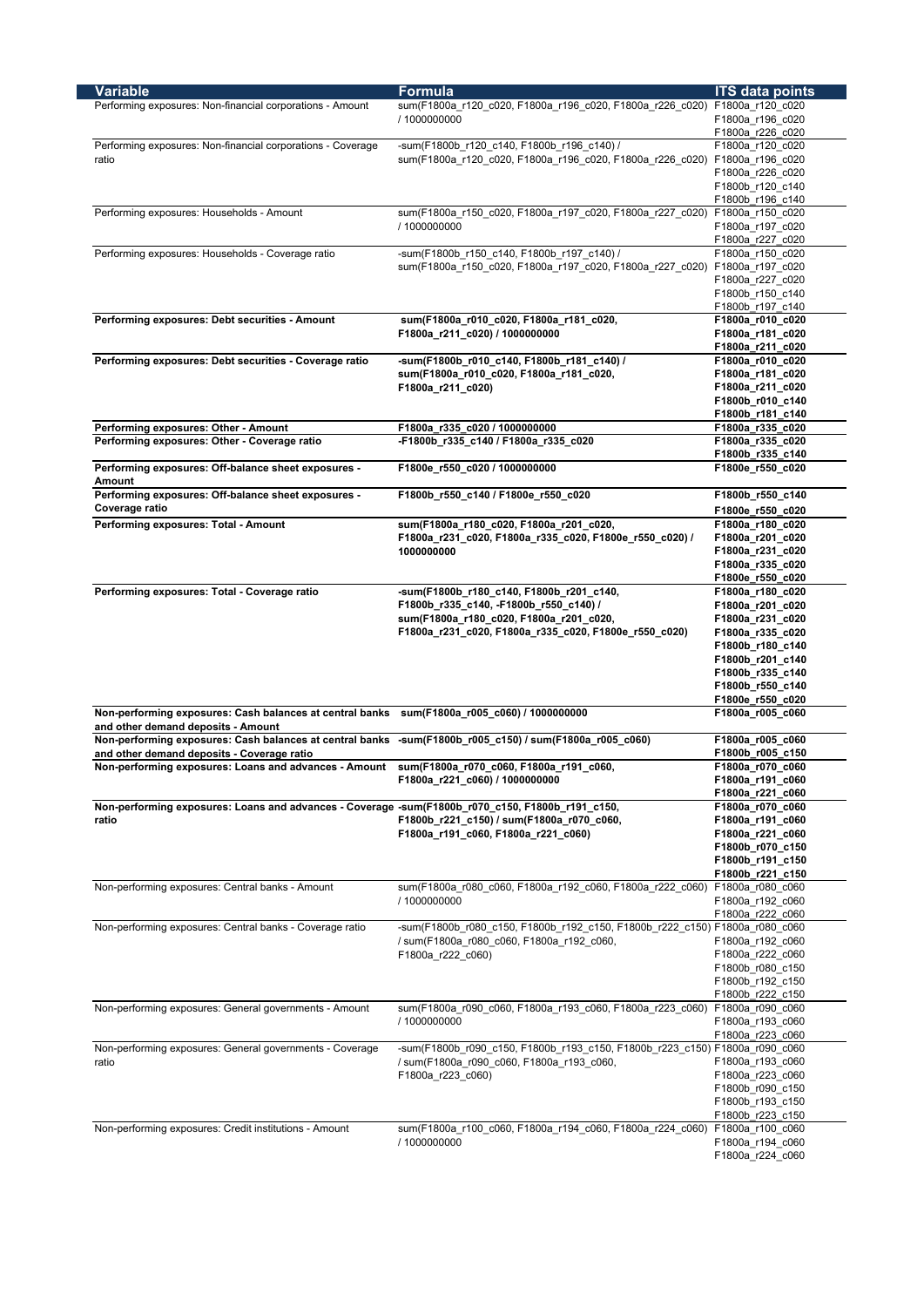| <b>Variable</b><br>Non-performing exposures: Credit institutions - Coverage ratio                   | Formula<br>-sum(F1800b_r100_c150, F1800b_r194_c150, F1800b_r224_c150) F1800a_r100_c060                                  | <b>ITS data points</b>               |
|-----------------------------------------------------------------------------------------------------|-------------------------------------------------------------------------------------------------------------------------|--------------------------------------|
|                                                                                                     | / sum(F1800a_r100_c060, F1800a_r194_c060,                                                                               | F1800a r194 c060                     |
|                                                                                                     | F1800a_r224_c060)                                                                                                       | F1800a r224 c060                     |
|                                                                                                     |                                                                                                                         | F1800b_r100_c150                     |
|                                                                                                     |                                                                                                                         | F1800b r194 c150<br>F1800b_r224_c150 |
| Non-performing exposures: Other financial corporations -                                            | sum(F1800a r110 c060, F1800a r195 c060, F1800a r225 c060)                                                               | F1800a_r110_c060                     |
| Amount                                                                                              | / 1000000000                                                                                                            | F1800a_r195_c060                     |
|                                                                                                     |                                                                                                                         | F1800a r225 c060                     |
| Non-performing exposures: Other financial corporations -                                            | -sum(F1800b_r110_c150, F1800b_r195_c150, F1800b_r225_c150) F1800a_r110_c060                                             |                                      |
| Coverage ratio                                                                                      | / sum(F1800a r110 c060, F1800a r195 c060,                                                                               | F1800a_r195_c060                     |
|                                                                                                     | F1800a_r225_c060)                                                                                                       | F1800a_r225_c060                     |
|                                                                                                     |                                                                                                                         | F1800b_r110_c150                     |
|                                                                                                     |                                                                                                                         | F1800b_r195_c150                     |
|                                                                                                     |                                                                                                                         | F1800b_r225_c150                     |
|                                                                                                     | Non-performing exposures: Non-financial corporations - Amount sum(F1800a_r120_c060, F1800a_r196_c060, F1800a_r226_c060) | F1800a_r120_c060                     |
|                                                                                                     | / 1000000000                                                                                                            | F1800a_r196_c060<br>F1800a r226 c060 |
| Non-performing exposures: Non-financial corporations -                                              | -sum(F1800b_r120_c150, F1800b_r196_c150, F1800b_r226_c150) F1800a_r120_c060                                             |                                      |
| Coverage ratio                                                                                      | / sum(F1800a_r120_c060, F1800a_r196_c060,                                                                               | F1800a_r196_c060                     |
|                                                                                                     | F1800a_r226_c060)                                                                                                       | F1800a_r226_c060                     |
|                                                                                                     |                                                                                                                         | F1800b_r120_c150                     |
|                                                                                                     |                                                                                                                         | F1800b_r196_c150                     |
|                                                                                                     |                                                                                                                         | F1800b_r226_c150                     |
| Non-performing exposures: Households - Amount                                                       | sum(F1800a_r150_c060, F1800a_r197_c060, F1800a_r227_c060)                                                               | F1800a_r150_c060                     |
|                                                                                                     | / 1000000000                                                                                                            | F1800a_r197_c060                     |
|                                                                                                     |                                                                                                                         | F1800a r227 c060                     |
| Non-performing exposures: Households - Coverage ratio                                               | -sum(F1800b_r150_c150, F1800b_r197_c150, F1800b_r227_c150) F1800a_r150_c060                                             |                                      |
|                                                                                                     | / sum(F1800a_r150_c060, F1800a_r197_c060,                                                                               | F1800a_r197_c060                     |
|                                                                                                     | F1800a_r227_c060)                                                                                                       | F1800a_r227_c060                     |
|                                                                                                     |                                                                                                                         | F1800b_r150_c150                     |
|                                                                                                     |                                                                                                                         | F1800b_r197_c150                     |
|                                                                                                     |                                                                                                                         | F1800b_r227_c150                     |
| Non-performing exposures: Debt securities - Amount                                                  | sum(F1800a_r010_c060, F1800a_r181_c060,                                                                                 | F1800a_r010_c060                     |
|                                                                                                     | F1800a_r211_c060) / 1000000000                                                                                          | F1800a_r181_c060                     |
|                                                                                                     |                                                                                                                         | F1800a_r211_c060                     |
| Non-performing exposures: Debt securities - Coverage ratio -sum(F1800b_r010_c150, F1800b_r181_c150, |                                                                                                                         | F1800a_r010_c060                     |
|                                                                                                     | F1800b_r211_c150) / sum(F1800a_r010_c060,                                                                               | F1800a_r181_c060                     |
|                                                                                                     | F1800a_r181_c060, F1800a_r211_c060)                                                                                     | F1800a_r211_c060                     |
|                                                                                                     |                                                                                                                         | F1800b_r010_c150                     |
|                                                                                                     |                                                                                                                         | F1800b_r181_c150                     |
|                                                                                                     |                                                                                                                         | F1800b_r211_c150                     |
| Non-Performing exposures: Other - Amount                                                            | F1800a_r335_c060 / 1000000000<br>-F1800b_r335_c150 / F1800a_r335_c060                                                   | F1800a_r335_c060                     |
| Non-Performing exposures: Other - Coverage ratio                                                    |                                                                                                                         | F1800a_r335_c060<br>F1800b_r335_c150 |
| Non-performing exposures: Off-balance sheet exposures -                                             | F1800e_r550_c060 / 1000000000                                                                                           | F1800e_r550_c060                     |
| Amount<br>Non-performing exposures: Off-balance sheet exposures -                                   | F1800b_r550_c150 / F1800e_r550_c060                                                                                     |                                      |
| Coverage ratio                                                                                      |                                                                                                                         | F1800b_r550_c150<br>F1800e_r550_c060 |
| Non-performing exposures: Total - Amount                                                            | sum(F1800a r180 c060, F1800a r201 c060,                                                                                 | F1800a r180 c060                     |
|                                                                                                     | F1800a_r231_c060, F1800a_r335_c060, F1800e_r550_c060) /                                                                 | F1800a_r201_c060                     |
|                                                                                                     | 1000000000                                                                                                              | F1800a_r231_c060                     |
|                                                                                                     |                                                                                                                         | F1800a_r335_c060                     |
|                                                                                                     |                                                                                                                         | F1800e_r550_c060                     |
| Non-performing exposures: Total - Coverage ratio                                                    | -sum(F1800b_r180_c150, F1800b_r201_c150,                                                                                | F1800a r180 c060                     |
|                                                                                                     | F1800b_r231_c150, F1800b_r335_c150, -F1800b_r550_c150) /                                                                | F1800a_r201_c060                     |
|                                                                                                     | sum(F1800a_r180_c060, F1800a_r201_c060,                                                                                 | F1800a_r231_c060                     |
|                                                                                                     | F1800a_r231_c060, F1800a_r335_c060, F1800e_r550_c060)                                                                   | F1800a_r335_c060                     |
|                                                                                                     |                                                                                                                         | F1800b_r180_c150                     |
|                                                                                                     |                                                                                                                         | F1800b_r201_c150                     |
|                                                                                                     |                                                                                                                         | F1800b_r231_c150                     |
|                                                                                                     |                                                                                                                         | F1800b_r335_c150                     |
|                                                                                                     |                                                                                                                         | F1800b_r550_c150                     |
|                                                                                                     |                                                                                                                         | F1800e_r550_c060                     |
| T04.02.1/2/3 Non-performing loans and advances                                                      |                                                                                                                         |                                      |
| Loans and advances                                                                                  | sum(F1800a r005 c010, F1800a r070 c010, F1800a r191 c010, F1800a r005 c010                                              |                                      |
|                                                                                                     |                                                                                                                         | F1800a r070 c010                     |
|                                                                                                     |                                                                                                                         | F1800a_r191_c010                     |
|                                                                                                     |                                                                                                                         | F1800a_r221_c010                     |
|                                                                                                     |                                                                                                                         |                                      |
| Non-performing loans and advances                                                                   | sum(F1800a_r005_c060, F1800a_r070_c060, F1800a_r191_c060,                                                               | F1800a_r005_c060                     |
|                                                                                                     | F1800a r221 c060) / 1000000000                                                                                          | F1800a_r070_c060                     |
|                                                                                                     |                                                                                                                         | F1800a_r191_c060                     |
|                                                                                                     |                                                                                                                         | F1800a_r221_c060                     |
| Non-performing loans ratio                                                                          | sum(F1800a r005 c060, F1800a r070 c060, F1800a r191 c060, F1800a r005 c010                                              |                                      |
|                                                                                                     | F1800a r221 c060) / sum(F1800a r005 c010,                                                                               | F1800a r005 c060                     |
|                                                                                                     | F1800a_r070_c010, F1800a_r191_c010, F1800a_r221_c010)                                                                   | F1800a_r070_c010                     |
|                                                                                                     |                                                                                                                         | F1800a_r070_c060                     |
|                                                                                                     |                                                                                                                         | F1800a_r191_c010                     |
|                                                                                                     |                                                                                                                         |                                      |
|                                                                                                     |                                                                                                                         | F1800a_r191_c060                     |
|                                                                                                     |                                                                                                                         | F1800a_r221_c010                     |
|                                                                                                     |                                                                                                                         | F1800a_r221_c060                     |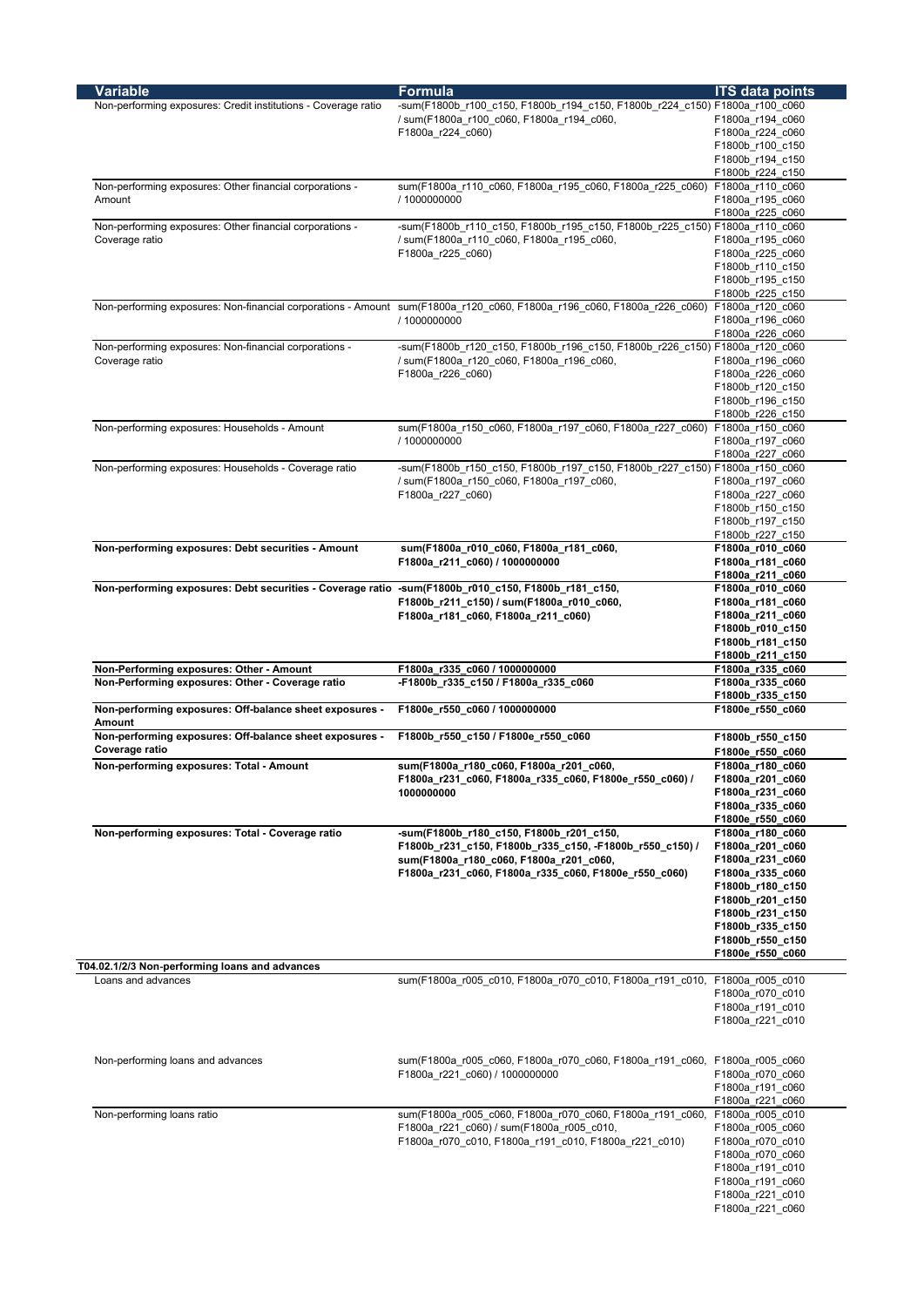| Variable<br>T04.03.1 Forbearance by instrument and counterparty                                             | Formula                                                                                                                                | <b>ITS data points</b>               |
|-------------------------------------------------------------------------------------------------------------|----------------------------------------------------------------------------------------------------------------------------------------|--------------------------------------|
| Performing forborne exposures: Cash balances at central<br>banks and other demand deposits - Amount         | sum(F1900a_r005_c020) / 1000000000                                                                                                     | F1900a_r005_c020                     |
| Performing forborne exposures: Cash balances at central<br>banks and other demand deposits - Coverage ratio | -sum(F1900b_r005_c130) / sum(F1900a_r005_c020)                                                                                         | F1900a_r005_c020<br>F1900b_r005_c130 |
| Performing forborne exposures: Loans and advances -<br>Amount                                               | sum(F1900a_r070_c020, F1900a_r191_c020, F1900a_r221_c020_F1900a_r070_c020<br>) / 1000000000                                            | F1900a_r191_c020                     |
|                                                                                                             |                                                                                                                                        | F1900a_r221_c020                     |
| Performing forborne exposures: Loans and advances -<br>Coverage ratio                                       | -sum(F1900b_r070_c130, F1900b_r191_c130) /<br>sum(F1900a_r070_c020, F1900a_r191_c020,                                                  | F1900a_r070_c020<br>F1900a_r191_c020 |
|                                                                                                             | F1900a_r221_c020)                                                                                                                      | F1900a_r221_c020<br>F1900b_r070_c130 |
|                                                                                                             |                                                                                                                                        | F1900b_r191_c130                     |
| Performing forborne exposures: Central banks - Amount                                                       | sum(F1900a r080 c020, F1900a r192 c020, F1900a r222 c020) F1900a r080 c020<br>/ 1000000000                                             | F1900a r192 c020                     |
|                                                                                                             |                                                                                                                                        | F1900a_r222_c020                     |
| Performing forborne exposures: Central banks - Coverage ratio                                               | -sum(F1900b r080 c130, F1900b r192 c130) /<br>sum(F1900a_r080_c020, F1900a_r192_c020, F1900a_r222_c020) F1900a_r192_c020               | F1900a r080 c020                     |
|                                                                                                             |                                                                                                                                        | F1900a_r222_c020                     |
|                                                                                                             |                                                                                                                                        | F1900b_r080_c130<br>F1900b_r192_c130 |
|                                                                                                             | Performing forborne exposures: General governments - Amount sum(F1900a_r090_c020, F1900a_r193_c020, F1900a_r223_c020) F1900a_r090_c020 |                                      |
|                                                                                                             | /1000000000                                                                                                                            | F1900a_r193_c020                     |
| Performing forborne exposures: General governments -                                                        | -sum(F1900b r090 c130, F1900b r193 c130) /                                                                                             | F1900a_r223_c020<br>F1900a r090 c020 |
| Coverage ratio                                                                                              | sum(F1900a_r090_c020, F1900a_r193_c020, F1900a_r223_c020) F1900a_r193_c020                                                             |                                      |
|                                                                                                             |                                                                                                                                        | F1900a_r223_c020<br>F1900b_r090_c130 |
|                                                                                                             |                                                                                                                                        | F1900b_r193_c130                     |
| Performing forborne exposures: Credit institutions - Amount                                                 | sum(F1900a_r100_c020, F1900a_r194_c020, F1900a_r224_c020) F1900a_r100_c020<br>/ 1000000000                                             | F1900a_r194_c020                     |
|                                                                                                             |                                                                                                                                        | F1900a r224 c020                     |
| Performing forborne exposures: Credit institutions - Coverage<br>ratio                                      | -sum(F1900b r100 c130, F1900b r194 c130) /<br>sum(F1900a_r100_c020, F1900a_r194_c020, F1900a_r224_c020) F1900a_r194_c020               | F1900a r100 c020                     |
|                                                                                                             |                                                                                                                                        | F1900a_r224_c020                     |
|                                                                                                             |                                                                                                                                        | F1900b_r100_c130<br>F1900b_r194_c130 |
| Performing forborne exposures: Other financial corporations -                                               | sum(F1900a_r110_c020, F1900a_r195_c020, F1900a_r225_c020) F1900a_r110_c020                                                             |                                      |
| Amount                                                                                                      | / 1000000000                                                                                                                           | F1900a_r195_c020<br>F1900a r225 c020 |
| Performing forborne exposures: Other financial corporations -                                               | -sum(F1900b r110 c130, F1900b r195 c130) /                                                                                             | F1900a_r110_c020                     |
| Coverage ratio                                                                                              | sum(F1900a_r110_c020, F1900a_r195_c020, F1900a_r225_c020) F1900a_r195_c020                                                             | F1900a_r225_c020                     |
|                                                                                                             |                                                                                                                                        | F1900b_r110_c130                     |
| Performing forborne exposures: Non-financial corporations -                                                 | sum(F1900a_r120_c020, F1900a_r196_c020, F1900a_r226_c020) F1900a_r120_c020                                                             | F1900b_r195_c130                     |
| Amount                                                                                                      | / 1000000000                                                                                                                           | F1900a r196 c020                     |
| Performing forborne exposures: Non-financial corporations -                                                 | -sum(F1900b r120 c130, F1900b r196 c130) /                                                                                             | F1900a r226 c020<br>F1900a r120 c020 |
| Coverage ratio                                                                                              | sum(F1900a_r120_c020, F1900a_r196_c020, F1900a_r226_c020) F1900a_r196_c020                                                             |                                      |
|                                                                                                             |                                                                                                                                        | F1900a_r226_c020<br>F1900b r120 c130 |
|                                                                                                             |                                                                                                                                        | F1900b r196 c130                     |
| Performing forborne exposures: Households - Amount                                                          | sum(F1900a r150 c020, F1900a_r197_c020, F1900a_r227_c020) F1900a_r150_c020<br>/ 1000000000                                             | F1900a r197 c020                     |
|                                                                                                             |                                                                                                                                        | F1900a r227 c020                     |
| Performing forborne exposures: Households - Coverage ratio                                                  | -sum(F1900b r150 c130, F1900b r197 c130) /<br>sum(F1900a r150 c020, F1900a r197 c020, F1900a r227 c020) F1900a r197 c020               | F1900a r150 c020                     |
|                                                                                                             |                                                                                                                                        | F1900a_r227_c020                     |
|                                                                                                             |                                                                                                                                        | F1900b_r150_c130<br>F1900b_r197_c130 |
| Performing forborne exposures: Debt securities - Amount                                                     | sum(F1900a_r010_c020, F1900a_r181_c020,                                                                                                | F1900a_r010_c020                     |
|                                                                                                             | F1900a_r211_c020) / 1000000000                                                                                                         | F1900a_r181_c020<br>F1900a r211 c020 |
| Performing forborne exposures: Debt securities - Coverage                                                   | -sum(F1900b_r010_c130, F1900b_r181_c130) /                                                                                             | F1900a r010 c020                     |
| Ratio                                                                                                       | sum(F1900a_r010_c020, F1900a_r181_c020,<br>F1900a_r211_c020)                                                                           | F1900a_r181_c020<br>F1900a_r211_c020 |
|                                                                                                             |                                                                                                                                        | F1900b_r010_c130                     |
| Performing forborne exposures: Other - Amount                                                               | F1900a_r335_c020 / 1000000000                                                                                                          | F1900b_r181_c130<br>F1900a_r335_c020 |
| Performing forborne exposures: Other - Coverage Ratio                                                       | -F1900b_r335_c130 / F1900a_r335_c020                                                                                                   | F1900a_r335_c020                     |
|                                                                                                             |                                                                                                                                        | F1900b_r335_c130                     |
| Performing forborne exposures: Off-balance sheet<br>exposures - Amount                                      | F1900d_r340_c020 / 1000000000                                                                                                          | F1900d_r340_c020                     |
| Performing forborne exposures: Off-balance sheet                                                            | F1900b_r340_c130 / F1900d_r340_c020                                                                                                    | F1900b_r340_c130                     |
| exposures - Coverage ratio<br>Performing forborne exposures: Total - Amount                                 | sum(F1900a_r180_c020, F1900a_r201_c020,                                                                                                | F1900d_r340_c020<br>F1900a_r180_c020 |
|                                                                                                             | F1900a_r231_c020, F1900a_r335_c020, F1900d_r340_c020) /                                                                                | F1900a_r201_c020                     |
|                                                                                                             | 1000000000                                                                                                                             | F1900a_r231_c020<br>F1900a_r335_c020 |
|                                                                                                             |                                                                                                                                        |                                      |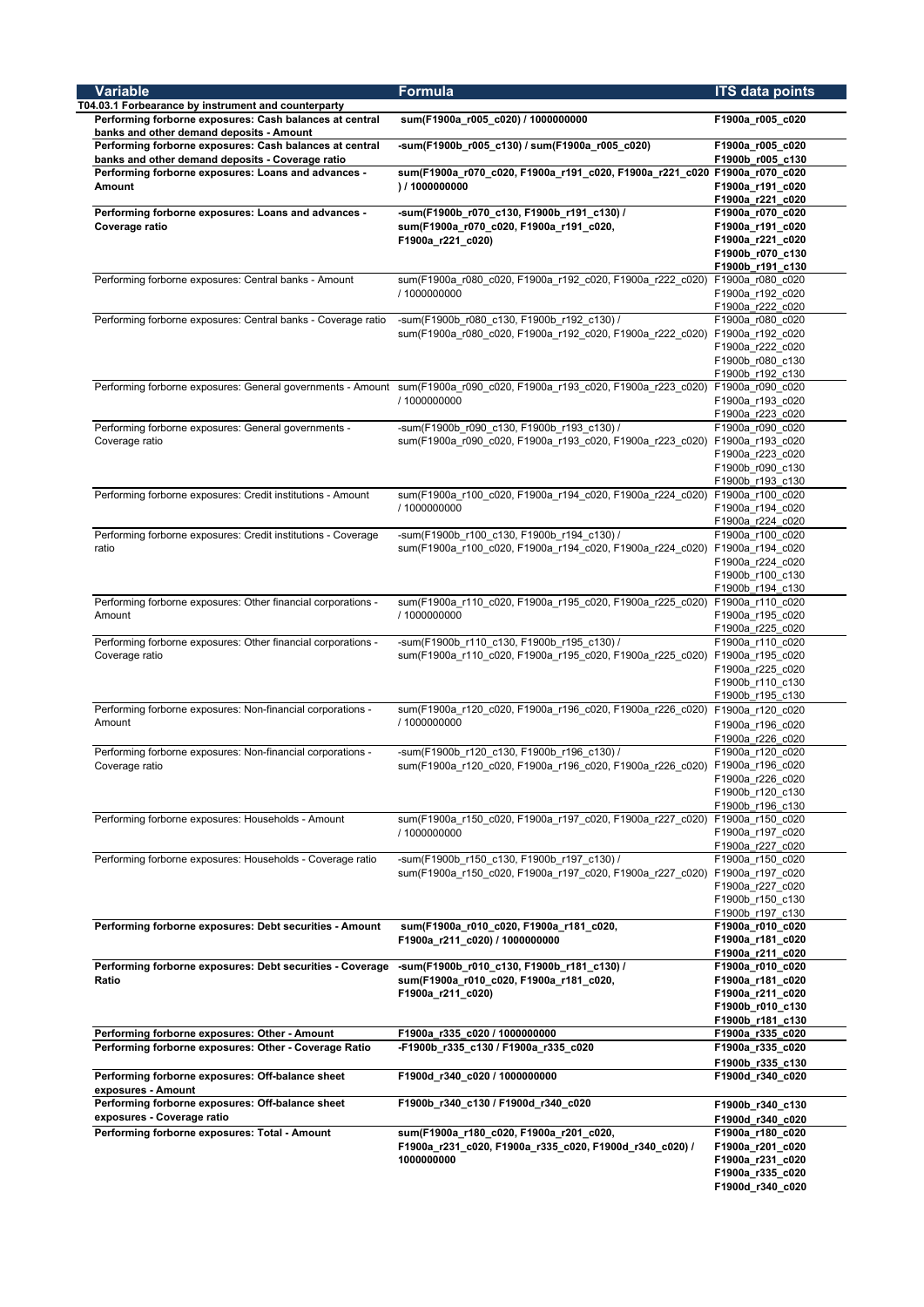| Variable                                                                                                        | Formula                                                                                                                                     | <b>ITS</b> data points               |
|-----------------------------------------------------------------------------------------------------------------|---------------------------------------------------------------------------------------------------------------------------------------------|--------------------------------------|
| Performing forborne exposures: Total - Coverage ratio                                                           | -sum(F1900b_r180_c130, F1900b_r201_c130,                                                                                                    | F1900a_r180_c020                     |
|                                                                                                                 | F1900b_r335_c130, -F1900b_r340_c130) /                                                                                                      | F1900a_r201_c020                     |
|                                                                                                                 | sum(F1900a_r180_c020, F1900a_r201_c020,                                                                                                     | F1900a_r231_c020                     |
|                                                                                                                 | F1900a_r231_c020, F1900a_r335_c020, F1900d_r340_c020)                                                                                       | F1900a_r335_c020                     |
|                                                                                                                 |                                                                                                                                             | F1900b_r180_c130                     |
|                                                                                                                 |                                                                                                                                             | F1900b_r201_c130                     |
|                                                                                                                 |                                                                                                                                             | F1900b_r335_c130                     |
|                                                                                                                 |                                                                                                                                             | F1900b_r340_c130                     |
| Non-performing forborne exposures: Cash balances at                                                             | sum(F1900a_r005_c060) / 1000000000                                                                                                          | F1900d_r340_c020                     |
| central banks and other demand deposits - Amount                                                                |                                                                                                                                             | F1900a_r005_c060                     |
| Non-performing forborne exposures: Cash balances at<br>central banks and other demand deposits - Coverage ratio | -sum(F1900b_r005_c140) / sum(F1900a_r005_c060)                                                                                              | F1900a_r005_c060<br>F1900b_r005_c140 |
| Non-performing forborne exposures: Loans and advances -                                                         | sum(F1900a_r070_c060, F1900a_r191_c060,                                                                                                     | F1900a r070 c060                     |
| Amount                                                                                                          | F1900a_r221_c060) / 1000000000                                                                                                              | F1900a_r191_c060<br>F1900a_r221_c060 |
| Non-performing forborne exposures: Loans and advances - - sum(F1900b_r070_c140, F1900b_r191_c140,               |                                                                                                                                             | F1900a_r070_c060                     |
| Coverage ratio                                                                                                  | F1900b_r221_c140) / sum(F1900a_r070_c060,                                                                                                   | F1900a_r191_c060                     |
|                                                                                                                 | F1900a_r191_c060, F1900a_r221_c060)                                                                                                         | F1900a_r221_c060                     |
|                                                                                                                 |                                                                                                                                             | F1900b_r070_c140                     |
|                                                                                                                 |                                                                                                                                             | F1900b_r191_c140                     |
|                                                                                                                 |                                                                                                                                             | F1900b_r221_c140                     |
| Non-performing forborne exposures: Central banks - Amount                                                       | sum(F1900a r080 c060, F1900a r192 c060, F1900a r222 c060) F1900a r080 c060                                                                  |                                      |
|                                                                                                                 | /1000000000                                                                                                                                 | F1900a_r192_c060                     |
|                                                                                                                 |                                                                                                                                             | F1900a r222 c060                     |
| Non-performing forborne exposures: Central banks - Coverage                                                     | -sum(F1900b_r080_c140, F1900b_r192_c140, F1900b_r222_c140) F1900a_r080_c060                                                                 |                                      |
| ratio                                                                                                           | / sum(F1900a r080 c060, F1900a r192 c060,                                                                                                   | F1900a r192 c060                     |
|                                                                                                                 | F1900a_r222_c060)                                                                                                                           | F1900a_r222_c060                     |
|                                                                                                                 |                                                                                                                                             | F1900b r080 c140                     |
|                                                                                                                 |                                                                                                                                             | F1900b r192 c140                     |
|                                                                                                                 |                                                                                                                                             | F1900b_r222_c140                     |
| Non-performing forborne exposures: General governments -                                                        | sum(F1900a_r090_c060, F1900a_r193_c060, F1900a_r223_c060)                                                                                   | F1900a r090 c060                     |
| Amount                                                                                                          | / 1000000000                                                                                                                                | F1900a_r193_c060                     |
|                                                                                                                 |                                                                                                                                             | F1900a r223 c060                     |
| Non-performing forborne exposures: General governments -                                                        | -sum(F1900b_r090_c140, F1900b_r193_c140, F1900b_r223_c140) F1900a_r090_c060                                                                 |                                      |
| Coverage ratio                                                                                                  | /sum(F1900a_r090_c060, F1900a_r193_c060,                                                                                                    | F1900a_r193_c060                     |
|                                                                                                                 | F1900a_r223_c060)                                                                                                                           | F1900a_r223_c060                     |
|                                                                                                                 |                                                                                                                                             | F1900b_r090_c140                     |
|                                                                                                                 |                                                                                                                                             | F1900b_r193_c140<br>F1900b_r223_c140 |
|                                                                                                                 | Non-performing forborne exposures: Credit institutions - Amount sum(F1900a_r100_c060, F1900a_r194_c060, F1900a_r224_c060)                   | F1900a_r100_c060                     |
|                                                                                                                 | / 1000000000                                                                                                                                | F1900a r194 c060                     |
|                                                                                                                 |                                                                                                                                             | F1900a r224 c060                     |
| Non-performing forborne exposures: Credit institutions -                                                        | -sum(F1900b_r100_c140, F1900b_r194_c140, F1900b_r224_c140) F1900a_r100_c060                                                                 |                                      |
| Coverage ratio                                                                                                  | / sum(F1900a_r100_c060, F1900a_r194_c060,<br>F1900a_r224_c060)                                                                              | F1900a_r194_c060                     |
|                                                                                                                 |                                                                                                                                             | F1900a_r224_c060                     |
|                                                                                                                 |                                                                                                                                             | F1900b_r100_c140                     |
|                                                                                                                 |                                                                                                                                             | F1900b r194 c140                     |
|                                                                                                                 |                                                                                                                                             | F1900b_r224_c140                     |
|                                                                                                                 | Non-performing forborne exposures: Other financial corporations sum(F1900a_r110_c060, F1900a_r195_c060, F1900a_r225_c060) F1900a_r110_c060  |                                      |
| - Amount                                                                                                        | / 1000000000                                                                                                                                | F1900a r195 c060                     |
|                                                                                                                 |                                                                                                                                             | F1900a_r225_c060                     |
|                                                                                                                 | Non-performing forborne exposures: Other financial corporations -sum(F1900b r110 c140, F1900b r195 c140, F1900b r225 c140) F1900a r110 c060 |                                      |
| - Coverage ratio                                                                                                | / sum(F1900a_r110_c060, F1900a_r195_c060,                                                                                                   | F1900a_r195_c060                     |
|                                                                                                                 | F1900a_r225_c060)                                                                                                                           | F1900a_r225_c060                     |
|                                                                                                                 |                                                                                                                                             | F1900b_r110_c140                     |
|                                                                                                                 |                                                                                                                                             | F1900b_r195_c140<br>F1900b r225 c140 |
|                                                                                                                 | Non-performing forborne exposures: Non-financial corporations - sum(F1900a_r120_c060, F1900a_r196_c060, F1900a_r226_c060)                   |                                      |
| Amount                                                                                                          | /1000000000                                                                                                                                 | F1900a_r120_c060                     |
|                                                                                                                 |                                                                                                                                             | F1900a_r196_c060<br>F1900a r226 c060 |
|                                                                                                                 | Non-performing forborne exposures: Non-financial corporations - -sum(F1900b_r120_c140, F1900b_r196_c140, F1900b_r226_c140) F1900a_r120_c060 |                                      |
| Coverage ratio                                                                                                  | /sum(F1900a_r120_c060, F1900a_r196 c060,                                                                                                    | F1900a r196 c060                     |
|                                                                                                                 | F1900a_r226_c060)                                                                                                                           | F1900a_r226_c060                     |
|                                                                                                                 |                                                                                                                                             | F1900b_r120_c140                     |
|                                                                                                                 |                                                                                                                                             | F1900b_r196_c140                     |
|                                                                                                                 |                                                                                                                                             | F1900b r226 c140                     |
| Non-performing forborne exposures: Households - Amount                                                          | sum(F1900a_r150_c060, F1900a_r197_c060, F1900a_r227_c060)                                                                                   | F1900a_r150_c060                     |
|                                                                                                                 | / 1000000000                                                                                                                                | F1900a_r197_c060                     |
|                                                                                                                 |                                                                                                                                             | F1900a_r227_c060                     |
| Non-performing forborne exposures: Households - Coverage                                                        | -sum(F1900b r150 c140, F1900b r197 c140, F1900b r227 c140) F1900a r150 c060                                                                 |                                      |
| ratio                                                                                                           | / sum(F1900a_r150_c060, F1900a_r197_c060,                                                                                                   | F1900a_r197_c060                     |
|                                                                                                                 | F1900a_r227_c060)                                                                                                                           | F1900a_r227_c060                     |
|                                                                                                                 |                                                                                                                                             | F1900b_r150_c140                     |
|                                                                                                                 |                                                                                                                                             | F1900b_r197_c140                     |
|                                                                                                                 |                                                                                                                                             | F1900b_r227_c140                     |
| Non-Performing forborne exposures: Debt securities -                                                            | sum(F1900a_r010_c060, F1900a_r181_c060,                                                                                                     | F1900a_r010_c060                     |
| Amount                                                                                                          | F1900a_r211_c060) / 1000000000                                                                                                              | F1900a_r181_c060                     |
|                                                                                                                 |                                                                                                                                             | F1900a_r211_c060                     |
|                                                                                                                 |                                                                                                                                             |                                      |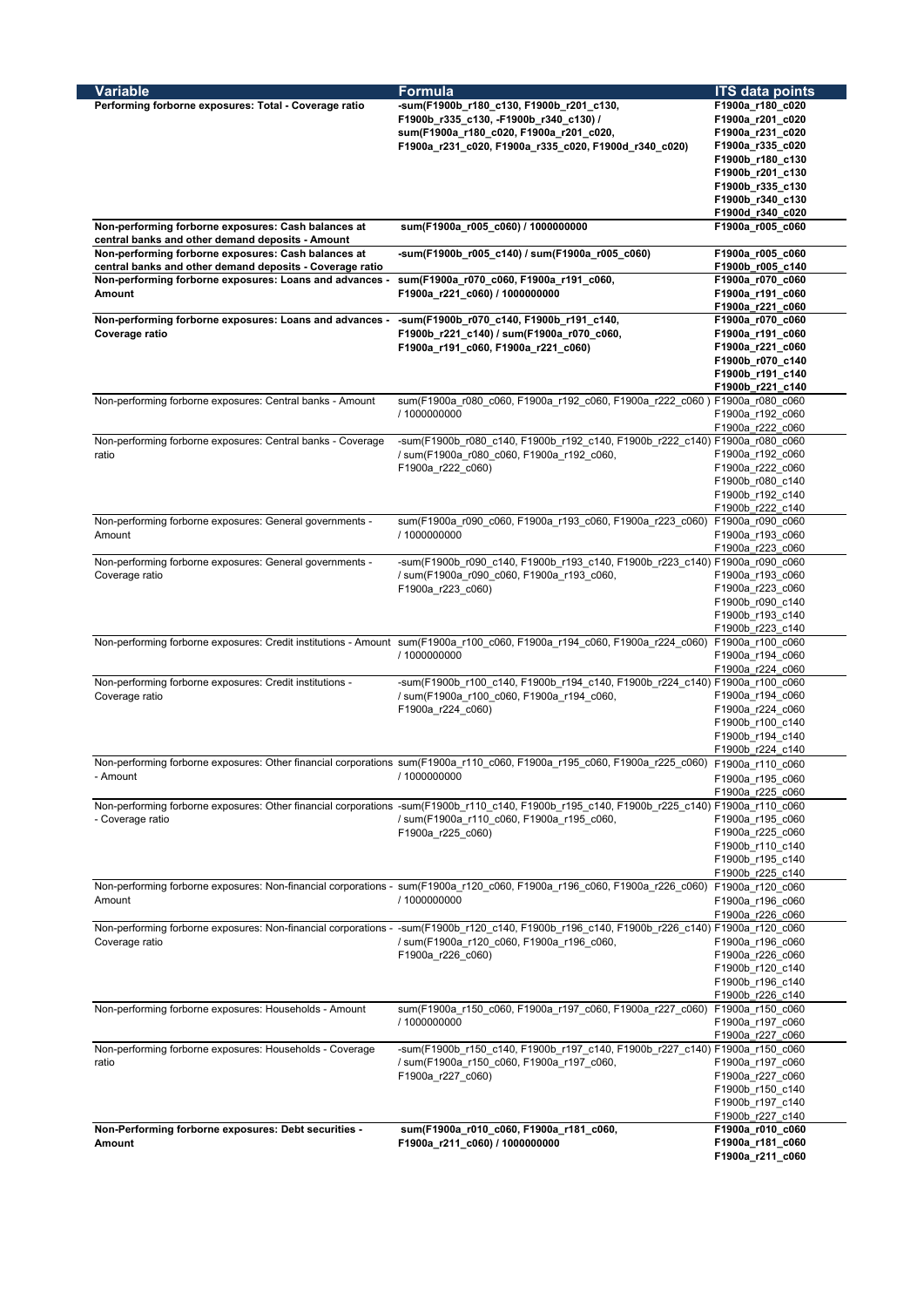| <b>Variable</b>                                                                                | <b>Formula</b>                                                                                                | <b>ITS data points</b>               |
|------------------------------------------------------------------------------------------------|---------------------------------------------------------------------------------------------------------------|--------------------------------------|
| Non-Performing forborne exposures: Debt securities -                                           | -sum(F1900b_r010_c140, F1900b_r181_c140,                                                                      | F1900b_r010_c140                     |
| <b>Coverage Ratio</b>                                                                          | F1900b_r211_c140) / sum(F1900a_r010_c060,                                                                     | F1900b_r181_c140                     |
|                                                                                                | F1900a_r181_c060, F1900a_r211_c060)                                                                           | F1900b_r211_c140                     |
|                                                                                                |                                                                                                               | F1900a_r010_c060                     |
|                                                                                                |                                                                                                               | F1900a_r181_c060                     |
|                                                                                                |                                                                                                               | F1900a_r211_c060                     |
| Non-performing forborne exposures: Other - Amount                                              | F1900a_r335_c060 / 1000000000                                                                                 | F1900a_r335_c060                     |
| Non-performing forborne exposures: Other - Coverage Ratio -F1900b_r335_c140 / F1900a_r335_c060 |                                                                                                               | F1900a_r335_c060                     |
| Non-performing forborne exposures: Off-balance sheet<br>exposures - Amount                     | F1900d_r340_c060 / 1000000000                                                                                 | F1900d_r340_c060                     |
| Non-performing forborne exposures: Off-balance sheet                                           | F1900b_r340_c140 / F1900d_r340_c060                                                                           | F1900b_r340_c140                     |
| exposures - Coverage ratio                                                                     |                                                                                                               | F1900d_r340_c060                     |
| Non-performing forborne exposures: Total - Amount                                              | sum(F1900a_r180_c060, F1900a_r201_c060,                                                                       | F1900a_r180_c060                     |
|                                                                                                | F1900a_r231_c060, F1900a_r335_c060, F1900d_r340_c060) /<br>1000000000                                         | F1900a_r201_c060<br>F1900a_r231_c060 |
|                                                                                                |                                                                                                               | F1900a_r335_c060                     |
|                                                                                                |                                                                                                               | F1900d_r340_c060                     |
| Non-performing forborne exposures: Total - Coverage ratio                                      | -sum(F1900b_r180_c140, F1900b_r201_c140,                                                                      | F1900a_r180_c060                     |
|                                                                                                | F1900b_r231_c140, F1900b_r335_c140, -F1900b_r340_c140) /                                                      | F1900a_r201_c060                     |
|                                                                                                | sum(F1900a_r180_c060, F1900a_r201_c060,                                                                       | F1900a_r231_c060                     |
|                                                                                                | F1900a_r231_c060, F1900a_r335_c060, F1900d_r340_c060)                                                         | F1900a_r335_c060                     |
|                                                                                                |                                                                                                               | F1900b_r180_c140                     |
|                                                                                                |                                                                                                               | F1900b_r201_c140                     |
|                                                                                                |                                                                                                               | F1900b_r231_c140                     |
|                                                                                                |                                                                                                               | F1900b_r335_c140                     |
|                                                                                                |                                                                                                               | F1900b_r340_c140                     |
|                                                                                                |                                                                                                               | F1900d_r340_c060                     |
| T04.03.2/3 Non-performing exposures and forbearance                                            |                                                                                                               |                                      |
| Total exposures: Performing - Amount                                                           | sum(F1800a r180 c020, F1800a r201 c020, F1800a r231 c020,                                                     | F1800a_r180_c020                     |
|                                                                                                | F1800a_r335_c020, F1800e_r550_c020) / 1000000000                                                              | F1800a_r201_c020                     |
|                                                                                                |                                                                                                               | F1800a r231 c020                     |
|                                                                                                |                                                                                                               | F1800a_r335_c020                     |
|                                                                                                |                                                                                                               | F1800e r550 c020                     |
| Total exposures: Performing - Coverage ratio                                                   | -sum(F1800b r180 c140, F1800b_r201_c140, F1800b_r335_c140, F1800a_r180_c020                                   |                                      |
|                                                                                                | -F1800b_r550_c140) / sum(F1800a_r180_c020,                                                                    | F1800a_r201_c020                     |
|                                                                                                | F1800a_r201_c020, F1800a_r231_c020, F1800a_r335_c020,                                                         | F1800a_r231_c020                     |
|                                                                                                | F1800e_r550_c020)                                                                                             | F1800a_r335_c020<br>F1800b_r180_c140 |
|                                                                                                |                                                                                                               | F1800b_r201_c140                     |
|                                                                                                |                                                                                                               | F1800b_r335_c140                     |
|                                                                                                |                                                                                                               | F1800b_r550_c140                     |
|                                                                                                |                                                                                                               | F1800e_r550_c020                     |
| Total exposures: Non-performing - Amount                                                       | sum(F1800a_r180_c060, F1800a_r201_c060, F1800a_r231_c060,<br>F1800a_r335_c060, F1800e_r550_c060) / 1000000000 | F1800a_r180_c060                     |
|                                                                                                |                                                                                                               | F1800a_r201_c060                     |
|                                                                                                |                                                                                                               | F1800a_r231_c060                     |
|                                                                                                |                                                                                                               | F1800a_r335_c060                     |
|                                                                                                |                                                                                                               | F1800e_r550_c060                     |
| Total exposures: Non-performing - Coverage ratio                                               | -sum(F1800b r180 c150, F1800b_r201_c150, F1800b_r231_c150, F1800a_r180_c060                                   |                                      |
|                                                                                                | F1800b_r335_c150, -F1800b_r550_c150) /                                                                        | F1800a_r201_c060                     |
|                                                                                                | sum(F1800a r180 c060, F1800a r201 c060, F1800a r231 c060, F1800a_r231_c060                                    |                                      |
|                                                                                                | F1800a r335 c060, F1800e r550 c060)                                                                           | F1800a_r335_c060                     |
|                                                                                                |                                                                                                               | F1800b_r180_c150                     |
|                                                                                                |                                                                                                               | F1800b_r201_c150                     |
|                                                                                                |                                                                                                               | F1800b_r231_c150                     |
|                                                                                                |                                                                                                               | F1800b r335 c150                     |
|                                                                                                |                                                                                                               | F1800b r550 c150                     |
| Forborne exposures: Performing - Amount                                                        | sum(F1900a_r180_c020, F1900a_r201_c020, F1900a_r231_c020, F1900a_r180_c020                                    | F1800e_r550_c060                     |
|                                                                                                | F1900a_r335_c020, F1900d_r340_c020) / 1000000000                                                              |                                      |
|                                                                                                |                                                                                                               | F1900a_r201_c020<br>F1900a r231 c020 |
|                                                                                                |                                                                                                               | F1900a r335 c020                     |
|                                                                                                |                                                                                                               | F1900d r340 c020                     |
| Forborne exposures: Performing - Coverage ratio                                                | -sum(F1900b r180 c130, F1900b_r201_c130, F1900b_r335_c130, F1900a_r180_c020                                   |                                      |
|                                                                                                | -F1900b_r340_c130) / sum(F1900a_r180_c020,<br>F1900a r201 c020, F1900a r231 c020, F1900a r335 c020,           | F1900a_r201_c020                     |
|                                                                                                |                                                                                                               | F1900a r231 c020                     |
|                                                                                                | F1900d r340 c020)                                                                                             | F1900a_r335_c020                     |
|                                                                                                |                                                                                                               | F1900b_r180_c130                     |
|                                                                                                |                                                                                                               | F1900b_r201_c130                     |
|                                                                                                |                                                                                                               | F1900b r335 c130                     |
|                                                                                                |                                                                                                               | F1900b_r340_c130                     |
|                                                                                                |                                                                                                               | F1900d r340 c020                     |
| Forborne exposures: Non-performing - Amount                                                    | sum(F1900a r180 c060, F1900a r201 c060, F1900a r231 c060,                                                     | F1900a_r180_c060                     |
|                                                                                                | F1900a r335 c060, F1900d r340 c060) / 1000000000                                                              | F1900a r201 c060                     |
|                                                                                                |                                                                                                               | F1900a_r231_c060                     |
|                                                                                                |                                                                                                               | F1900a r335 c060                     |
|                                                                                                |                                                                                                               | F1900d r340 c060                     |
|                                                                                                |                                                                                                               |                                      |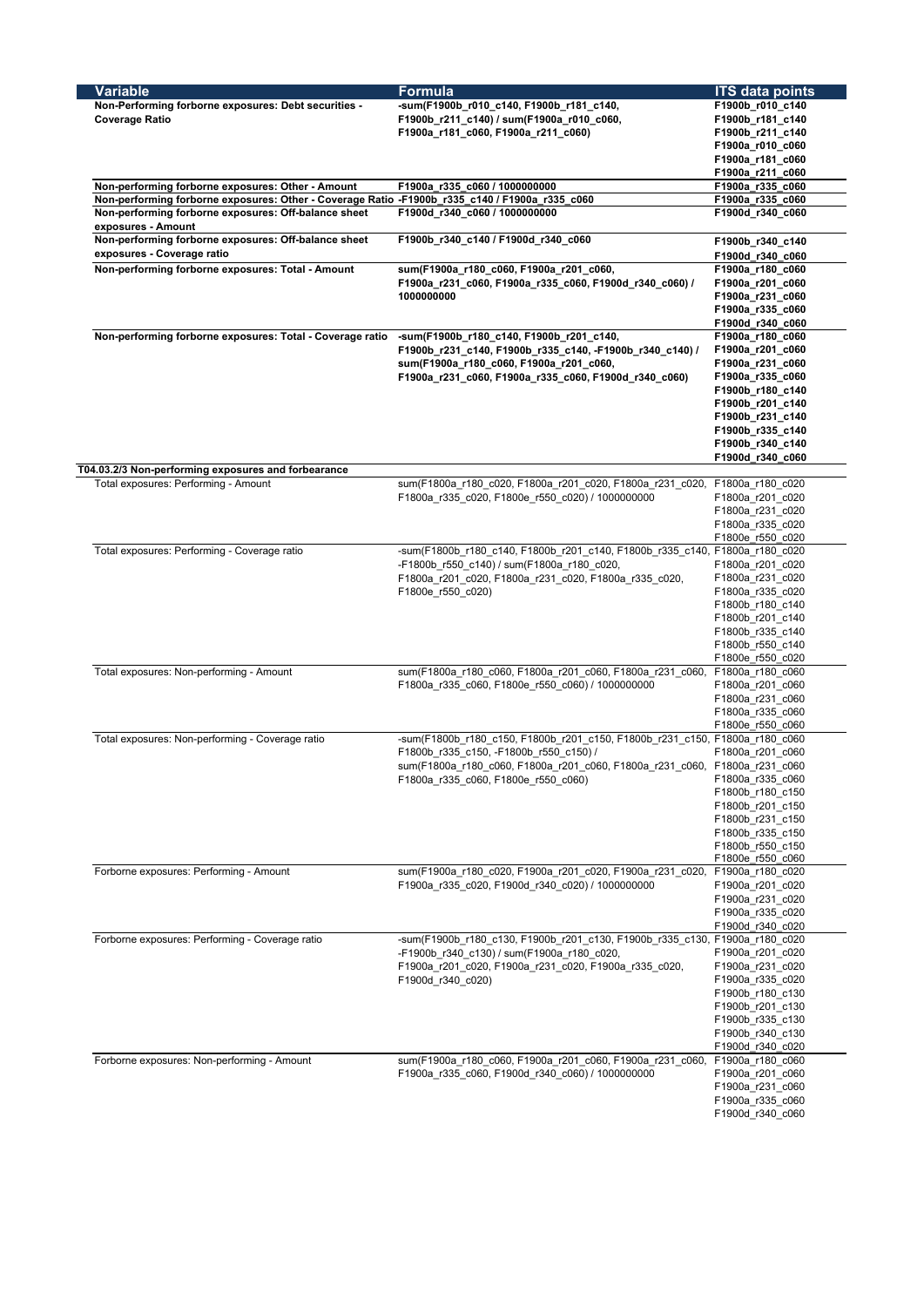| <b>Variable</b>                                     | <b>Formula</b>                                                                                               | <b>ITS data points</b>             |
|-----------------------------------------------------|--------------------------------------------------------------------------------------------------------------|------------------------------------|
| Forborne exposures: Non-performing - Coverage ratio | -sum(F1900b_r180_c140, F1900b_r201_c140, F1900b_r231_c140, F1900a_r180_c060                                  |                                    |
|                                                     | F1900b r335 c140, -F1900b r340 c140) /                                                                       | F1900a r201 c060                   |
|                                                     | sum(F1900a r180 c060, F1900a r201 c060, F1900a r231 c060, F1900a_r231_c060                                   |                                    |
|                                                     | F1900a_r335_c060, F1900d_r340_c060)                                                                          | F1900a_r335_c060                   |
|                                                     |                                                                                                              | F1900b_r180_c140                   |
|                                                     |                                                                                                              | F1900b_r201_c140                   |
|                                                     |                                                                                                              | F1900b_r231_c140                   |
|                                                     |                                                                                                              | F1900b_r335_c140                   |
|                                                     |                                                                                                              | F1900b_r340_c140                   |
| T04.04.1 Fair value hierarchy                       |                                                                                                              | F1900d r340 c060                   |
| Level 1 - Derivatives                               | sum(F1400 r020 c010, F1400 r052 c010, F1400 r140 c010) /                                                     | F1400 r020 c010                    |
|                                                     | 1000000000                                                                                                   | F1400_r052_c010                    |
|                                                     |                                                                                                              | F1400 r140 c010                    |
| Level 2 - Derivatives                               | sum(F1400 r020 c020, F1400 r052 c020, F1400 r140 c020) /                                                     | F1400 r020 c020                    |
|                                                     | 1000000000                                                                                                   | F1400_r052_c020                    |
| Level 3 - Derivatives                               |                                                                                                              | F1400_r140_c020                    |
|                                                     | sum(F1400 r020 c030, F1400 r052 c030, F1400 r140 c030) /<br>1000000000                                       | F1400 r020 c030<br>F1400 r052 c030 |
|                                                     |                                                                                                              | F1400 r140 c030                    |
| Level 1 - Equity instruments                        | sum(F1400_r030_c010, F1400_r053_c010, F1400_r057_c010,                                                       | F1400_r030_c010                    |
|                                                     | F1400 r070 c010, F1400 r102 c010, F1400 r122 c010,                                                           | F1400 r053 c010                    |
|                                                     | F1400_r126_c010) / 1000000000                                                                                | F1400 r057 c010                    |
|                                                     |                                                                                                              | F1400_r070_c010                    |
|                                                     |                                                                                                              | F1400 r102 c010                    |
|                                                     |                                                                                                              | F1400_r122_c010                    |
|                                                     |                                                                                                              | F1400 r126 c010                    |
| Level 2 - Equity instruments                        | sum(F1400_r030_c020, F1400_r053_c020, F1400_r057_c020,<br>F1400 r070 c020, F1400 r102 c020, F1400 r122 c020, | F1400_r030_c020<br>F1400 r053 c020 |
|                                                     | F1400_r126_c020) / 1000000000                                                                                | F1400_r057_c020                    |
|                                                     |                                                                                                              | F1400_r070_c020                    |
|                                                     |                                                                                                              | F1400 r102 c020                    |
|                                                     |                                                                                                              | F1400_r122_c020                    |
|                                                     |                                                                                                              | F1400_r126_c020                    |
| Level 3 - Equity instruments                        | sum(F1400 r030 c030, F1400 r053 c030, F1400 r057 c030,                                                       | F1400 r030 c030                    |
|                                                     | F1400_r070_c030, F1400_r102_c030, F1400_r122_c030,                                                           | F1400 r053 c030                    |
|                                                     | F1400 r126 c030) / 1000000000                                                                                | F1400_r057_c030                    |
|                                                     |                                                                                                              | F1400_r070_c030<br>F1400_r102_c030 |
|                                                     |                                                                                                              | F1400_r122_c030                    |
|                                                     |                                                                                                              | F1400_r126_c030                    |
| Level 1 - Debt securities                           | sum(F1400 r040 c010, F1400 r054 c010, F1400 r058 c010,                                                       | F1400_r040_c010                    |
|                                                     | F1400_r080_c010, F1400_r103_c010, F1400_r123_c010,<br>F1400 r127 c010) / 1000000000                          | F1400 r054 c010                    |
|                                                     |                                                                                                              | F1400 r058 c010                    |
|                                                     |                                                                                                              | F1400_r080_c010                    |
|                                                     |                                                                                                              | F1400_r103_c010                    |
|                                                     |                                                                                                              | F1400_r123_c010<br>F1400_r127_c010 |
| Level 2 - Debt securities                           | sum(F1400 r040 c020, F1400 r054 c020, F1400 r058 c020,                                                       | F1400 r040 c020                    |
|                                                     | F1400 r080 c020, F1400 r103 c020, F1400 r123 c020,<br>F1400_r127_c020) / 1000000000                          | F1400_r054_c020                    |
|                                                     |                                                                                                              | F1400_r058_c020                    |
|                                                     |                                                                                                              | F1400 r080 c020                    |
|                                                     |                                                                                                              | F1400_r103_c020                    |
|                                                     |                                                                                                              | F1400_r123_c020                    |
| Level 3 - Debt securities                           |                                                                                                              | F1400_r127_c020                    |
|                                                     | sum(F1400 r040 c030, F1400 r054 c030, F1400 r058 c030,<br>F1400 r080 c030, F1400 r103 c030, F1400 r123 c030, | F1400_r040_c030<br>F1400_r054_c030 |
|                                                     | F1400 r127 c030) / 1000000000                                                                                | F1400_r058_c030                    |
|                                                     |                                                                                                              | F1400_r080_c030                    |
|                                                     |                                                                                                              | F1400_r103_c030                    |
|                                                     |                                                                                                              | F1400_r123_c030                    |
|                                                     |                                                                                                              | F1400 r127 c030                    |
| Level 1 - Loans and advances                        | sum(F1400_r050_c010, F1400_r055_c010, F1400_r059_c010,                                                       | F1400_r050_c010                    |
|                                                     | F1400_r090_c010, F1400_r104_c010, F1400_r124_c010,                                                           | F1400_r055_c010                    |
|                                                     | F1400_r128_c010) / 1000000000                                                                                | F1400_r059_c010<br>F1400_r090_c010 |
|                                                     |                                                                                                              | F1400_r104_c010                    |
|                                                     |                                                                                                              | F1400_r124_c010                    |
|                                                     |                                                                                                              | F1400_r128_c010                    |
| Level 2 - Loans and advances                        | sum(F1400_r050_c020, F1400_r055_c020, F1400_r059_c020,                                                       | F1400_r050_c020                    |
|                                                     | F1400_r090_c020, F1400_r104_c020, F1400_r124_c020,                                                           | F1400_r055_c020                    |
|                                                     | F1400_r128_c020) / 1000000000                                                                                | F1400_r059_c020                    |
|                                                     |                                                                                                              | F1400_r090_c020                    |
|                                                     |                                                                                                              | F1400_r104_c020                    |
|                                                     |                                                                                                              | F1400_r124_c020<br>F1400_r128_c020 |
| Level 3 - Loans and advances                        | sum(F1400 r050 c030, F1400 r055 c030, F1400 r059 c030,                                                       | F1400_r050_c030                    |
|                                                     | F1400_r090_c030, F1400_r104_c030, F1400_r124_c030,                                                           | F1400_r055_c030                    |
|                                                     | F1400_r128_c030) / 1000000000                                                                                | F1400_r059_c030                    |
|                                                     |                                                                                                              | F1400_r090_c030                    |
|                                                     |                                                                                                              | F1400_r104_c030                    |
|                                                     |                                                                                                              | F1400_r124_c030                    |
|                                                     |                                                                                                              | F1400_r128_c030                    |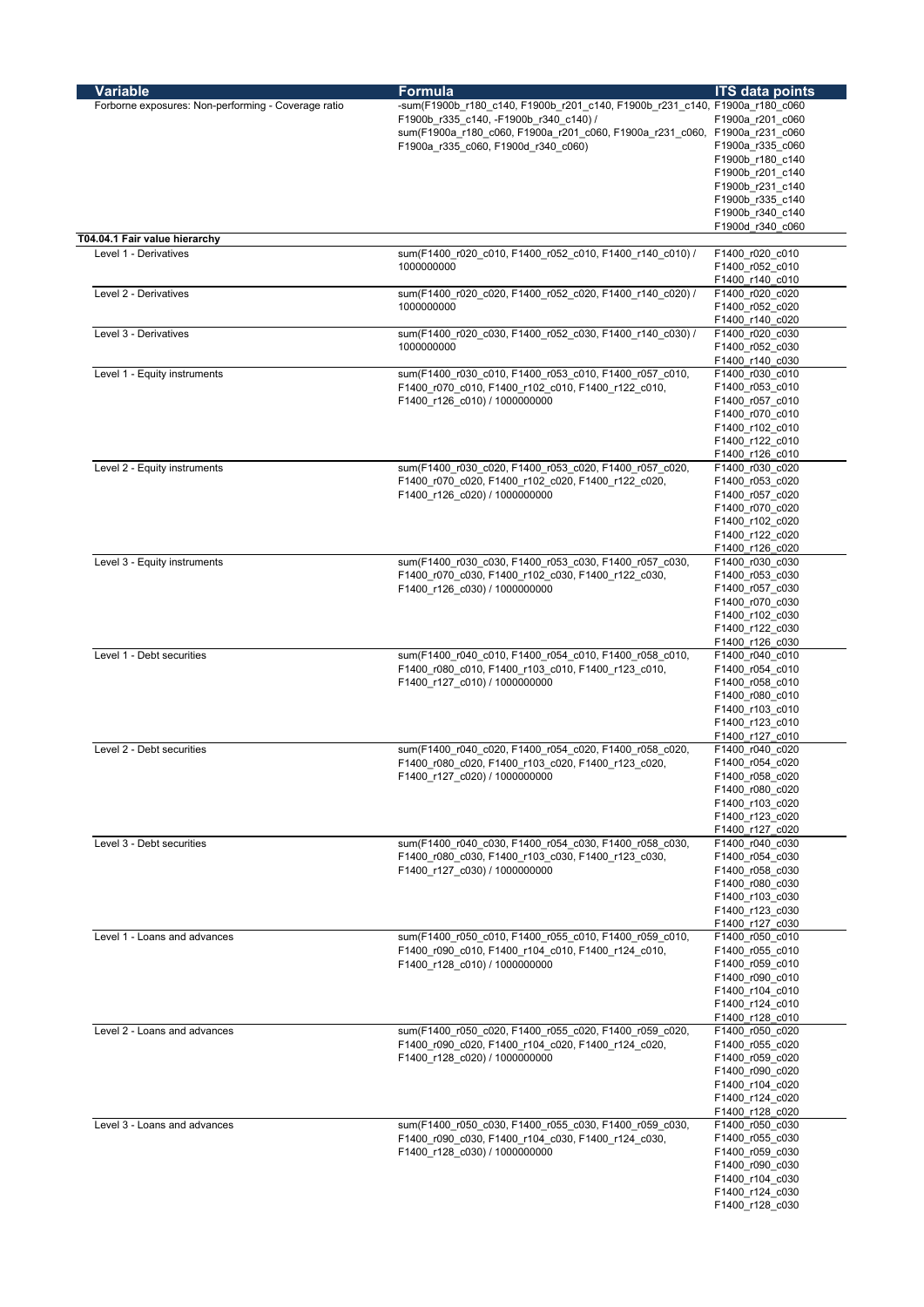| Variable<br>Level 1 - Total | <b>Formula</b><br>sum(F1400_r020_c010, F1400_r030_c010, F1400_r040_c010,<br>F1400_r050_c010, F1400_r052_c010, F1400_r053_c010,<br>F1400_r054_c010, F1400_r055_c010, F1400_r057_c010,<br>F1400_r058_c010, F1400_r059_c010, F1400_r070_c010,<br>F1400_r080_c010, F1400_r090_c010, F1400_r102_c010, | <b>ITS data points</b><br>F1400_r020_c010<br>F1400_r030_c010<br>F1400_r040_c010<br>F1400_r050_c010 |
|-----------------------------|--------------------------------------------------------------------------------------------------------------------------------------------------------------------------------------------------------------------------------------------------------------------------------------------------|----------------------------------------------------------------------------------------------------|
|                             |                                                                                                                                                                                                                                                                                                  |                                                                                                    |
|                             |                                                                                                                                                                                                                                                                                                  |                                                                                                    |
|                             |                                                                                                                                                                                                                                                                                                  |                                                                                                    |
|                             |                                                                                                                                                                                                                                                                                                  |                                                                                                    |
|                             |                                                                                                                                                                                                                                                                                                  | F1400_r052_c010                                                                                    |
|                             | F1400_r103_c010, F1400_r104_c010, F1400_r122_c010,                                                                                                                                                                                                                                               | F1400_r053_c010                                                                                    |
|                             | F1400_r123_c010, F1400_r124_c010, F1400_r126_c010,                                                                                                                                                                                                                                               | F1400_r054_c010                                                                                    |
|                             | F1400_r127_c010, F1400_r128_c010, F1400_r140_c010) /                                                                                                                                                                                                                                             | F1400_r055_c010<br>F1400_r057_c010                                                                 |
|                             | 1000000000                                                                                                                                                                                                                                                                                       | F1400_r058_c010                                                                                    |
|                             |                                                                                                                                                                                                                                                                                                  | F1400_r059_c010                                                                                    |
|                             |                                                                                                                                                                                                                                                                                                  | F1400_r070_c010                                                                                    |
|                             |                                                                                                                                                                                                                                                                                                  | F1400_r080_c010                                                                                    |
|                             |                                                                                                                                                                                                                                                                                                  | F1400_r090_c010                                                                                    |
|                             |                                                                                                                                                                                                                                                                                                  | F1400_r102_c010                                                                                    |
|                             |                                                                                                                                                                                                                                                                                                  | F1400_r103_c010                                                                                    |
|                             |                                                                                                                                                                                                                                                                                                  | F1400_r104_c010                                                                                    |
|                             |                                                                                                                                                                                                                                                                                                  | F1400_r122_c010                                                                                    |
|                             |                                                                                                                                                                                                                                                                                                  | F1400_r123_c010                                                                                    |
|                             |                                                                                                                                                                                                                                                                                                  | F1400_r124_c010                                                                                    |
|                             |                                                                                                                                                                                                                                                                                                  | F1400_r126_c010                                                                                    |
|                             |                                                                                                                                                                                                                                                                                                  | F1400_r127_c010                                                                                    |
|                             |                                                                                                                                                                                                                                                                                                  | F1400_r128_c010                                                                                    |
| Level 2 - Total             | sum(F1400_r020_c020, F1400_r030_c020, F1400_r040_c020,                                                                                                                                                                                                                                           | F1400_r140_c010                                                                                    |
|                             | F1400_r050_c020, F1400_r052_c020, F1400_r053_c020,                                                                                                                                                                                                                                               | F1400_r020_c020<br>F1400_r030_c020                                                                 |
|                             | F1400_r054_c020, F1400_r055_c020, F1400_r057_c020,                                                                                                                                                                                                                                               | F1400_r040_c020                                                                                    |
|                             | F1400_r058_c020, F1400_r059_c020, F1400_r070_c020,                                                                                                                                                                                                                                               | F1400_r050_c020                                                                                    |
|                             | F1400_r080_c020, F1400_r090_c020, F1400_r102_c020,                                                                                                                                                                                                                                               | F1400_r052_c020                                                                                    |
|                             | F1400_r103_c020, F1400_r104_c020, F1400_r122_c020,                                                                                                                                                                                                                                               | F1400_r053_c020                                                                                    |
|                             | F1400_r123_c020, F1400_r124_c020, F1400_r126_c020,                                                                                                                                                                                                                                               | F1400_r054_c020                                                                                    |
|                             | F1400_r127_c020, F1400_r128_c020, F1400_r140_c020) /                                                                                                                                                                                                                                             | F1400_r055_c020                                                                                    |
|                             | 1000000000                                                                                                                                                                                                                                                                                       | F1400_r057_c020                                                                                    |
|                             |                                                                                                                                                                                                                                                                                                  | F1400_r058_c020                                                                                    |
|                             |                                                                                                                                                                                                                                                                                                  | F1400_r059_c020                                                                                    |
|                             |                                                                                                                                                                                                                                                                                                  | F1400_r070_c020                                                                                    |
|                             |                                                                                                                                                                                                                                                                                                  | F1400_r080_c020                                                                                    |
|                             |                                                                                                                                                                                                                                                                                                  | F1400_r090_c020                                                                                    |
|                             |                                                                                                                                                                                                                                                                                                  | F1400_r102_c020<br>F1400_r103_c020                                                                 |
|                             |                                                                                                                                                                                                                                                                                                  | F1400_r104_c020                                                                                    |
|                             |                                                                                                                                                                                                                                                                                                  | F1400_r122_c020                                                                                    |
|                             |                                                                                                                                                                                                                                                                                                  | F1400_r123_c020                                                                                    |
|                             |                                                                                                                                                                                                                                                                                                  | F1400_r124_c020                                                                                    |
|                             |                                                                                                                                                                                                                                                                                                  | F1400_r126_c020                                                                                    |
|                             |                                                                                                                                                                                                                                                                                                  | F1400_r128_c020                                                                                    |
|                             |                                                                                                                                                                                                                                                                                                  | F1400_r140_c020                                                                                    |
| Level 3 - Total             | sum(F1400_r020_c030, F1400_r030_c030, F1400_r040_c030,                                                                                                                                                                                                                                           | F1400_r020_c030                                                                                    |
|                             | F1400_r050_c030, F1400_r052_c030, F1400_r053_c030,                                                                                                                                                                                                                                               | F1400_r030_c030                                                                                    |
|                             | F1400_r054_c030, F1400_r055_c030, F1400_r057_c030,                                                                                                                                                                                                                                               | F1400_r040_c030                                                                                    |
|                             | F1400_r058_c030, F1400_r059_c030, F1400_r070_c030,                                                                                                                                                                                                                                               | F1400_r050_c030                                                                                    |
|                             | F1400_r080_c030, F1400_r090_c030, F1400_r102_c030,                                                                                                                                                                                                                                               | F1400_r052_c030                                                                                    |
|                             | F1400_r103_c030, F1400_r104_c030, F1400_r122_c030,                                                                                                                                                                                                                                               | F1400_r053_c030<br>F1400_r054_c030                                                                 |
|                             | F1400_r123_c030, F1400_r124_c030, F1400_r126_c030,<br>F1400_r127_c030, F1400_r128_c030, F1400_r140_c030) /                                                                                                                                                                                       | F1400_r055_c030                                                                                    |
|                             | 1000000000                                                                                                                                                                                                                                                                                       | F1400_r057_c030                                                                                    |
|                             |                                                                                                                                                                                                                                                                                                  | F1400_r058_c030                                                                                    |
|                             |                                                                                                                                                                                                                                                                                                  | F1400_r059_c030                                                                                    |
|                             |                                                                                                                                                                                                                                                                                                  | F1400_r070_c030                                                                                    |
|                             |                                                                                                                                                                                                                                                                                                  | F1400_r080_c030                                                                                    |
|                             |                                                                                                                                                                                                                                                                                                  | F1400_r090_c030                                                                                    |
|                             |                                                                                                                                                                                                                                                                                                  | F1400_r102_c030                                                                                    |
|                             |                                                                                                                                                                                                                                                                                                  | F1400_r103_c030                                                                                    |
|                             |                                                                                                                                                                                                                                                                                                  | F1400_r104_c030                                                                                    |
|                             |                                                                                                                                                                                                                                                                                                  | F1400_r122_c030                                                                                    |
|                             |                                                                                                                                                                                                                                                                                                  | F1400_r123_c030                                                                                    |
|                             |                                                                                                                                                                                                                                                                                                  | F1400_r124_c030                                                                                    |
|                             |                                                                                                                                                                                                                                                                                                  | F1400_r126_c030                                                                                    |
|                             |                                                                                                                                                                                                                                                                                                  |                                                                                                    |
|                             |                                                                                                                                                                                                                                                                                                  | F1400_r127_c030                                                                                    |
|                             |                                                                                                                                                                                                                                                                                                  | F1400_r128_c030<br>F1400_r140_c030                                                                 |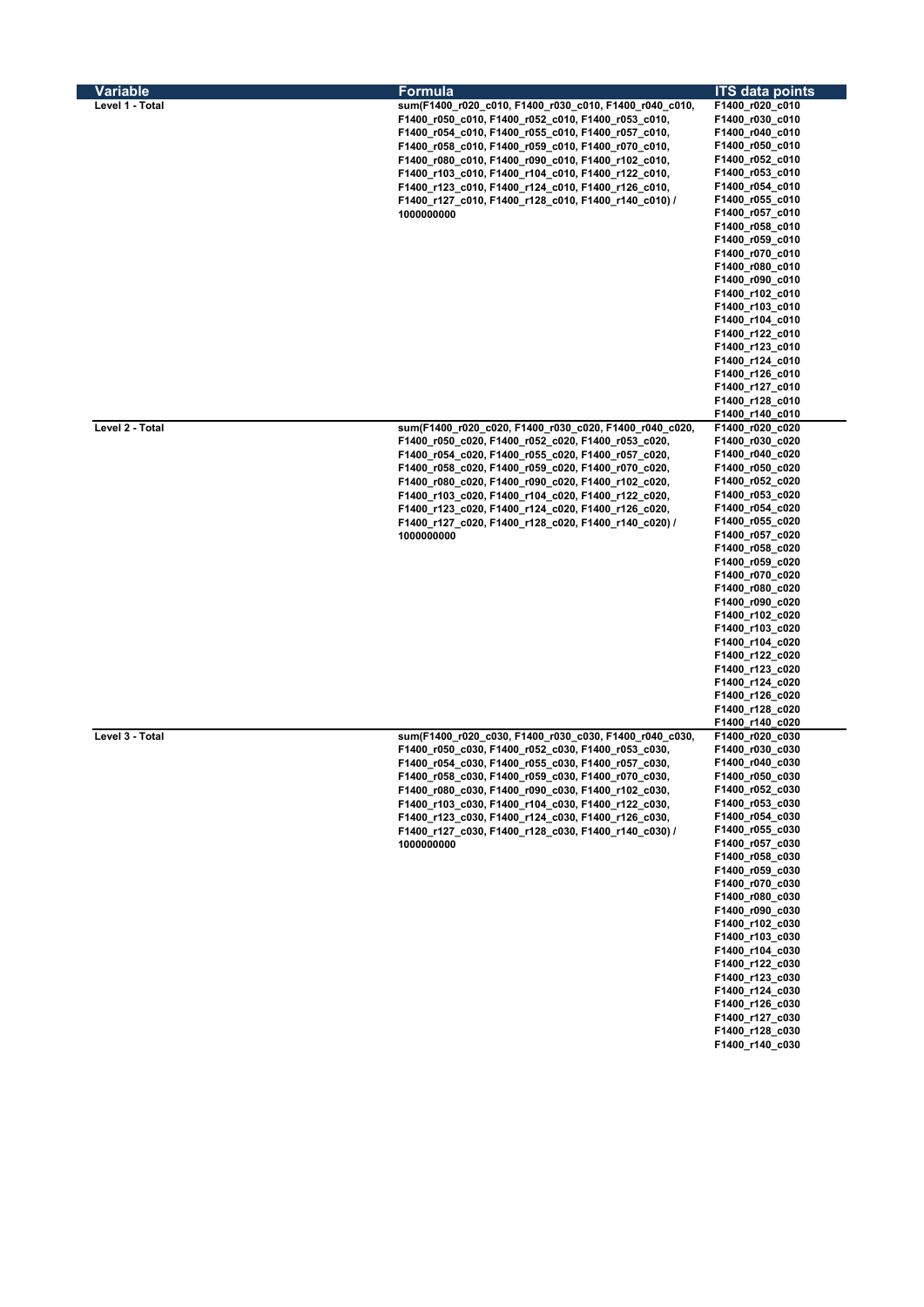| Variable<br>Level 1 - as a share of total assets | Formula                                                                                                  | <b>ITS data points</b>             |
|--------------------------------------------------|----------------------------------------------------------------------------------------------------------|------------------------------------|
|                                                  | sum(F1400_r020_c010, F1400_r030_c010, F1400_r040_c010,                                                   | F0101_r380_c010<br>F1400_r020_c010 |
|                                                  | F1400_r050_c010, F1400_r052_c010, F1400_r053_c010,<br>F1400_r054_c010, F1400_r055_c010, F1400_r057_c010, | F1400_r030_c010                    |
|                                                  | F1400_r058_c010, F1400_r059_c010, F1400_r070_c010,                                                       | F1400_r040_c010                    |
|                                                  | F1400_r080_c010, F1400_r090_c010, F1400_r102_c010,                                                       | F1400_r050_c010                    |
|                                                  | F1400_r103_c010, F1400_r104_c010, F1400_r122_c010,                                                       | F1400_r052_c010                    |
|                                                  | F1400_r123_c010, F1400_r124_c010, F1400_r126_c010,                                                       | F1400_r053_c010                    |
|                                                  | F1400_r127_c010, F1400_r128_c010, F1400_r140_c010) /                                                     | F1400_r054_c010                    |
|                                                  | F0101_r380_c010                                                                                          | F1400_r055_c010                    |
|                                                  |                                                                                                          | F1400_r057_c010                    |
|                                                  |                                                                                                          | F1400_r058_c010                    |
|                                                  |                                                                                                          | F1400_r059_c010                    |
|                                                  |                                                                                                          | F1400_r070_c010                    |
|                                                  |                                                                                                          | F1400_r080_c010                    |
|                                                  |                                                                                                          | F1400_r090_c010<br>F1400_r102_c010 |
|                                                  |                                                                                                          | F1400_r103_c010                    |
|                                                  |                                                                                                          | F1400_r104_c010                    |
|                                                  |                                                                                                          | F1400_r122_c010                    |
|                                                  |                                                                                                          | F1400_r123_c010                    |
|                                                  |                                                                                                          | F1400_r124_c010                    |
|                                                  |                                                                                                          | F1400_r126_c010                    |
|                                                  |                                                                                                          | F1400_r127_c010                    |
|                                                  |                                                                                                          | F1400_r128_c010                    |
|                                                  |                                                                                                          | F1400_r140_c010                    |
| Level 2 - as a share of total assets             | sum(F1400_r020_c020, F1400_r030_c020, F1400_r040_c020,                                                   | F0101_r380_c010                    |
|                                                  | F1400_r050_c020, F1400_r052_c020, F1400_r053_c020,                                                       | F1400_r020_c020                    |
|                                                  | F1400_r054_c020, F1400_r055_c020, F1400_r057_c020,<br>F1400_r058_c020, F1400_r059_c020, F1400_r070_c020, | F1400_r030_c020<br>F1400_r040_c020 |
|                                                  | F1400_r080_c020, F1400_r090_c020, F1400_r102_c020,                                                       | F1400_r050_c020                    |
|                                                  | F1400_r103_c020, F1400_r104_c020, F1400_r122_c020,                                                       | F1400_r052_c020                    |
|                                                  | F1400_r123_c020, F1400_r124_c020, F1400_r126_c020,                                                       | F1400_r053_c020                    |
|                                                  | F1400_r127_c020, F1400_r128_c020, F1400_r140_c020) /                                                     | F1400_r054_c020                    |
|                                                  | F0101_r380_c010                                                                                          | F1400_r055_c020                    |
|                                                  |                                                                                                          | F1400_r057_c020                    |
|                                                  |                                                                                                          | F1400_r058_c020                    |
|                                                  |                                                                                                          | F1400_r059_c020                    |
|                                                  |                                                                                                          | F1400_r070_c020                    |
|                                                  |                                                                                                          | F1400_r080_c020                    |
|                                                  |                                                                                                          | F1400_r090_c020                    |
|                                                  |                                                                                                          | F1400_r102_c020<br>F1400_r103_c020 |
|                                                  |                                                                                                          | F1400_r104_c020                    |
|                                                  |                                                                                                          | F1400_r122_c020                    |
|                                                  |                                                                                                          | F1400_r123_c020                    |
|                                                  |                                                                                                          | F1400_r124_c020                    |
|                                                  |                                                                                                          | F1400_r126_c020                    |
|                                                  |                                                                                                          | F1400_r127_c020                    |
|                                                  |                                                                                                          | F1400_r128_c020                    |
|                                                  |                                                                                                          | F1400_r140_c020                    |
| Level 3 - as a share of total assets             | sum(F1400_r020_c030, F1400_r030_c030, F1400_r040_c030,                                                   | F0101_r380_c010                    |
|                                                  | F1400_r050_c030, F1400_r052_c030, F1400_r053_c030,                                                       | F1400_r020_c030                    |
|                                                  | F1400_r054_c030, F1400_r055_c030, F1400_r057_c030,<br>F1400_r058_c030, F1400_r059_c030, F1400_r070_c030, | F1400_r030_c030                    |
|                                                  | F1400_r080_c030, F1400_r090_c030, F1400_r102_c030,                                                       | F1400_r040_c030<br>F1400_r050_c030 |
|                                                  | F1400_r103_c030, F1400_r104_c030, F1400_r122_c030,                                                       | F1400_r052_c030                    |
|                                                  | F1400_r123_c030, F1400_r124_c030, F1400_r126_c030,                                                       | F1400_r053_c030                    |
|                                                  | F1400_r127_c030, F1400_r128_c030, F1400_r140_c030) /                                                     | F1400_r054_c030                    |
|                                                  | F0101_r380_c010                                                                                          | F1400_r055_c030                    |
|                                                  |                                                                                                          | F1400_r057_c030                    |
|                                                  |                                                                                                          | F1400_r058_c030                    |
|                                                  |                                                                                                          | F1400_r059_c030                    |
|                                                  |                                                                                                          | F1400_r070_c030                    |
|                                                  |                                                                                                          | F1400_r080_c030                    |
|                                                  |                                                                                                          | F1400_r090_c030                    |
|                                                  |                                                                                                          | F1400_r102_c030                    |
|                                                  |                                                                                                          | F1400_r103_c030<br>F1400_r104_c030 |
|                                                  |                                                                                                          | F1400_r122_c030                    |
|                                                  |                                                                                                          | F1400_r123_c030                    |
|                                                  |                                                                                                          | F1400_r124_c030                    |
|                                                  |                                                                                                          | F1400_r126_c030                    |
|                                                  |                                                                                                          | F1400_r127_c030                    |
|                                                  |                                                                                                          | F1400_r128_c030                    |
|                                                  |                                                                                                          | F1400_r140_c030                    |
| T04.04.2/3 Fair value hierarchy                  |                                                                                                          |                                    |
| <b>Total assets</b>                              | F0101_r380_c010 / 1000000000                                                                             | F0101_r380_c010                    |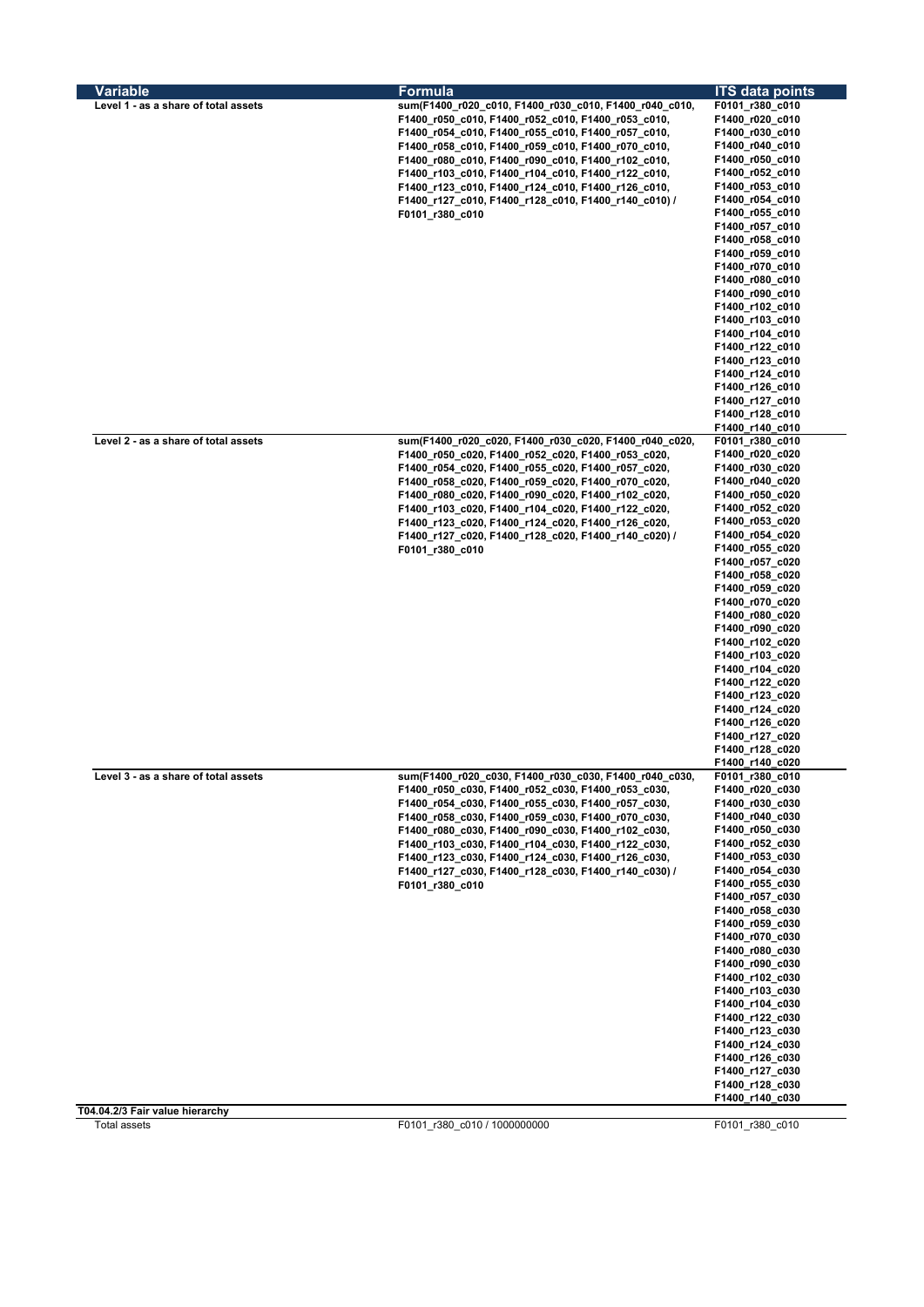| Variable         | Formula                                                | <b>ITS data points</b> |
|------------------|--------------------------------------------------------|------------------------|
| Level 1 - Amount | sum(F1400_r020_c010, F1400_r030_c010, F1400_r040_c010, | F1400 r020 c010        |
|                  | F1400_r050_c010, F1400_r052_c010, F1400_r053_c010,     | F1400_r030_c010        |
|                  | F1400 r054 c010, F1400 r055 c010, F1400 r057 c010,     | F1400_r040_c010        |
|                  | F1400_r058_c010, F1400_r059_c010, F1400_r070_c010,     | F1400_r050_c010        |
|                  | F1400 r080 c010, F1400 r090 c010, F1400 r102 c010,     | F1400_r052_c010        |
|                  | F1400_r103_c010, F1400_r104_c010, F1400_r122_c010,     | F1400_r053_c010        |
|                  | F1400 r123 c010, F1400 r124 c010, F1400 r126 c010,     | F1400_r054_c010        |
|                  | F1400_r127_c010, F1400_r128_c010, F1400_r140_c010) /   | F1400_r055_c010        |
|                  | 1000000000                                             | F1400_r057_c010        |
|                  |                                                        | F1400_r058_c010        |
|                  |                                                        | F1400_r059_c010        |
|                  |                                                        | F1400_r070_c010        |
|                  |                                                        | F1400_r080_c010        |
|                  |                                                        | F1400 r090 c010        |
|                  |                                                        | F1400_r102_c010        |
|                  |                                                        | F1400_r103_c010        |
|                  |                                                        | F1400_r104_c010        |
|                  |                                                        | F1400_r122_c010        |
|                  |                                                        | F1400_r123_c010        |
|                  |                                                        | F1400_r124_c010        |
|                  |                                                        | F1400_r126_c010        |
|                  |                                                        | F1400_r127_c010        |
|                  |                                                        | F1400_r128_c010        |
|                  |                                                        | F1400_r140_c010        |
| Level 1 - Ratio  | sum(F1400_r020_c010, F1400_r030_c010, F1400_r040_c010, | F0101 r380 c010        |
|                  | F1400_r050_c010, F1400_r052_c010, F1400_r053_c010,     | F1400_r020_c010        |
|                  | F1400_r054_c010, F1400_r055_c010, F1400_r057_c010,     | F1400_r030_c010        |
|                  | F1400_r058_c010, F1400_r059_c010, F1400_r070_c010,     | F1400_r040_c010        |
|                  | F1400_r080_c010, F1400_r090_c010, F1400_r102_c010,     | F1400 r050 c010        |
|                  | F1400_r103_c010, F1400_r104_c010, F1400_r122_c010,     | F1400_r052_c010        |
|                  | F1400_r123_c010, F1400_r124_c010, F1400_r126_c010,     | F1400_r053_c010        |
|                  | F1400_r127_c010, F1400_r128_c010, F1400_r140_c010) /   | F1400 r054 c010        |
|                  | F0101_r380_c010                                        | F1400_r055_c010        |
|                  |                                                        | F1400_r057_c010        |
|                  |                                                        | F1400_r058_c010        |
|                  |                                                        | F1400_r059_c010        |
|                  |                                                        | F1400_r070_c010        |
|                  |                                                        | F1400_r080_c010        |
|                  |                                                        | F1400_r090_c010        |
|                  |                                                        |                        |
|                  |                                                        | F1400_r102_c010        |
|                  |                                                        | F1400_r103_c010        |
|                  |                                                        | F1400_r104_c010        |
|                  |                                                        | F1400_r122_c010        |
|                  |                                                        | F1400 r123 c010        |
|                  |                                                        | F1400_r124_c010        |
|                  |                                                        | F1400_r126_c010        |
|                  |                                                        | F1400_r127_c010        |
|                  |                                                        | F1400_r128_c010        |
|                  |                                                        | F1400 r140 c010        |
| Level 2 - Amount | sum(F1400 r020 c020, F1400 r030 c020, F1400 r040 c020, | F1400_r020_c020        |
|                  | F1400_r050_c020, F1400_r052_c020, F1400_r053_c020,     | F1400_r030_c020        |
|                  | F1400_r054_c020, F1400_r055_c020, F1400_r057_c020,     | F1400_r040_c020        |
|                  | F1400_r058_c020, F1400_r059_c020, F1400_r070_c020,     | F1400_r050_c020        |
|                  | F1400_r080_c020, F1400_r090_c020, F1400_r102_c020,     | F1400_r052_c020        |
|                  | F1400_r103_c020, F1400_r104_c020, F1400_r122_c020,     | F1400_r053_c020        |
|                  | F1400_r123_c020, F1400_r124_c020, F1400_r126_c020,     | F1400_r054_c020        |
|                  | F1400_r127_c020, F1400_r128_c020, F1400_r140_c020) /   | F1400_r055_c020        |
|                  | 1000000000                                             | F1400_r057_c020        |
|                  |                                                        | F1400_r058_c020        |
|                  |                                                        | F1400_r059_c020        |
|                  |                                                        | F1400_r070_c020        |
|                  |                                                        | F1400_r080_c020        |
|                  |                                                        | F1400_r090_c020        |
|                  |                                                        | F1400 r102 c020        |
|                  |                                                        | F1400_r103_c020        |
|                  |                                                        | F1400_r104_c020        |
|                  |                                                        | F1400_r122_c020        |
|                  |                                                        | F1400_r123_c020        |
|                  |                                                        | F1400_r124_c020        |
|                  |                                                        | F1400_r126_c020        |
|                  |                                                        | F1400_r127_c020        |
|                  |                                                        | F1400_r128_c020        |
|                  |                                                        | F1400_r140_c020        |
|                  |                                                        |                        |
|                  |                                                        |                        |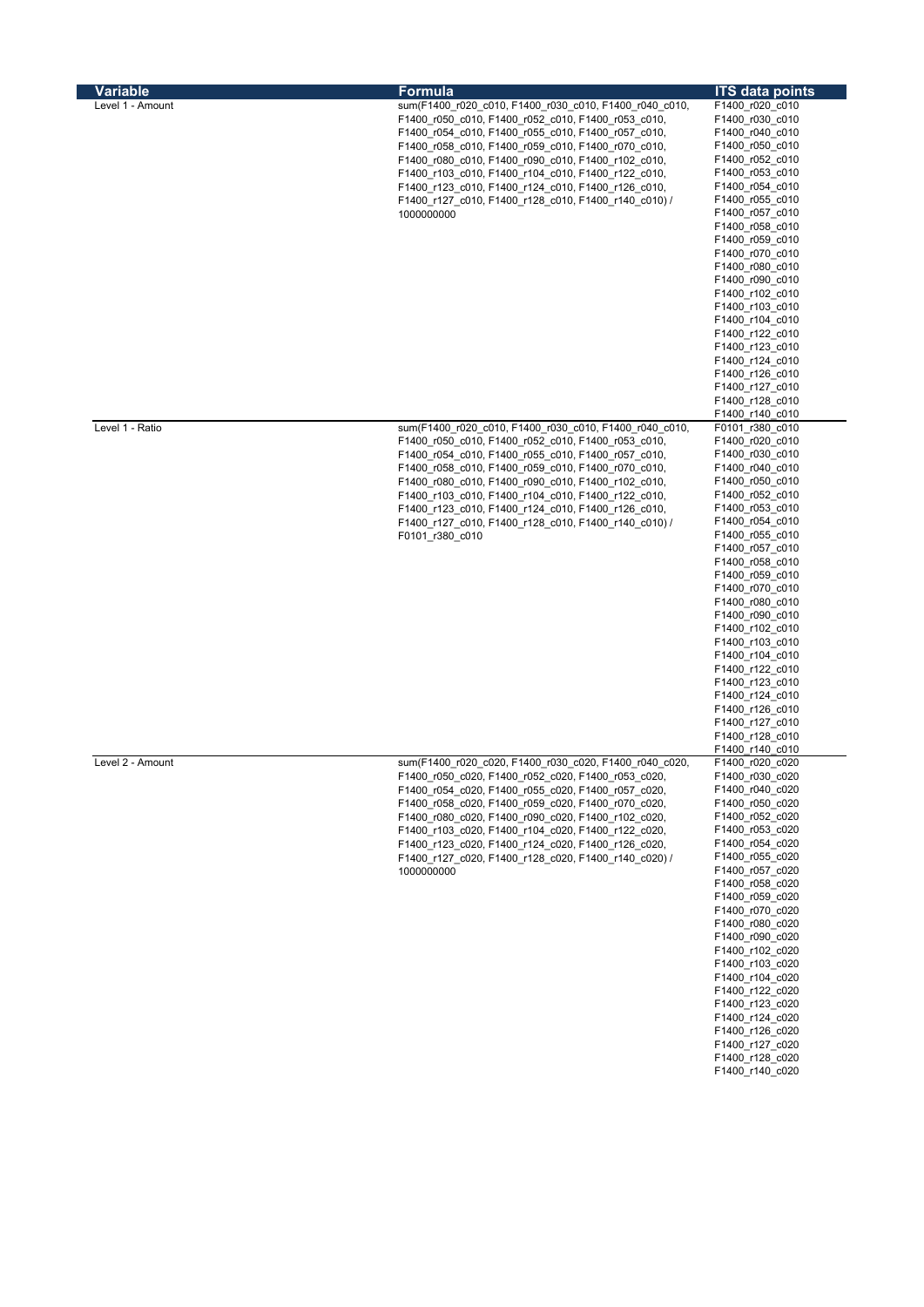| Variable<br>Level 2 - Ratio | Formula<br>sum(F1400_r020_c020, F1400_r030_c020, F1400_r040_c020,<br>F1400_r050_c020, F1400_r052_c020, F1400_r053_c020,<br>F1400 r054 c020, F1400 r055 c020, F1400 r057 c020,<br>F1400_r058_c020, F1400_r059_c020, F1400_r070_c020,<br>F1400 r080 c020, F1400 r090 c020, F1400 r102 c020,<br>F1400 r103 c020, F1400 r104 c020, F1400 r122 c020,<br>F1400_r123_c020, F1400_r124_c020, F1400_r126_c020,<br>F1400_r127_c020, F1400_r128_c020, F1400_r140_c020) /<br>F0101_r380_c010 | <b>ITS data points</b><br>F0101_r380_c010<br>F1400_r020_c020<br>F1400_r030_c020<br>F1400_r040_c020<br>F1400_r050_c020<br>F1400_r052_c020<br>F1400_r053_c020<br>F1400 r054 c020<br>F1400_r055_c020<br>F1400_r057_c020<br>F1400 r058 c020<br>F1400_r059_c020<br>F1400_r070_c020<br>F1400_r080_c020<br>F1400 r090 c020<br>F1400_r102_c020<br>F1400_r103_c020<br>F1400_r104_c020<br>F1400_r122_c020<br>F1400_r123_c020<br>F1400_r124_c020<br>F1400_r126_c020<br>F1400_r127_c020                                                                                         |
|-----------------------------|----------------------------------------------------------------------------------------------------------------------------------------------------------------------------------------------------------------------------------------------------------------------------------------------------------------------------------------------------------------------------------------------------------------------------------------------------------------------------------|---------------------------------------------------------------------------------------------------------------------------------------------------------------------------------------------------------------------------------------------------------------------------------------------------------------------------------------------------------------------------------------------------------------------------------------------------------------------------------------------------------------------------------------------------------------------|
|                             |                                                                                                                                                                                                                                                                                                                                                                                                                                                                                  | F1400 r128 c020<br>F1400 r140 c020                                                                                                                                                                                                                                                                                                                                                                                                                                                                                                                                  |
| Level 3 - Amount            | sum(F1400 r020 c030, F1400 r030 c030, F1400 r040 c030,<br>F1400_r050_c030, F1400_r052_c030, F1400_r053_c030,<br>F1400_r054_c030, F1400_r055_c030, F1400_r057_c030,<br>F1400_r058_c030, F1400_r059_c030, F1400_r070_c030,<br>F1400 r080 c030, F1400 r090 c030, F1400 r102 c030,<br>F1400 r103 c030, F1400 r104 c030, F1400 r122 c030,<br>F1400_r123_c030, F1400_r124_c030, F1400_r126_c030,<br>F1400_r127_c030, F1400_r128_c030, F1400_r140_c030) /<br>1000000000                 | F1400_r020_c030<br>F1400 r030 c030<br>F1400_r040_c030<br>F1400 r050 c030<br>F1400 r052 c030<br>F1400_r020_c030<br>F1400_r030_c030<br>F1400_r040_c030<br>F1400_r050_c030<br>F1400_r052_c030<br>F1400_r053_c030<br>F1400 r054 c030<br>F1400_r055_c030<br>F1400_r057_c030<br>F1400_r058_c030<br>F1400_r059_c030<br>F1400_r070_c030<br>F1400_r080_c030<br>F1400_r090_c030<br>F1400_r102_c030<br>F1400_r103_c030<br>F1400 r104 c030<br>F1400 r122 c030<br>F1400 r123 c030<br>F1400_r124_c030<br>F1400_r126_c030<br>F1400_r127_c030<br>F1400_r128_c030<br>F1400 r140 c030 |
| Level 3 - Ratio             | sum(F1400_r020_c030, F1400_r030_c030, F1400_r040_c030,<br>F1400_r050_c030, F1400_r052_c030, F1400_r053_c030,<br>F1400_r054_c030, F1400_r055_c030, F1400_r057_c030,<br>F1400 r058 c030, F1400 r059 c030, F1400 r070 c030,<br>F1400 r080 c030, F1400 r090 c030, F1400 r102 c030,<br>F1400 r103 c030, F1400 r104 c030, F1400 r122 c030,<br>F1400_r123_c030, F1400_r124_c030, F1400_r126_c030,<br>F1400_r127_c030, F1400_r128_c030, F1400_r140_c030) /<br>F0101 r380 c010            | F0101_r380_c010<br>F1400_r020_c030<br>F1400_r030_c030<br>F1400_r040_c030<br>F1400_r050_c030<br>F1400_r052_c030<br>F1400_r053_c030<br>F1400 r054 c030<br>F1400_r055_c030<br>F1400_r057_c030<br>F1400_r058_c030<br>F1400 r059 c030<br>F1400_r070_c030<br>F1400_r080_c030<br>F1400_r090_c030<br>F1400_r102_c030<br>F1400_r103_c030<br>F1400_r104_c030<br>F1400_r122_c030<br>F1400_r123_c030<br>F1400_r124_c030<br>F1400_r126_c030<br>F1400_r127_c030<br>F1400_r128_c030<br>F1400_r140_c030                                                                             |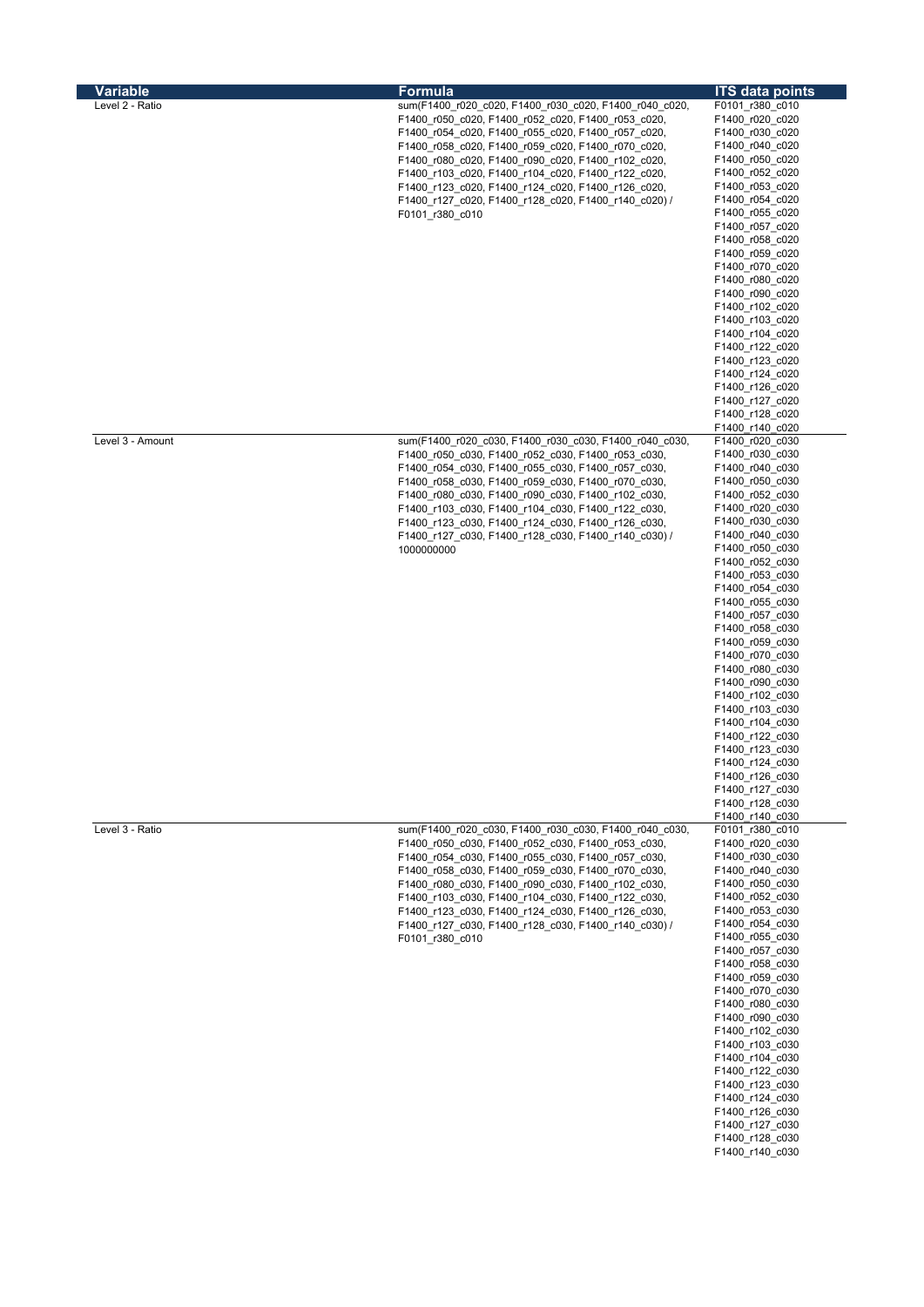| <b>Variable</b>                                              | Formula                                                                    | <b>ITS data points</b> |
|--------------------------------------------------------------|----------------------------------------------------------------------------|------------------------|
| T04.05.1/2/3 Loans and advances subject to impairment review |                                                                            |                        |
| Loans and advances subject to impairment review              | sum(F1800a_r070_c056, F1800a_r191_c056,                                    | F1800a_r070_c056       |
|                                                              |                                                                            | F1800a_r191_c056       |
|                                                              |                                                                            | F1800a_r070_c057       |
|                                                              |                                                                            | F1800a_r191_c057       |
|                                                              |                                                                            | F1800a_r070_c109       |
|                                                              |                                                                            | F1800a_r191_c109       |
|                                                              |                                                                            | F1800a_r070_c121       |
|                                                              |                                                                            | F1800a_r191_c121       |
| Stage 1 loans and advances                                   | sum(F1800a_r070_c056, F1800a_r191_c056) / 1000000000                       | F1800a_r070_c056       |
|                                                              |                                                                            | F1800a_r191_c056       |
| Stage 1 as a share of total loans and advances               | sum(F1800a r070 c056, F1800a r191 c056) /                                  | F1800a_r070_c056       |
|                                                              | sum(F1800a_r070_c056, F1800a_r191_c056, F1800a_r070_c057,                  | F1800a r191 c056       |
|                                                              | F1800a_r191_c057, F1800a_r070_c109, F1800a_r191_c109,                      | F1800a_r070_c057       |
|                                                              | F1800a_r070_c121, F1800a_r191_c121)                                        | F1800a_r191_c057       |
|                                                              |                                                                            | F1800a_r070_c109       |
|                                                              |                                                                            | F1800a_r191_c109       |
|                                                              |                                                                            | F1800a_r070_c121       |
|                                                              |                                                                            | F1800a_r191_c121       |
| Stage 1 coverage ratio                                       | -sum(F1800b r070 c141, F1800b r191 c141) /                                 | F1800a_r070_c056       |
|                                                              | sum(F1800a_r070_c056, F1800a_r191_c056)                                    | F1800a_r191_c056       |
|                                                              |                                                                            | F1800b_r070_c141       |
|                                                              |                                                                            | F1800b_r191_c141       |
| <b>Stage 2 loans and advances</b>                            | sum(F1800a_r070_c057, F1800a_r191_c057,                                    | F1800a_r070_c057       |
|                                                              | F1800a_r070_c109, F1800a_r191_c109) / 1000000000                           | F1800a_r191_c057       |
|                                                              |                                                                            | F1800a_r070_c109       |
|                                                              |                                                                            | F1800a_r191_c109       |
| Stage 2 as a share of total loans and advances               | sum(F1800a r070 c057, F1800a r191 c057, F1800a r070 c109, F1800a r070 c056 |                        |
|                                                              | F1800a r191 c109) / sum(F1800a r070 c056,                                  | F1800a_r191_c056       |
|                                                              | F1800a_r191_c056, F1800a_r070_c057, F1800a_r191_c057,                      | F1800a_r070_c057       |
|                                                              | F1800a r070 c109, F1800a r191 c109, F1800a r070 c121,                      | F1800a_r191_c057       |
|                                                              | F1800a_r191_c121)                                                          | F1800a_r070_c109       |
|                                                              |                                                                            | F1800a_r191_c109       |
|                                                              |                                                                            | F1800a_r070_c121       |
|                                                              |                                                                            | F1800a r191 c121       |
| Stage 2 coverage ratio                                       | - sum(F1800b r070 c142, F1800b r191 c142,                                  | F1800a_r070_c057       |
|                                                              | F1800b_r070_c950, F1800b_r191_c950) /                                      | F1800a_r191_c057       |
|                                                              | sum(F1800a_r070_c057, F1800a_r191_c057, F1800a_r070_c109,                  | F1800a_r070_c109       |
|                                                              | F1800a_r191_c109)                                                          | F1800a_r191_c109       |
|                                                              |                                                                            | F1800b_r070_c142       |
|                                                              |                                                                            | F1800b_r191_c142       |
|                                                              |                                                                            | F1800b_r070_c950       |
|                                                              |                                                                            | F1800b_r191_c950       |
| <b>Stage 3 loans and advances</b>                            | sum(F1800a_r070_c121, F1800a_r191_c121) / 1000000000                       | F1800a_r070_c121       |
|                                                              |                                                                            | F1800a_r191_c121       |
| Stage 3 as a share of total loans and advances               | sum(F1800a_r070_c121, F1800a_r191_c121) /                                  | F1800a_r070_c056       |
|                                                              | sum(F1800a r070 c056, F1800a r191 c056, F1800a r070 c057,                  | F1800a_r191_c056       |
|                                                              | F1800a_r191_c057, F1800a_r070_c109, F1800a_r191_c109,                      | F1800a_r070_c057       |
|                                                              | F1800a_r070_c121, F1800a_r191_c121)                                        | F1800a_r191_c057       |
|                                                              |                                                                            | F1800a_r070_c109       |
|                                                              |                                                                            | F1800a r191 c109       |
|                                                              |                                                                            | F1800a_r070_c121       |
|                                                              |                                                                            | F1800a r191 c121       |
| Stage 3 coverage ratio                                       | - sum(F1800b r070 c951, F1800b r191 c951) /                                | F1800a r070 c121       |
|                                                              | sum(F1800a r070 c121, F1800a r191 c121)                                    | F1800a_r191_c121       |
|                                                              |                                                                            | F1800b r070 c951       |
|                                                              |                                                                            | F1800b_r191_c951       |
| 5. Funding                                                   |                                                                            |                        |
| T05.01.1/2/3 Loan-to-deposit ratio                           |                                                                            |                        |
| Total loans and advances to non-financial corporations and   | sum(F0401_r170_c010, F04021_r160_c010, F04022_r170_c010,                   | F0401 r170 c010        |

advances to non-financial corporations households F04031\_r160\_c010, F04041\_r120\_c010, F0406\_r170\_c010,

F0407\_r170\_c010, F0408\_r170\_c010, F0408\_r170\_c035, F0409\_r120\_c050, F0410\_r170\_c010, F0401\_r180\_c010, F04021\_r170\_c010, F04022\_r180\_c010, F04031\_r170\_c010, F04041\_r130\_c010, F0406\_r180\_c010, F0407\_r180\_c010, F0408\_r180\_c010, F0408\_r180\_c035, F0409\_r130\_c050, F0410\_r180\_c010) / 1000000000

F0401\_r170\_c010 F0401\_r180\_c010 F04021\_r160\_c010 F04021\_r170\_c010 F04022\_r170\_c010 F04022\_r180\_c010 F04031\_r160\_c010 F04031\_r170\_c010 F04041\_r120\_c010 F04041\_r130\_c010 F0406\_r170\_c010 F0406\_r180\_c010 F0407\_r170\_c010 F0407\_r180\_c010 F0408\_r170\_c010 F0408\_r170\_c035 F0408\_r180\_c010 F0408\_r180\_c035 F0409\_r120\_c050 F0409\_r130\_c050 F0410\_r170\_c010 F0410\_r180\_c010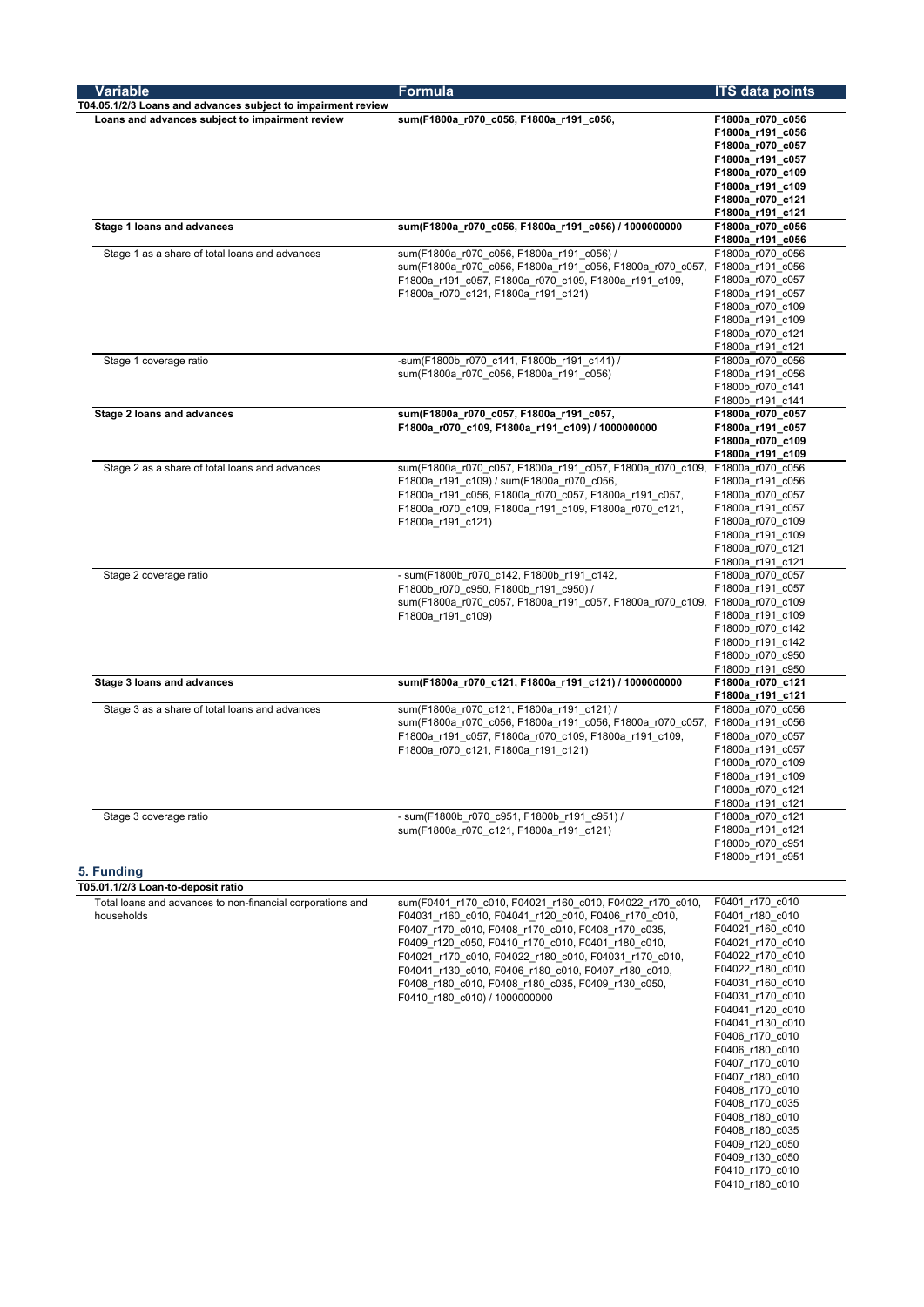| <b>Variable</b>                                                     | Formula                                                                                                                                                          | <b>ITS</b> data points               |
|---------------------------------------------------------------------|------------------------------------------------------------------------------------------------------------------------------------------------------------------|--------------------------------------|
| Total deposits from non-financial corporations and households       | sum(F0801a_r260_c010, F0801a_r260_c020, F0801a_r260_c030,                                                                                                        | F0801a_r260_c010                     |
|                                                                     | F0801a_r260_c034, F0801a_r260_c035, F0801a_r310_c010,                                                                                                            | F0801a_r260_c020                     |
|                                                                     | F0801a_r310_c020, F0801a_r310_c030, F0801a_r310_c034,                                                                                                            | F0801a_r260_c030                     |
|                                                                     | F0801a_r310_c035) / 1000000000                                                                                                                                   | F0801a_r260_c034                     |
|                                                                     |                                                                                                                                                                  | F0801a r260 c035                     |
|                                                                     |                                                                                                                                                                  | F0801a r310 c010                     |
|                                                                     |                                                                                                                                                                  | F0801a_r310_c020                     |
|                                                                     |                                                                                                                                                                  | F0801a r310 c030                     |
|                                                                     |                                                                                                                                                                  | F0801a_r310_c034                     |
|                                                                     |                                                                                                                                                                  | F0801a_r310_c035                     |
| Loan-to-deposit ratio                                               | sum(F0401 r170 c010, F04021 r160 c010, F04022 r170 c010,                                                                                                         | F0401_r170_c010                      |
|                                                                     | F04031_r160_c010, F04041_r120_c010, F0406_r170_c010,<br>F0407_r170_c010, F0408_r170_c010, F0408_r170_c035,<br>F0409 r120 c050, F0410 r170 c010, F0401 r180 c010, | F0401 r180 c010                      |
|                                                                     |                                                                                                                                                                  | F04021_r160_c010                     |
|                                                                     |                                                                                                                                                                  | F04021_r170_c010                     |
|                                                                     | F04021_r170_c010, F04022_r180_c010, F04031_r170_c010,                                                                                                            | F04022_r170_c010                     |
|                                                                     | F04041_r130_c010, F0406_r180_c010, F0407_r180_c010,                                                                                                              | F04022_r180_c010                     |
|                                                                     | F0408_r180_c010, F0408_r180_c035, F0409_r130_c050,                                                                                                               | F04031_r160_c010                     |
|                                                                     | F0410_r180_c010) / sum(F0801a_r260_c010, F0801a_r260_c020,                                                                                                       | F04031_r170_c010                     |
|                                                                     | F0801a r260 c030, F0801a r260 c034, F0801a r260 c035,                                                                                                            | F04041_r120_c010                     |
|                                                                     | F0801a_r310_c010, F0801a_r310_c020, F0801a_r310_c030,                                                                                                            | F04041_r130_c010                     |
|                                                                     | F0801a_r310_c034, F0801a_r310_c035)                                                                                                                              | F0406 r170 c010                      |
|                                                                     |                                                                                                                                                                  | F0406_r180_c010                      |
|                                                                     |                                                                                                                                                                  | F0407_r170_c010                      |
|                                                                     |                                                                                                                                                                  | F0407_r180_c010                      |
|                                                                     |                                                                                                                                                                  | F0408_r170_c010                      |
|                                                                     |                                                                                                                                                                  | F0408_r170_c035                      |
|                                                                     |                                                                                                                                                                  | F0408_r180_c010                      |
|                                                                     |                                                                                                                                                                  |                                      |
|                                                                     |                                                                                                                                                                  | F0408_r180_c035                      |
|                                                                     |                                                                                                                                                                  | F0409 r120 c050                      |
|                                                                     |                                                                                                                                                                  | F0409 r130 c050                      |
|                                                                     |                                                                                                                                                                  | F0410_r170_c010                      |
|                                                                     |                                                                                                                                                                  | F0410_r180_c010                      |
|                                                                     |                                                                                                                                                                  | F0801a_r260_c010                     |
|                                                                     |                                                                                                                                                                  | F0801a_r260_c020                     |
|                                                                     |                                                                                                                                                                  | F0801a_r260_c030                     |
|                                                                     |                                                                                                                                                                  | F0801a_r260_c034                     |
|                                                                     |                                                                                                                                                                  | F0801a_r260_c035                     |
|                                                                     |                                                                                                                                                                  | F0801a_r310_c010                     |
|                                                                     |                                                                                                                                                                  | F0801a_r310_c020                     |
|                                                                     |                                                                                                                                                                  | F0801a_r310_c030                     |
|                                                                     |                                                                                                                                                                  | F0801a_r310_c034                     |
|                                                                     |                                                                                                                                                                  | F0801a_r310_c035                     |
| T05.02.1/2/3 Deposits to total funding ratio                        |                                                                                                                                                                  |                                      |
| Deposits from credit institutions & other financial corporations to | sum(F0801a_r160_c010, F0801a_r160_c020, F0801a_r160_c030,                                                                                                        | F0801a r050 c010                     |
| total funding                                                       | F0801a_r160_c034, F0801a_r160_c035, F0801a_r210_c010,                                                                                                            | F0801a_r050_c020                     |
|                                                                     | F0801a_r210_c020, F0801a_r210_c030, F0801a_r210_c034,                                                                                                            | F0801a_r050_c030                     |
|                                                                     | F0801a r210 c035)/sum(F0801a r050 c010, F0801a r050 c020,                                                                                                        | F0801a_r050_c034                     |
|                                                                     |                                                                                                                                                                  |                                      |
|                                                                     |                                                                                                                                                                  |                                      |
|                                                                     | F0801a_r050_c030, F0801a_r050_c034, F0801a_r050_c035,                                                                                                            | F0801a_r050_c035                     |
|                                                                     | F0801a r360 c010, F0801a r360 c020, F0801a r360 c030,                                                                                                            | F0801a_r160_c010                     |
|                                                                     | F0801a_r360_c034, F0801a_r360_c035, F0801a_r440_c010,                                                                                                            | F0801a r160 c020                     |
|                                                                     | F0801a_r440_c020, F0801a_r440_c030, F0801a_r440_c034,                                                                                                            | F0801a r160 c030                     |
|                                                                     | F0801a_r440_c035)                                                                                                                                                | F0801a_r160_c034                     |
|                                                                     |                                                                                                                                                                  | F0801a_r160_c035                     |
|                                                                     |                                                                                                                                                                  | F0801a_r210_c010                     |
|                                                                     |                                                                                                                                                                  | F0801a_r210_c020                     |
|                                                                     |                                                                                                                                                                  | F0801a_r210_c030                     |
|                                                                     |                                                                                                                                                                  | F0801a_r210_c034                     |
|                                                                     |                                                                                                                                                                  | F0801a_r210_c035                     |
|                                                                     |                                                                                                                                                                  | F0801a_r360_c010                     |
|                                                                     |                                                                                                                                                                  | F0801a r360 c020                     |
|                                                                     |                                                                                                                                                                  | F0801a_r360_c030                     |
|                                                                     |                                                                                                                                                                  | F0801a_r360_c034                     |
|                                                                     |                                                                                                                                                                  | F0801a r360 c035                     |
|                                                                     |                                                                                                                                                                  |                                      |
|                                                                     |                                                                                                                                                                  | F0801a_r440_c010                     |
|                                                                     |                                                                                                                                                                  | F0801a_r440_c020                     |
|                                                                     |                                                                                                                                                                  | F0801a_r440_c030                     |
|                                                                     |                                                                                                                                                                  | F0801a_r440_c034<br>F0801a_r440_c035 |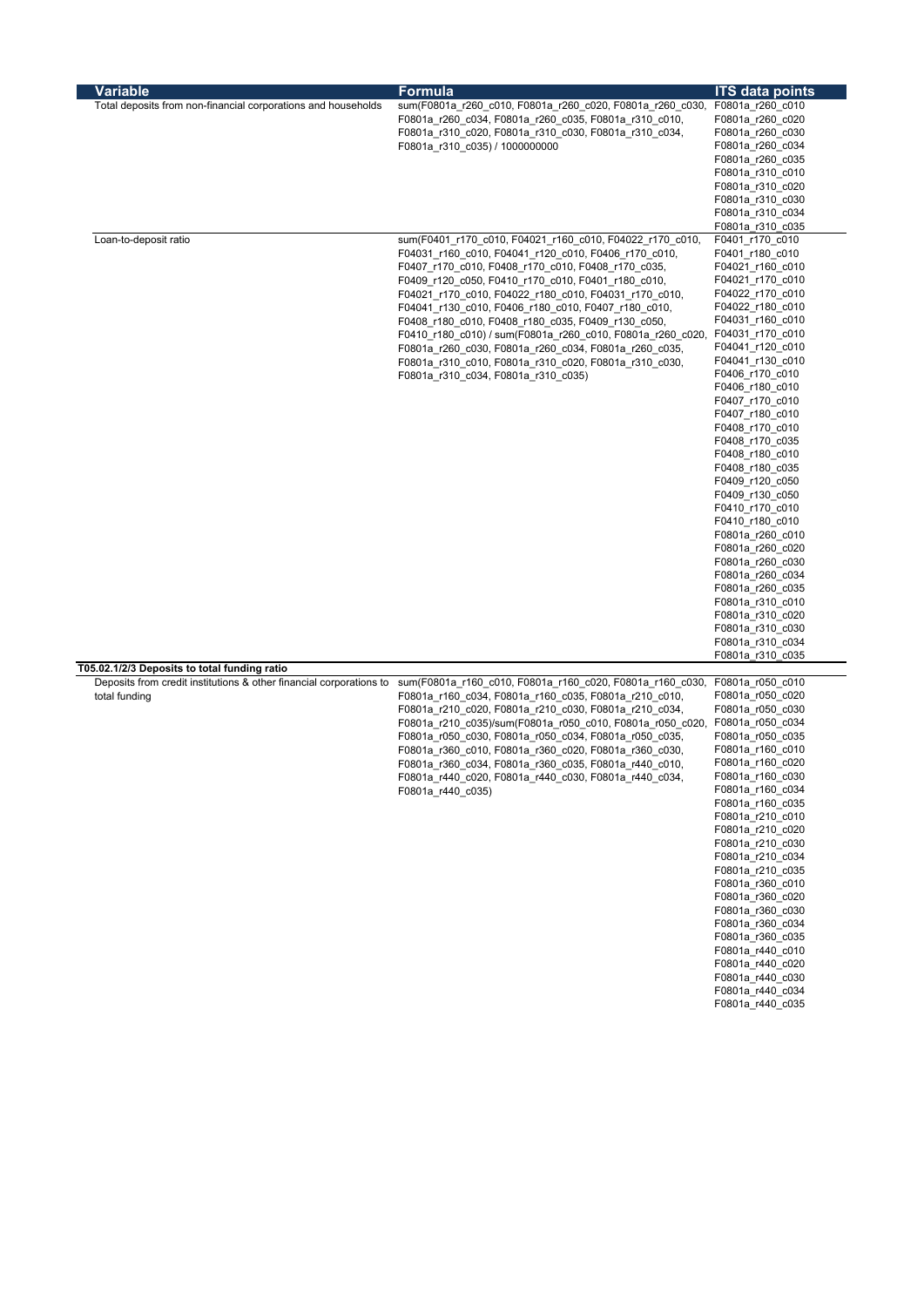| <b>Variable</b>                                                | <b>Formula</b>                                                             | <b>ITS data points</b>               |
|----------------------------------------------------------------|----------------------------------------------------------------------------|--------------------------------------|
| Deposits from non-financial corporations to total funding      | sum(F0801a r260 c010, F0801a r260 c020, F0801a r260 c030,                  | F0801a r050 c010                     |
|                                                                | F0801a r260 c034, F0801a r260 c035)/sum(F0801a r050 c010,                  | F0801a_r050_c020                     |
|                                                                | F0801a_r050_c020, F0801a_r050_c030, F0801a_r050_c034,                      | F0801a_r050_c030                     |
|                                                                |                                                                            | F0801a r050 c034                     |
|                                                                | F0801a_r050_c035, F0801a_r360_c010, F0801a_r360_c020,                      |                                      |
|                                                                | F0801a_r360_c030, F0801a_r360_c034, F0801a_r360_c035,                      | F0801a_r050_c035                     |
|                                                                | F0801a r440 c010, F0801a r440 c020, F0801a r440 c030,                      | F0801a r260 c010                     |
|                                                                | F0801a_r440_c034, F0801a_r440_c035)                                        | F0801a_r260_c020                     |
|                                                                |                                                                            | F0801a_r260_c030                     |
|                                                                |                                                                            | F0801a r260 c034                     |
|                                                                |                                                                            |                                      |
|                                                                |                                                                            | F0801a_r260_c035                     |
|                                                                |                                                                            | F0801a_r360_c010                     |
|                                                                |                                                                            | F0801a_r360_c020                     |
|                                                                |                                                                            | F0801a_r360_c030                     |
|                                                                |                                                                            | F0801a_r360_c034                     |
|                                                                |                                                                            | F0801a_r360_c035                     |
|                                                                |                                                                            | F0801a_r440_c010                     |
|                                                                |                                                                            |                                      |
|                                                                |                                                                            | F0801a r440 c020                     |
|                                                                |                                                                            | F0801a_r440_c030                     |
|                                                                |                                                                            | F0801a_r440_c034                     |
|                                                                |                                                                            | F0801a_r440_c035                     |
| Deposits from households to total funding                      | sum(F0801a r310 c010, F0801a r310 c020, F0801a r310 c030,                  | F0801a r050 c010                     |
|                                                                | F0801a r310 c034, F0801a r310 c035)/sum(F0801a r050 c010,                  | F0801a_r050_c020                     |
|                                                                |                                                                            | F0801a_r050_c030                     |
|                                                                | F0801a_r050_c020, F0801a_r050_c030, F0801a_r050_c034,                      |                                      |
|                                                                | F0801a_r050_c035, F0801a_r360_c010, F0801a_r360_c020,                      | F0801a_r050_c034                     |
|                                                                | F0801a_r360_c030, F0801a_r360_c034, F0801a_r360_c035,                      | F0801a r050 c035                     |
|                                                                | F0801a_r440_c010, F0801a_r440_c020, F0801a_r440_c030,                      | F0801a_r310_c010                     |
|                                                                | F0801a_r440_c034, F0801a_r440_c035)                                        | F0801a_r310_c020                     |
|                                                                |                                                                            | F0801a_r310_c030                     |
|                                                                |                                                                            | F0801a_r310_c034                     |
|                                                                |                                                                            |                                      |
|                                                                |                                                                            | F0801a r310 c035                     |
|                                                                |                                                                            | F0801a_r360_c010                     |
|                                                                |                                                                            | F0801a_r360_c020                     |
|                                                                |                                                                            | F0801a_r360_c030                     |
|                                                                |                                                                            | F0801a r360 c034                     |
|                                                                |                                                                            | F0801a_r360_c035                     |
|                                                                |                                                                            |                                      |
|                                                                |                                                                            | F0801a_r440_c010                     |
|                                                                |                                                                            | F0801a_r440_c020                     |
|                                                                |                                                                            | F0801a r440 c030                     |
|                                                                |                                                                            | F0801a_r440_c034                     |
|                                                                |                                                                            | F0801a_r440_c035                     |
| 6. Liquidity                                                   |                                                                            |                                      |
| T06.01.1/2/3 Liquidity coverage ratio                          |                                                                            |                                      |
|                                                                |                                                                            |                                      |
| <b>Numerator: Liquidity Buffer</b>                             | C7600a_r010_c010 / 1000000000                                              | C7600a_r010_c010                     |
| Level 1 assets: unadjusted                                     | sum(C7600a_r040_c010, C7600a_r100_c010) / 1000000000                       | C7600a_r040_c010                     |
|                                                                |                                                                            | C7600a r100 c010                     |
| Level 1 asset collaterals and secured cash adjustments for 30  | -sum(C7600a r050 c010, -C7600a r060 c010,                                  | C7600a r050 c010                     |
| days outflows and inflows                                      | C7600a_r070_c010, -C7600a_r080_c010, C7600a_r110_c010, -                   | C7600a_r060_c010                     |
|                                                                | C7600a_r120_c010) / 1000000000                                             | C7600a_r070_c010                     |
|                                                                |                                                                            |                                      |
|                                                                |                                                                            | C7600a_r080_c010                     |
|                                                                |                                                                            | C7600a_r110_c010                     |
|                                                                |                                                                            | C7600a_r120_c010                     |
| Level 1 assets: adjusted amount                                | sum(C7600a r091 c010, C7600a r131 c010) / 1000000000                       | C7600a r091 c010                     |
|                                                                |                                                                            | C7600a r131 c010                     |
| <b>Excluding EHQCB</b>                                         | C7600a r091 c010 / 1000000000                                              | C7600a r091 c010                     |
| <b>EHQCB</b>                                                   | C7600a r131 c010 / 1000000000                                              | C7600a_r131_c010                     |
| Level 2 assets: unadjusted                                     | sum(C7600a_r160_c010, C7600a_r220_c010) / 1000000000                       | C7600a r160 c010                     |
|                                                                |                                                                            |                                      |
|                                                                |                                                                            | C7600a_r220_c010                     |
| Level 2 asset collaterals adjustments for 30 days outflows and | -sum(C7600a r170 c010, -C7600a r180 c010,                                  | C7600a_r170_c010                     |
| inflows                                                        | C7600a r230 c010, -C7600a r240 c010) / 1000000000                          | C7600a_r180_c010                     |
|                                                                |                                                                            | C7600a_r230_c010                     |
|                                                                |                                                                            | C7600a r240 c010                     |
| Level 2 assets: adjusted amount                                |                                                                            |                                      |
|                                                                |                                                                            |                                      |
|                                                                | sum(C7600a r191 c010, C7600a r251 c010) / 1000000000                       | C7600a r191 c010                     |
|                                                                |                                                                            | C7600a_r251_c010                     |
| Level 2A                                                       | C7600a r191 c010 / 1000000000                                              | C7600a r191 c010                     |
| Level 2B                                                       | C7600a r251 c010 / 1000000000                                              | C7600a r251 c010                     |
| Excess liquidity asset amount                                  | C7600a r280 c010 / 1000000000                                              | C7600a r280 c010                     |
| Denominator: Net liquidity outflow                             | C7600a_r020_c010 / 1000000000                                              | C7600a_r020_c010                     |
|                                                                |                                                                            |                                      |
| Total outflows                                                 | C7600a r300 c010 / 1000000000                                              | C7600a r300 c010                     |
| Reduction for inflows                                          | sum(C7600a r340 c010, C7600a r350 c010, C7600a r360 c010) C7600a r340 c010 |                                      |
|                                                                | / 1000000000                                                               | C7600a_r350_c010                     |
|                                                                |                                                                            | C7600a r360 c010                     |
| Liquidity coverage ratio                                       | C7600a_r010_c010 / C7600a_r020_c010                                        | C7600a_r010_c010                     |
|                                                                |                                                                            | C7600a_r020_c010                     |
|                                                                |                                                                            |                                      |
| T06.02.1/2/3 Liquidity coverage ratio band                     |                                                                            |                                      |
| Liquidity coverage ratio                                       | C7600a r010 c010 / C7600a r020 c010                                        | C7600a r010 c010<br>C7600a r020 c010 |

Note: XX refers to the country